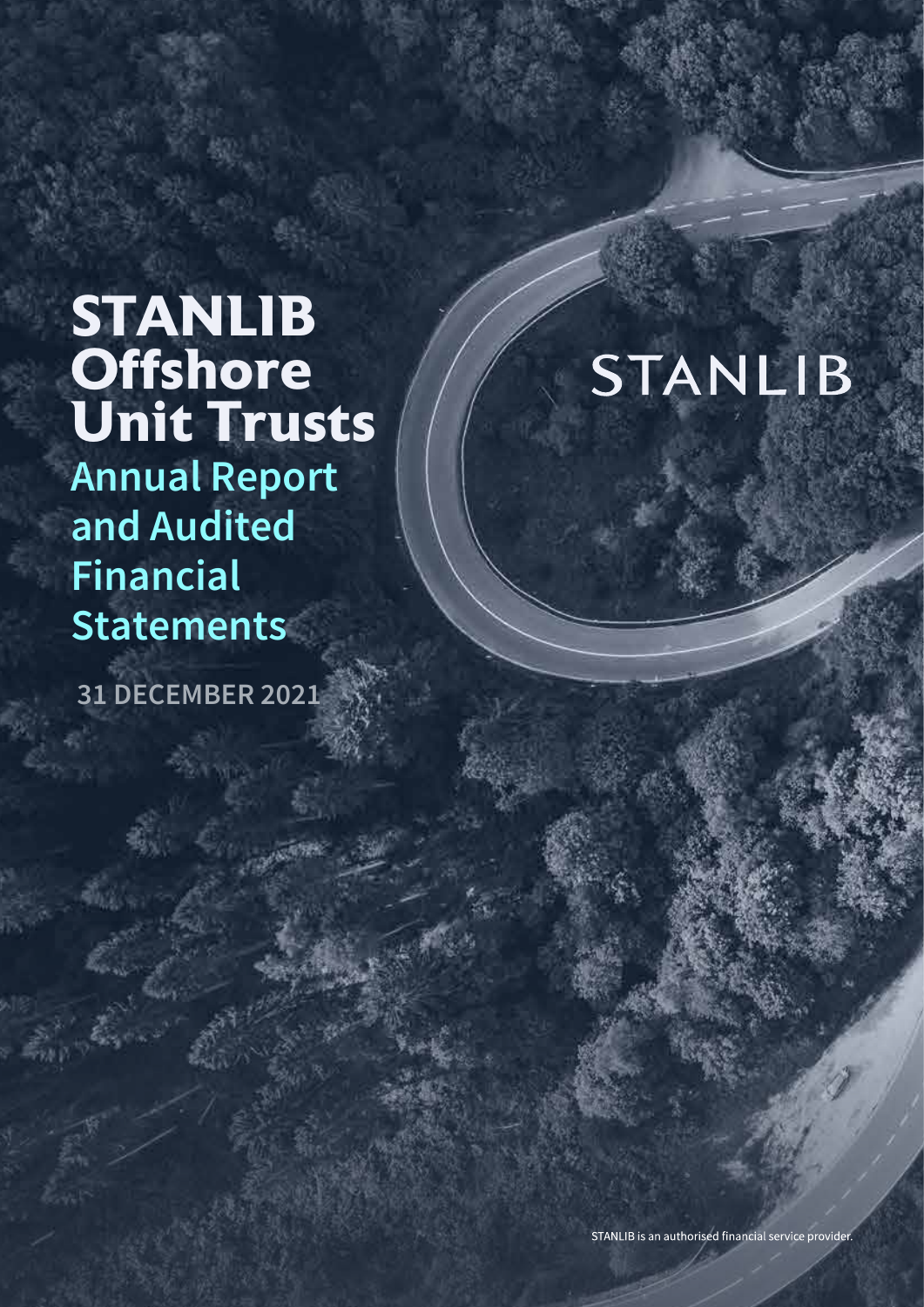Copies of Annual and Interim Reports are available on **https://www.stanlib.com/our-story/#investor** and may be obtained at the Registered Office of the Trust at Standard Bank House, 47 - 49 La Motte Street, St Helier, Jersey JE2 4SZ, Channel Islands. The financial statements must be read in conjunction with the detailed information contained in the prospectus.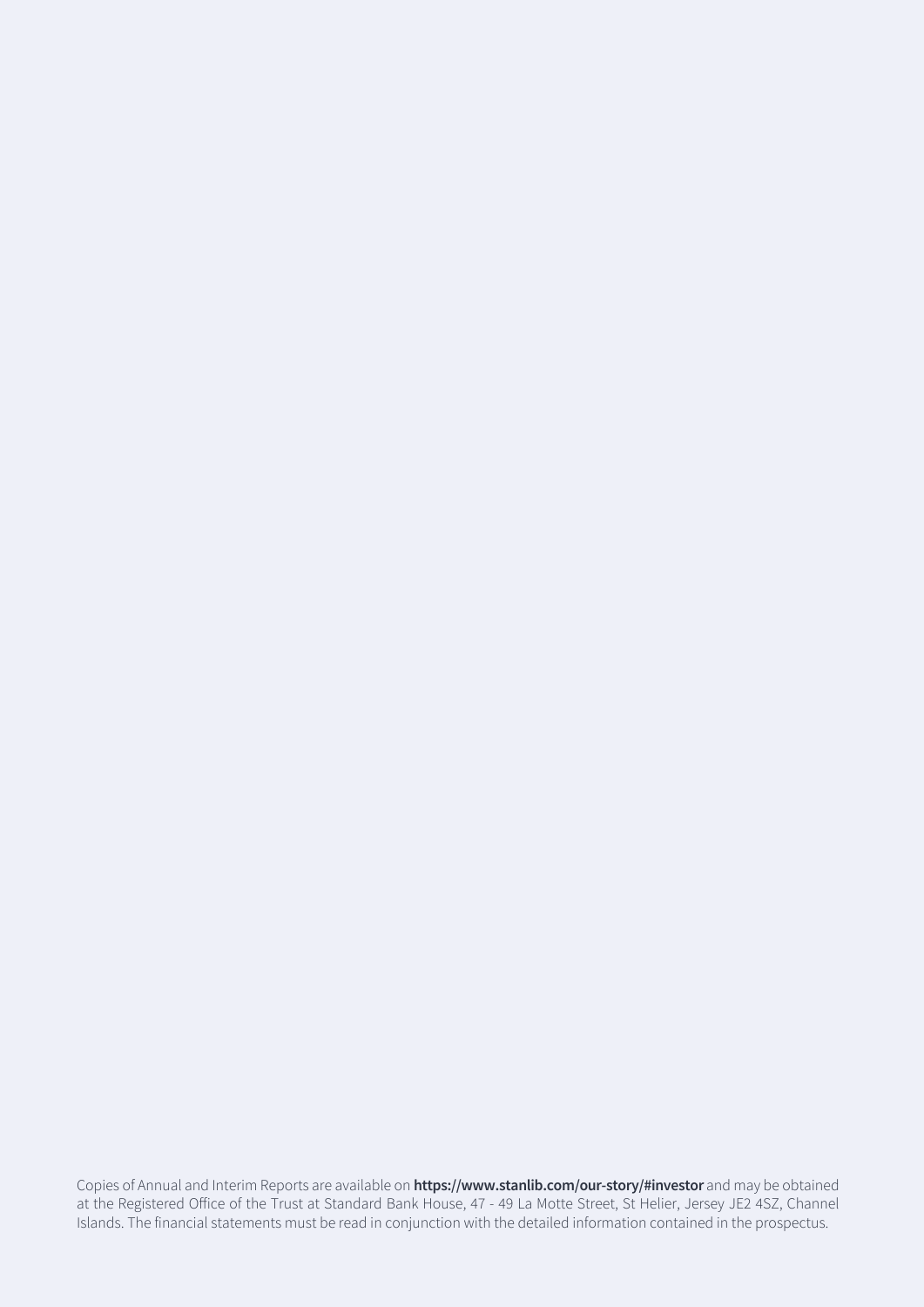**02 MANAGEMENT A ND ADMINISTRATION**

**03 MANAGER'S REPORT**

**07 STATEMENT O F MANAGER'S RESPONS IBILITIES**

**08 STATEMENT OF TRUSTEE'S RESPONSIBILITIES AND T RUSTEE'S REPORT**

> **09 INVESTMENT MANAGER'S REPORT**

**30 INDEPE NDENT AUDITORS' REPORT**

**32**<br> **STATEMENT OF FINANCIAL POSITION** 

**36 STATEMENT OF COMPREHENSIVE INCOME** 

**40**<br>
STATEMENT OF CHANGES IN NET ASSETS **ATTRIBUTABLE TO HOLDERS OF REDEEMABLE UNITS** 

**42 NOTES TO THE FINANCIAL STATEMENTS**

**59 PORTFOLIO STATEMENTS**

**66 OTHER INFORMATION (UNAUDITED)** 

**71 F UND STATISTICS (UNAU DITE D)**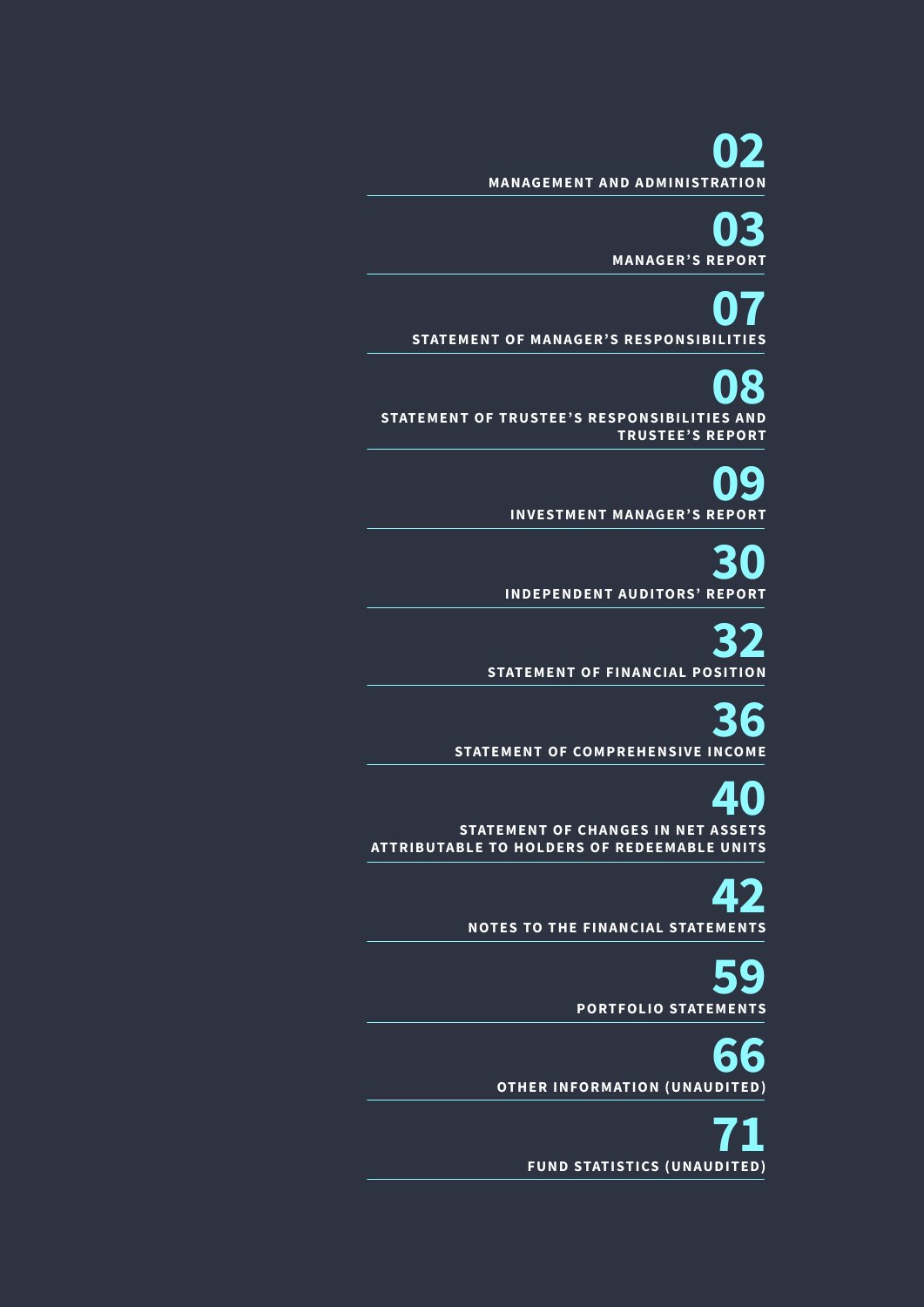#### **Management and Administration**

#### **Manager and Registrar**

STANLIB Fund Managers Jersey Limited Standard Bank House 47-49 La Motte Street St Helier Jersey JE2 4SZ Channel Islands

#### **Trustee and Custodian**

Apex Financial Services (Corporate) Limited 12 Castle Street St Helier Jersey JE2 3RT Channel Islands

#### **Investment Manager**

STANLIB Asset Management (Pty) Ltd 17 Melrose Boulevard Melrose Arch 2196 Johannesburg South Africa

#### **Sub-Custodian and Banker**

The Bank of New York Mellon SA/NV London Branch The Bank of New York Mellon Centre 160 Queen Victoria Street London EC4V 4LA United Kingdom

#### **Administrator to the Trust**

BNY Mellon Fund Services (Ireland) Designated Activity Company One Dockland Central, Guild Street International Financial Services Centre Dublin 1 Ireland

#### **Distributor and only representatives in South Africa**

STANLIB Collective Investments (RF) Proprietary Limited 17 Melrose Boulevard Melrose Arch 2196 Johannesburg South Africa

*Postal Address*  PO Box 202 Melrose Arch 2076 Johannesburg South Africa

#### **Independent Auditors**

PricewaterhouseCoopers One Spencer Dock North Wall Quay Dublin 1 Ireland

#### **Legal Advisers**

Carey Olsen 47 Esplanade St Helier Jersey JE1 0BD Channel Islands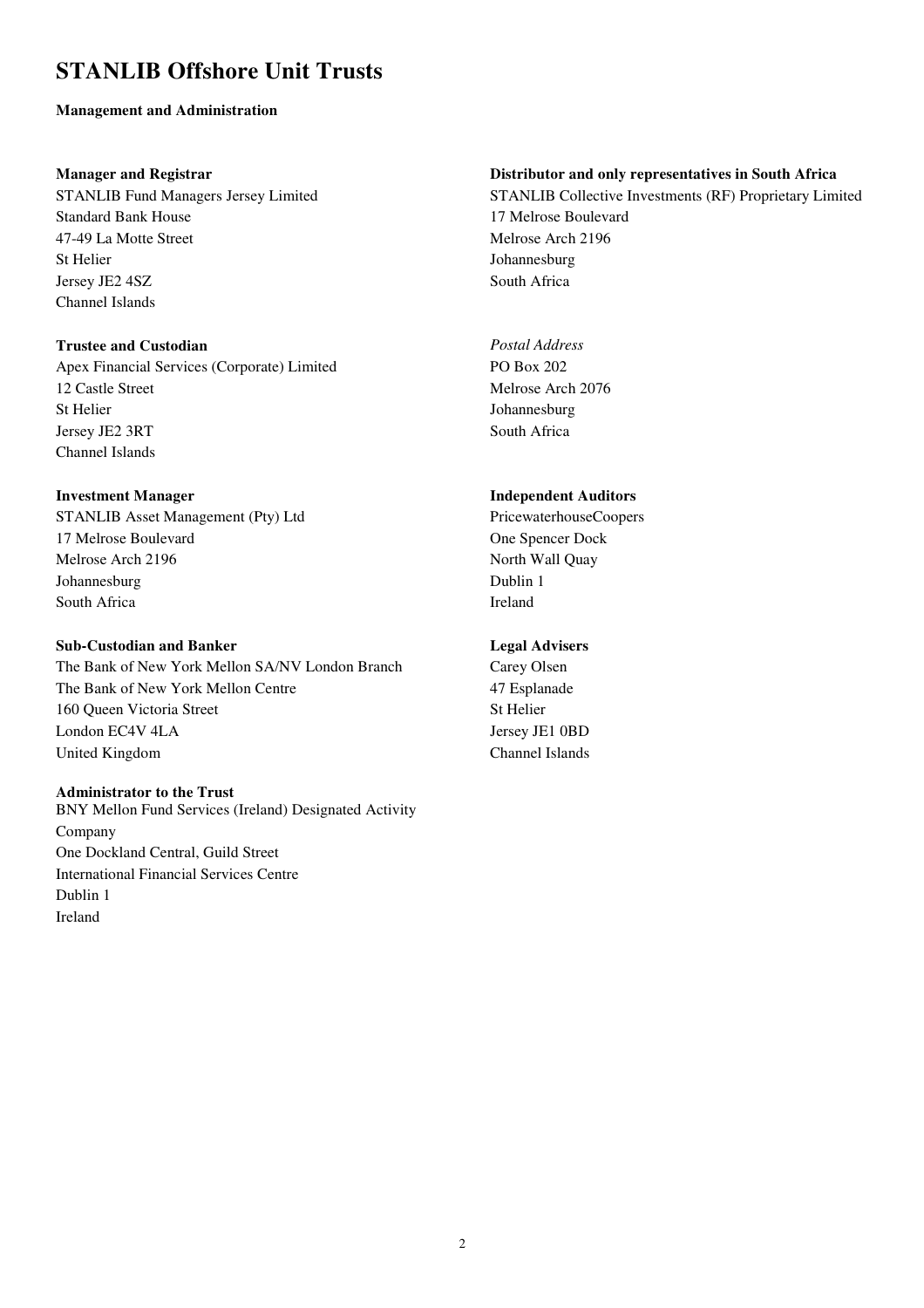#### **Manager's Report General**

STANLIB Offshore Unit Trusts (the 'Trust') is constituted in accordance with the Collective Investment Funds (Jersey) Law 1988, as amended, and was established with different class funds (the "Class Funds"), each with their own investment portfolio and specific investment objectives.

#### **Investment objectives and policy**

Investors have the opportunity to invest in the major world markets and currencies. The Trust provides investment in professionally managed pools of securities in different geographical areas, industrial sectors and currencies, with an opportunity to achieve capital growth. The Class Funds invest either in the markets of a single country or a selection of countries.

The 16 Class Funds active at the end of the year are included in these financial statements and detailed below.

STANLIB Offshore Unit Trusts also include the Standard Bank Global GoalConserver Fund of Funds (USD), Standard Bank Global GoalConserver Fund of Funds (GBP), Standard Bank Global GoalBuilder Fund of Funds (USD), Standard Bank Global GoalBuilder Fund of Funds (GBP), Standard Bank Global GoalAdvancer Fund of Funds (USD) and Standard Bank Global GoalAdvancer Fund of Funds (GBP). These can be viewed in a separate set of financial statements.

#### **Equity Funds**

The aim is to provide investors with long term capital growth from a diverse and actively managed range of portfolios of securities selected from global stock markets. The equity funds provide the opportunity to invest in equities in the markets reflected in the title of each individual class fund and in companies established outside those markets but which derive a significant proportion of their earnings from those markets.

STANLIB European Equity Fund invests as a feeder fund into the STANLIB European Equity Fund, a class fund of STANLIB Funds Limited, whose investment policy is to invest the assets of the Fund primarily in the equity of large companies domiciled in Continental Europe or the UK or with significant Continental European or UK activities.

STANLIB Global Equity Fund invests as a feeder fund into STANLIB High Alpha Global Equity Fund, a Class Fund of STANLIB Funds Limited, which invests in a diversified portfolio of global equities in markets throughout the world including major markets and smaller emerging markets.

STANLIB Offshore America Fund invests as a feeder fund into Fidelity Funds America Fund, a Fund that draws extensively on analytical resources in the USA to achieve a diversified portfolio of US securities. STANLIB Offshore America Fund is closed to new investors at the year end and remained only open to existing investors.

STANLIB Global Emerging Markets Fund invests as a feeder fund into the STANLIB Global Emerging Markets Fund, a Class Fund of STANLIB Funds Limited, which invests in a number of emerging market territories which may include (among others) the Pacific Basin regions, Brazil and Russia and other regions characterised as developing or emerging by the World Bank, the United Nations or the MSCI Emerging Markets Index.

STANLIB Global Aggressive Fund's objective is to provide long term capital growth as a Feeder Fund through an investment into STANLIB High Alpha Global Equity Fund, a Class Fund of STANLIB Funds Limited. STANLIB Global Aggressive Fund is closed to new investors at the year end and remained only open to existing investors.

#### **Bond Fund**

The aim of the bond fund is to provide investors with the possibility of capital gains.

STANLIB Global Bond Fund invests as a feeder fund into the STANLIB Global Bond Fund, a Class Fund of STANLIB Funds Limited, which invests in worldwide bond markets to maximise performance, measured in US dollars.

#### **Currency Funds**

The overall objective of the currency funds is to provide a wholesale rate of return for a currency chosen by the investor with the opportunity to switch at any time between the various currency funds, without any switching charge and at wholesale rates of foreign exchange. The underlying investments are primarily in cash deposits denominated in the currency of the relevant currency fund. There are 3 active currency funds at the year end date: STANLIB Euro Cash Fund, STANLIB Sterling Cash Fund and STANLIB US Dollar Cash Fund. Each of these currency funds invest as feeder funds into Fidelity Institutional Liquidity Euro, US Dollar and Sterling funds respectively.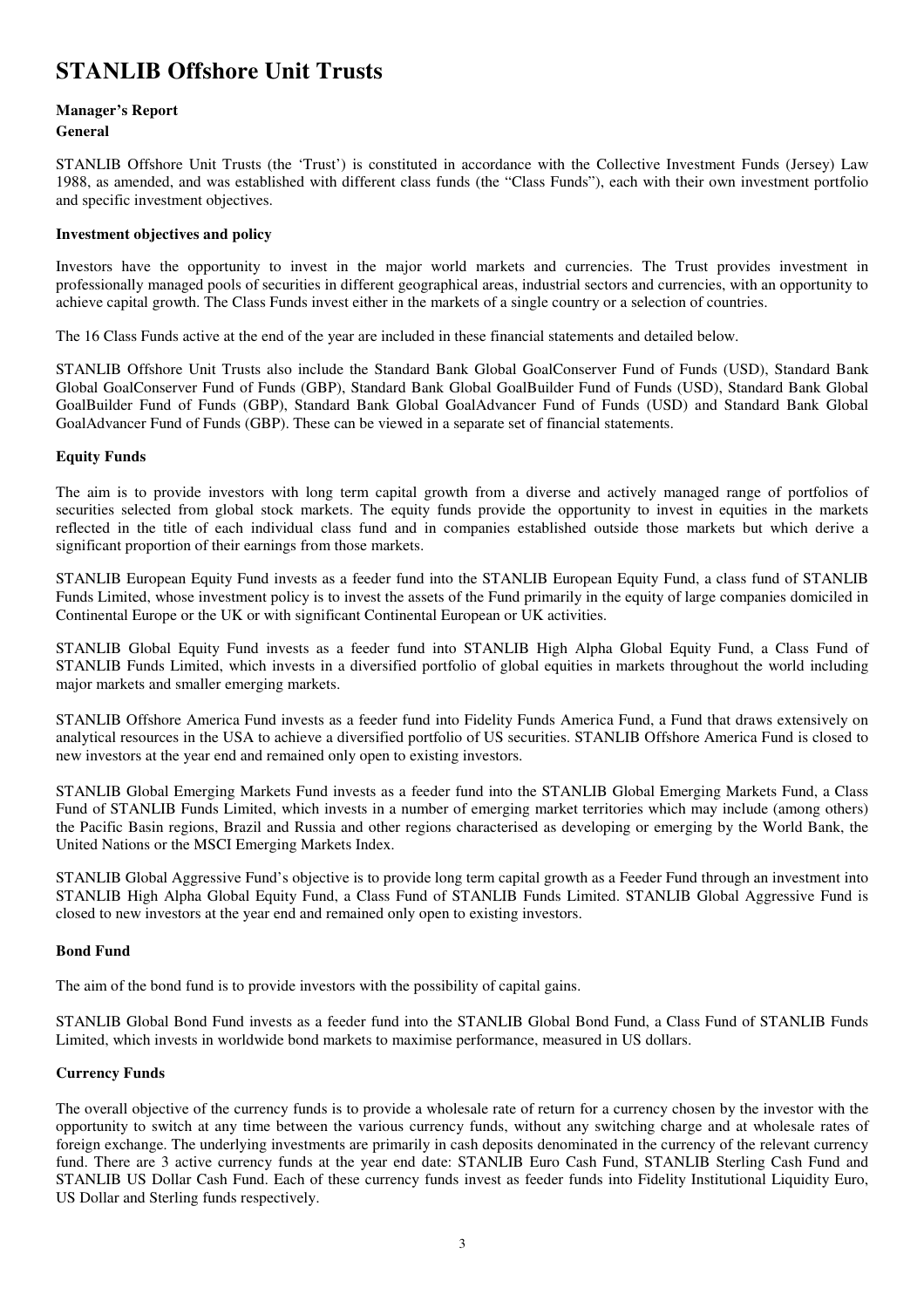#### **Manager's Report (continued)**

#### **Balanced Funds**

STANLIB Global Balanced Fund invests as a feeder fund into the STANLIB Global Balanced Fund, a Class Fund of STANLIB Funds Limited, which seeks to achieve its investment objective by investing in a balanced and well-diversified portfolio of international equities, fixed interest securities including government and corporate bonds. Investments may also be made in regulated collective investment schemes, money market instruments, cash deposits and units in global property companies and property related securities listed on exchanges in major markets to provide further diversification. It will also seek to limit downside risk, through a prudent asset allocation strategy.

STANLIB Global Balanced Cautious Fund invests as a feeder fund into the STANLIB Global Balanced Cautious Fund, a class fund of STANLIB Funds Limited, which seeks to achieve its investment objective by investing in a conservatively balanced and well-diversified portfolio of international equities, fixed interest securities including government and corporate bonds. Investments may also be made in regulated collective investment schemes, money market instruments, cash deposits and units in global property companies and property related securities listed on exchanges in major markets to provide further diversification. It also seeks to limit downside risk, through a prudent and cautious asset allocation strategy.

#### **Property Fund**

The aim of the property fund is to provide investors with both capital and income growth.

STANLIB Global Property Fund invests as a feeder fund into STANLIB Global Property Fund, a Class Fund of STANLIB Funds Limited, which aims to maximise investor's returns by investing in units in global property companies and property related securities listed on exchanges in major markets (and, to a lesser degree, smaller emerging markets), and real estate investment trusts.

#### **Multi Manager Funds**

STANLIB Multi-Manager Global Equity Fund invests as a feeder fund into STANLIB Multi Manager Global Equity Fund, a Class Fund of STANLIB Funds Limited and aims to maximise the long term total return achieved by investing in global equities, by generating annualised investment returns in excess of the benchmark index.

STANLIB Multi-Manager Global Bond Fund invests as a feeder fund into STANLIB Multi Manager Global Bond Fund, a Class Fund of STANLIB Funds Limited and aims to provide attractive returns from investment in major international bond markets with a focus on capital preservation.

#### **STANLIB Global class funds**

The STANLIB Global Growth Fund aims to provide long-term capital growth by investing primarily in a growth style biased portfolio of shares in global companies.

The STANLIB Global Multi-Strategy Diversified Growth Fund aims to outperform the total return of the Benchmark through investing in a globally diversified multi-asset portfolio denominated in US Dollar by 4.5–5.5% per annum (gross of management fees) over a market cycle (5-7 years).

#### **Investment structure**

The Class Funds, which include the STANLIB European Equity Fund, STANLIB Global Equity Fund, STANLIB Global Emerging Markets Fund, STANLIB Global Bond Fund, STANLIB Euro Cash Fund, STANLIB Sterling Cash Fund, STANLIB US Dollar Cash Fund, STANLIB Global Balanced Fund, STANLIB Global Balanced Cautious Fund, STANLIB Global Property Fund, STANLIB Multi-Manager Global Equity Fund, STANLIB Multi-Manager Global Bond Fund, STANLIB Global Growth Fund and STANLIB Multi-Strategy Diversified Growth Fund were open to all investors as at year end.

The newly launched Class Funds, STANLIB Global Growth Fund and STANLIB Global Multi-Strategy Diversified Growth Fund had not commenced operations at 31 December 2021.

Each Class Fund is regarded as being separate from the others. Investors subscribe to a Class Fund on the basis of the price calculated from the net asset value per unit for that Class Fund. On redemption they are entitled to proceeds based upon the net asset value per unit of the Class Fund from which they redeem.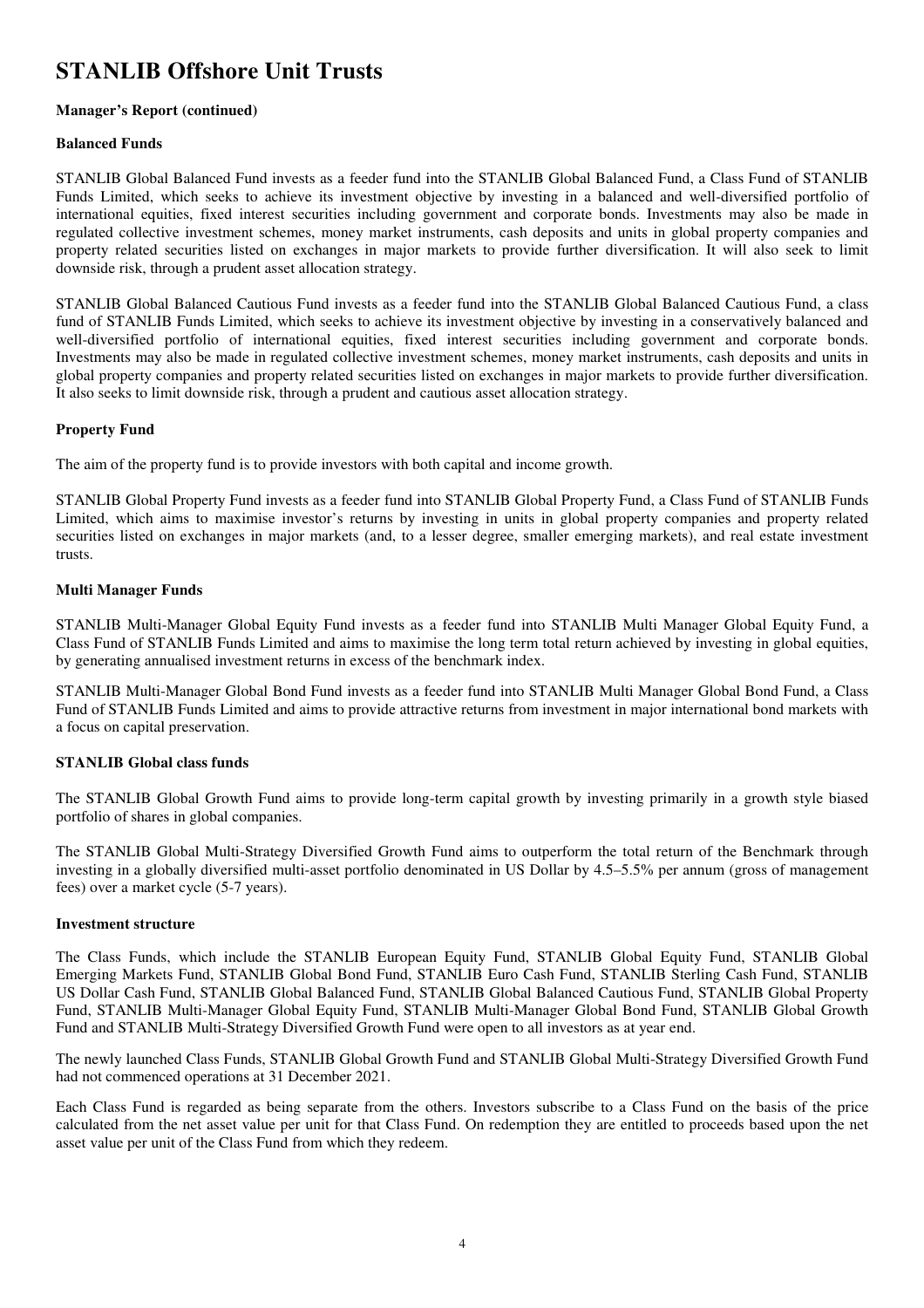#### **Manager's Report (continued)**

#### **Investment structure (continued)**

Each Class Fund covered by this report is a feeder fund or a fund of funds, wholly invested in underlying class funds as described below:

| <b>Class Fund</b>                                | <b>Underlying Class Fund</b>                                              |
|--------------------------------------------------|---------------------------------------------------------------------------|
| <b>STANLIB European Equity Fund</b>              | STANLIB Funds Limited – STANLIB European Equity Fund                      |
| <b>STANLIB Global Equity Fund</b>                | STANLIB Funds Limited – STANLIB High Alpha Global Equity Fund             |
| <b>STANLIB Offshore America Fund</b>             | Fidelity Funds - America Fund                                             |
| <b>STANLIB Global Emerging Markets Fund</b>      | STANLIB Funds Limited - STANLIB Global Emerging Markets Fund              |
| <b>STANLIB Global Bond Fund</b>                  | STANLIB Funds Limited - STANLIB Global Bond Fund                          |
| <b>STANLIB Euro Cash Fund</b>                    | Fidelity Institutional Liquidity Fund Plc – The Euro Fund                 |
| <b>STANLIB Sterling Cash Fund</b>                | Fidelity Institutional Liquidity Fund Plc – The Sterling Fund             |
| <b>STANLIB US Dollar Cash Fund</b>               | Fidelity Institutional Liquidity Fund Plc - The United States Dollar Fund |
| STANLIB Global Aggressive Fund                   | STANLIB Funds Limited – STANLIB High Alpha Global Equity Fund             |
| <b>STANLIB Global Balanced Fund</b>              | STANLIB Funds Limited – STANLIB Global Balanced Fund                      |
| <b>STANLIB Global Balanced Cautious Fund</b>     | STANLIB Funds Limited – STANLIB Global Balanced Cautious Fund             |
| <b>STANLIB Global Property Fund</b>              | STANLIB Funds Limited - STANLIB Global Property Fund                      |
| STANLIB Multi-Manager Global Equity Fund         | STANLIB Funds Limited - STANLIB Multi-Manager Global Equity Fund          |
| STANLIB Multi-Manager Global Bond Fund           | STANLIB Funds Limited - STANLIB Multi-Manager Global Bond Fund            |
| <b>STANLIB Global Growth Fund</b>                | JP Morgan Global Growth Fund                                              |
| <b>STANLIB Multi-Strategy Diversified Growth</b> | STANLIB Funds Limited - STANLIB Multi-Strategy Diversified Growth Fund    |
| Fund                                             |                                                                           |

#### **Results and distribution policy**

As a result of the fact that most of the Class Funds invest in the Fidelity Funds, JP Morgan Fund and STANLIB Funds, the activities of these Funds have a direct impact on the results of the Class Funds.

The results of the Class Funds for the year are set out on pages 36 to 39. It is the policy of the Trust not to distribute income. The net income of each Class Fund is retained within the net asset value of that class.

#### **Management and administration**

#### **Manager**

STANLIB Fund Managers Jersey Limited is the Manager of the Trust. Its ultimate holding company is Liberty Holdings Limited, a company registered in South Africa.

The Manager is responsible for the periodic calculation of the net asset value of units in each Class Fund, administering the issue and redemption of units and the general administration of the Class Funds.

The Manager carries out the function of registrar.

#### **Investment Manager**

STANLIB Asset Management (Pty) Ltd has been appointed as the Investment Manager of all the Class Funds set up in terms of the Trust. The Investment Manager is responsible for managing, on a discretionary basis, the investment and re–investment of the relevant Class Funds.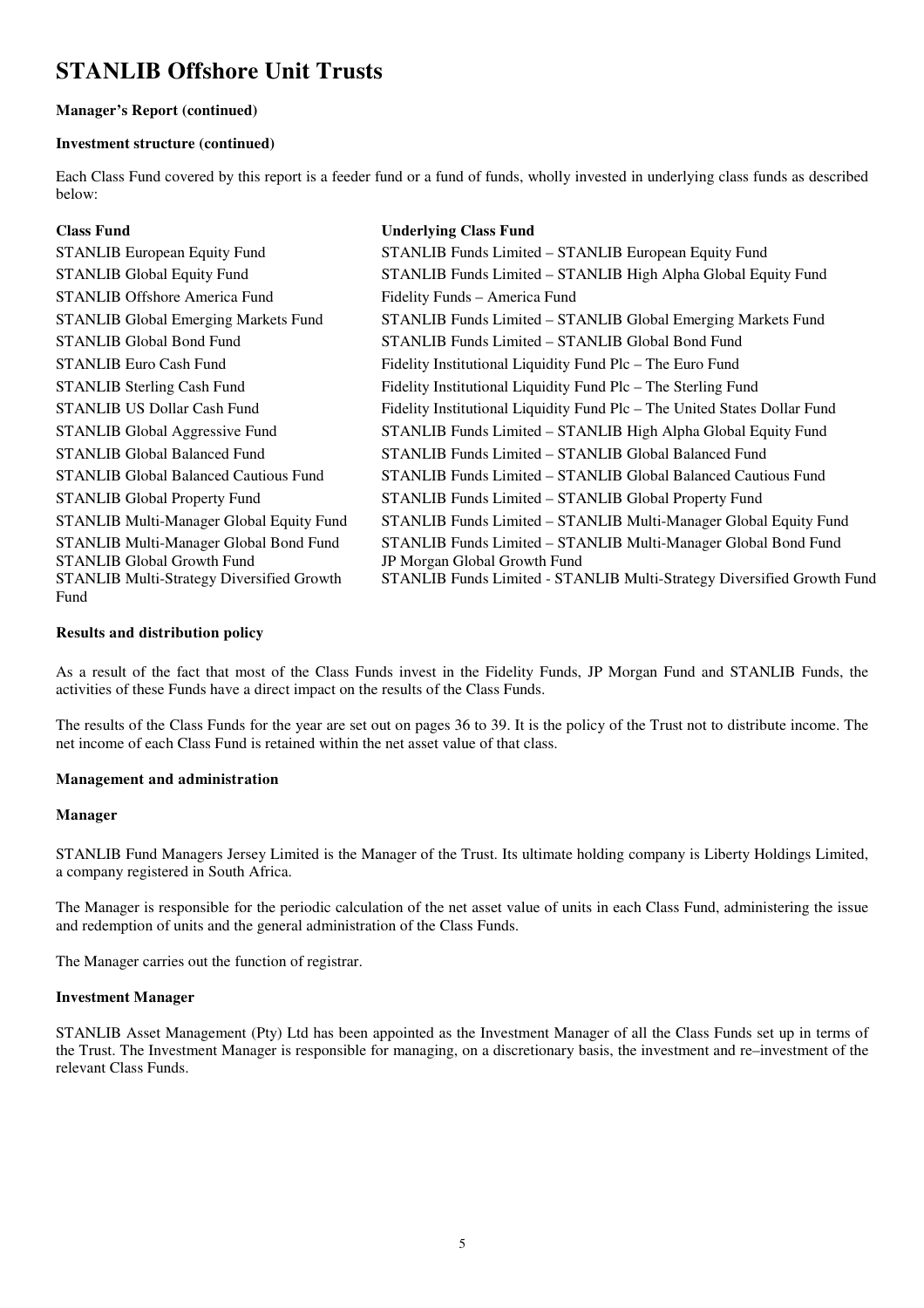#### **Manager's Report (continued)**

#### **Disclosure of interest**

The interests of the directors of the Manager, the Manager, the Trustee and the Investment Manager in the units of the Trust as of 31 December 2021 were as follows:

| <b>Name</b>                                 | <b>Number of Units</b> | <b>Class fund</b>                              |
|---------------------------------------------|------------------------|------------------------------------------------|
| Mr DW. Van der Spuy                         | 17,270.5055            | <b>STANLIB Global Balanced Cautious Fund</b>   |
| Mr DW. Van der Spuy                         | 1,776.28               | STANLIB Multi-Manager Global Equity Fund       |
| Mr K. Grobbelaar                            | 92.2637                | <b>STANLIB Sterling Cash Fund</b>              |
| <b>STANLIB Fund Managers Jersey Limited</b> | 10                     | <b>STANLIB Global Growth Fund</b>              |
| STANLIB Fund Managers Jersey Limited 10     |                        | STANLIB Multi-Strategy Diversified Growth Fund |

As of 31 December 2020, the interests of the directors of the Manager, the Manager, the Trustee and the Investment Manager in the units of the Trust were as follows:

| <b>Name</b>         | <b>Number of Units</b> | <b>Class fund</b>                            |
|---------------------|------------------------|----------------------------------------------|
| Mr DW. Van der Spuy | 17.270.5055            | <b>STANLIB Global Balanced Cautious Fund</b> |
| Mr DW. Van der Spuy | 1.776.2770             | STANLIB Multi-Manager Global Equity Fund     |
| Mr K. Grobbelaar    | 92.2637                | <b>STANLIB Sterling Cash Fund</b>            |

#### **Review of Financial Risks and Uncertainties**

Refer to note 8 Financial Risk Management, for details of the risks and uncertainties.

#### **Future Developments**

Please see Investment Manager's reports on pages 9 to 29 for each Class Funds outlook.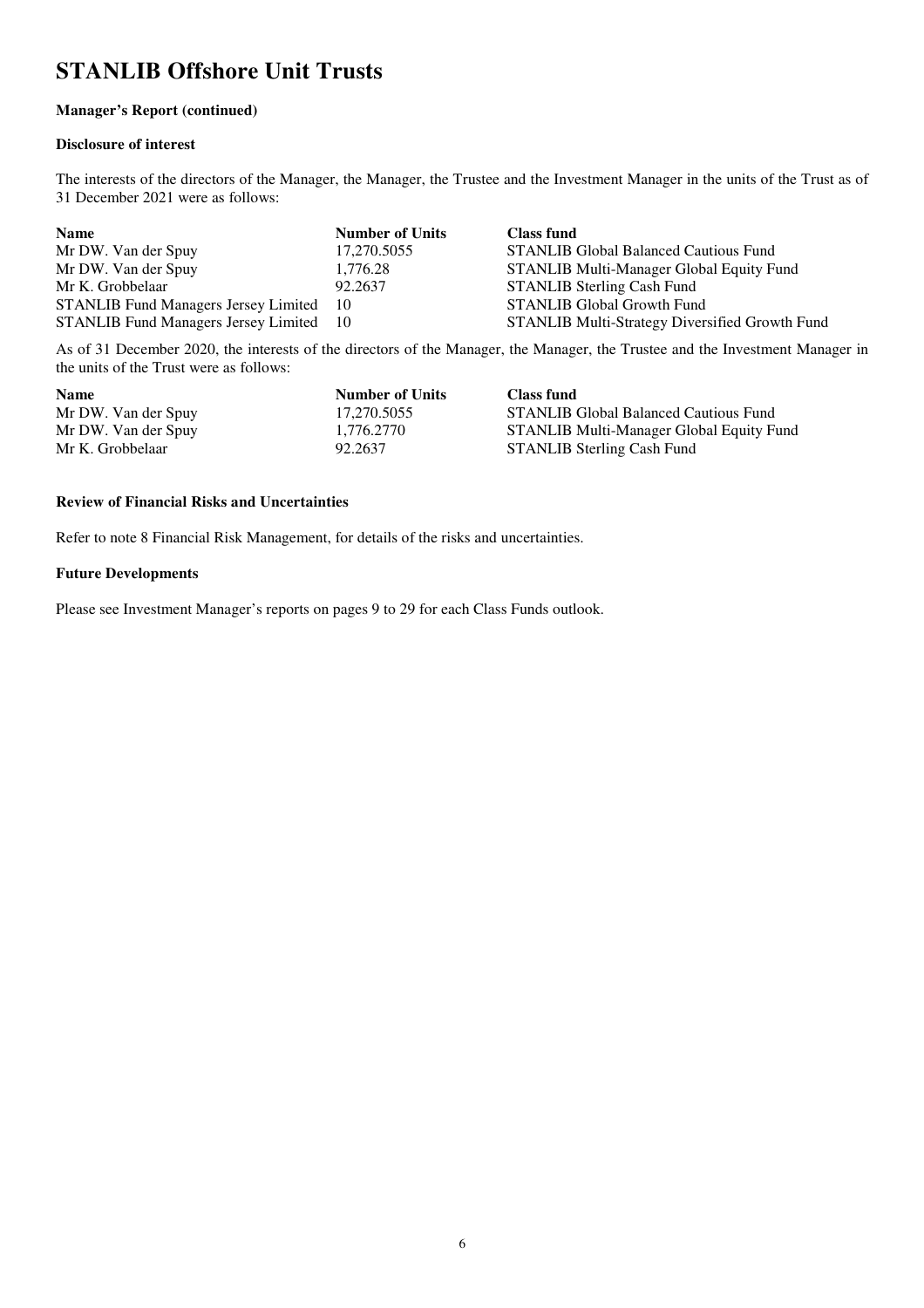#### **Statement of Manager's Responsibilities**

The Trust Instrument requires the Manager to prepare financial statements for each year and interim period which gives a true and fair view of the state of affairs of the Trust and the Trust's total return for the year. In preparing those financial statements the Manager is required to:

- select suitable accounting policies and then apply them consistently;
- make judgments and estimates that are reasonable and prudent;
- state whether applicable accounting standards have been followed, subject to any material departures disclosed and explained in the financial statements; and
- prepare the financial statements on a going concern basis unless it is inappropriate to presume that the Trust will continue in business.

The Manager is responsible for the management of the Trust in accordance with the Trust Instrument. The Manager is responsible for taking reasonable steps for the prevention and detection of fraud and other irregularities as appropriate to its duties as set out in the Trust Instrument.

The financial statements have been prepared for each Class Fund and no aggregated financial statements for the Trust as a whole have been prepared as in the Manager's opinion it would not be for the benefit of Unitholders to do so.

The Manager confirms that it has complied with the above requirements in preparing the financial statements.

**STANLIB Fund Managers Jersey Limited 26 May 2022**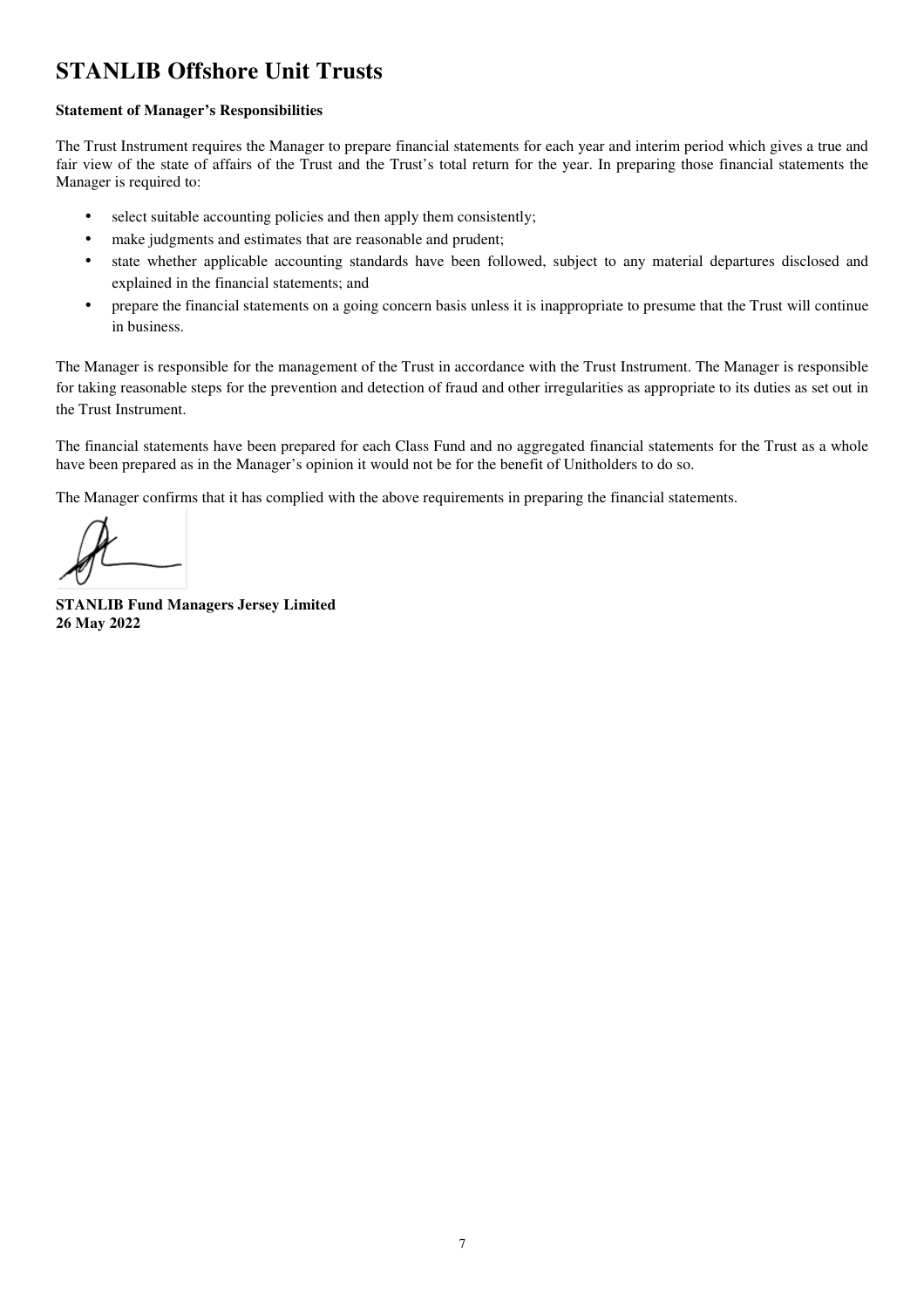#### **Statement of Trustee's Responsibilities**

Under the principles of the Guide to open-ended unclassified Collective Investment Funds offered to the general public, issued by Jersey Financial Services Commission, Apex Financial Services (Corporate) Limited (the "Trustee") has a duty to:

- take reasonable care to ensure that the methods adopted by STANLIB Fund Managers Jersey Limited (the "Manager") in  $\bullet$ respect to the pricing of, and dealing in, units in the Class Funds are compliant with the Trust's principal documents; and
- take into its custody or under its control all the property of the Trust which is entrusted to it.  $\bullet$

#### **Trustee's Report**

It is the opinion of the Trustee in respect of the year ended 31 December 2021 that, to the best of our information, knowledge and belief, in all material respects the Manager managed the Trust in that year:

- in accordance with the limitations imposed on the investment and borrowing powers of the Trust by the trust Instrument between the Manager the Trustee constituting the Trust, as amended from time to time (the "Trust Instrument"), Prospectus and Class Fund Rules; and
- otherwise in accordance with the provisions of the Trust Instrument.

**Apex Financial Services (Corporate) Limited** 

26 May 2022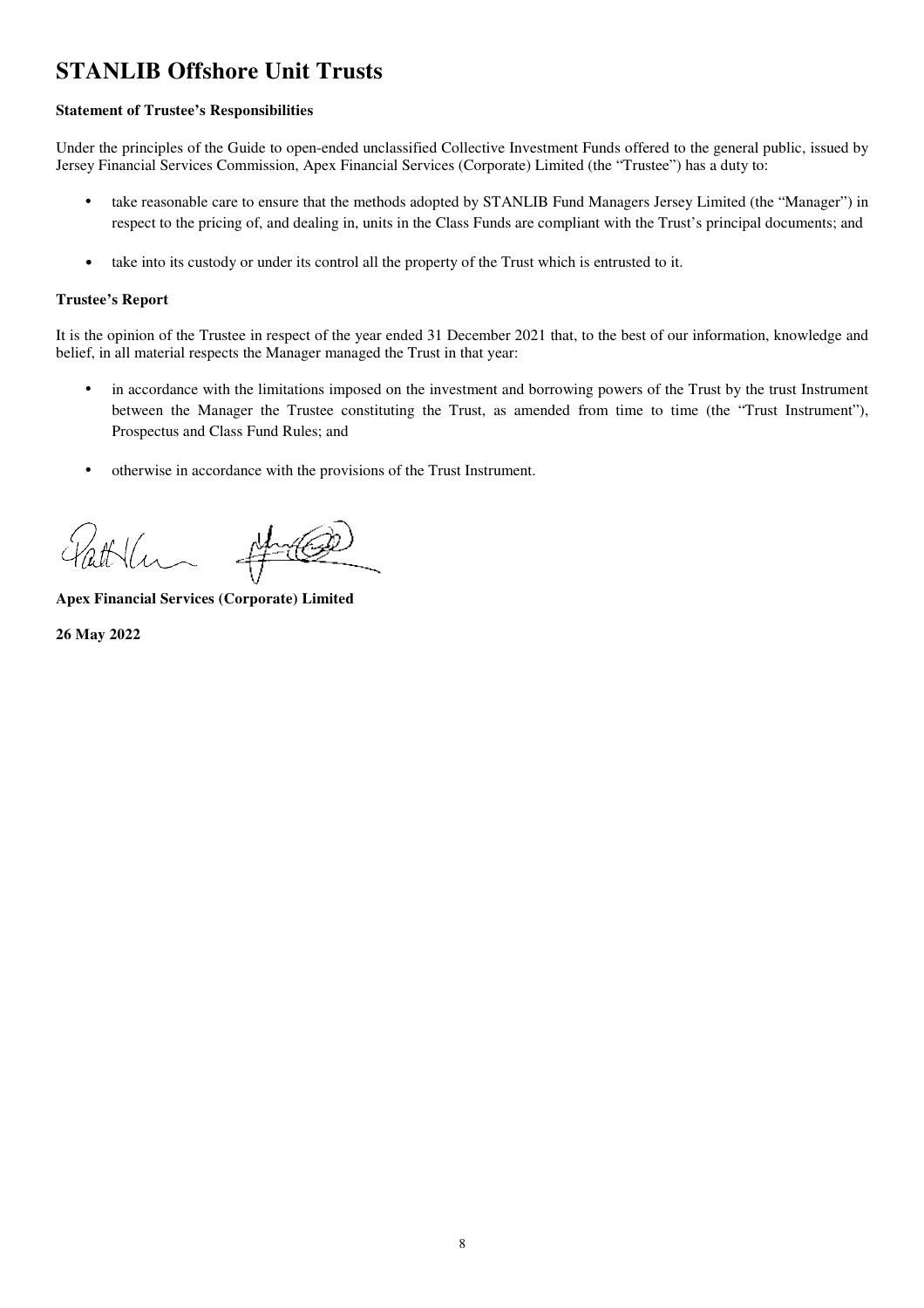#### **Investment Manager's Report**

#### **STANLIB EUROPEAN EQUITY FUND**

| <b>Fund Name</b>                          | Return $(\% )$ |
|-------------------------------------------|----------------|
| STANLIB EUROPEAN EOUITY FUND A            | 27.08%         |
| STANLIB EUROPEAN EQUITY FUND B1           | 27.72%         |
| STANLIB EUROPEAN EQUITY FUND B2           | 28,10%         |
| Benchmark (MSCI DAILY TR EUROPE EURO NET) | 25.85%         |

As a feeder fund, all the assets of this Class Fund are invested in STANLIB Funds Limited – STANLIB European Equity Fund. The comments below relate to the underlying fund.

#### **Market Background**

2021 was a stellar year for European markets; the portfolio's benchmark index rose by 25.9%. Equities were supported by encouraging corporate results, economic stimulus measures and vaccination rollouts. Nevertheless, inflationary concerns, surging energy prices, supply-chain problems and a regulatory crackdown in China all prompted bouts of turbulence, as did the emergence of mutant coronavirus variants.

The pandemic continued to dominate investor sentiment over the period. Mass vaccination programmes across Europe boosted market sentiment, although new strains, such as the Delta and Omicron variants, prompted new or extended lockdown measures in several countries, and tightened restrictions, particularly for the unvaccinated.

In the US, newly elected President Biden's substantial stimulus package; a relatively speedy rollout of Covid vaccines and signs of strength in the economy helped propel equities higher. The picture in Europe gradually improved in the early part of the year as economic stimulus measures and the periodic reopening of economies reignited growth. The high-profile ZEW index of economic sentiment for Germany jumped higher in each month of the first quarter, reflecting expectations of improved conditions. A composite measure of eurozone economic activity returned to growth territory in March, driven by strength in manufacturing. In June, the European Central Bank raised forecasts for eurozone growth for 2021 and the following year, while a gauge of services and manufacturing activity in the euro area indicated the strongest expansion in 15 years as lockdown measures were eased. Data indicated that the eurozone economy expanded by 2.0% (quarter on quarter) in the three months to the end of June.

In Germany, the ZEW index then fell for several months in a row, reflecting concern about a resurgence of the pandemic. Data showed that supply-chain shortages and bottlenecks had led to weaker-than-expected German GDP growth in the third quarter of 2021. However, growth in France and Italy exceeded expectations, boosted by consumer spending in France and by industry and services in Italy. UK GDP growth slowed sharply in the third quarter amid a contraction in manufacturing.

For much of the year, the main central banks reassured markets that inflation was temporary, and ultra-loose monetary policy prevailed. The picture changed mid-year as inflation rose well above official targets in the US, the UK and the eurozone. A rise in Norwegian interest rates was the first among the major European economies since the pandemic began. Data later showed that US CPI inflation had climbed to its highest level in almost four decades – in response, the Federal Reserve accelerated the withdrawal of monetary stimulus and suggested it may raise interest rates three times in 2022. However, the S&P 500 index reached new alltime highs, despite jitters in the key technology sector where valuations may be vulnerable in a higher interest rate environment. In the UK, annual inflation rose to a ten-year high in October, and the Bank of England grew more hawkish, raising interest rates in December, for the first time since 2018. Eurozone inflation climbed to more than double the ECB's target, while natural gas prices rose to record levels, but the bank was more dovish than the US or the UK, and there were no imminent plans for interest rate increases. The Ifo index of German business sentiment fell for a sixth straight month, prompting some to warn of recession.

On the political front, former ECB president Mario Draghi agreed to form a government and was sworn in as Italian prime minister, avoiding a snap election. In a closely contested election, Germany's centre-left SPD won by a narrow margin over outgoing Chancellor Merkel's CDU/CSU.Technology, energy, financials and industrials led the outperforming sectors, while real estate and utilities were the main laggards.

#### **Activity**

Purchases included new holdings in Daimler, TotalEnergies and Volkswagen. Daimler's demerger of its trucks division makes excellent commercial sense and should realise value for shareholders. We bought TotalEnergies to help protect the portfolio against strengthening oil prices. The energy giant is adopting an encouraging new focus on alternative energy, and this is where capex will be concentrated. Volkswagen has a significant electric vehicle rollout programme and is re-joining the UN Global Compact. We also added to several positions including DNB; the bank stands to benefit from higher interest rates and a post-virus cyclical recovery.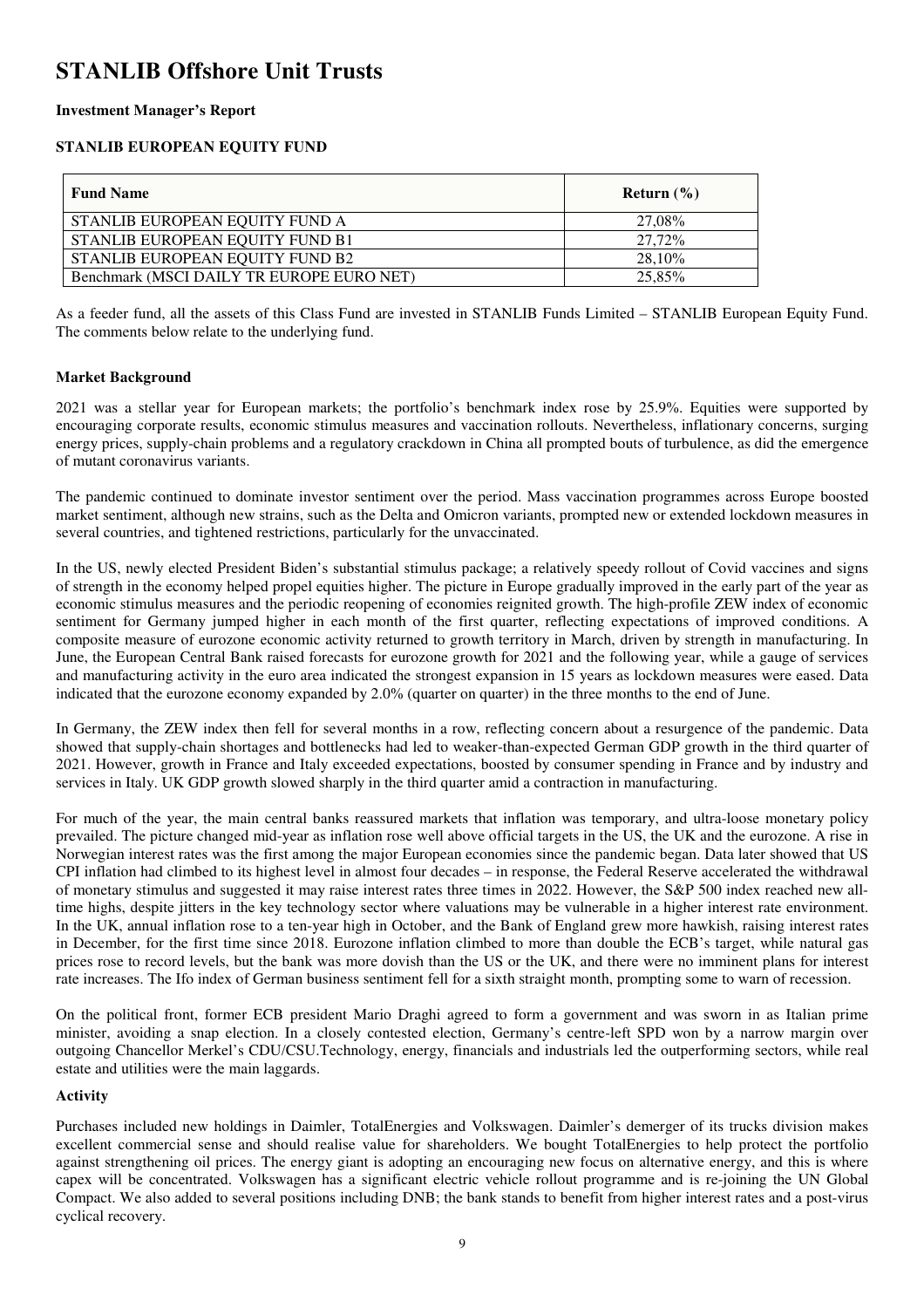#### **Investment Manager's Report (continued)**

#### **STANLIB EUROPEAN EQUITY FUND (continued)**

Sales included Knorr-Bremse, adidas and Tesco. We were disappointed at braking specialist Knorr-Bremse's decision to consider the acquisition of Hella, which would not have been in the interest of shareholders. We sold sportswear firm adidas as the Chinese are moving towards buying domestic brands, and we sold the relatively defensive holding in supermarket chain Tesco to increase the portfolio's cyclical bias. We also trimmed several holdings such as ASML, following a period of strong returns.

#### **Performance**

The portfolio comfortably outperformed its benchmark index over the year, on a gross basis, boosted by successful stock selection. Sector and geographical positioning were favourable too, especially the underweightings in Spain and utilities and the overweight stance in technology.

Top relative contributors included Sika and ASML. Specialty chemicals firm Sika reported robust sales growth and made several acquisitions. Towards the end of the year, the company announced plans to acquire MBCC Group, which specialises in construction chemicals; if granted regulatory approval, the acquisition would broaden Sika's product offering and further expand its geographical footprint. ASML's results were impressive as demand for semiconductor equipment and services was high across all business segments; the pandemic has accelerated the trend towards digitalisation. St James's Place was another top performer; the UK wealth manager reported strong fund inflows.

Detractors included Neste and Nexi. The Democrats' victory in the US elections prompted enthusiasm for green energy stock such as Neste, in the expectation of a renewed focus on tackling climate change. However, the rise in oil prices led some investors to rotate into more traditional energy stocks. Neste continues to forge ahead with its transition to alternative energy, although there were some concerns over changes to the management team. Nexi faces challenges in integrating acquisitions and, although the payment processor benefited from the trend towards online payments during lockdown, growth momentum is now likely to slow. Longer term, the market is consolidating.

#### **Investment Strategy & Outlook**

The economic recovery has boosted corporate profits, though the hurdle for growth next year is now higher and some sectors will be under strain for years. Inflation has risen but interest rates remain under control, despite potential rises in the US. Covid-19 and geopolitics (for example with Russia and China) dominate sentiment. The Omicron variant has meant a rise in infections again and a return of restrictions, especially for the unvaccinated.

Uncertainty and inflationary pressures have also arisen elsewhere, such as supply-chain issues and volatile energy prices. Obamalike policies under Biden have been the rule, emphasising stimulus, tempered by the Republicans stopping some measures passing through Congress; Biden's poll weakness has given them impetus and the mid-term elections loom. This may favour companies which benefit from a cyclical upturn, but previously fragile business models are proving unsustainable, impacting small businesses and employment in the hospitality and travel sectors.

Post-Brexit practicalities are still unclear; there have been concerns over Northern Ireland, where the protocol is not working well, and over financial services and in fishing. Exports from the UK to the EU have fallen sharply in some sectors. Anglo-EU relations remain poor, exacerbated by arguments with the French.In Germany, a left-leaning coalition was confirmed after Merkel's exit – policies should continue to be economically supportive and pro-European.

Our focus in managing this portfolio is on stock selection, informed by macroeconomic and thematic views. We favour companies that have a competitive advantage and pricing power generated by brands, patented processes, regulatory barriers to entry and strong market positions.

#### **STANLIB GLOBAL EQUITY FUND**

| <b>Fund Name</b>                    | Return $(\% )$ |
|-------------------------------------|----------------|
| STANLIB GLOBAL EQUITY FUND A        | 12.54%         |
| STANLIB GLOBAL EQUITY FUND B1       | 13.22%         |
| STANLIB GLOBAL EQUITY FUND B2       | 13.56%         |
| Benchmark (MSCI AC World NTR Index) | 19.04%         |

As a feeder fund, all the assets of this Class Fund are invested in STANLIB Funds Limited – STANLIB High Alpha Global Equity Fund. The comments below relate to the underlying fund.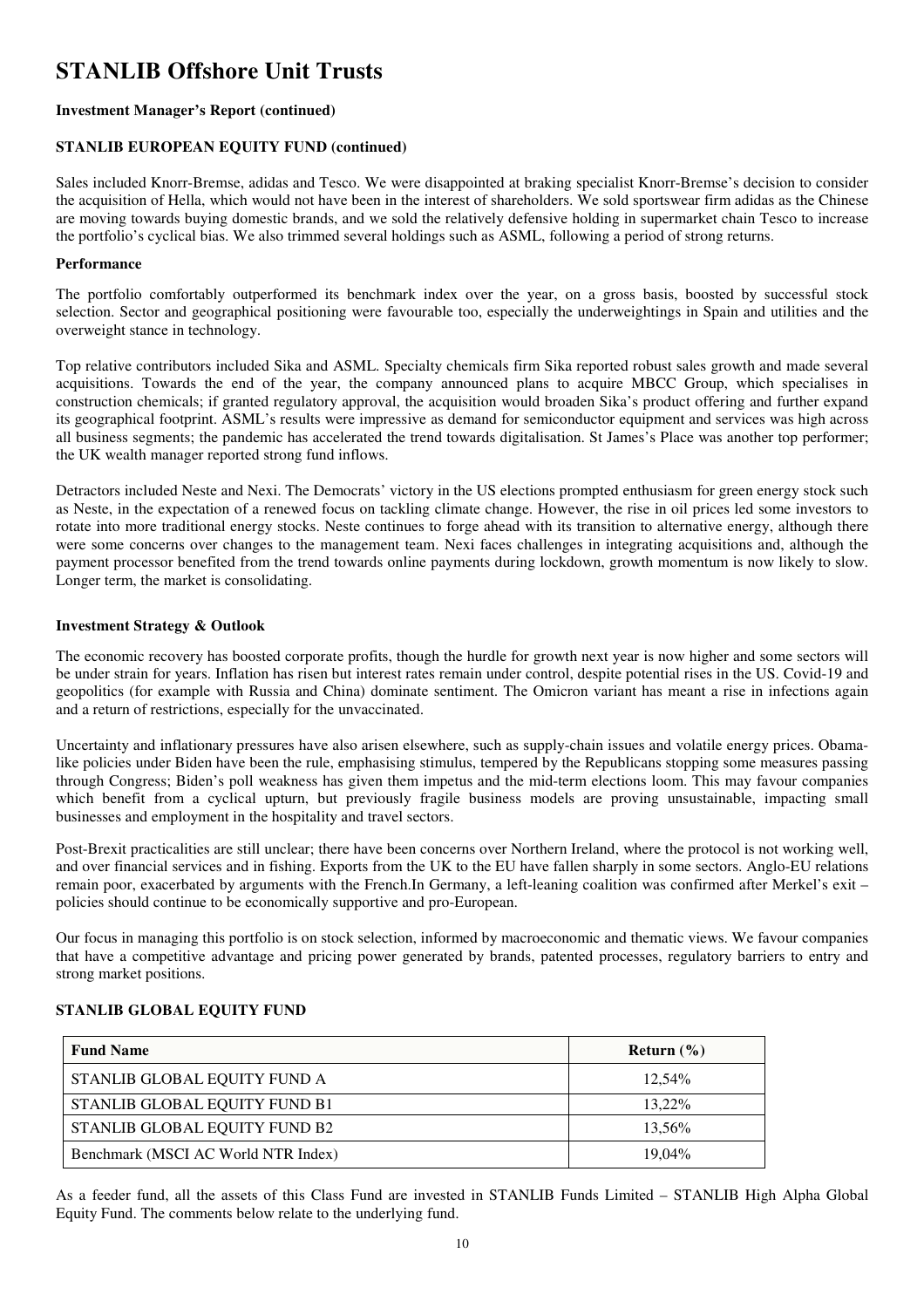#### **Investment Manager's Report (continued)**

#### **STANLIB GLOBAL EQUITY FUND (continued)**

#### **Market Background**

Global equities rose at a double-digit pace in 2021, with the MSCI All Country World Index (ACWI) returning 19.04% in US dollars. Sentiment was boosted by robust corporate profits, loose monetary policy, the rollout of Covid vaccines and optimism about further US fiscal stimulus. From September onwards however, performance was more mixed as central banks in developed markets turned more hawkish. Volatility spiked in November due to concerns about a rapid rise in Covid cases driven by the new Omicron variant. Nonetheless, equities ended the year on a positive note, posting a gain in December.

The pandemic continued to dominate investor sentiment over the period. Equities rose early in the year as the vaccine roll-out in developed countries helped revive economic activity. The UK's vaccination programme was relatively smooth and swift, while the US and Europe eventually made good headway after a slow start. Unfortunately, progress was slow in many emerging markets (EMs), although vaccination rates in some Asian countries improved in the third quarter. Global infections peaked in late April as new variants emerged, although death rates were lower. Towards the end of 2021, the emergence of Omicron drove a surge in infections, but worst-case fears soon subsided as it became clear that the variant was relatively mild.

Hopes for additional US fiscal stimulus were first met in March as President Biden signed a \$1.9tn spending bill. The White House then sought congressional support for two additional proposals: a \$1tn infrastructure investment plan and a \$3.5tn measure covering social spending. Republican opposition and disagreement among Democratic legislators slowed progress, although it eventually passed in early November. The House of Representatives backed a much-reduced \$1.75tn social-spending bill in mid-November, but, as the year closed, a Democrat senator withheld support and stalled the process.

Rising inflation and the prospect of tighter monetary policy was a key theme in several markets. For much of the year, the main central banks said that inflation was temporary, and ultra-loose monetary policy prevailed. The picture changed mid-year as inflation rose well above official targets in the US, the UK and the eurozone. The Fed suggested in June that it might raise rates in 2023, sooner than previously expected, and subsequently indicated that the time was approaching to taper its bond purchases, which ultimately occurred in November. In the UK, the Bank of England grew more hawkish and raised rates for the first time since 2018 in December. The European Central Bank remained relatively dovish and played down speculation that rates will rise in 2022, though did announce in December that it would end its pandemic stimulus programme in the coming March.

All the major regions posted positive returns in local-currency terms. The US fared best with Europe ex UK also outperforming, helped by weakness in the euro. Japan rose by double digits as the yen weakened (while still lagging the ACWI). EMs were material underperformers in local currencies, dragged down by weakness from index heavyweight China, where stocks were impacted by a wide-ranging regulatory crackdown. A stronger dollar also weighed on EM equities.

At a sector level, energy was the standout performer, thanks to gains in oil prices. Technology was also strong, underpinned by robust profits of large US firms. Financials also outperformed, boosted by rising bond yields, which typically bode well for the sector's profitability. By contrast, more defensive sectors – notably consumer staples and utilities – were among the weaker performers. Consumer discretionary and communication services also underperformed the index.

#### **Activity**

We initiated several new positions including PayPal, General Motors (GM) and Deere & Co. We favour leading digital payments firm PayPal for its exposure to e-commerce – an area where growth has accelerated as a result of Covid-19. We believe the company is well-placed to benefit from the ongoing demand for digital payments thanks to its strong brand recognition and global scale. Revenues should be further enhanced by an improving product portfolio and a well-established user base.

GM enjoys a global presence and a strong business model, alongside a robust and transparent balance sheet. The automaker has exposure to fast-growing markets and is progressing well in its ongoing operational turnaround, while improving its innovative product range. Investors responded positively to the firm's recent plans to maximise production amid the ongoing chip shortage, including adapting the supply chain and fostering closer direct relationships with manufacturers.

Farm equipment manufacturer Deere is the global market leader in agricultural machinery. We believe the company should continue to deliver high earnings, thanks to its low-cost structure, growth in regional end-markets (particularly in EMs), new product cycles and demand for replacing aging equipment. Additionally, Deere's spending on research and development should strengthen its competitive advantage and pricing power. The company is also well positioned to benefit from the growing focus on climate-change mitigation, as Deere has the technology to help reduce greenhouse gas emissions from farming in the US.

Aside from the aforementioned sale of Activision Blizzard, we sold Comcast amid concerns about increased competition in fibre and 5G. Reckitt Benckiser was sold as Covid related headwinds continue to cloud the outlook for the company's healthcare and nutrition businesses.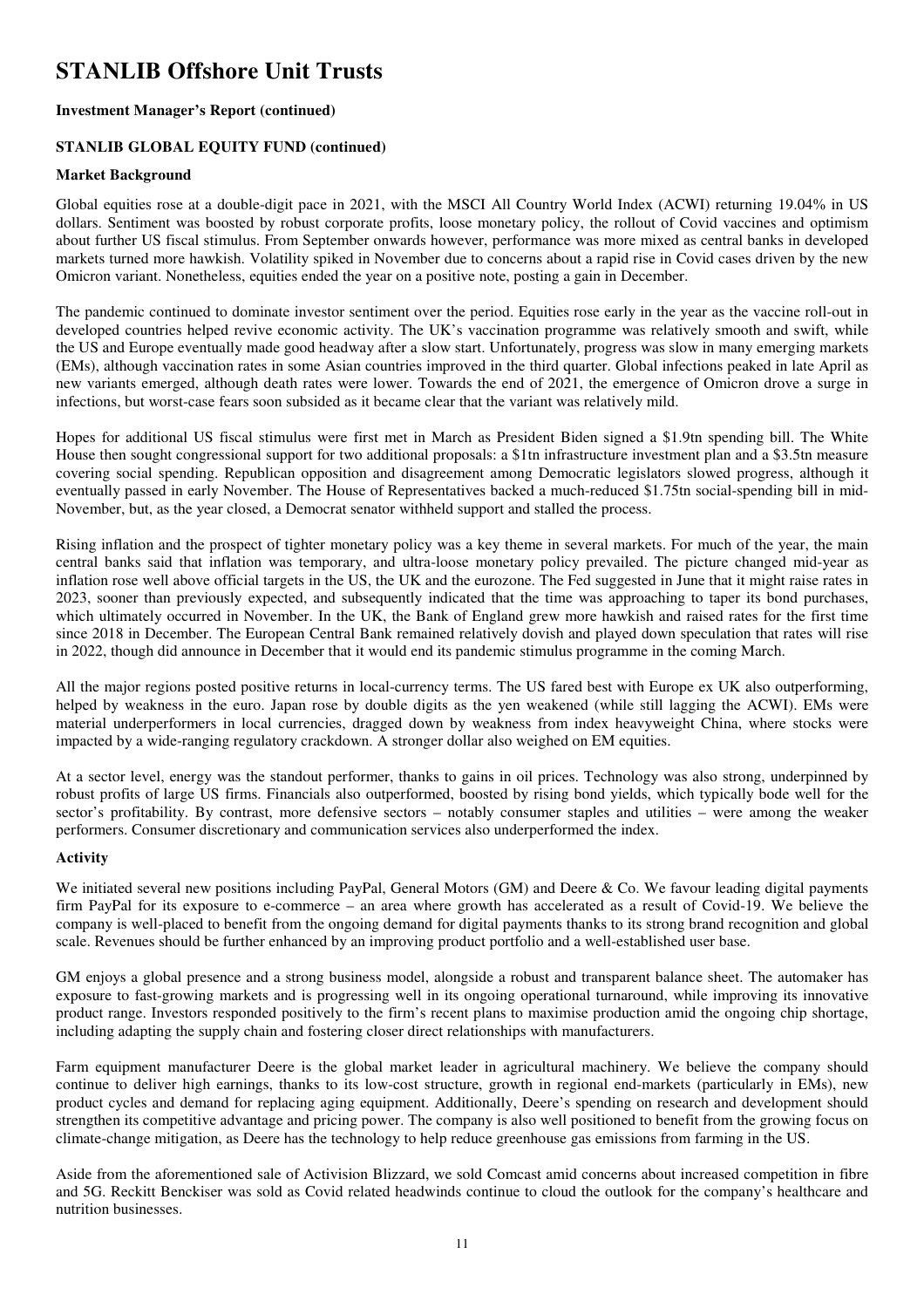#### **Investment Manager's Report (continued)**

#### **STANLIB GLOBAL EQUITY FUND (continued)**

#### **Performance**

Gross of fees, the fund produced a positive return, but lagged the index over the year. Security selection was unhelpful, mainly in financials and technology, though choices in healthcare added value. Sector allocation also weighed on returns, with gains from the overweight in technology offset by detraction from the underweight in energy and overweight in communication services.

At the stock level, notable detractors included Ørsted. Shares of the renewable-energy company underperformed, as rising oil prices led some investors to rotate into traditional energy companies. However, our investment thesis remains intact. The offshore wind industry is a growing market, which exhibits high barriers to entry and should benefit as climate-change policies increase renewable-energy targets and open up new markets. Ørsted's scale, established track record and supply chains drive cost leadership: factors which should help the company to continue winning project tenders.

Video-game company Activision Blizzard also underperformed amid concerns about its governance; we subsequently sold the holding. Contributors included Alphabet and NVIDIA, in a strong period for high-growth technology stocks. Shares of both companies were also boosted by well-received results during the period.

We favour Alphabet for its market leadership, broad network, amassment of data and exposure to attractive secular trends such as digital advertising. Alphabet has also earned its place as the 'gateway' to the internet in a range of sectors, offering exposure to attractive growth prospects, such as wireless broadband, transportation, urban planning, and healthcare. We feel that the market is underestimating the scale and sustainability of the company's growth, which is underpinned by these competitive advantages.

We remain positive on NVIDIA's longer-term prospects owing to its strong exposure to semiconductor growth. The firm's scale and competitive edge within both gaming and AI should also position it well to benefit from powerful secular trends, including the development of the metaverse; NVIDIA's Omniverse platform looks set to be a key enabler of the metaverse in e-commerce and other areas and could be a significant growth catalyst for the company in the longer term.

#### **Investment Strategy & Outlook**

There are signs that the global economic recovery is easing, but a continuation of accommodative policy and strong earnings growth should be supportive of equities. Over the longer term, inflation, growth, and interest rates are likely to be low, due to structural trends, such as digitisation, demographics, and decarbonisation, which should continue to accelerate. Companies exposed to these themes are likely to thrive and while we are not thematic investors, we do have exposure to these themes through holdings in the portfolio and believe that we are well positioned for the medium to long term.

We remain firmly of the view that companies with the ability to sustain above-average growth rates will be attractive for investors. We therefore retain our focus on companies with durable competitive advantages, as we believe these are best placed to continue delivering high returns and earnings growth across a range of market conditions.

#### **STANLIB OFFSHORE AMERICA FUND**

| <b>Fund Name</b>              | Return $(\% )$ |
|-------------------------------|----------------|
| STANLIB OFFSHORE AMERICA FUND | 23,20%         |
| Benchmark (S&P 500 Index)     | 28,16%         |

As a feeder fund, all the assets of this Class Fund are invested in Fidelity Funds – America Fund managed by Fidelity International. The comments below relate to the underlying fund.

#### **Fund Review**

The Fidelity Funds - America Fund is an unconstrained, concentrated US Value strategy with high active money, where the fund's sector exposures are purely a result of a bottom-up investment process.

The emphasis is on investing in great companies that are mispriced, either because they are out of favour or their intrinsic asset value is misunderstood, or their journey to sustainability is underappreciated. Stock-picking is at the core of our approach and is the main driver of risk and return alongside our value biased investment style.

The market has continued to be characterized by unusually sharp and short-term rotations between value and growth as investors grapple with the extent to which inflation will persist into the future and its subsequent impact on interest rates and easy financial conditions.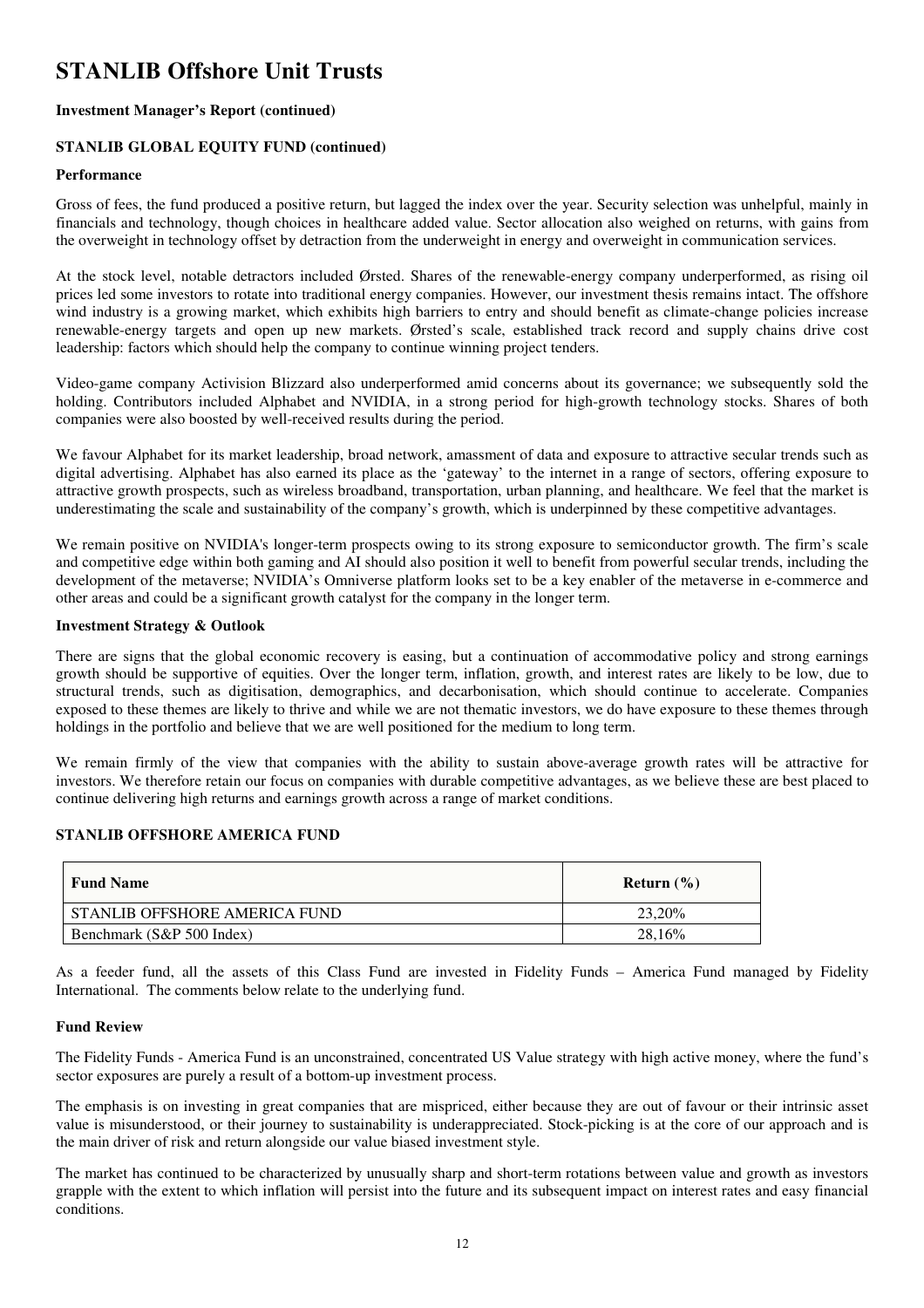#### **Investment Manager's Report (continued)**

#### **STANLIB OFFSHORE AMERICA FUND (continued)**

We are confident that the US remains one of the most dynamic markets in the world to invest in, led by the highest quality, innovative companies in the world. However, it is important that as investors, we ensure company valuations discount all associated risks.

#### **Market Overview and Fund Performance**

All sectors of the market posted double-digit gains. While Covid-19 dominated news headlines with vaccines (now the boosters) and new variants, except for a few brief sell-offs, risk appetite was supportive for equities in comparison to the conditions prevalent in Q1 2020, backed by continued fiscal and monetary support measures that permitted record corporate earnings growth. The reflation trade triggered by the Covid-19 vaccine announcement in November 2020 was supportive for relative performance. Cyclical areas of the market, 'real economy' stocks and beaten down value names performed well amidst an improving outlook for sustained economic growth.

However, large-cap growth stocks added substantial gains over the course of the year and narrowed down their underperformance against value and small & mid-cap names. The fund recorded strong absolute returns but underperformed the index, returns for which were led by Microsoft, Apple, Alphabet, Nvidia and Tesla - together, these mega-caps accounted for roughly 1/3 of the S&P 500 Index's gains.

The fund is underrepresented in these expensive areas of the market. As a result, stock selection, notably within the information technology sector, was detrimental to relative performance. Last year's losers - energy and banks also bounced back strongly, leading market gains alongside mega-cap technology. The fund benefitted from its exposure to these sectors.

#### **Stock-specifics**

Wireless carrier T-Mobile US was the largest detractor from relative performance. The stock underperformed in line with the broader telecommunication services sector due to concerns around competitive and pricing pressures, leading to higher industry churn rates and the need for increased capital expenditures. Nevertheless, unlike peers T-Mobile's spectrum and coverage advantage, good end market, ability to take market share in B2B, rural and suburban areas, synergies of scale, and robust free cash flow generation are strong reasons to remain invested in the stock.

An underrepresentation (versus the index) in high growth, expensive areas of the market proved to be a stylistic headwind for the fund's value-biased approach. Some of the mega-cap tech companies we did not own were visible in the top/bottom 10 attribution - Alphabet, Microsoft and Nvidia rose after posting strong earnings results over the course of the year. We have looked at these names again and do not find them attractive on valuation grounds (that includes Apple, Nvidia and Tesla). Alphabet was the only name we found trading at reasonable levels - we initiated a position in the stock late in the year. We are underweight on the name, but we like the under-appreciated value of its content (YouTube) platform. The advertising business is supported by cyclical tailwinds, in addition to the fast-approaching break-even point for its cloud business.

Within health care, the holding in Viatris (Mylan + Upjohn) declined. New business growth has been slow in offsetting the pharmaceutical company's deflationary generic business. The stock was sold for better opportunities elsewhere.

Technology hardware company Intel reported weaker than expected results as it guided towards declining gross margins and increased capital expenditure targets given its need to invest in research & development and new chip factories. We believe this is a step in the right direction, although the business's turnaround potential could take some time to materialise.

On a positive note, energy holdings Marathon Petroleum and Cheniere Energy contributed to returns. Oil refiner Marathon Petroleum completed the sale of its Speedway gas stations chain to 7-Eleven and subsequently announced a US\$ 10 billion share buyback programme. Improving refining margins and rising energy prices were added tailwinds for the stock, which finished amongst the best performing index stocks in absolute terms.

As the largest liquefied natural gas exporter in the US, Cheniere Energy is coming out of a long-term capex cycle with more trains and a significantly improving free cash flow profile. The underlying quality of the business was tested (successfully) in the trough seen during tougher Covid-19 lockdowns. The company announced its plans to buyback \$1bn of shares and pay down \$1bn worth of debt over the coming years. This was in addition to an inaugural dividend and the added intention to grow the dividend in the mid-single-digit range in the future.

Within financials, the position in Wells Fargo rose. The bank's earnings consistently came ahead of consensus estimates. Results were helped by some loan loss reversals from last year. Lower costs with headcount and branch overhead reduction also helped lift its share price in 2021. The bank's turnaround strategy is beginning to show progress and its loan portfolio is expected to grow at a good pace this year. Shares in Morgan Stanley advanced on the back of strong earnings. Robust growth in its wealth management segment continued to drive business and earnings growth. The diversified financials company reiterated an increase in shareholder payout programs through dividends and buybacks.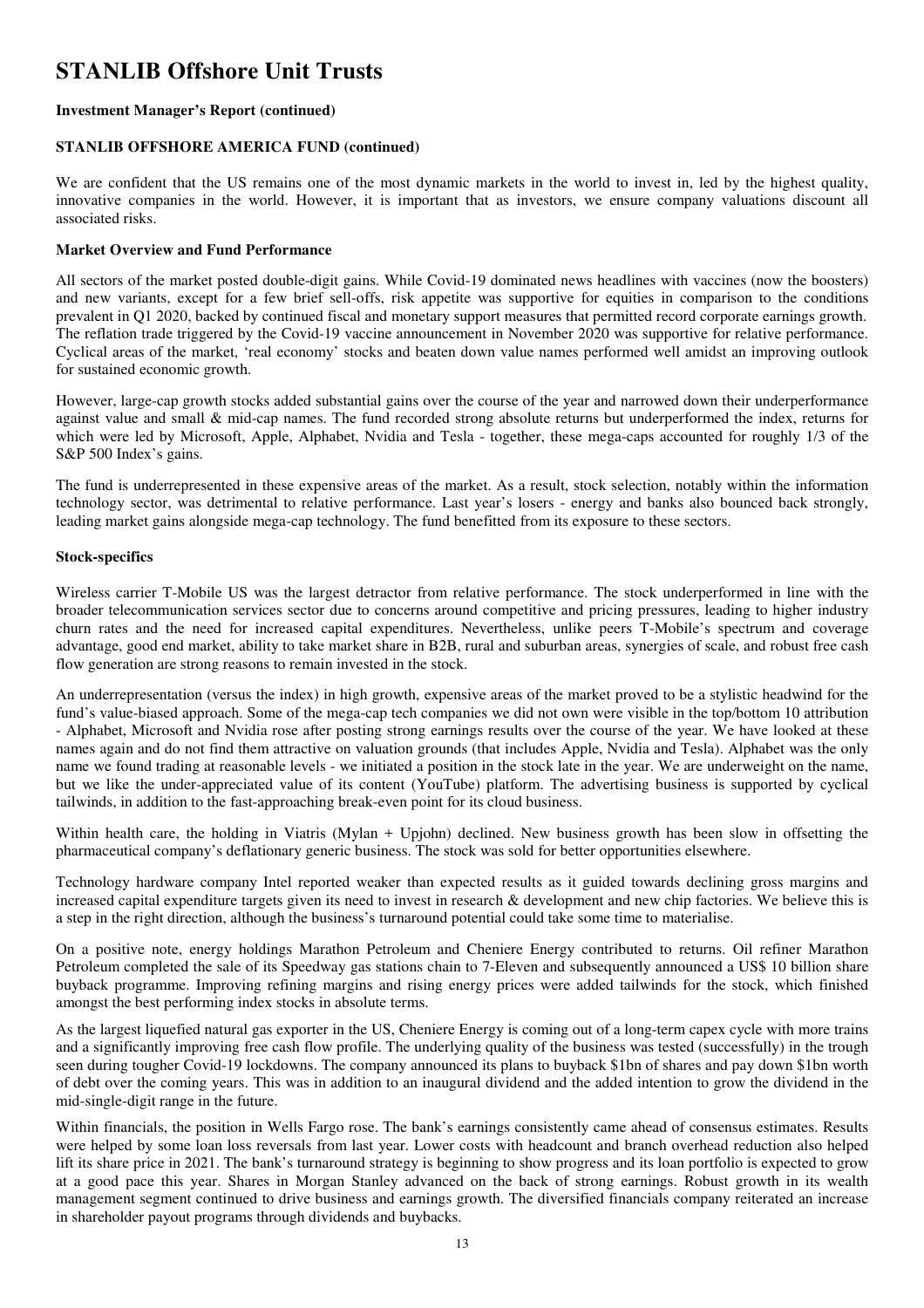#### **Investment Manager's Report (continued)**

#### **STANLIB OFFSHORE AMERICA FUND (continued)**

The holding in Dell Technologies also rose. The spinoff of its c.80% equity stake in VMware, announced in April has helped unleash the stock's intrinsic value. The transaction, closed in Q4 2021, has resulted in two standalone companies positioned for growth in the data era. As an investment in the 'special situations' bucket, the investment thesis in the stock played out, following which the position was closed.

Not owning Amazon also added value. Shares in the online retailer and cloud services vendor declined after reporting lower than expected earnings growth, partly due to tough comps in the prior year, although the company's Amazon Web Services grew at record levels.

#### **Positioning**

The emphasis is on investing in great companies that are mispriced, either because they are out of favour or their intrinsic asset value is misunderstood. Stock-picking is at the core of our approach and is the main driver of risk and return, alongside our value biased investment style. The focus is on owning good quality businesses that can benefit from long term trends, which can act as tailwinds for company cash flows and earnings.

Portfolio holdings are differentiated from the index with a high active share. At a sector level, the largest position is held within health care, where we own core positions in health care providers and services. These are defensive, quality businesses that are backed by demographic tailwinds. We look to own companies that can help the US government manage health care costs, primarily through the ownership of managed care names such as Anthem and Centene. We also own drug distributors McKesson and AmerisourceBergen; the valuations for which are adequately backed by assets - despite them having asset light business models, and an underappreciated free cash flow accretion rate.

The overweight stance in financials is characterised by higher quality assets whose intrinsic value is under-appreciated, such as countercyclical investment businesses Berkshire Hathaway. Within banks - we own conservative retail bank US Bancorp, which also provides exposure to structural growth areas such as payments. Wells Fargo is probably the best bank to own with the most restructuring potential and trading at a substantial discount to book value.

 Amongst the largest additions to the portfolio this year was Intel - one of the most attractively valued names within the semiconductor space, post a derating of the stock that followed delays in its leading edge (7nm) manufacturing capability. Following the appointment of a new CEO and more positive news recently re' 7nm manufacturing, we are confident in the business's ability to bounce back and deliver. We also initiated positions in railroad and freight services companies Norfolk Southern and Union Pacific. These are stocks that have underperformed due to transitory issues but provide an attractive entry point for long-term investors. The outlook in terms of cost efficiencies, margin improvement and disciplined capital remains intact, with growth optionality from sustainability trends. We closed the positions in Oracle and Morgan Stanley as valuations in these names were no longer attractive.

The largest addition to the portfolio over the quarter was Alphabet, one of the more reasonably valued mega-caps. We also initiated positions in mining companies Barrick Gold - the largest gold producer in the world, and Lundin Mining - the cheapest copper asset to own globally. These are good quality companies with improving sustainability trends and also provide for some inflation hedge at the portfolio level. We sold our holdings in insurance groups Arch Capital and Aflac for better opportunities elsewhere.

#### **Investment Outlook**

While we are confident that the US remains one of the most dynamic markets in the world to invest in, led by the highest quality, innovative companies in the world, it is important that we as investors ensure company valuations discount all associated risks.

Earnings expectations beyond 2021 are very optimistic given the backdrop. While supply chains will eventually normalise (albeit over multiple quarters with continuing Covid-19 related uncertainty), other prominent contributors to inflation - labour shortages/wage increases, rent inflation, rising energy prices; are a different issue. Incremental growth could be harder.

The economy no longer needs near-zero interest rates as stimulus. Interest rate hikes will take centre stage over the months to come. It remains to be seen how embedded inflation becomes on an ongoing basis. On the positive side, declining unemployment rate and increasing economic activity continue to power the economic recovery.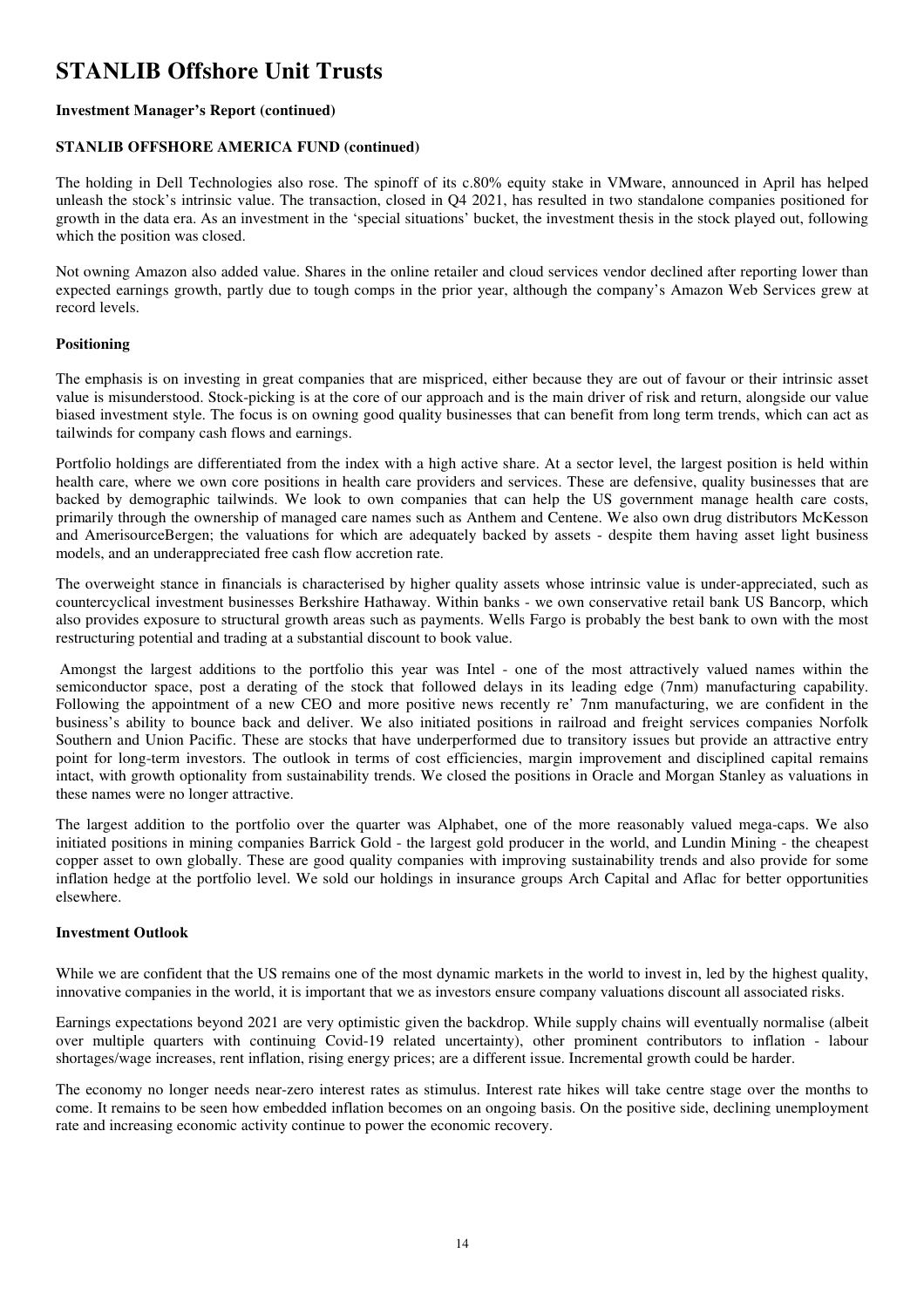#### **Investment Manager's Report (continued)**

#### **STANLIB OFFSHORE AMERICA FUND (continued)**

Market leadership remains concentrated with the pre-pandemic winners - mega-cap technology, expensive growth and momentum, as these stocks continue to find more favour with investors. Any activity from the Fed to manage long-term interest rates could inevitably generate interest from bond investors, which may impact short term equity-market performance, especially at the cost of longer duration, expensive growth stocks. However, it is too early to call a long-term top for US equities in general, albeit the drivers of stock market returns could change.

Stock-picking is at the core of our approach as we believe that this is where we can add the most value to our clients. Bottom-up stock selection, backed by detailed fundamental research on companies that can produce resilient long-term growth, should benefit long-term investors.

#### **STANLIB GLOBAL EMERGING MARKET EQUITY FUND**

| <b>Fund Name</b>                           | Return $(\% )$ |
|--------------------------------------------|----------------|
| STANLIB GLOBAL EMERGING MARKETS FUND A     | $-9.22\%$      |
| STANLIB GLOBAL EMERGING MARKETS FUND B1    | $-8.67\%$      |
| STANLIB GLOBAL EMERGING MARKETS FUND B2    | $-8.49\%$      |
| Benchmark (MSCI Emerging Market Index TRN) | $-2.22\%$      |

As a feeder fund, all the assets of this Class Fund are invested in STANLIB Funds Limited – STANLIB Global Emerging Markets Fund. The comments below relate to the underlying fund.

#### **Market Background**

The MSCI Emerging Markets (EMs) index posted a negative return of 2.2% in US dollar terms over the year under review. For much of the period, the ongoing economic recovery continued to drive sentiment, initially supported by further hopes of US fiscal stimulus and optimism over the vaccine rollout. Inflationary pressures, regulatory concern in China and the prospect of fasterthan-expected Fed monetary policy normalisation hurt sentiment later in the year, alongside the emergence of the new Omicron Covid strain. We also witnessed a style rotation into value stocks.

China was one of the weakest performers in the benchmark. Despite a robust economic recovery, there was concern surrounding tighter regulation from the government, which moved beyond the internet names and included stocks in 'new economy' sectors, areas with important social welfare implications and those tied to national security concerns. More positively, economic data continued to indicate an improvement in overall activity, with export data particularly robust. Later in the period, there were doubts about property developer Evergrande's ability to service its debt interest, which sparked worries about the potential for wider contagion and further exacerbated investor risk aversion. Slowing activity in the property sector and the emergence of the new Omicron variant led to concerns about the potential economic impacts. In response, the People's Bank of China eased monetary conditions, cutting the reserve requirement ratio for the banking sector and lending rates for smaller businesses.

India outperformed over the period, as small- and mid-cap stocks benefited from the reflation theme. The market was also supported by the ongoing recovery from the economic damage caused by the spread of the Delta Covid variant. Industrial production, manufacturing and export data all advanced, while corporate earnings estimates rebounded. Korean equities underperformed the benchmark amid moves to impose tighter regulations on the country's fintech sector, which weakened sentiment, while surging Covid infections and social distancing controls prompted greater investor caution. Taiwan significantly beat the benchmark, supported by supply restrictions at foundries, with sharp price increases in memory chips benefiting semiconductor shares. Robust 5G mobile handset sales and enthusiasm surrounding the 'metaverse' later in the period all supported the local market's large semiconductor sector.

Within Latin America, Brazil was one of the weakest performers in the index. Despite the global economic recovery and improving supply-demand dynamics in various commodities, which supported earnings revisions, the market fell on concerns surrounding higher Covid-19 infections and political tensions ahead of the 2022 presidential elections.

In EMEA, the further strength in demand for commodities, particularly oil, helped to support Russian equities, as the country's economy continued to recover faster than expected following the relaxation of Covid restrictions. Renewed geopolitical tensions on the Ukraine border later proved a headwind.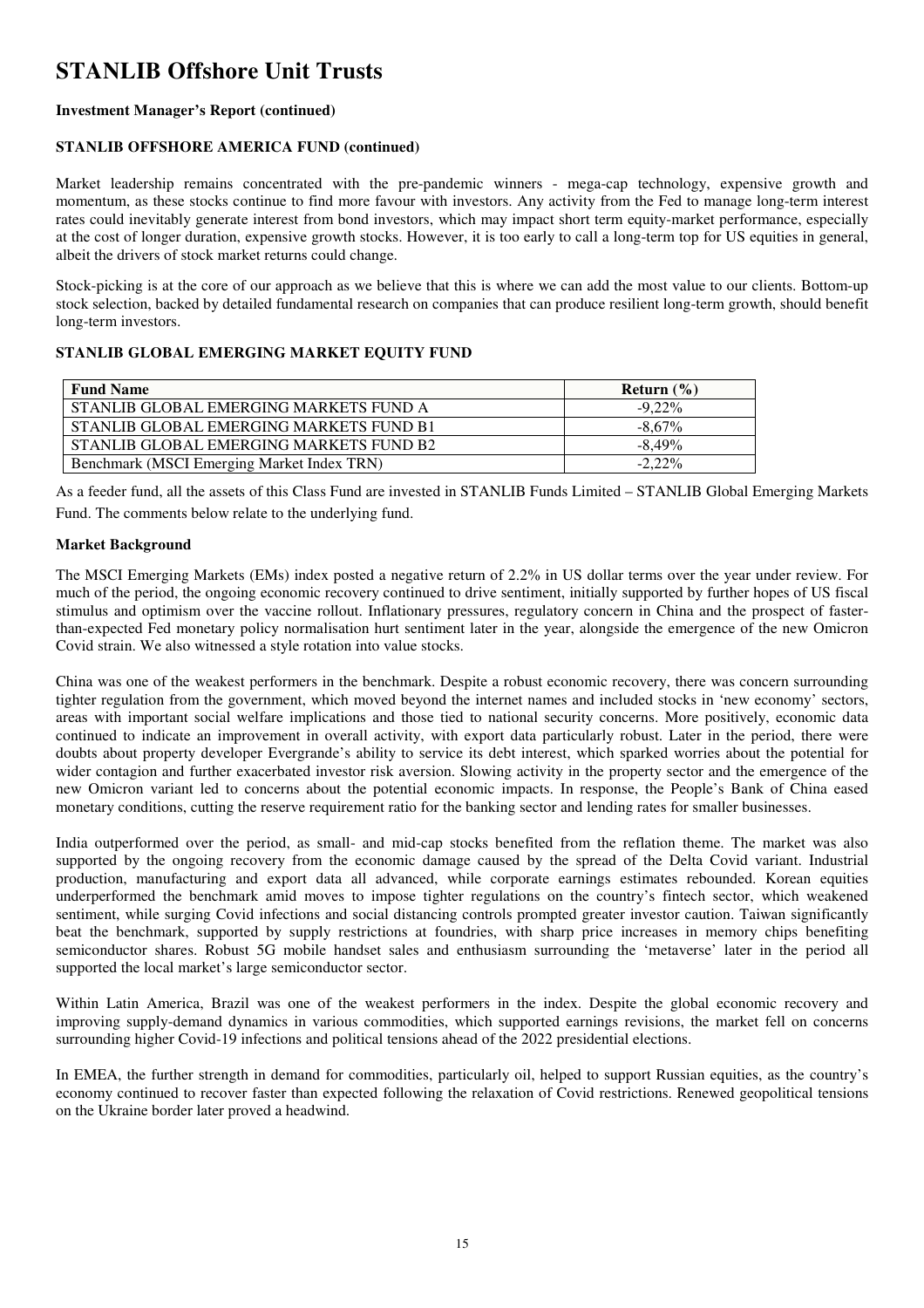#### **Investment Manager's Report (continued)**

#### **STANLIB GLOBAL EMERGING MARKET EQUITY FUND (continued)**

#### **Activity**

New positions included ICICI Bank, Samsung Biologics, Fix Price Group and Locaweb. ICICI Bank is one of India's largest private-sector banks and is benefiting from a vigorous recovery in the economy, which should lead to a pick-up in demand for its services. In addition, rising interest rates should allow net interest margins to improve, while the company's fast-growing digital bank is an added attraction. Bio-healthcare manufacturer Samsung Biologics is expected to gain from the growing biotech market as it accelerates the ramp-up of its production plants. We also participated in the IPO of Russian discount retailer Fix Price Group. The company has attractive earnings potential given its long runway of growth and high returns on capital. Locaweb is a Brazilian provider of website hosting and cloud-computing solutions. The company continues to benefit from the growing adoption of technology and digital applications by Brazilian businesses. We are also optimistic about the firm's scope to grow more rapidly through selective acquisitions.

Sales included Kakao, BTG Pactual, Naspers, TAL Education and New Oriental Education. We sold out of South Korean internet business Kakao due to our concerns about valuation and rising downside risks as investors are taking a more selective approach to the sector. Another sale was Brazilian financial provider Banco BTG Pactual; this was premised on the expected slowdown in the Brazilian economy and the subsequent deceleration in certain business segments. We also exited South Africa's Naspers given the company's underlying Chinese exposure via its holding in Tencent. We sold Chinese online education businesses TAL Education and New Oriental Education, as we felt regulatory change in the sector compromised the companies' investment theses.

#### **Performance**

Gross of fees, the fund lagged the benchmark index over the year. At the sector level, technology, consumer discretionary and materials were among the largest detractors from performance, whereas the main contributors were consumer staples, healthcare and real estate. On a country level, Brazil, India, and Taiwan were among the largest detractors, while the biggest contributors included Korea and Singapore.

At the stock level, the key detractors from relative returns included New Oriental Education, PagSeguro and TAL Education. New Oriental and TAL are Chinese companies offering online educational services to students. Shares in both firms fell on increased regulatory scrutiny, which was expected to impact profitability. PagSeguro is a Brazilian e-payments firm and the share price suffered as a result of near-term margin concerns due to rising interest rates.

The main contributors to relative returns included MediaTek, TCS Group and the zero weighting in Pinduoduo. Shares in Taiwanese semiconductor firm MediaTek moved higher on 5G optimism and easing supply-chain disruption. TCS provides online retail financial services and is experiencing solid growth, which is expected to underpin further upside potential. Pinduoduo fell on macro concerns as valuations across higher-growth sectors such as technology came under pressure.

#### **Investment Strategy & Outlook**

As restrictions on social distancing continued to be eased in EMs, economic activity has picked up to pre-Covid levels, while regulatory headwinds in China have weighed on sentiment.

Although vaccine optimism has fuelled positive investor sentiment globally, we can still envisage distribution challenges in the near term. We are continuing to monitor the scale of new infections on a global basis, while considering the risk of new variants. Meanwhile, the outlook for inflation remains a key issue for both emerging and developed markets, as central banks may begin to moderate accommodative monetary policy.

In the current environment, we believe that structural growth opportunities should remain the core of the portfolio, and we are taking a barbell approach with the "opening up" trade. We have certainly witnessed inflationary pressure with a cyclical recovery. However, such pressure tends to be subdued in EMs, and we would frame it more appropriately as 'less deflationary'.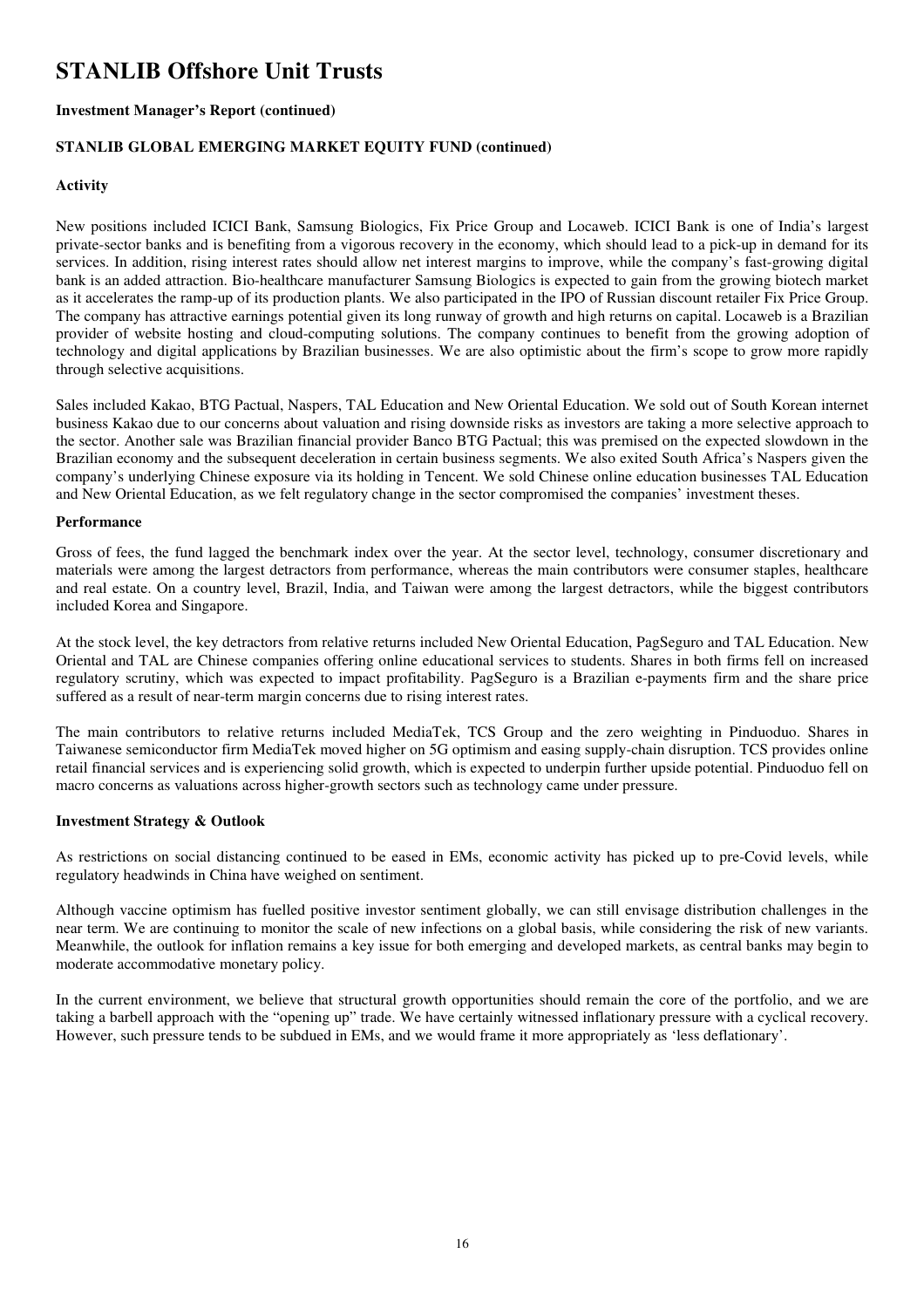#### **Investment Manager's Report (continued)**

#### **STANLIB GLOBAL EMERGING MARKET EQUITY FUND (continued)**

In China, we are currently witnessing a regulatory cycle which started in late 2020. This is likely to continue into 2022, and, as elections draw nearer, we expect the government to increase its focus on common prosperity. We believe the dismantling of the private sector is not its objective. In fact, many of the Chinese government's policy objectives are in the 'wish lists' of Western economies, including enhancing data privacy and curbing monopolistic practices. We are focused on areas of the economy with policy tailwinds that will benefit most from the government's focus on prosperity and productivity. These include the "made in China" localisation theme, the semiconductor sector, biotech and EVs, to name a few. We believe the first phase of the regulatory cycle has ended, and the equity risk premium from domestic regulation now feels priced in as we move into the second phase where regulatory rules are applied. Although there are signs of policy easing as we move into an election year, we expect normalised policy as opposed to large stimulus.

In terms of US-China relations, we expect the current stance from the Biden administration to remain unchanged given the bipartisan support in Washington for its policy towards Beijing, as well as the support of key US-allied countries. We are also monitoring optionality regarding US-China trade tariffs, as US Treasury Secretary Janet Yellen explores easing Trump-era tariffs to help moderate inflationary pressure.

#### **STANLIB GLOBAL BOND FUND**

| <b>Fund Name</b>                                         | Return $(\% )$ |
|----------------------------------------------------------|----------------|
| STANLIB GLOBAL BOND FUND A                               | $-5.86\%$      |
| STANLIB GLOBAL BOND FUND B1                              | $-5.29\%$      |
| STANLIB GLOBAL BOND FUND B2                              | $-5.10\%$      |
| Benchmark (Barclays Capital Global Aggregate Bond Index) | $-4.71\%$      |

As a feeder fund, all the assets of this Class Fund are invested in STANLIB Funds Limited – STANLIB Global Bond Fund. The comments below relates to the undelrlying fund.

#### **Market Background**

The global fixed income market posted a modest decline during the fourth quarter and generated weak results for the year. Rising inflation and expectations for less supportive monetary policy pushed yields higher in 2021. Meanwhile, the COVID-19 Delta and Omicron variants resulted in periods of increased market volatility and uncertainties regarding the prospects for global growth. Economic data were mixed during the fourth quarter. Third quarter GDP in the U.S., U.K and eurozone was positive, albeit far from the robust rebound earlier in the year. In contrast, Japan's economy contracted during the third quarter, as it was weighed down by supply chain disruptions and weakening business and consumer spending. On the monetary policy front, the U.S. Federal Reserve (Fed) pivoted and now expects to raise rates in 2022 after its bond buying program ends in mid-March. The Federal Open Market Committee's (FOMC) "dot plots" currently indicate three rate hikes in 2022. The Bank of England (BoE) was even more aggressive, as its rate hike in December surprised the market. In contrast, European Central Bank (ECB) and Bank of Japan monetary policy diverged from the Fed and BoE, as they both expect to maintain their accommodative monetary policy stances in 2022.

#### **Performance**

The Stanlib Global bond fund outperformed the benchmark but generated weak results for the year. U.S. investment-grade credit spreads widened over the quarter, and the sector posted a small negative total return, whereas U.S. high-yield spreads narrowed, and the sector market moved higher in the same time frame. The underweighted duration exposure to the U.S. detracted from performance. Despite a rally in December, emerging market bonds posted a negative return during the quarter, while emerging market currencies largely fell compared to the U.S. dollar, which detracted from performance.

#### **Fund Review**

Exposure to the U.S. dollar was decreased over the fourth quarter. The fund remains slightly underweight as the dollar's performance is expected to become more diverged, still outperforming core developed market currencies but weakening against select emerging market currencies with attractive valuations and fundamentals.

An overall underweight in duration was reduced during the fourth quarter by adding duration in developed market sovereigns, including in the U.S., France, and the U.K. However, the fund remains underweight duration versus the benchmark overall. The decision to add some duration was predicated by the robust backup in yields. Policy uncertainty has heightened volatility across bond markets, and slightly increasing duration felt like the prudent move.

Exposure to the Canadian dollar and Norwegian krone were increased over the quarter. These currencies were added as part of a shift toward a better outlook on growth with China taking incremental steps to ease policy. These moves should be supportive of energy prices, benefiting these oil-related currencies.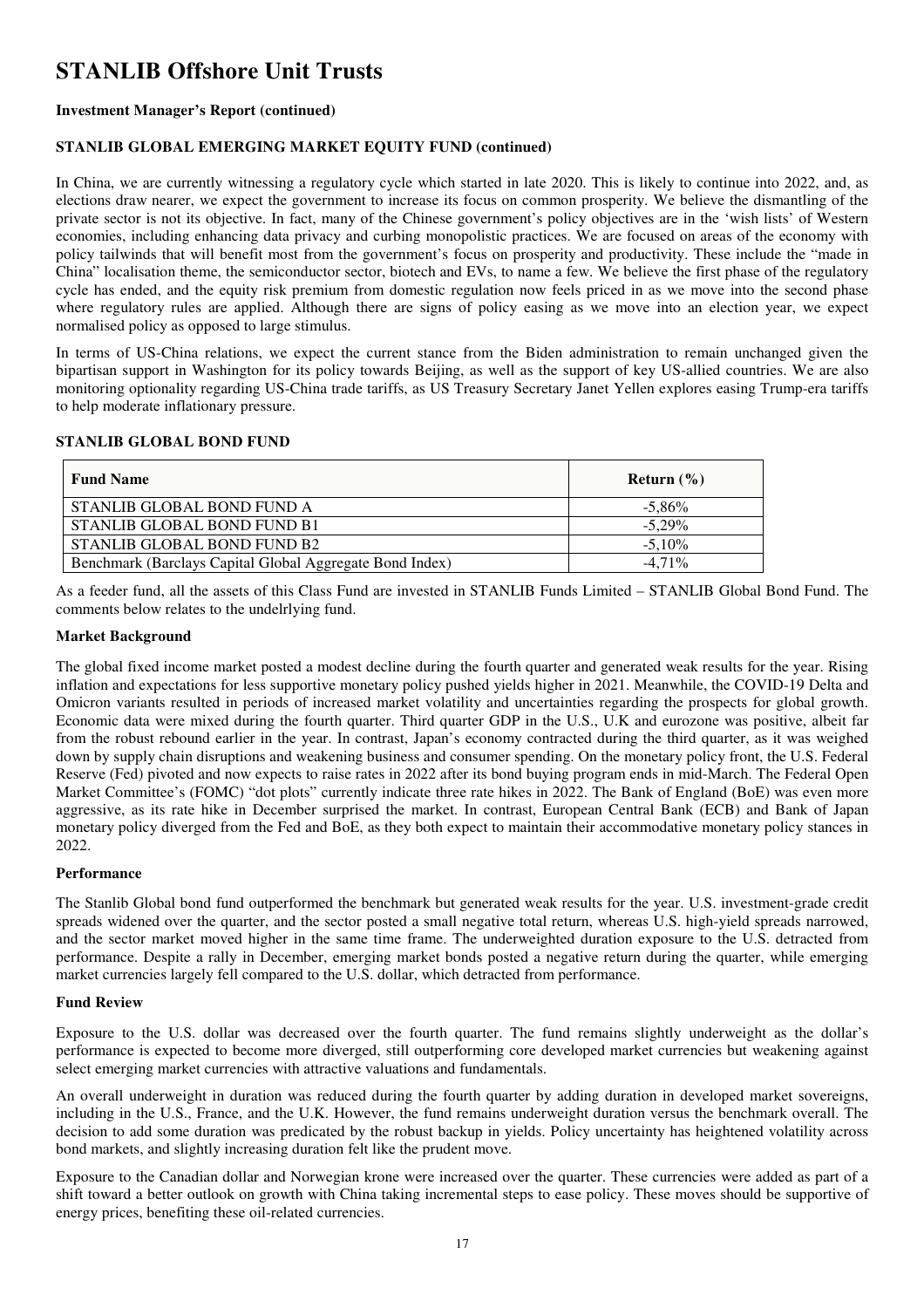#### **Investment Manager's Report (continued)**

#### **STANLIB GLOBAL BOND FUND (continued)**

#### **Investment Outlook**

The impact of new waves and variants of COVID-19 could be less onerous as we adapt to living with the virus and new therapeutics are introduced. The trajectory of global gross domestic product (GDP) is expected to converge toward the prepandemic potential trend; many investors expect to see U.S. inflation retreat this year, although the surprise could be a larger-thananticipated drop. On the monetary policy front, the Fed pivoted and now expects to raise rates in 2022 after its bond-buying program ends in mid-March. Markets have currently priced in three to four rate hikes in 2022. The U.S. mid-term elections, geopolitical hot spots and Central Bank missteps are all added risk factors.

Unlike developed markets, many central banks in developing markets are in mature tightening cycles, and inflation expectations are elevated, which makes their high real yields looks attractive. We expect that investors will be adequately compensated for taking an overweight position in duration exposure in select emerging market bonds in 2022.

#### **STANLIB EURO CASH FUND**

| <b>Fund Name</b>            | Return %  |
|-----------------------------|-----------|
| STANLIB EURO CASH FUND      | $-1.23\%$ |
| Benchmark (EUR 7-day LIBID) | $-0.77\%$ |

As a feeder fund, all the assets of this Class Fund are invested in Fidelity Institutional Liquidity Fund – The Euro Fund managed by Fidelity International. The comments below relate to the underlying fund.

#### **Fund review**

The Euro Cash fund aims to maintain capital value and liquidity while producing a return for investors in line with money market rates. The 2.8 million Euro fund, managed by Fidelity International, invests in a diversified range of high-quality short-term instruments including certificates of deposit, promissory notes, commercial paper, floating rate notes, discount notes, corporate bonds, and mortgage-backed securities. Investments will have a credit quality consistent with maintaining Moody's Aaa rating and a rating of AAA by Standard & Poor's for the fund.

#### **Market overview**

The global economy remains on a recovery path, although persisting supply bottlenecks, rising commodity prices and the emergence of the Omicron variant of the coronavirus (COVID-19) continue to weigh on the near-term growth prospects. Recent surveys of economic activity suggest that growth momentum remained weak at the start of the fourth quarter, particularly in the manufacturing sector owing to the above-mentioned supply bottlenecks, whereas the services sector benefited from the reopening of large economies. Compared with the previous projections, the growth outlook for the global economy in the December 2021 Eurosystem staff macroeconomic projections has been revised downwards for 2021, remained unchanged for 2022 and been revised upwards for 2023. Global real GDP growth (excluding the euro area) is estimated to increase to 6.0% in 2021, before slowing to 4.5% in 2022, 3.9% in 2023 and 3.7% in 2024.

Inflation increased further to 4.9% in November. It will likely remain above 2% for most of 2022. Inflation is expected to remain elevated in the near term, but to decline in the course of this year. Market interest rates have remained broadly stable since the October Governing Council meeting. Over the review period, euro area financial markets were predominantly influenced by shifts in the inflation outlook and renewed uncertainty about further COVID-19-related economic repercussions. The news of the new Omicron variant created volatility, but the strong initial negative impact, especially on risk assets, partly reversed towards the end of the review period.

#### **Investment Outlook**

The future course of the pandemic remains the key risk affecting the baseline projections for the global economy. Other risks to the growth outlook are judged to be tilted to the downside, whereas the balance of risks to global inflation is more uncertain.

The fund continues to focus on high quality issuers and is fully invested in A-rated securities or higher. The fund's weighted average maturity decreased to 34 days from 46 days previously and continues to mainly invest in commercial paper, time deposits and certificates of deposit with investment companies and banks.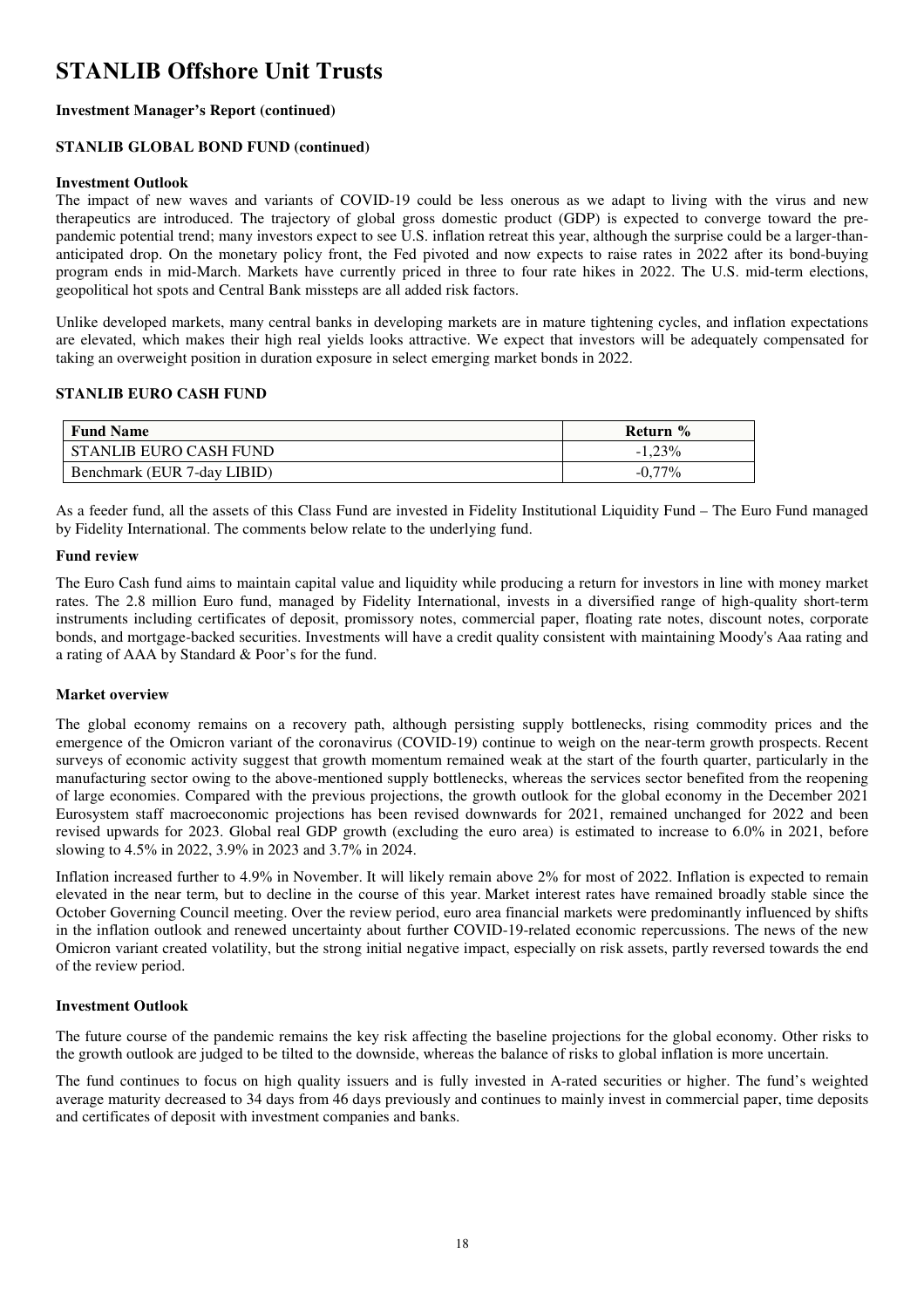#### **Investment Manager's Report (continued)**

#### **STANLIB STERLING CASH FUND**

| <b>Fund Name</b>                                              | Return $(\% )$ |
|---------------------------------------------------------------|----------------|
| STANLIB STERLING CASH FUND                                    | $-0.60\%$      |
| Benchmark (London Euro-Currency 1 Month Sterling Libid Index) | $-0.07\%$      |

As a feeder fund, all the assets of this Class Fund are invested in Fidelity Institutional Liquidity Fund – The Sterling Fund managed by Fidelity International. The comments below relate to the underlying fund.

#### **Fund Review**

The Sterling cash fund aims to maintain capital value and liquidity while producing a return for investors in line with money market rates. The 2.7 million Sterling fund, managed by Fidelity International, invests in a diversified range of high-quality shortterm instruments including certificates of deposit, promissory notes, commercial paper, floating rate notes, discount notes, corporate bonds, and mortgage-backed securities. Investments will have a credit quality consistent with maintaining Moody's Aaa rating and a rating of AAA by Standard & Poor's for the fund.

#### **Market Overview**

The Bank of England's Monetary Policy Committee (MPC) sets monetary policy to meet the 2% inflation target, and in a way that helps to sustain growth and employment. At its meeting ending on 15 December 2021, the MPC voted by a majority of 8-1 to increase Bank Rate by 0.15 percentage points, to 0.25%. In the MPC's central projections in the November Monetary Policy Report, global and UK GDP were expected to recover further from the effects of Covid-19 (Covid) in the near term. Conditioned on the rising path for Bank Rate expected by financial markets at that time, upward pressure on CPI inflation was expected to dissipate over time, as supply disruption eased, global demand rebalanced from goods to services, and energy prices stopped rising. Earnings growth was also expected to fall back from its current rate. As a result, inflation was projected to fall back materially from the second half of next year.

Since the November MPC meeting, the Omicron Covid variant has emerged. It appears to be spreading rapidly within the United Kingdom and around the world. The new variant appears to be much more transmissible than the Delta variant and, on the basis of current knowledge, poses new risks to public health. Global risky asset prices fell in response to this news but have since largely recovered. Longer-term advanced-economy government bond yields have declined.

#### **Investment Outlook**

The level of global GDP in 2021 Q4 is likely to be broadly in line with the November Report projection, but consumer price inflation in advanced economies has risen by more than expected. The Omicron variant poses downside risks to activity in early 2022, although the balance of its effects on demand and supply, and hence on medium-term global inflationary pressures, is unclear. Global cost pressures have remained strong.

The fund continues to focus on high quality issuers and is fully invested in A-rated securities or higher. The fund's weighted average maturity decreased to 45 days from 53 days previously and is mainly invested in time deposits, certificates of deposit and commercial paper with banks and corporates.

#### **STANLIB US DOLLAR CASH FUND**

| <b>Fund Name</b>                                             | Return $(\% )$ |
|--------------------------------------------------------------|----------------|
| STANLIB US DOLLAR CASH FUND                                  | $-0.57\%$      |
| Benchmark (London Euro-Currency 1 Mth US Dollar LIBID Index) | $-0.05\%$      |

As a feeder fund, all the assets of this Class Fund are invested in Fidelity Institutional Liquidity Fund – The United States Dollar Fund managed by Fidelity International. The comments below relate to the underlying fund.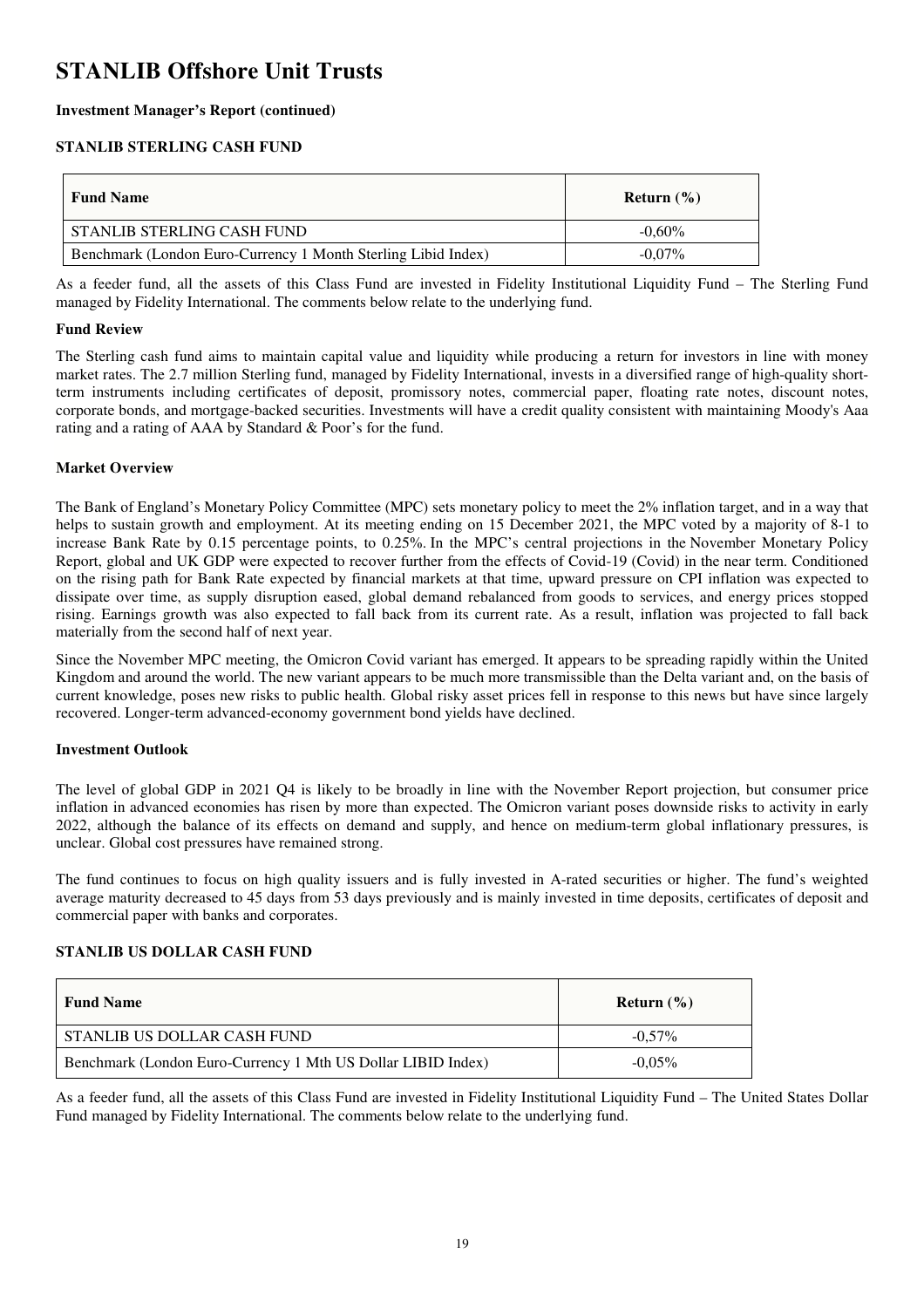#### **Investment Manager's Report (continued)**

#### **STANLIB US DOLLAR CASH FUND (continued)**

#### **Fund Review**

The US Dollar cash fund aims to maintain capital value and liquidity while producing a return for investors in line with money market rates. The \$7.4 million Fund, managed by Fidelity International, invests in a diversified range of high-quality short-term instruments including certificates of deposit, promissory notes, commercial paper, floating rate notes, discount notes, corporate bonds, and mortgage-backed securities. Investments will have a credit quality consistent with maintaining Moody's Aaa rating and a rating of AAA by Standard & Poor's for the fund.

#### **Market overview**

As the world slowly emerges from the pandemic, 2022 might be characterised by a great normalisation – with extremes in economic and inflationary data dissipating as constrained demand and supply bottlenecks unwind. For currency markets, central bank policy is likely to be a key driver in the short term, with the US Federal Reserve under considerably more pressure than other major central banks to hike rates. Although this should initially support the US dollar (USD), elevated valuations and structural imbalances are likely to make gains difficult to sustain in the longer-term. The risks to this scenario are that in China, the policy of 'Common Prosperity' and an aging population, add to economic uncertainty. If growth undershoots, the temptation to cut interest rates is likely to grow, risking an adverse move in currency markets. Secondly, US real rates stand at historic lows, at odds with the economic backdrop and creating the potential for a shift in focus amongst policymakers. The US trade deficit has widened, driven by US economic outperformance which has in turn helped to support the USD. This period of exceptionalism is likely drawing to a close, but the deficit may remain structurally high. Against this backdrop, a widening fiscal deficit is likely to add to the risks.

#### **Investment Outlook**

The USD is expected to strengthen in the earlier part of 2022 but anticipate some of the longer-term challenges associated with the widening external imbalance and expensive valuations to come to the fore later in the year and push the USD lower. This would be consistent with a broader rangebound USD over the year with some up and down phases driven by a potential slowdown in China and a spike in US real rates. The fund continues to focus on high quality issuers, with 98% invested in A-rated securities or higher. The fund's weighted average maturity decreased to 39 days from 45 days previously and continues to invest in commercial paper and certificates of deposit with investment companies and banks.

#### **STANLIB GLOBAL AGGRESSIVE FUND**

| <b>Fund Name</b>                    | Return $(\% )$ |
|-------------------------------------|----------------|
| STANLIB GLOBAL AGGRESSIVE FUND      | 12.18%         |
| Benchmark (MSCI AC World NTR Index) | 19.04%         |

As a feeder fund, all the assets of this Class Fund are invested in STANLIB Funds Limited – STANLIB High Alpha Global Equity Fund. The comments below relate to the underlying fund.

#### **Market Background**

Global equities rose at a double-digit pace in 2021, with the MSCI All Country World Index (ACWI) returning 19.04% in US dollars. Sentiment was boosted by robust corporate profits, loose monetary policy, the rollout of Covid vaccines and optimism about further US fiscal stimulus. From September onwards however, performance was more mixed as central banks in developed markets turned more hawkish. Volatility spiked in November due to concerns about a rapid rise in Covid cases driven by the new Omicron variant. Nonetheless, equities ended the year on a positive note, posting a gain in December.

The pandemic continued to dominate investor sentiment over the period. Equities rose early in the year as the vaccine roll-out in developed countries helped revive economic activity. The UK's vaccination programme was relatively smooth and swift, while the US and Europe eventually made good headway after a slow start. Unfortunately, progress was slow in many emerging markets (EMs), although vaccination rates in some Asian countries improved in the third quarter. Global infections peaked in late April as new variants emerged, although death rates were lower. Towards the end of 2021, the emergence of Omicron drove a surge in infections, but worst-case fears soon subsided as it became clear that the variant was relatively mild.

Hopes for additional US fiscal stimulus were first met in March as President Biden signed a \$1.9tn spending bill. The White House then sought congressional support for two additional proposals: a \$1tn infrastructure investment plan and a \$3.5tn measure covering social spending. Republican opposition and disagreement among Democratic legislators slowed progress, although it eventually passed in early November. The House of Representatives backed a much-reduced \$1.75tn social-spending bill in mid-November, but, as the year closed, a Democrat senator withheld support and stalled the process.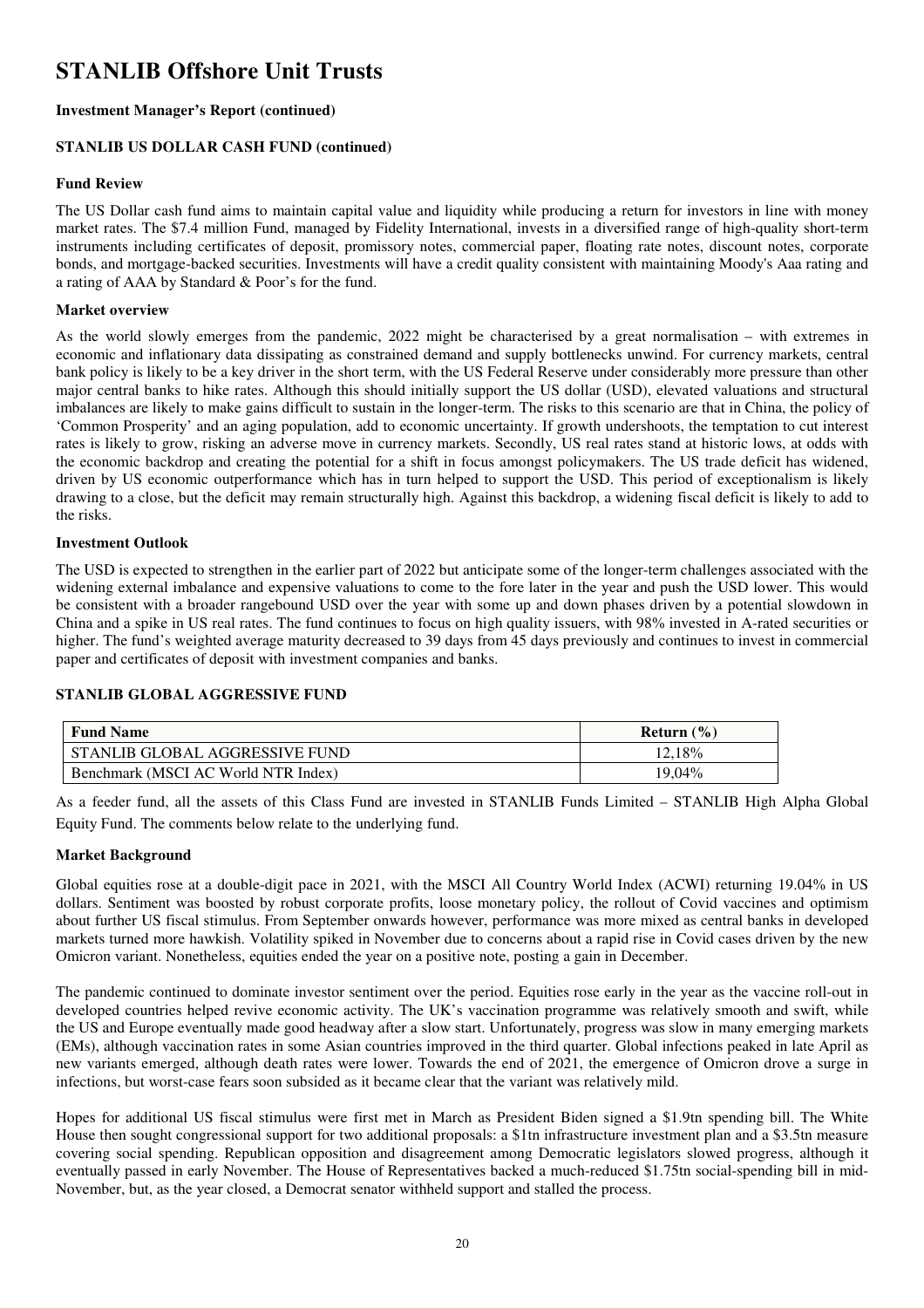#### **Investment Manager's Report (continued)**

#### **STANLIB GLOBAL AGGRESSIVE FUND (continued)**

Rising inflation and the prospect of tighter monetary policy was a key theme in several markets. For much of the year, the main central banks said that inflation was temporary, and ultra-loose monetary policy prevailed. The picture changed mid-year as inflation rose well above official targets in the US, the UK and the eurozone. The Fed suggested in June that it might raise rates in 2023, sooner than previously expected, and subsequently indicated that the time was approaching to taper its bond purchases, which ultimately occurred in November. In the UK, the Bank of England grew more hawkish and raised rates for the first time since 2018 in December. The European Central Bank remained relatively dovish and played down speculation that rates will rise in 2022, though did announce in December that it would end its pandemic stimulus programme in the coming March.

All the major regions posted positive returns in local-currency terms. The US fared best with Europe ex UK also outperforming, helped by weakness in the euro. Japan rose by double digits as the yen weakened (while still lagging the ACWI). EMs were material underperformers in local currencies, dragged down by weakness from index heavyweight China, where stocks were impacted by a wide-ranging regulatory crackdown. A stronger dollar also weighed on EM equities.

At a sector level, energy was the standout performer, thanks to gains in oil prices. Technology was also strong, underpinned by robust profits of large US firms. Financials also outperformed, boosted by rising bond yields, which typically bode well for the sector's profitability. By contrast, more defensive sectors – notably consumer staples and utilities – were among the weaker performers. Consumer discretionary and communication services also underperformed the index.

#### **Activity**

We initiated several new positions including PayPal, General Motors (GM) and Deere & Co. We favour leading digital payments firm PayPal for its exposure to e-commerce – an area where growth has accelerated as a result of Covid-19. We believe the company is well-placed to benefit from the ongoing demand for digital payments thanks to its strong brand recognition and global scale. Revenues should be further enhanced by an improving product portfolio and a well-established user base.

GM enjoys a global presence and a strong business model, alongside a robust and transparent balance sheet. The automaker has exposure to fast-growing markets and is progressing well in its ongoing operational turnaround, while improving its innovative product range. Investors responded positively to the firm's recent plans to maximise production amid the ongoing chip shortage, including adapting the supply chain and fostering closer direct relationships with manufacturers.

Farm equipment manufacturer Deere is the global market leader in agricultural machinery. We believe the company should continue to deliver high earnings, thanks to its low-cost structure, growth in regional end-markets (particularly in EMs), new product cycles and demand for replacing aging equipment. Additionally, Deere's spending on research and development should strengthen its competitive advantage and pricing power. The company is also well positioned to benefit from the growing focus on climate-change mitigation, as Deere has the technology to help reduce greenhouse gas emissions from farming in the US.

Aside from the aforementioned sale of Activision Blizzard, we sold Comcast amid concerns about increased competition in fibre and 5G. Reckitt Benckiser was sold as Covid related headwinds continue to cloud the outlook for the company's healthcare and nutrition businesses.

#### **Performance**

Gross of fees, the fund produced a positive return, but lagged the index over the year. Security selection was unhelpful, mainly in financials and technology, though choices in healthcare added value. Sector allocation also weighed on returns, with gains from the overweight in technology offset by detraction from the underweight in energy and overweight in communication services.

At the stock level, notable detractors included Ørsted. Shares of the renewable-energy company underperformed, as rising oil prices led some investors to rotate into traditional energy companies. However, our investment thesis remains intact. The offshore wind industry is a growing market, which exhibits high barriers to entry and should benefit as climate-change policies increase renewable-energy targets and open up new markets. Ørsted's scale, established track record and supply chains drive cost leadership: factors which should help the company to continue winning project tenders.

Video-game company Activision Blizzard also underperformed amid concerns about its governance; we subsequently sold the holding. Contributors included Alphabet and NVIDIA, in a strong period for high-growth technology stocks. Shares of both companies were also boosted by well-received results during the period.

We favour Alphabet for its market leadership, broad network, amassment of data and exposure to attractive secular trends such as digital advertising. Alphabet has also earned its place as the 'gateway' to the internet in a range of sectors, offering exposure to attractive growth prospects, such as wireless broadband, transportation, urban planning, and healthcare. We feel that the market is underestimating the scale and sustainability of the company's growth, which is underpinned by these competitive advantages.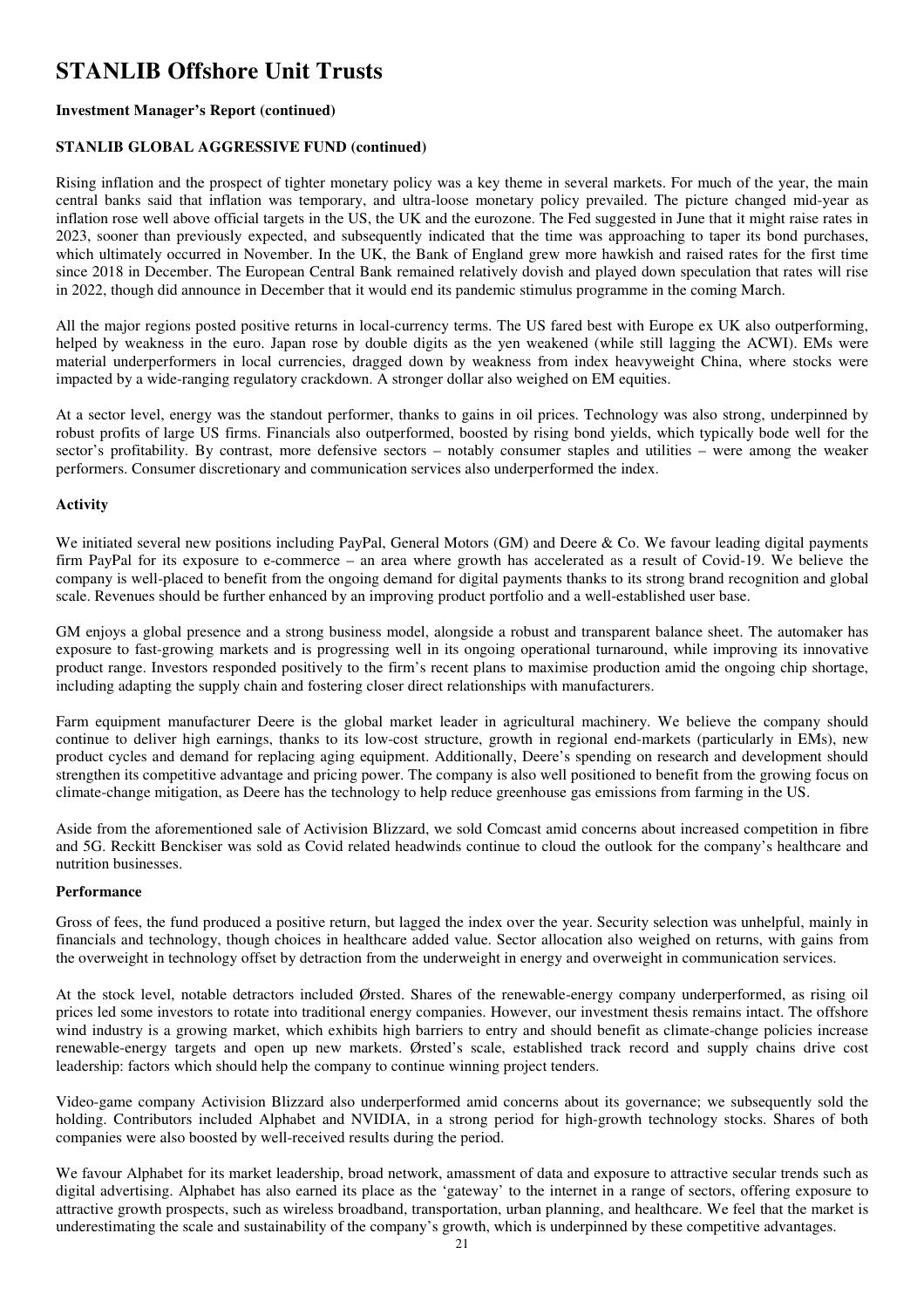#### **Investment Manager's Report (continued)**

#### **STANLIB GLOBAL AGGRESSIVE FUND (continued)**

We remain positive on NVIDIA's longer-term prospects owing to its strong exposure to semiconductor growth. The firm's scale and competitive edge within both gaming and AI should also position it well to benefit from powerful secular trends, including the development of the metaverse; NVIDIA's Omniverse platform looks set to be a key enabler of the metaverse in e-commerce and other areas and could be a significant growth catalyst for the company in the longer term.

#### **Investment Strategy & Outlook**

There are signs that the global economic recovery is easing, but a continuation of accommodative policy and strong earnings growth should be supportive of equities. Over the longer term, inflation, growth, and interest rates are likely to be low, due to structural trends, such as digitisation, demographics, and decarbonisation, which should continue to accelerate. Companies exposed to these themes are likely to thrive and while we are not thematic investors, we do have exposure to these themes through holdings in the portfolio and believe that we are well positioned for the medium to long term.

We remain firmly of the view that companies with the ability to sustain above-average growth rates will be attractive for investors. We therefore retain our focus on companies with durable competitive advantages, as we believe these are best placed to continue delivering high returns and earnings growth across a range of market conditions.

#### **STANLIB GLOBAL BALANCED FUND**

| <b>Fund Name</b>                                                                                                                                                                                                 | Return $(\% )$ |
|------------------------------------------------------------------------------------------------------------------------------------------------------------------------------------------------------------------|----------------|
| STANLIB GLOBAL BALANCED FUND A                                                                                                                                                                                   | 8,73%          |
| STANLIB GLOBAL BALANCED FUND B1                                                                                                                                                                                  | 9.38%          |
| Benchmark (60% MSCI AC World NTR Index + 20% Barclays Global Aggregate Bond +<br>10% FTSE EPRA/NAREIT Developed Rental Index Net Total Return + 2.5% SONIA 1<br>month $+5\%$ SOFR 1 month $+2.5\%$ ESTR 1 month) | 13.00%         |

As a feeder fund, all the assets of this Class Fund are invested in STANLIB Funds Limited – STANLIB Global Balanced Fund. The comments below relate to the underlying fund.

#### **Market Background**

The year in review was a very strong period for global equities, though developed markets greatly outperformed their emerging market (EM) counterparts. Commodities also enjoyed a broad-based rally led by the energy complex. It was a poor period for most fixed-income markets, though, as core government bond yields rose. Broadly speaking the main impetus for these moves was a powerful vaccine-driven recovery in the global economy, amplified by loose monetary policy and fresh injections of fiscal stimulus, notably in the US. While this helped drive global equities to record highs, it was accompanied by soaring inflation across much of the world, which weighed on core bonds as investors anticipated higher interest rates.

For their part, the Federal Reserve, Bank of England, and European Central Bank spent much of the year downplaying the inflationary threat as 'transitory'. Since it was fuelled by pandemic-related supply and labour shortages, they argued, inflation would therefore abate once these imbalances subsided. Towards the end of the year, however, all three institutions finally signaled that the need to control inflation – which was at multiples of their official targets in each of their jurisdictions – now outweighed any risks to growth that tighter policy might entail.

Having started to taper bond its purchase programme in November, the Fed doubled the rate of reduction in December and surprised investors by projecting three interest rate rises in 2022, rather than the one hike that was previously forecast. In the UK, BoE policymakers raised rates for the first time in three years, against expectations that they would wait for more clarity on the Omicron variant, which had only recently been discovered. The ECB also moved towards policy normalisation but was seen as lagging its US and UK counterparts, with a softer tapering process than the Fed's and no rate hikes flagged before 2023.

Over the year, the 10-year Treasury yield rose 60 basis points (bps) to 1.51% while the German and UK equivalents respectively rose 39 bps to -0.18% and 77 bps to 0.97%. German bunds' relative outperformance was concentrated in the first quarter, when the EU's vaccine rollout lagged those of the US and UK. Unlike core government bonds, which were volatile throughout the year, investment-grade (IG) credit spreads traded in a narrow range. Global IG credit spreads tightened by a little under 3% in riskadjusted terms, led by the US market. Overall, global bonds returned -4.7% for the year in dollar terms, as measured by the Bloomberg Global Aggregate index.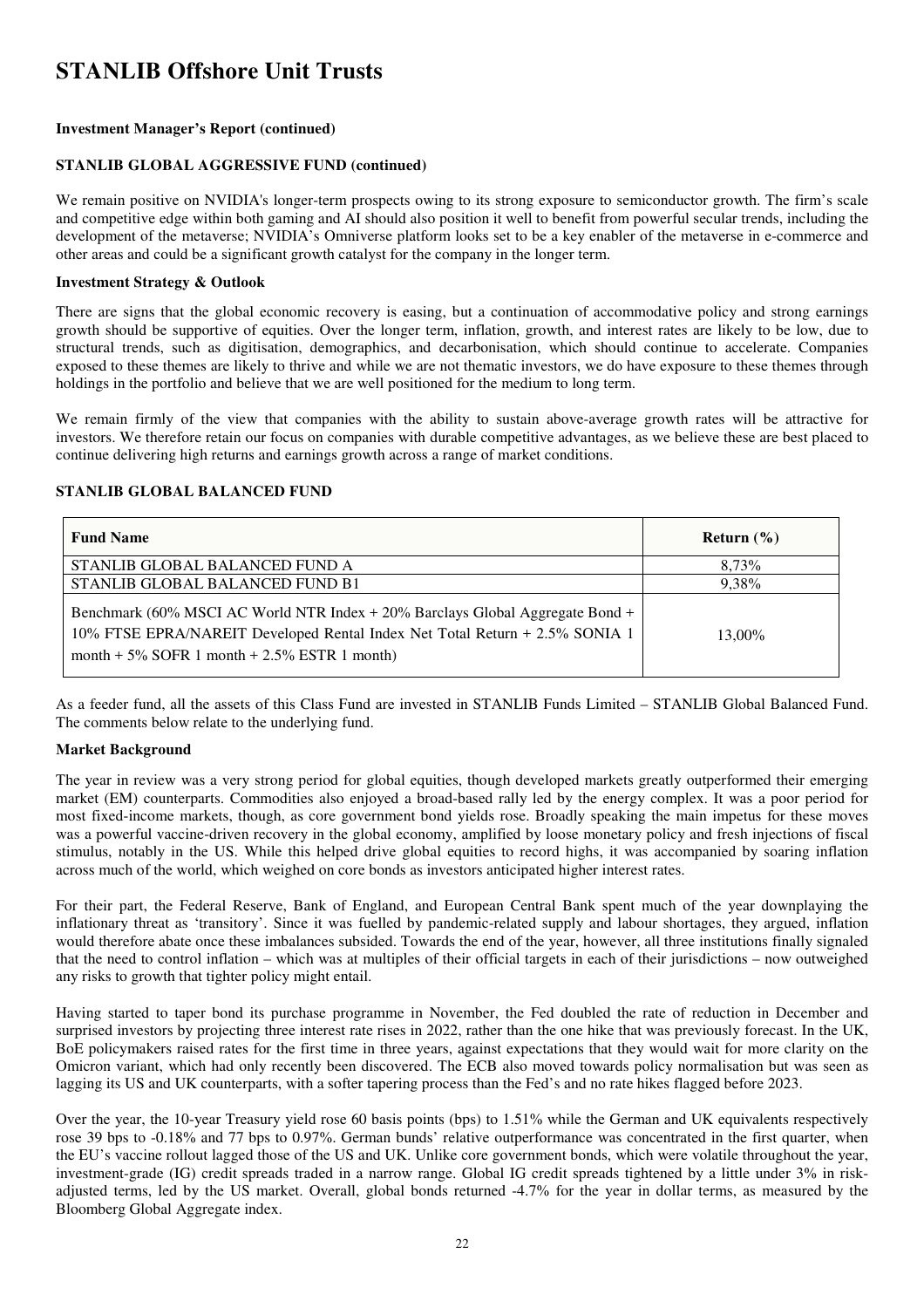#### **Investment Manager's Report (continued)**

#### **STANLIB GLOBAL BALANCED FUND (continued)**

Meanwhile, the MSCI All-Country World index of equities returned 19.0% in dollar terms. After a moderately weak January, the index rose in every other month except two: September, when worries about the Delta variant, soaring gas prices and China's Evergrande crisis came to the fore: and November, when the discovery of the Omicron variant unsettled investors. The Omicron sell-off was short-lived, and shares rallied into year-end amid evidence that the new virus strain was less virulent than its predecessors.

By sector, energy led the MSCI ACWI, followed by technology and financials; consumer discretionary brought up the rear. By region, the US fared best, helped by fiscal stimulus, strong corporate results, and the market's large exposure to tech stocks. The UK was next, followed by Europe ex UK. The UK bounced back from a very weak 2020 and benefited from its relatively large weighting in energy. Returns from European equities were eroded somewhat by weakness in the euro. Currency moves had a bigger impact on Japanese equities, bringing a double-digit gain in yen terms down to 2.2% in dollars. EMs were down slightly in dollars, dragged lower by index heavyweight China, where stocks were impacted by a wide-ranging regulatory crackdown. A stronger dollar also weighed on EM equities in general.

#### **Activity**

Please note: the weightings in this section have been calculated on a non-look-through basis to accurately reflect the views of the asset-allocation team. Over the period, we modestly reduced exposure to equities in what was a strong year for the asset class. The equity overweight narrowed from +438 bps to +408 bps, having been as low as +333 at the end of September. We also reduced exposure to property, widening the underweight from -46 bps to -71 bps, and fixed income. The bond underweight widened from - 237 bps to -253 bps though had been as small as -183 bps going into December. On the other side, the cash underweight narrowed from -155 bps to -83 bps.

#### **Performance**

Gross of fees, the portfolio returned 10.9% for the period, lagging the benchmark by 182 bps. Performance was distorted by significant inflows from the Balanced Cautious Asset Allocation Portfolio in May. As calculated using 'look-through' attribution, asset allocation added value in relative terms. Being overweight in equities and – especially – underweight in fixed income was beneficial in the conditions described in the market section above. The positive contributions here more than offset negative effects from the underweight in property and the overweight in cash (though it is important to note that the 'look-through' cash overweight is a function of selection decisions within the fixed-income portfolio rather than an asset allocation call).

The positive allocation effects, however, were outweighed by unfavourable selection effects; this was largely driven by a negative selection contribution from the equity portfolio, though selection effects were also unfavourable in the property and cash portfolios.

#### **Investment Strategy & Outlook**

While the sharp price increases in areas where bottlenecks and supply-chain disruptions are prevalent do require careful monitoring, we remain confident that the current pickup in inflation will give way in due course to structural disinflationary trends. Furthermore, despite recent moves towards normalisation, monetary policy should remain accommodative in historic terms throughout the coming year. In combination with continued earnings growth, where our forecasts remain optimistic, this should continue to support decent returns from risk assets like equities and credit over the next 12 months. Meanwhile, though the recent emergence of the Omicron variant is a potential risk, evidence increasingly suggests that it causes a milder disease than Delta and is less able to escape vaccines than was initially feared.

We remain cautious on core government bonds: we do not anticipate strong risk-adjusted returns, seeing limited scope for yields to fall meaningfully from current levels. As the pace of the recovery will affect regions, industries and companies differently, we believe active management remains critical to adding value through asset allocation and security selection.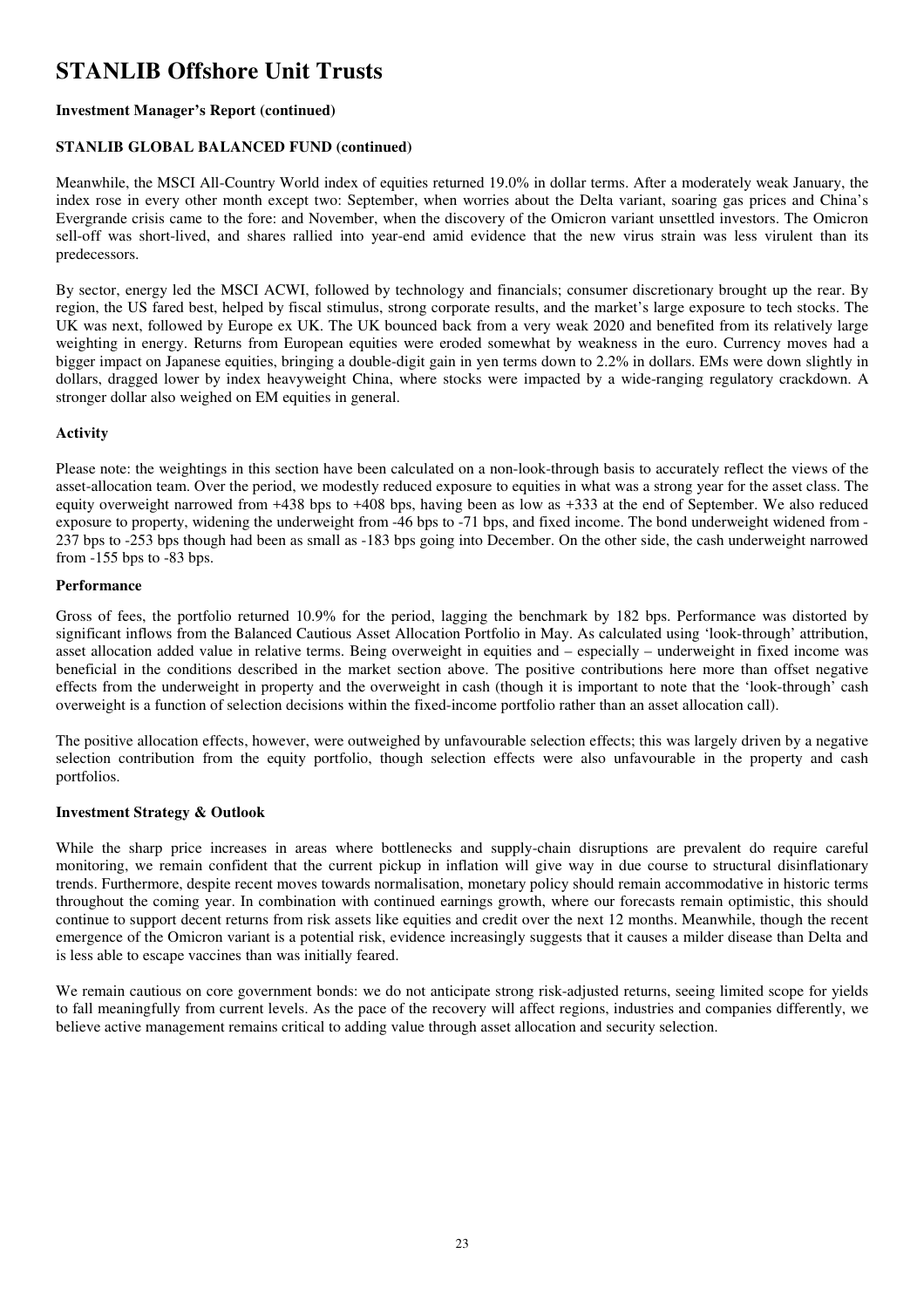#### **Investment Manager's Report (continued)**

#### **STANLIB GLOBAL BALANCED CAUTIOUS FUND**

| <b>Fund Name</b>                                                                                                                                                                                                | Return $(\% )$ |
|-----------------------------------------------------------------------------------------------------------------------------------------------------------------------------------------------------------------|----------------|
| STANLIB GLOBAL BALANCED CAUTIOUS FUND A                                                                                                                                                                         | 2.88%          |
| STANLIB GLOBAL BALANCED CAUTIOUS FUND B1                                                                                                                                                                        | $3.50\%$       |
| Benchmark (60% MSCI AC World NTR Index + 20% Barclays Global Aggregate<br>Bond + 10% FTSE EPRA/NAREIT Developed Rental Index Net Total Return + 2.5%<br>SONIA 1 month $+5\%$ SOFR 1 month $+2.5\%$ ESTR 1 month | $6.02\%$       |

As a feeder fund, all the assets of this Class Fund are invested in STANLIB Funds Limited – STANLIB Global Balanced Cautious Fund. The comments below relate to the underlying fund.

#### **Market Background**

The year in review was a very strong period for global equities, though developed markets greatly outperformed their emerging market (EM) counterparts. Commodities also enjoyed a broad-based rally led by the energy complex. It was a poor period for most fixed-income markets, though, as core government bond yields rose. Broadly speaking the main impetus for these moves was a powerful vaccine-driven recovery in the global economy, amplified by loose monetary policy and fresh injections of fiscal stimulus, notably in the US. While this helped drive global equities to record highs, it was accompanied by soaring inflation across much of the world, which weighed on core bonds as investors anticipated higher interest rates.

For their part, the Federal Reserve, Bank of England and European Central Bank spent much of the year downplaying the inflationary threat as 'transitory'. Since it was fuelled by pandemic-related supply and labour shortages, they argued, inflation would therefore abate once these imbalances subsided. Towards the end of the year, however, all three institutions finally signalled that the need to control inflation – which was at multiples of their official targets in each of their jurisdictions – now outweighed any risks to growth that tighter policy might entail.

Having started to taper bond its purchase programme in November, the Fed doubled the rate of reduction in December and surprised investors by projecting three interest rate rises in 2022, rather than the one hike that was previously forecast. In the UK, BoE policymakers raised rates for the first time in three years, against expectations that they would wait for more clarity on the Omicron variant, which had only recently been discovered. The ECB also moved towards policy normalisation but was seen as lagging its US and UK counterparts, with a softer tapering process than the Fed's and no rate hikes flagged before 2023.

Over the year, the 10-year Treasury yield rose 60 basis points (bps) to 1.51% while the German and UK equivalents respectively rose 39 bps to -0.18% and 77 bps to 0.97%.German bunds' relative outperformance was concentrated in the first quarter, when the EU's vaccine rollout lagged those of the US and UK. Unlike core government bonds, which were volatile throughout the year, investment-grade (IG) credit spreads traded in a narrow range. Global IG credit spreads tightened by a little under 3% in riskadjusted terms, led by the US market. Overall, global bonds returned -4.7% for the year in dollar terms, as measured by the Bloomberg Global Aggregate index.

Meanwhile, the MSCI All-Country World index of equities returned 19.0% in dollar terms. After a moderately weak January, the index rose in every other month except two:September, when worries about the Delta variant, soaring gas prices and China's Evergrande crisis came to the fore: and November, when the discovery of the Omicron variant unsettled investors. The Omicron sell-off was short-lived, and shares rallied into year-end amid evidence that the new virus strain was less virulent than its predecessors.

By sector, energy led the MSCI ACWI, followed by technology and financials; consumer discretionary brought up the rear. By region, the US fared best, helped by fiscal stimulus, strong corporate results and the market's large exposure to tech stocks. The UK was next, followed by Europe ex UK. The UK bounced back from a very weak 2020 and benefited from its relatively large weighting in energy. Returns from European equities were eroded somewhat by weakness in the euro. Currency moves had a bigger impact on Japanese equities, bringing a double-digit gain in yen terms down to 2.2% in dollars. EMs were down slightly in dollars, dragged lower by index heavyweight China, where stocks were impacted by a wide-ranging regulatory crackdown. A stronger dollar also weighed on EM equities in general.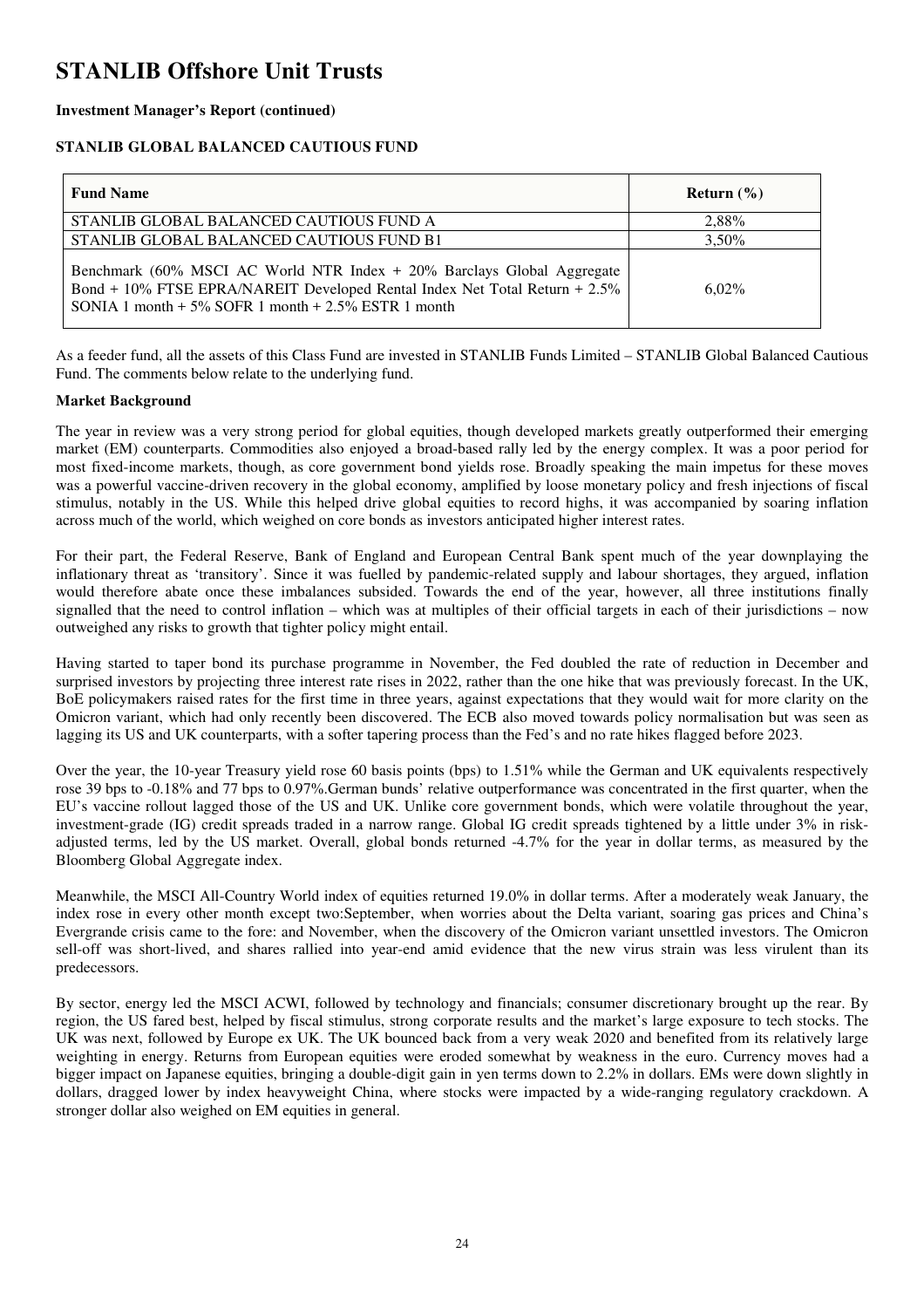#### **Investment Manager's Report (continued)**

#### **STANLIB GLOBAL BALANCED CAUTIOUS FUND (continued)**

#### **Activity**

Please note: the weightings in this section have been calculated on a non-look-through basis to accurately reflect the views of the asset-allocation team. Over the period as a whole, we modestly reduced exposure to equities in what was a strong year for the asset class. The equity overweight narrowed from +402 bps to +372 bps, having been below +300 bps in September and November. We reduced exposure to property, widening the underweight from -41 bps to -69 bps, and fixed income. The bond underweight widened from -244 bps to -257 bps though had been as small as -165 bps going into December. On the other side, the cash underweight narrowed from -117 bps to -46 bps.

#### **Performance**

Gross of fees, the portfolio returned 4.7% for the period, lagging the benchmark by 123 bps. Relative performance was distorted by outflows from the fund (into the Balanced Asset Allocation Portfolio). As calculated using 'look-through' attribution, asset allocation added value in relative terms. Being overweight in equities and underweight in fixed income was favourable in the conditions described in the market section above.

The positive contributions here more than offset negative effects from the underweight in property and the overweight in cash (though it is important to note that the 'look-through' cash overweight is a function of selection decisions within the fixed-income portfolio rather than an asset allocation call). The positive allocation effects were outweighed by negative selection effects; this was largely driven by a negative selection contribution from the equity portfolio, though selection effects were also unfavourable in the property and cash portfolios.

#### **Investment Strategy & Outlook**

While the sharp price increases in areas where bottlenecks and supply-chain disruptions are prevalent do require careful monitoring, we remain confident that the current pickup in inflation will give way in due course to structural disinflationary trends. Furthermore, despite recent moves towards normalisation, monetary policy should remain accommodative in historic terms throughout the coming year. In combination with continued earnings growth, where our forecasts remain optimistic, this should continue to support decent returns from risk assets like equities and credit over the next 12 months. Meanwhile, though the recent emergence of the Omicron variant is a potential risk, evidence increasingly suggests that it causes a milder disease than Delta and is less able to escape vaccines than was initially feared.

We remain cautious on core government bonds: we do not anticipate strong risk-adjusted returns, seeing limited scope for yields to fall meaningfully from current levels. As the pace of the recovery will affect regions, industries and companies differently, we believe active management remains critical to adding value through asset allocation and security selection.

#### **STANLIB GLOBAL PROPERTY FUND**

| <b>Fund Name</b>                                        | Return $(\% )$ |
|---------------------------------------------------------|----------------|
| STANLIB GLOBAL PROPERTY FUND A                          | 28.59%         |
| STANLIB GLOBAL PROPERTY FUND B1                         | 29.49%         |
| STANLIB GLOBAL PROPERTY FUND B2                         | 29.75%         |
| Benchmark (FTSE EPRA/NAREIT Developed Rental Index NTR) | 30.02%         |

As a feeder fund, all the assets of this Class Fund are invested in STANLIB Funds Limited – STANLIB European Equity Fund. The comments below relates to the underlying fund.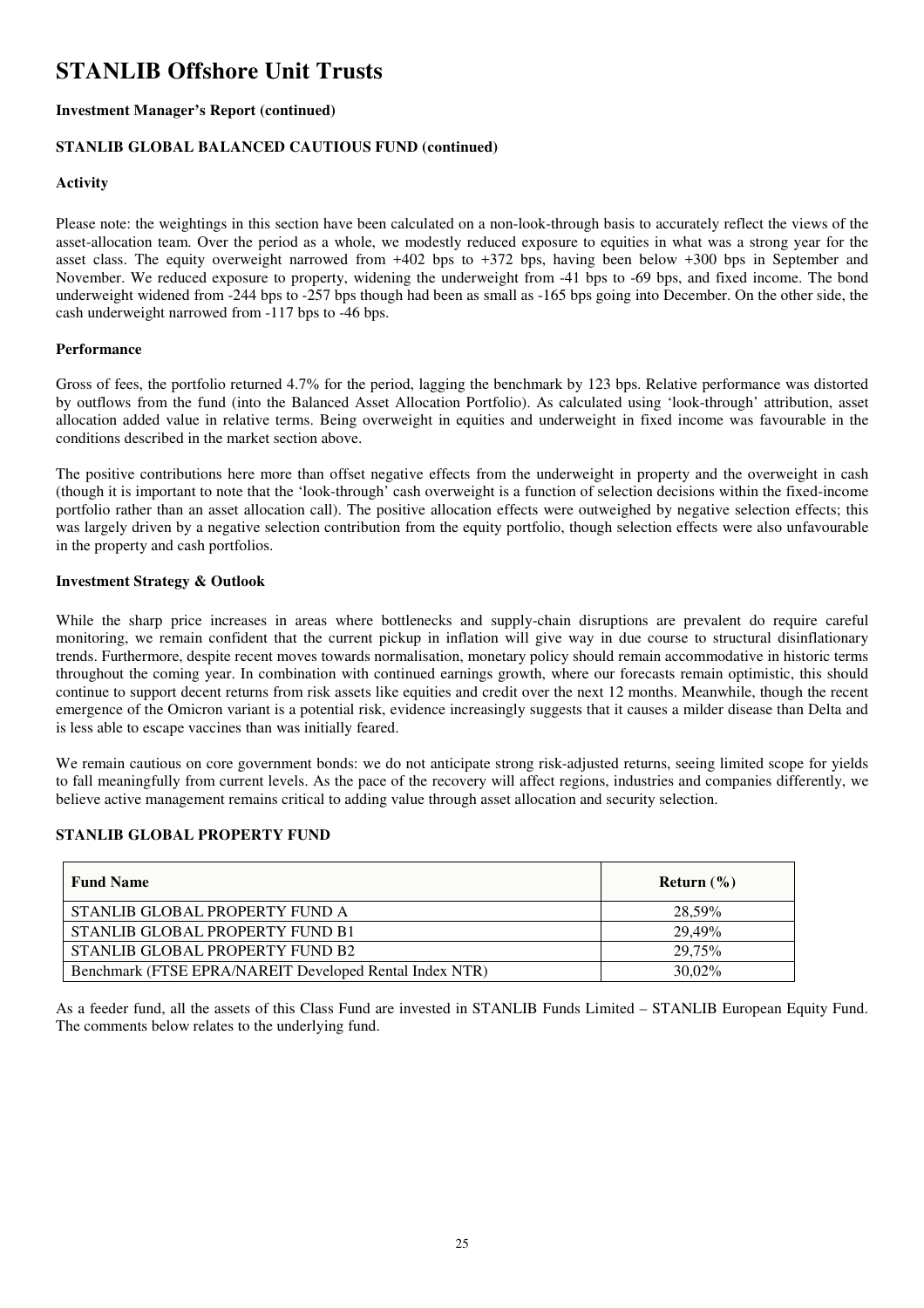#### **Investment Manager's Report (continued)**

#### **STANLIB GLOBAL PROPERTY FUND (continued)**

#### Market Overview

2021 was a bumper year for global property equity, delivering its 6th best return in the last 30 years, whilst also outperforming Global Equity (MSCI all World index) by 11.5%. This performance is a result of the rebound in company earnings as the world eased its way out of lockdowns, boosted by the G7's central banks injecting over USD9 trillion in monetary and fiscal support. Global REIT earnings recovered strongly, exhibiting some of their highest ever growth rates, especially in the self-storage, industrial and residential subsectors. Self-storage (a subsector small but long time favoured by the Fund) was the stand-out performer as a surge in relocations and living disruption drove occupancy and rents to record highs. US REITs were especially strong in this regard but were trumped by Sweden's listed propcos whose asset values benefitted disproportionately from lower long term discount rates (from lower local bond yields). The USD also strengthened vs others as a result of stronger economic growth offsetting the government's egregious and ignominious debt binge. As a result, US REITs index weighting increased to 66% (from 60%) mainly at the expense of Asiapac REITs that were weighed down by lower growth and the potential spill over effects of China's slowing growth, deteriorating housing market and Common Prosperity policies.

#### **Performance**

In 2021, the Fund delivered a total return of 31% in USD compared with the benchmark return of 30%, equating to outperformance of approximately 1.0% with the key contributor being stock selection although the Fund's overweight to US REITs and Swedish Propcos also contributed. Outperformance would have been greater had the Fund remained fully invested during the year as opposed to carrying a relatively high amount of cash (on average) in anticipation of a share price correction. Average holdings of 5.3% detracted 2% from annual returns.

#### Additional insights:

Stock selection (related to "sheds and beds") in the UK & Sweden contributed the most to returns, with the Fund's top 10 weighting in Samhallsbyggnadsbo aget the best performer in the index, returning 114%. A top 10 position in Safestore also helped as the shares delivered an 83% total return.

US stock selection was the third largest positive contributor with overweight positions in Self Storage (Life Storage, Extra Space Storage), Industrial (Prologis) and Residential (Invitation Homes and American Homes 4 Rent) making significant contributions.

The Fund added a Tower & data centre specialist company called DigitalBridge to its core holdings in the year, that also added to alpha. Strong stock selection in Australia (core holding in off-index Goodman Group) was supported by another new investment into Charter Hall Group. These two holdings also contributed strongly to Fund alpha. The fund's overweight positions to German residential and Spanish specialists were the main detractors from performance as these economies and markets were relative laggards in the recovery.

#### **Investment Outlook**

2021 marked yet another year in the trend of polarising performance with one of the highest dispersions in returns at a fundamental property subsector, country and share price level (up to 200%). Long term winners from secular trends such as Industrial, Self-Storage, niche Residential, Towers and Data Centres continued to outperform more traditional, mainstream sectors such as retail and office (despite the risk rally in the first quarter of the year). At a country level, those with the strongest demographic and fiscal positions (Sweden, US, Canada, Australia) also outperformed. In the medium term, we expect that more defensive subsectors and countries are likely to continue to outperform as they benefit from secular trends. Valuation yields have appreciated, with prime property values increasing by  $10-15\%$  on average in the US & Western Europe thanks to liquidity injections from the world's largest central banks. As a result, valuation yields ended the year back to historic norms relative to Global equity and corporate bonds.

#### **Valuation**

As at the end of December 2021, the FTSE EPRA NAREIT Developed Rental Index had reached a new record high, reflecting an aggregate weighted implied property yield of approximately 4.0% on average (range of 2.5-8.0% depending on subsector and geographic exposure). At this index level global property offered a forward dividend yield of approximately 3.0% and traded at 10-20% premia to reported net asset value (NAV) but this mask a wide range depending on company quality and total return growth prospects.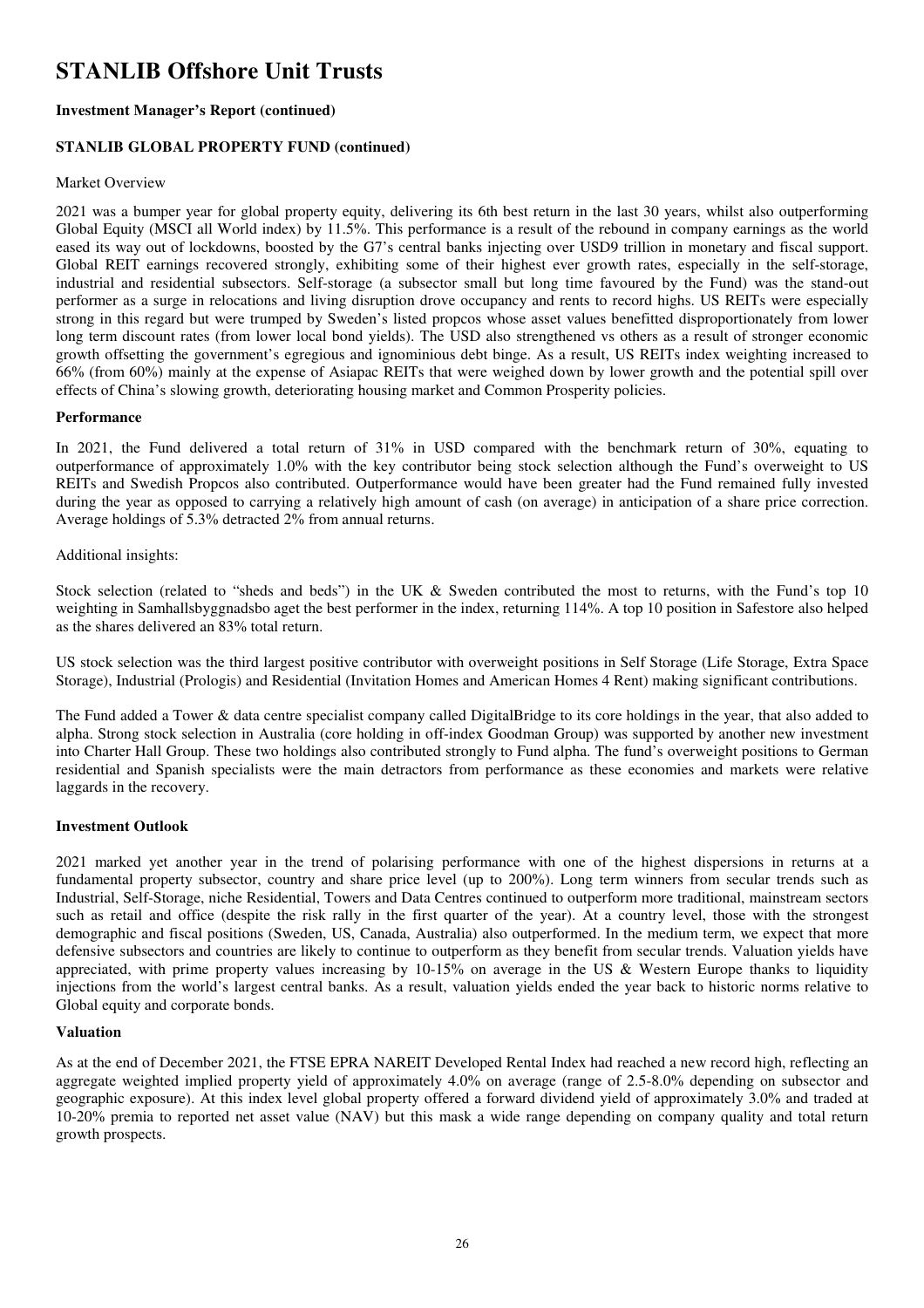#### **Investment Manager's Report (continued)**

#### **STANLIB MULTI-MANAGER GLOBAL EQUITY FUND**

| <b>Portfolio</b>                                  | Return $(\% )$ |
|---------------------------------------------------|----------------|
| STOUT STANLIB Multi-Manager Global Equity Fund A  | 16,86%         |
| STOUT STANLIB Multi-Manager Global Equity Fund B1 | 17.44%         |
| Benchmark (MSCI AC IMI NR)                        | 18.22%         |

As a feeder fund, all the assets of this Class Fund are invested in STANLIB Funds Limited – STANLIB Multi-Manager Global Equity Fund. The comments below relate to the underlying fund.

#### **Market Background**

Global stock markets closed out 2021 with double-digit gains for the third year in a row, as easy monetary policy and a flood of fiscal stimulus helped propel an economic recovery from the pandemic.

The MSCI World Index posted a total return of 22% in 2021, while Emerging Markets lost 2% for the year. China had a major impact on EM – if one strips out the 21% decline of Chinese equities, EM would have returned 10.5% for the calendar year.

China's poor performance was because of a regulatory clampdown by Beijing, which targeted the education and tech sectors. Furthermore, cracks in the property market started to show as Evergrande struggled to service its debt.

By contrast, the rise in global stock markets has been pronounced in the US with the S&P 500 closing at record highs on 30 December and advancing 28.7% over twelve months. That continued the benchmarks run of having advanced in every year but one since the GFC and means the index has more than doubled since the pandemic low in March 2020. However, the strength of the US equity market was distorted by the outperformance of FANG stocks and other mega cap names. Interesting to note that just five companies—Microsoft, Google, Apple, Nvidia and Tesla, accounted for 51% of the S&P 500's return since April. Also, the performance of the equally weighted Nasdaq 100 Index would have been limited to around 2% versus the actual 21.4% for the year.

2021 was characterised by several sector rotations throughout the year. In January there was a rotation out of defensive/growth stocks into the cyclical/value names, which peaked in mid-May. Then there was a rotation back toward growth stocks and finally in November, there was a rapid shift away from fast growing, expensive stocks to cheaper names. Value and Growth style rotated market leadership with Value winning over the year but, nonetheless, style was less influential than in 2020.

At a sector level, energy was the standout sector in a mixed year for cyclicals; financials outperformed, helped by the strength of banks, but industrials and materials struggled to keep up with the rising market. Technology enjoyed another good year as semiconductor stocks surged. Consumer discretionary underperformed owing to the weakness in Alibaba and Amazon. Defensive sectors remained out of favour as rising bond yields took their toll on sentiment. Utilities, consumer staples and healthcare underperformed.

#### **Fund Review**

The portfolio lagged its benchmark by just over 2% in the final quarter, cutting excess returns for the year to 0.8%. This marked the sixth consecutive year of beating the benchmark on a gross basis. Performance relative to peers was good as the portfolio beat both SA and global competitors over 12 months.

At a mandate level, Sanders generated significant alpha to be the top performer in 2021 with a dollar return of 27.5%. On the other hand, Sands lagged, and their dollar return of 10% offset the excess return of Sanders. Style factors account for most of the divergent returns between the two – although poor security selection within IT by Sands compounded their underperformance.

A significant overweight to emerging markets as well as a small cap bias undermined good sector allocation by Hosking, however they still managed to outperform by 2% for the calendar year. Unsurprisingly Veritas struggled in a rising market due to their defensive positioning and lower beta. Conversely, the cyclical orientation of the AB portfolio helped them outperform during the period under review. Arrowstreet had another a stellar year where they were 8% ahead of the index.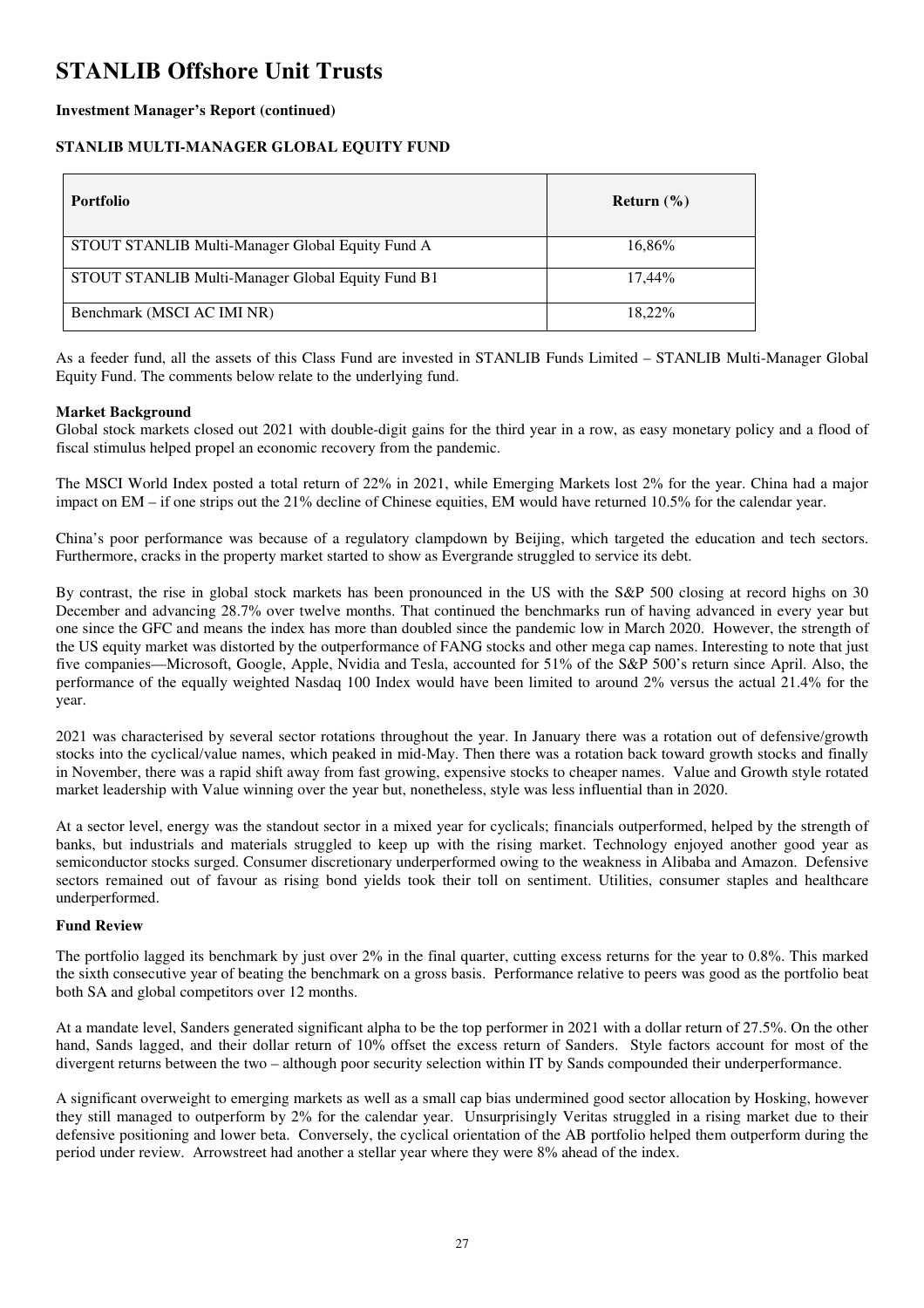#### **Investment Manager's Report (continued)**

#### **STANLIB MULTI-MANAGER GLOBAL EQUITY FUND (continued)**

From a total portfolio perspective, positions in communication services and healthcare sectors were the leading contributors to relative performance. To this end, US managed care stocks strongly outperformed, led by a 45% jump in UnitedHealth, which responded favourably to earnings results that exceeded expectations. In the communication services sector, an overweight to Alphabet was positive – the company benefitted from continued strength in demand for its services, resulting in the stock gaining 65% last year.

At a regional level, an overweight to emerging markets at the expense of the US detracted for 2021 as a whole. Similarly, not having enough of index heavyweight Apple, which rose over 34%, hurt as did a zero allocation to Tesla (+50% for the year). Asian tech contributed negatively given Chinese regulatory changes had an adverse impact on big holdings like Alibaba (-8.6%). Attribution shows industry allocation was negative – specifically media and aerospace, where consensus holdings in Charter communications and Safran underperformed.

#### **Investment Strategy and Outlook**

With strong consumer balance sheets and easy access to credit, demand continues to remain elevated. In contrast, Covid-19 variants, supply chain disruptions and labour market frictions are affecting supply. Inflation is now at levels last seen in the 1980s, and the Federal Reserve has accelerated plans to raise interest rates in 2022.

Covid-19 still poses risks to global growth, but there are mechanisms in place to curb harder lockdowns like vaccines and treatments. The Omicron variant being milder is also a positive. While we may not return to a world that once was, the new normal should result in a stabilisation of growth.

Our managers have adopted a cautious approach and have been selective on the securities in which they invest. The fund also has managers with varying strategies that offer diversification, which should result in consistent returns over time. Projected relative risk remains within the long-term tracking error bands; however, we are looking at ways to increase the potential alpha by asking our managers to run portfolios that are more concentrated.

While volatility is likely to remain elevated, we expect investment style volatility to be a dominant driver of short-term investment results, with long duration growth assets underperforming during periods of bond market drawdown and outperforming when they recover.

Finally, it's worth noting the portfolios biggest risk (on a relative basis) is that due to the positioning of our managers, if the stock market leadership remains narrowly focussed on mega-cap technology companies the strategy may suffer further periods of shortterm underperformance.

#### **STANLIB MULTI-MANAGER GLOBAL BOND FUND**

| <b>Portfolio</b>                           | Return $(\% )$ |
|--------------------------------------------|----------------|
| STOUT STANLIB Multi-Manager Global Bond A  | $-4,66%$       |
| STOUT STANLIB Multi-Manager Global Bond B1 | $-4,66%$       |
| Benchmark (Barclays Multiverse TR Index)   | $-4.51\%$      |

As a feeder fund, all the assets of this Class Fund are invested in STANLIB Funds Limited – STANLIB Multi-Manager Global Bond Fund. The comments below relate to the underlying fund.

#### **Market Background**

2021 ended on a positive note for riskier assets. After a bout of risk aversion towards the end of November following the outbreak of Omicron, financial markets rebounded and were further supported by evidence the new variant was less severe than previous strains, despite being more infectious.

It was also a significant year for central bank action with the US Federal Reserve announcing an increase in the pace of tapering of asset purchases, and the European Central Bank revealing a commitment to an ongoing loose monetary policy stance for quite some time. By contrast, the Bank of England hiked interest rates for the first time since 2018.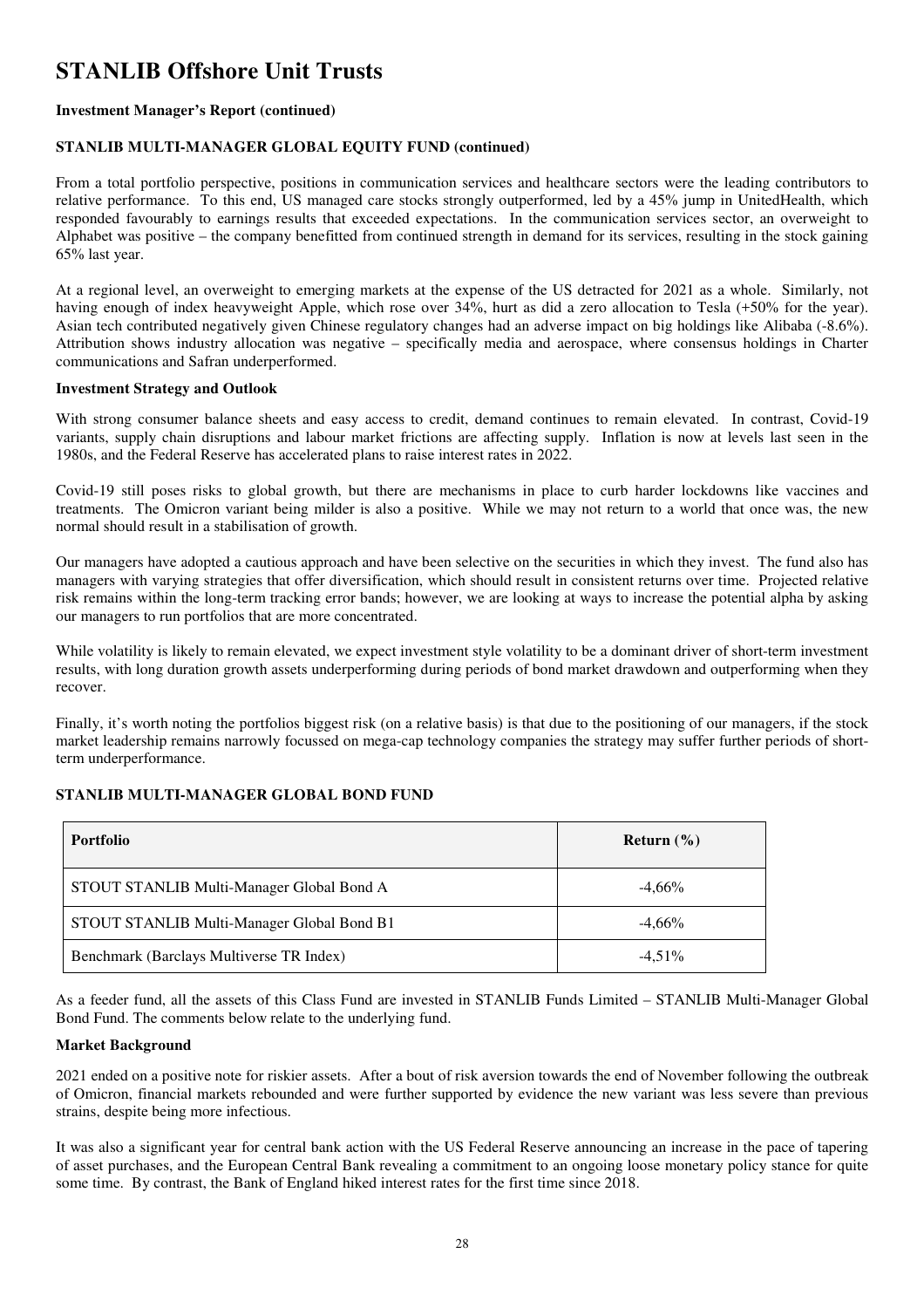#### **Investment Manager's Report (continued)**

#### **STANLIB MULTI-MANAGER GLOBAL BOND FUND (continued)**

Economic data was mixed across regions, but inflation prints continued to surprise on the upside, fanning concerns of stagflation. Notably, the US consumer price index increased to 7%, its largest jump in over three decades! Supply chains experienced continued stress and commodity prices moved higher, albeit with significant volatility.

Against the above backdrop, global bonds as measured by the Barclays Global Aggregate Index fell 4.7% last year - the worst nominal decline since 1999. In real terms, it was the worst since data starts in 1991.

On the currency front the dollar index strengthened 6.4% over 2021, mostly reversing a 6.7% decline in 2020 (the Fed pivot was a key catalyst behind the greenbacks strength). The Japanese yen was the worst performer, weakening 10.2% against USD.

Emerging market bonds held up well relative to their DM counterparts, losing 1.6% for the year. The best performing asset class was however global high yield with a dollar return of 2% outpacing the 3% fall of investment grade debt.

#### **Fund Review**

The portfolio outperformed its benchmark on a gross basis for the calendar year. While absolute returns were negative, relative to competitors it is the eighth consecutive year of beating the peer group median.

BlackRock outperformed marginally in 2021. Underweight allocations to China coupled with overweight's to selected developed market countries, particularly Korea, detracted from performance. However, underweighting peripheral European countries, such as Italy and Spain benefitted the fund.

PIMCO also outperformed for the year. Shorter duration and inflation linked bond exposure contributed to returns. In addition, their preference for secured over unsecured assets including agency mortgages in the US and European securitised debt backed by residential mortgages helped.

Amundi had a bad final quarter, lagging by 1.7%. This led to their mandate underperforming by 1.2% for the year. Market allocation was the biggest headwind – specifically country selection that favoured France, Spain, and Italy. Emerging market currency exposure (Russia and Brazil in particular) detracted as did an underweight in the dollar. A significant allocation to corporate bonds detracted given financial spreads widened, however a high yield overweight did add value.

Our top performing manager over the year was Brandywine. Both currency and country allocation contributed during the period under review. Most of the alpha, however, can be attributed to a significant underweight to the euro and yen. Another factor driving positive relative returns was being underweight duration in developed markets – although this position was less pronounced towards the end of the year as they took profit.

#### **Investment Strategy and Outlook**

With the largest economic effects of the pandemic likely in the rearview mirror, peak policy support, and therefore peak real GDP growth, was probably realised in 2021. We expect developed market GDP growth to decelerate from a 5% annual average pace in 2021 to 4% in 2022. The speed of the economic recovery coupled with the volatile path of the virus have contributed to more significant frictions in both goods and labour markets that have elevated prices. Our managers, however, expect inflation to eventually moderate back toward central bank targets in early 2023.

Markets appear to have priced in a blue-sky scenario where central banks achieve a soft landing without any meaningful amount of rate hikes. In our view, risk premiums and yields do not reflect potential downside scenarios, which warrants caution.

Our managers are generally underweight duration, largely based on the dearth of term premium. Given the likelihood for higher volatility (if inflation is not transitory) we anticipate active duration management to be a more significant source of alpha than in the past.

**STANLIB Asset Management (Pty) Limited Investment Manager February 2022**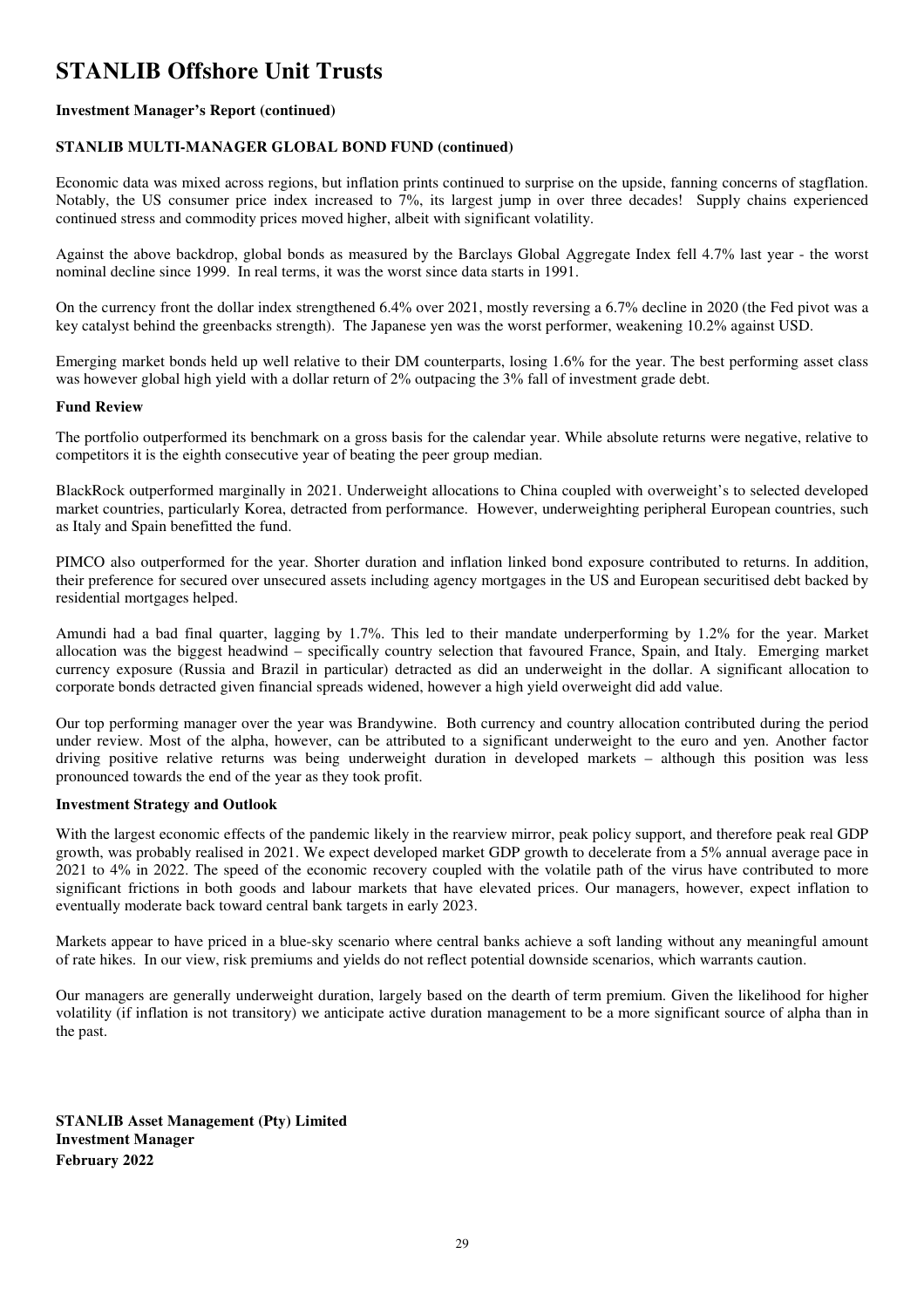

*Independent auditors' report to the Unitholders of STANLIB European Equity Fund, STANLIB Global Equity Fund, STANLIB Offshore America Fund, STANLIB Global Emerging Markets Fund, STANLIB Global Bond Fund, STANLIB Euro Cash Fund, STANLIB Sterling Cash Fund, STANLIB US Dollar Cash Fund, STANLIB Global Aggressive Fund, STANLIB Global Balanced Fund, STANLIB Global Balanced Cautious Fund, STANLIB Global Property Fund, STANLIB Multi-Manager Global Equity Fund, STANLIB Multi-Manager Global Bond Fund, STANLIB Global Growth Fund, STANLIB Global Multi-Strategy Diversified Growth Fund, Class Funds of STANLIB Offshore Unit Trusts*

#### **Report on the audit of the financial statements**

#### **Opinion**

In our opinion, the financial statements of STANLIB European Equity Fund, STANLIB Global Equity Fund, STANLIB Offshore America Fund, STANLIB Global Emerging Markets Fund, STANLIB Global Bond Fund, STANLIB Euro Cash Fund, STANLIB Sterling Cash Fund, STANLIB US Dollar Cash Fund, STANLIB Global Aggressive Fund, STANLIB Global Balanced Fund, STANLIB Global Balanced Cautious Fund, STANLIB Global Property Fund, STANLIB Multi-Manager Global Equity Fund, STANLIB Multi-Manager Global Bond Fund, STANLIB Global Growth Fund, STANLIB Global Multi-Strategy Diversified Fund, Class Funds of STANLIB Offshore Unit Trusts:

- give a true and fair view of the state of the Class Funds' affairs as at 31 December 2021 and of their results for the year then ended;
- have been properly prepared in accordance with United Kingdom Generally Accepted Accounting Practice (United Kingdom Accounting Standards, comprising FRS 102 "The Financial Reporting Standard applicable in the UK and Republic of Ireland").

We have audited the financial statements, included within the Annual Report and Audited Financial Statements, which comprise:

- the statement of financial position as at 31 December 2021;
- the statement of comprehensive income for the year then ended;
- the statement of changes in net assets attributable to the holders of redeemable units for the year then ended;
- the portfolio statements as at 31 December 2021; and
- the notes to the financial statements, which include a description of the significant accounting policies.

#### **Basis for opinion**

We conducted our audit in accordance with International Standards on Auditing (Ireland) ("ISAs (Ireland)"). Our responsibilities under ISAs (Ireland) are further described in the *Auditors' responsibilities for the audit of the financial statements* section of our report. We believe that the audit evidence we have obtained is sufficient and appropriate to provide a basis for our opinion.

#### *Independence*

We remained independent of the Trust in accordance with the ethical requirements that are relevant to our audit of the financial statements in Ireland, which includes IAASA's Ethical Standard, and we have fulfilled our other ethical responsibilities in accordance with these requirements.

#### **Conclusions relating to going concern**

Based on the work we have performed, we have not identified any material uncertainties relating to events or conditions that, individually or collectively, may cast significant doubt on the Class Funds' ability to continue as a going concern for a period of at least twelve months from the date on which the financial statements are authorised for issue.

In auditing the financial statements, we have concluded that the manager's use of the going concern basis of accounting in the preparation of the financial statements is appropriate.

However, because not all future events or conditions can be predicted, this conclusion is not a guarantee as to the Class Funds' ability to continue as a going concern.

Our responsibilities and the responsibilities of the manager with respect to going concern are described in the relevant sections of this report.

#### **Reporting on other information**

The other information comprises all of the information in the Annual Report and Audited Financial Statements other than the financial statements and our auditors' report thereon. The manager is responsible for the other information. Our opinion on the financial statements does not cover the other information and, accordingly, we do not express an audit opinion or, except to the extent otherwise explicitly stated in this report, any form of assurance thereon.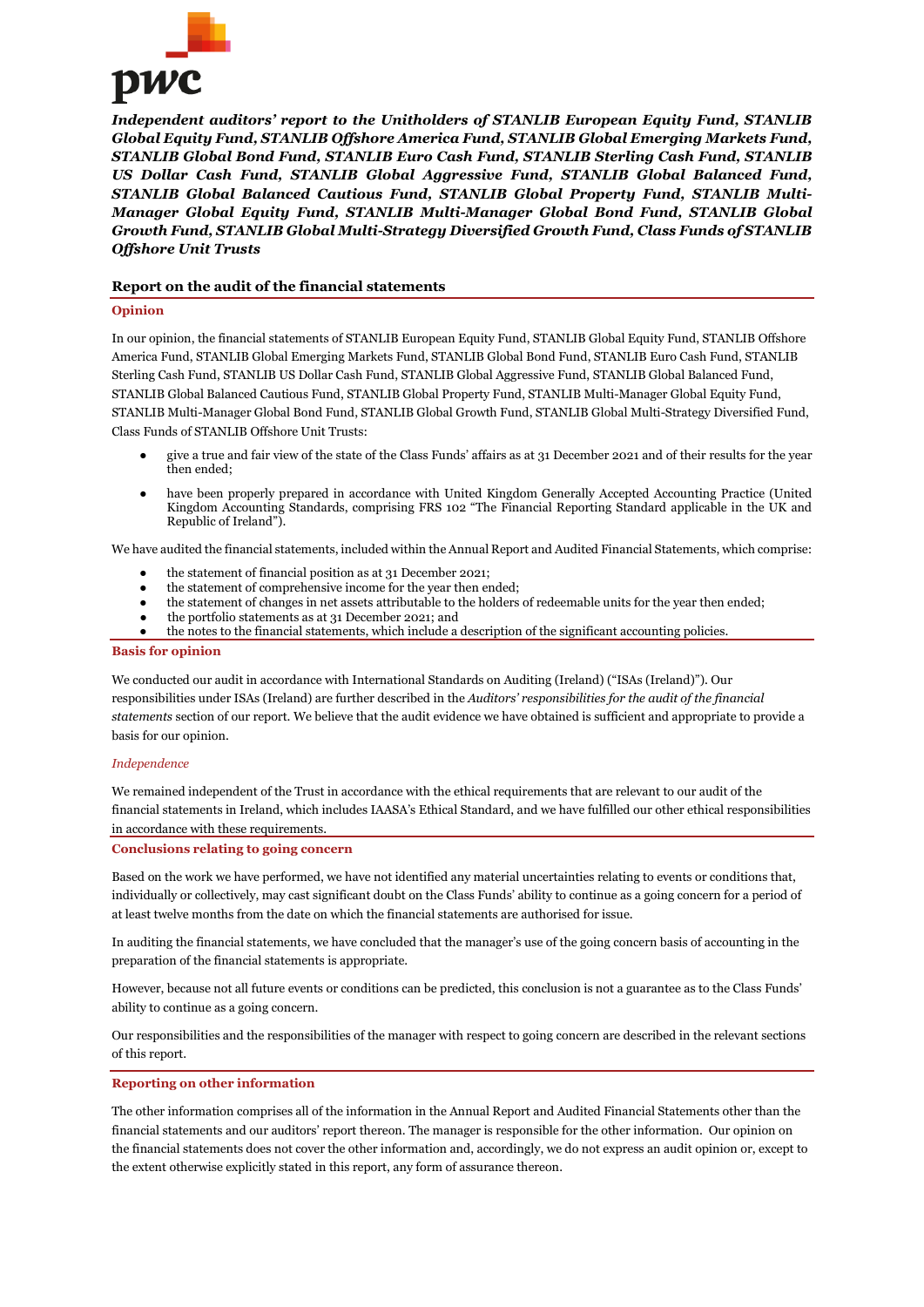

In connection with our audit of the financial statements, our responsibility is to read the other information and, in doing so, consider whether the other information is materially inconsistent with the financial statements or our knowledge obtained in the audit, or otherwise appears to be materially misstated. If we identify an apparent material inconsistency or material misstatement, we are required to perform procedures to conclude whether there is a material misstatement of the financial statements or a material misstatement of the other information. If, based on the work we have performed, we conclude that there is a material misstatement of this other information, we are required to report that fact. We have nothing to report based on these responsibilities.

#### **Responsibilities for the financial statements and the audit**

#### *Responsibilities of the manager for the financial statements*

As explained more fully in the Statement of Manager's Responsibilities set out on page 7, the manager is responsible for the preparation of the financial statements in accordance with the applicable framework giving a true and fair view. The manager is also responsible for such internal control as the manager determines is necessary to enable the preparation of financial statements that are free from material misstatement, whether due to fraud or error.

In preparing the financial statements, the manager is responsible for assessing the Class Funds' ability to continue as going concerns, disclosing as applicable, matters related to going concern and using the going concern basis of accounting unless the manager intends to cease operations, or has no realistic alternative but to do so.

#### *Auditors' responsibilities for the audit of the financial statements*

Our objectives are to obtain reasonable assurance about whether the financial statements as a whole are free from material misstatement, whether due to fraud or error, and to issue an auditors' report that includes our opinion. Reasonable assurance is a high level of assurance, but is not a guarantee that an audit conducted in accordance with ISAs (Ireland) will always detect a material misstatement when it exists. Misstatements can arise from fraud or error and are considered material if, individually or in the aggregate, they could reasonably be expected to influence the economic decisions of users taken on the basis of these financial statements.

Our audit testing might include testing complete populations of certain transactions and balances, possibly using data auditing techniques. However, it typically involves selecting a limited number of items for testing, rather than testing complete populations. We will often seek to target particular items for testing based on their size or risk characteristics. In other cases, we will use audit sampling to enable us to draw a conclusion about the population from which the sample is selected.

A further description of our responsibilities for the audit of the financial statements is located on the Irish Auditing and Accounting Supervisory Authority website at: http://www.iaasa.ie/getmedia/b2389013-1cf6-458b-9b8fa98202dc9c3a/Description of auditors responsibilities for audit.pdf.

This description forms part of our auditors' report.

#### *Use of this report*

This report, including the opinion, has been prepared for and only for the Unitholders of the Class Funds as a body and for no other purpose. We do not, in giving this opinion, accept or assume responsibility for any other purpose or to any other person to whom this report is shown or into whose hands it may come save where expressly agreed by our prior consent in writing.

Pricewatchewateppees

Chartered Accountants and Registered Auditor Dublin, Ireland 27 May 2022

· The maintenance and integrity of the www.stanlib.com website is the responsibility of the Manager; the work carried out by the auditors does not involve consideration of these matters and, accordingly, the auditors accept no responsibility for any changes that may have occurred to the financial statements since they were initially presented on the website.

· Legislation in the Republic of Ireland governing the preparation and dissemination of financial statements may differ from legislation in other jurisdictions.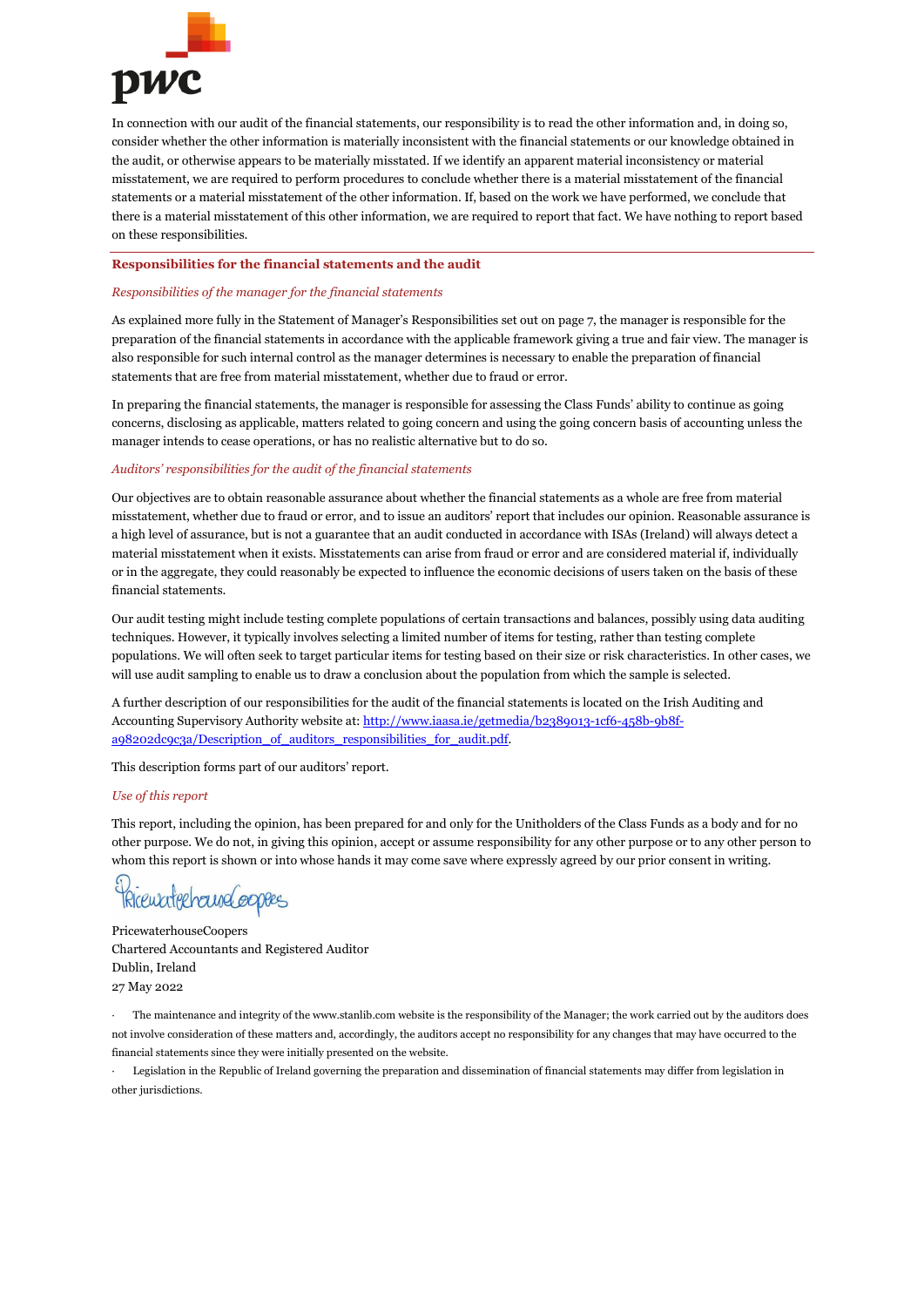#### **Statement of Financial Position**

As at 31 December 2021 (Comparatives as at 31 December 2020)

|                                                           |                | <b>STANLIB European Equity</b>    |                                   |                                   | <b>STANLIB Global Equity</b>      |                                   | <b>STANLIB Offshore America</b>   | <b>STANLIB Global Emerging</b>    |                                   |  |
|-----------------------------------------------------------|----------------|-----------------------------------|-----------------------------------|-----------------------------------|-----------------------------------|-----------------------------------|-----------------------------------|-----------------------------------|-----------------------------------|--|
|                                                           |                |                                   | Fund                              |                                   | Fund                              |                                   |                                   |                                   | <b>Markets Fund</b>               |  |
|                                                           |                | 31 December<br>2021<br><b>EUR</b> | 31 December<br>2020<br><b>EUR</b> | 31 December<br>2021<br><b>USD</b> | 31 December<br>2020<br><b>USD</b> | 31 December<br>2021<br><b>USD</b> | 31 December<br>2020<br><b>USD</b> | 31 December<br>2021<br><b>USD</b> | 31 December<br>2020<br><b>USD</b> |  |
| <b>Assets</b>                                             | <b>Notes</b>   |                                   |                                   |                                   |                                   |                                   |                                   |                                   |                                   |  |
| Investments                                               | 2(f), 8.5      | 48,596,315                        | 39,246,609                        | 173,657,215                       | 140, 198, 136                     | 14,706,042                        | 11,579,023                        | 17,009,307                        | 17,122,093                        |  |
| Cash and cash equivalents                                 | 2(d)           | 335,112                           | 130,751                           | 413,874                           | 220,508                           | 54,746                            | 25,078                            | 93,689                            | 38,631                            |  |
| Receivable for units sold                                 | 2(g)           | 23,412                            | 29,038                            | 287,702                           | 473,074                           |                                   |                                   | 34,148                            | 121,998                           |  |
| Receivable for investments sold                           |                |                                   |                                   |                                   |                                   |                                   | 50,000                            |                                   |                                   |  |
| Rebate receivable                                         |                |                                   |                                   |                                   |                                   | 23,572                            | 18,569                            |                                   |                                   |  |
| <b>Total assets</b>                                       |                | 48,954,839                        | 39,406,398                        | 174,358,791                       | 140,891,718                       | 14,784,360                        | 11,672,670                        | 17, 137, 144                      | 17,282,722                        |  |
| <b>Liabilities</b>                                        |                |                                   |                                   |                                   |                                   |                                   |                                   |                                   |                                   |  |
| Payable for units redeemed                                | 2(g)           | 4,867                             |                                   |                                   | 44,037                            |                                   |                                   |                                   | 3,000                             |  |
| Management fees payable                                   | 3              | 47,727                            | 38,903                            | 135,346                           | 111,665                           | 16,451                            | 13,168                            | 14,576                            | 15,576                            |  |
| Custodian and trustee fees payable                        | 3              | 1,803                             | 1,596                             | 4,726                             | 4,392                             | 552                               | 467                               | 674                               | 681                               |  |
| Sub-Custodian fees payable                                | $\overline{3}$ | 1,129                             | 666                               | 4,148                             | 1,798                             | 378                               | 186                               | 836                               | 279                               |  |
| Audit fees payable                                        |                | 4,828                             | 5,123                             | 17,391                            | 15,101                            | 1,428                             | 1,438                             | 2,090                             | 1,675                             |  |
| Other payables                                            |                | 1,559                             | 1,618                             | 5,603                             | 5,542                             | 463                               | 466                               | 580                               | 664                               |  |
| <b>Total liabilities</b>                                  |                | 61,913                            | 47,906                            | 167,214                           | 182,535                           | 19,272                            | 15,725                            | 18,756                            | 21,875                            |  |
| Net assets attributable to holders of<br>redeemable units |                | 48,892,926                        | 39,358,492                        | 174, 191, 577                     | 140,709,183                       | 14,765,088                        | 11,656,945                        | 17,118,388                        | 17,260,847                        |  |
|                                                           |                |                                   |                                   |                                   |                                   |                                   |                                   |                                   |                                   |  |
| Net asset value per unit-Class A                          |                | 33.12                             | 26.06                             | 43.14                             | 38.34                             | 41.04                             | 33.31                             | 29.65                             | 32.66                             |  |
| Net asset value per unit-Class B1                         |                | 16.77                             | 13.13                             | 24.41                             | 21.56                             |                                   |                                   | 14.73                             | 16.13                             |  |
| Net asset value per unit-Class B2                         |                | 17.08                             | 13.33                             | 21.69                             | 19.10                             |                                   |                                   | 14.88                             | 16.26                             |  |

The notes on pages 42 to 58 form an integral part of these financial statements.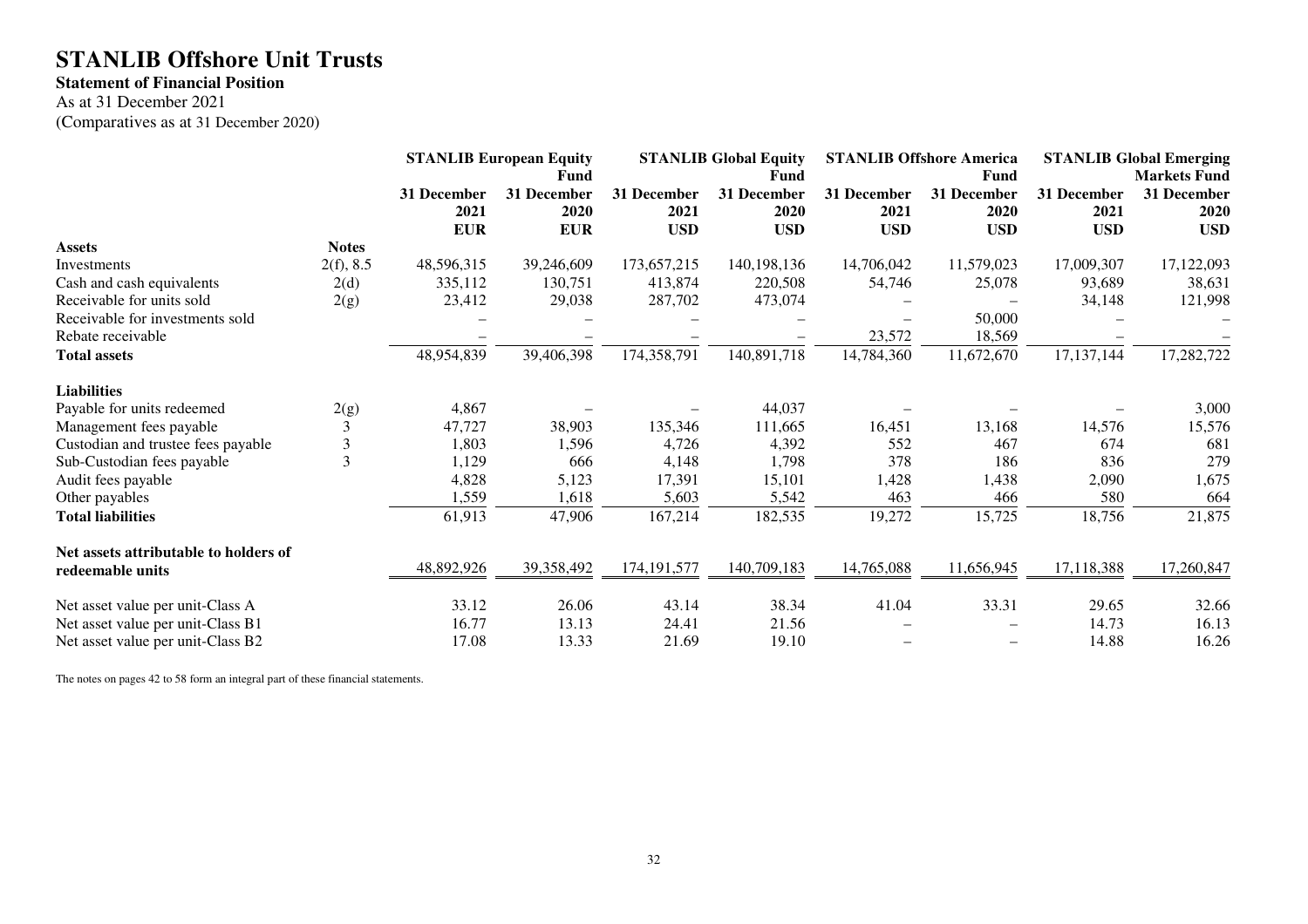#### **Statement of Financial Position (continued)**

As at 31 December 2021

(Comparatives as at 31 December 2020)

|                                                                        |                | <b>STANLIB Global Bond</b><br>Fund |                                   | <b>STANLIB Euro Cash</b><br><b>Fund</b> |                                   |                                   | <b>STANLIB Sterling Cash</b><br><b>Fund</b> | <b>STANLIB US Dollar Cash</b><br><b>Fund</b> |                                   |  |
|------------------------------------------------------------------------|----------------|------------------------------------|-----------------------------------|-----------------------------------------|-----------------------------------|-----------------------------------|---------------------------------------------|----------------------------------------------|-----------------------------------|--|
|                                                                        |                | 31 December<br>2021<br><b>USD</b>  | 31 December<br>2020<br><b>USD</b> | 31 December<br>2021<br><b>EUR</b>       | 31 December<br>2020<br><b>EUR</b> | 31 December<br>2021<br><b>GBP</b> | 31 December<br>2020<br><b>GBP</b>           | 31 December<br>2021<br><b>USD</b>            | 31 December<br>2020<br><b>USD</b> |  |
| <b>Assets</b>                                                          | <b>Notes</b>   |                                    |                                   |                                         |                                   |                                   |                                             |                                              |                                   |  |
| Investments                                                            | 2(f), 8.5      | 8,223,657                          | 8,661,747                         | 2,812,191                               | 3,311,692                         | 2,676,540                         | 2,982,437                                   | 7,289,764                                    | 9,305,102                         |  |
| Cash and cash equivalents                                              | 2(d)           | 55,133                             | 66,386                            | 19,109                                  | 38,530                            | 7,078                             | 48,667                                      | 55,761                                       | 89,882                            |  |
| Receivable for units sold                                              | 2(g)           |                                    | 141,020                           |                                         |                                   |                                   |                                             |                                              | 885                               |  |
| Rebate receivable                                                      |                |                                    |                                   |                                         |                                   |                                   |                                             |                                              |                                   |  |
| <b>Total assets</b>                                                    |                | 8,278,790                          | 8,869,153                         | 2,831,300                               | 3,350,222                         | 2,683,618                         | 3,031,104                                   | 7,345,525                                    | 9,395,869                         |  |
| <b>Liabilities</b>                                                     |                |                                    |                                   |                                         |                                   |                                   |                                             |                                              |                                   |  |
| Payable for units redeemed                                             | 2(g)           | 5,275                              |                                   |                                         |                                   |                                   |                                             | 3,202                                        |                                   |  |
| Management fees payable                                                | 3              | 4,994                              | 5,046                             | 1,202                                   | 1,397                             | 1,142                             | 1,293                                       | 3,114                                        | 3,958                             |  |
| Custodian and trustee fees payable                                     | 3              | 323                                | 351                               | 110                                     | 141                               | 105                               | 131                                         | 294                                          | 398                               |  |
| Sub-Custodian fees payable                                             | $\overline{3}$ | 579                                | 558                               | 168                                     | 85                                | 149                               | 72                                          | 445                                          | 310                               |  |
| Audit fees payable                                                     |                | 987                                | 957                               | 356                                     | 436                               | 317                               | 411                                         | 990                                          | 1,396                             |  |
| Other payables                                                         |                | 268                                | 344                               | 93                                      | 142                               | 90                                | 134                                         | 245                                          | 404                               |  |
| <b>Total liabilities</b>                                               |                | 12,426                             | 7,256                             | 1,929                                   | 2,201                             | 1,803                             | 2,041                                       | 8,290                                        | 6,466                             |  |
| Net assets attributable to holders of                                  |                |                                    |                                   |                                         |                                   |                                   |                                             |                                              |                                   |  |
| redeemable units                                                       |                | 8,266,364                          | 8,861,897                         | 2,829,371                               | 3,348,021                         | 2,681,815                         | 3,029,063                                   | 7,337,235                                    | 9,389,403                         |  |
| Net asset value per unit-Class A                                       |                | 22.64                              | 24.05                             | 5.69                                    | 5.76                              | 14.74                             | 14.83                                       | 13.28                                        | 13.36                             |  |
| Net asset value per unit-Class B1<br>Net asset value per unit-Class B2 |                | 11.41<br>11.59                     | 12.05<br>12.22                    |                                         |                                   |                                   |                                             |                                              |                                   |  |

The notes on pages 42 to 58 form an integral part of these financial statements.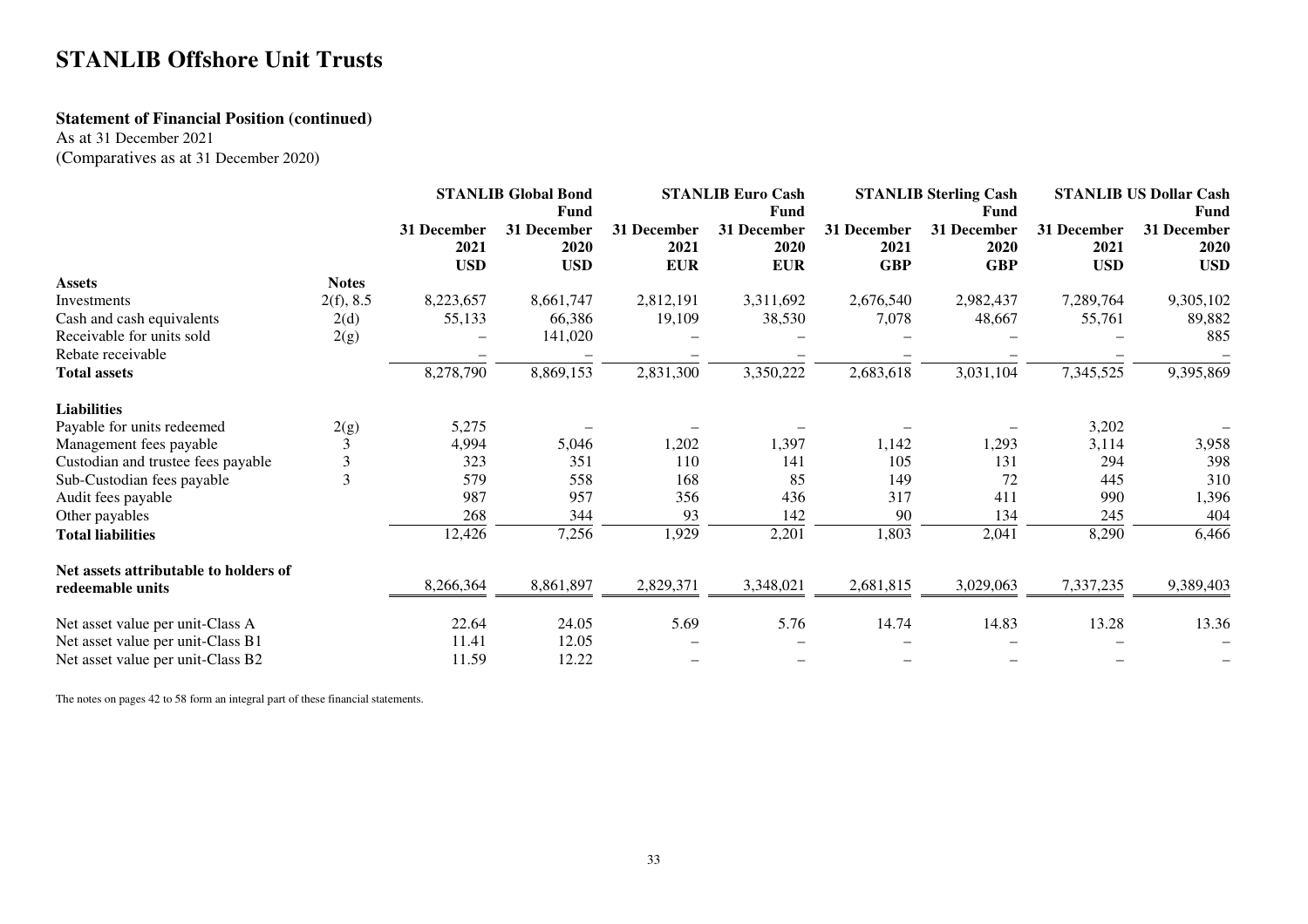#### **Statement of Financial Position (continued)**

As at 31 December 2021

| (Comparatives as at 31 December 2020) |  |
|---------------------------------------|--|
|---------------------------------------|--|

|                                                                        | <b>STANLIB Global Aggressive</b> |                                   | Fund                              |                                   | <b>STANLIB Global Balanced</b><br>Fund |                                   | <b>STANLIB Global Balanced</b><br><b>Cautious Fund</b> | <b>STANLIB Global Property</b><br>Fund |                                   |  |
|------------------------------------------------------------------------|----------------------------------|-----------------------------------|-----------------------------------|-----------------------------------|----------------------------------------|-----------------------------------|--------------------------------------------------------|----------------------------------------|-----------------------------------|--|
|                                                                        |                                  | 31 December<br>2021<br><b>USD</b> | 31 December<br>2020<br><b>USD</b> | 31 December<br>2021<br><b>USD</b> | 31 December<br>2020<br><b>USD</b>      | 31 December<br>2021<br><b>USD</b> | 31 December<br>2020<br><b>USD</b>                      | 31 December<br>2021<br><b>USD</b>      | 31 December<br>2020<br><b>USD</b> |  |
| <b>Assets</b>                                                          | <b>Notes</b>                     |                                   |                                   |                                   |                                        |                                   |                                                        |                                        |                                   |  |
| Investments                                                            | 2(f), 8.5                        | 5,989,843                         | 5,504,847                         | 139,497,933                       | 108,041,476                            | 61,641,893                        | 48,907,196                                             | 37,898,252                             | 32,127,711                        |  |
| Cash and cash equivalents                                              | 2(d)                             | 39,113                            | 40,723                            | 190,597                           | 161,447                                | 176,839                           | 157,330                                                | 272,097                                | 234,887                           |  |
| Receivable for units sold                                              | 2(g)                             |                                   |                                   | 1,367,418                         | 1,371,002                              | 135,738                           | 587,177                                                | 59,352                                 | 13,543                            |  |
| Rebate receivable                                                      |                                  |                                   |                                   |                                   |                                        |                                   |                                                        |                                        |                                   |  |
| <b>Total assets</b>                                                    |                                  | 6,028,956                         | 5,545,570                         | 141,055,948                       | 109,573,925                            | 61,954,470                        | 49,651,703                                             | 38,229,701                             | 32,376,141                        |  |
| <b>Liabilities</b>                                                     |                                  |                                   |                                   |                                   |                                        |                                   |                                                        |                                        |                                   |  |
| Payable for units redeemed                                             | 2(g)                             |                                   |                                   |                                   |                                        | 5,386                             |                                                        |                                        | 5,416                             |  |
| Management fees payable                                                | 3                                | 6,820                             | 6,175                             | 106,669                           | 86,624                                 | 45,225                            | 37,903                                                 | 26,173                                 | 23,208                            |  |
| Custodian and trustee fees payable                                     | 3                                | 232                               | 223                               | 4,102                             | 3,802                                  | 2,280                             | 1,978                                                  | 1,417                                  | 1,340                             |  |
| Sub-Custodian fees payable                                             | $\overline{3}$                   | 177                               | 186                               | 3,355                             | 1,488                                  | 1,830                             | 1,023                                                  | 1,129                                  | 961                               |  |
| Audit fees payable                                                     |                                  | 641                               | 664                               | 13,524                            | 12,035                                 | 6,122                             | 5,173                                                  | 3,736                                  | 4,787                             |  |
| Other payables                                                         |                                  | 196                               | 223                               | 4,462                             | 4,296                                  | 1,985                             | 1,936                                                  | 1,183                                  | 1,380                             |  |
| <b>Total liabilities</b>                                               |                                  | 8,066                             | 7,471                             | 132,112                           | 108,245                                | 62,828                            | 48,013                                                 | 33,638                                 | 37,092                            |  |
| Net assets attributable to holders of                                  |                                  |                                   |                                   |                                   |                                        |                                   |                                                        |                                        |                                   |  |
| redeemable units                                                       |                                  | 6,020,890                         | 5,538,099                         | 140,923,836                       | 109,465,680                            | 61,891,642                        | 49,603,690                                             | 38,196,063                             | 32,339,049                        |  |
| Net asset value per unit-Class A                                       |                                  | 35.76                             | 31.88                             | 31.01                             | 28.53                                  | 19.59                             | 19.04                                                  | 20.49                                  | 15.94                             |  |
| Net asset value per unit-Class B1<br>Net asset value per unit-Class B2 |                                  |                                   |                                   | 16.87                             | 15.42                                  | 13.54                             | 13.08                                                  | 15.10<br>13.86                         | 11.66<br>10.68                    |  |

The notes on pages 42 to 58 form an integral part of these financial statements.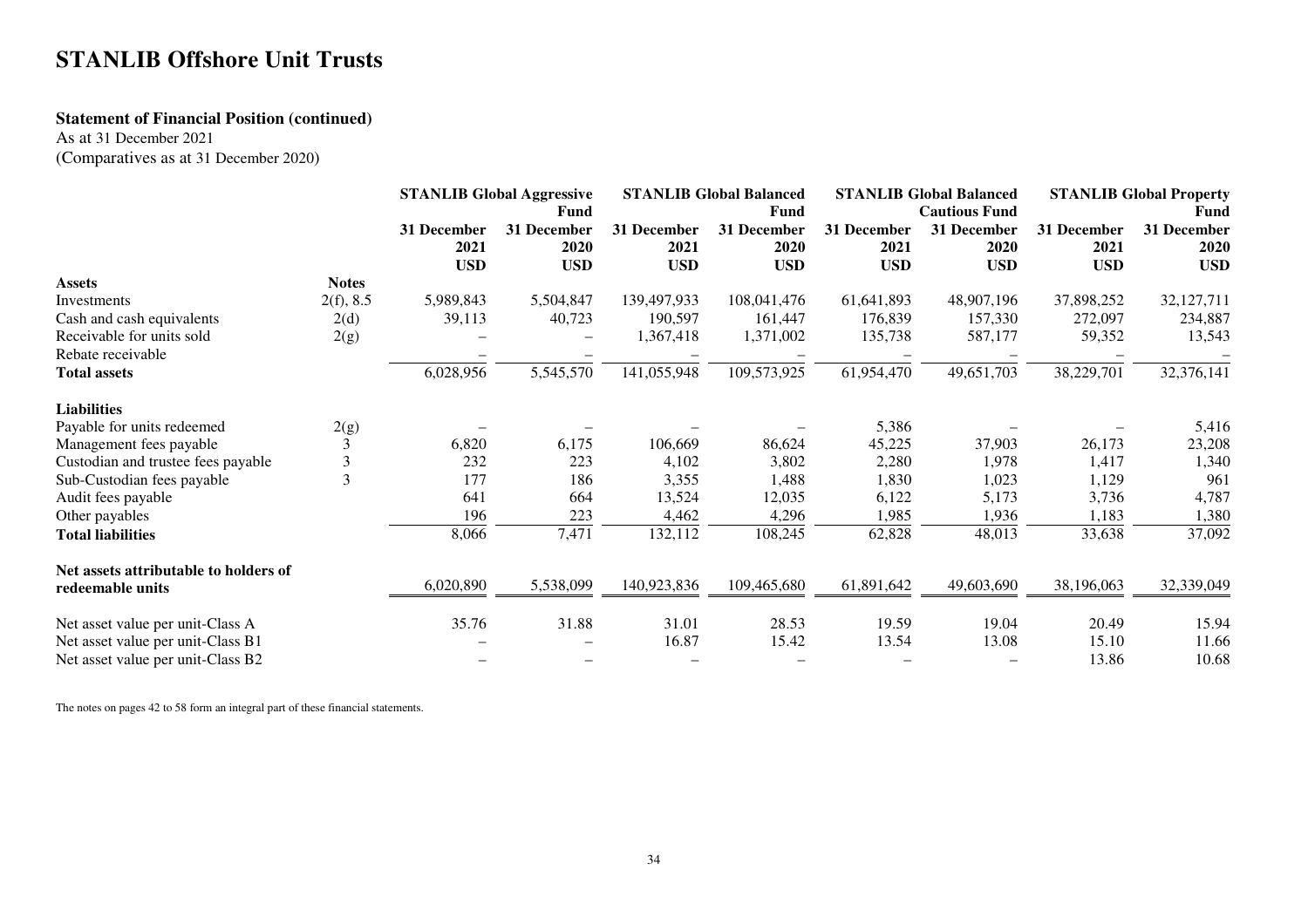### **Statement of Financial Position (continued)**

As at 31 December 2021 (Comparatives as at 31 December 2020)

|                                       |                         |             |                              |             |                         |                | <b>STANLIB Global</b>                                  |
|---------------------------------------|-------------------------|-------------|------------------------------|-------------|-------------------------|----------------|--------------------------------------------------------|
|                                       |                         |             |                              |             |                         | <b>STANLIB</b> | <b>Multi-Strategy</b>                                  |
|                                       |                         |             | <b>STANLIB Multi-Manager</b> |             |                         |                | STANLIB Multi-Manager Global Growth Diversified Growth |
|                                       |                         |             | <b>Global Equity Fund</b>    |             | <b>Global Bond Fund</b> | Fund*          | Fund*                                                  |
|                                       |                         | 31 December | 31 December                  | 31 December | 31 December             | 31 December    | 31 December                                            |
|                                       |                         | 2021        | 2020                         | 2021        | 2020                    | 2021           | 2021                                                   |
|                                       |                         | <b>USD</b>  | <b>USD</b>                   | <b>USD</b>  | <b>USD</b>              | <b>USD</b>     | <b>USD</b>                                             |
| <b>Assets</b>                         | <b>Notes</b>            |             |                              |             |                         |                |                                                        |
| <b>Investments</b>                    | 2(f), 8.5               | 2,664,644   | 1,838,474                    | 222,930     | 187,919                 |                |                                                        |
| Cash and cash equivalents             | 2(d)                    | 15,699      | 12,455                       | 1,269       | 2,486                   | 100            | 100                                                    |
| Receivable for units sold             | 2(g)                    |             |                              |             |                         |                |                                                        |
| Rebate receivable                     |                         |             |                              |             |                         |                |                                                        |
| <b>Total assets</b>                   |                         | 2,680,343   | 1,850,929                    | 224,199     | 190,405                 | 100            | 100                                                    |
| <b>Liabilities</b>                    |                         |             |                              |             |                         |                |                                                        |
| Payable for units redeemed            | 2(g)                    |             |                              |             |                         |                |                                                        |
| Management fees payable               | 3                       | 1,787       | 1,246                        |             |                         |                |                                                        |
| Custodian and trustee fees payable    | 3                       | 102         | 73                           | 25          | 22                      |                |                                                        |
| Sub-Custodian fees payable            | $\overline{\mathbf{3}}$ | 177         | 194                          | 55          | 51                      |                |                                                        |
| Audit fees payable                    |                         | 254         | 222                          | 22          | 23                      |                |                                                        |
| Other payables                        |                         | 89          | 74                           | $\tau$      | 8                       |                |                                                        |
| <b>Total liabilities</b>              |                         | 2,409       | 1,809                        | 109         | 104                     |                |                                                        |
| Net assets attributable to holders of |                         |             |                              |             |                         |                |                                                        |
| redeemable units                      |                         | 2,677,934   | 1,849,120                    | 224,090     | 190,301                 | 100            | 100                                                    |
| Net asset value per unit-Class A      |                         | 19.99       | 17.11                        | 11.20       | 11.75                   |                |                                                        |
| Net asset value per unit-Class B1     |                         | 18.55       | 15.79                        | 10.80       | 11.33                   | 10.00          | 10.00                                                  |

\*The Class-Funds were launched on 08 October 2021.

The financial statements were approved by STANLIB Fund Managers Jersey Limited on 26 May 2022 and signed in its capacity as Manager of the Trust:

AUTHORISED SIGNATURE OF THE MANAGER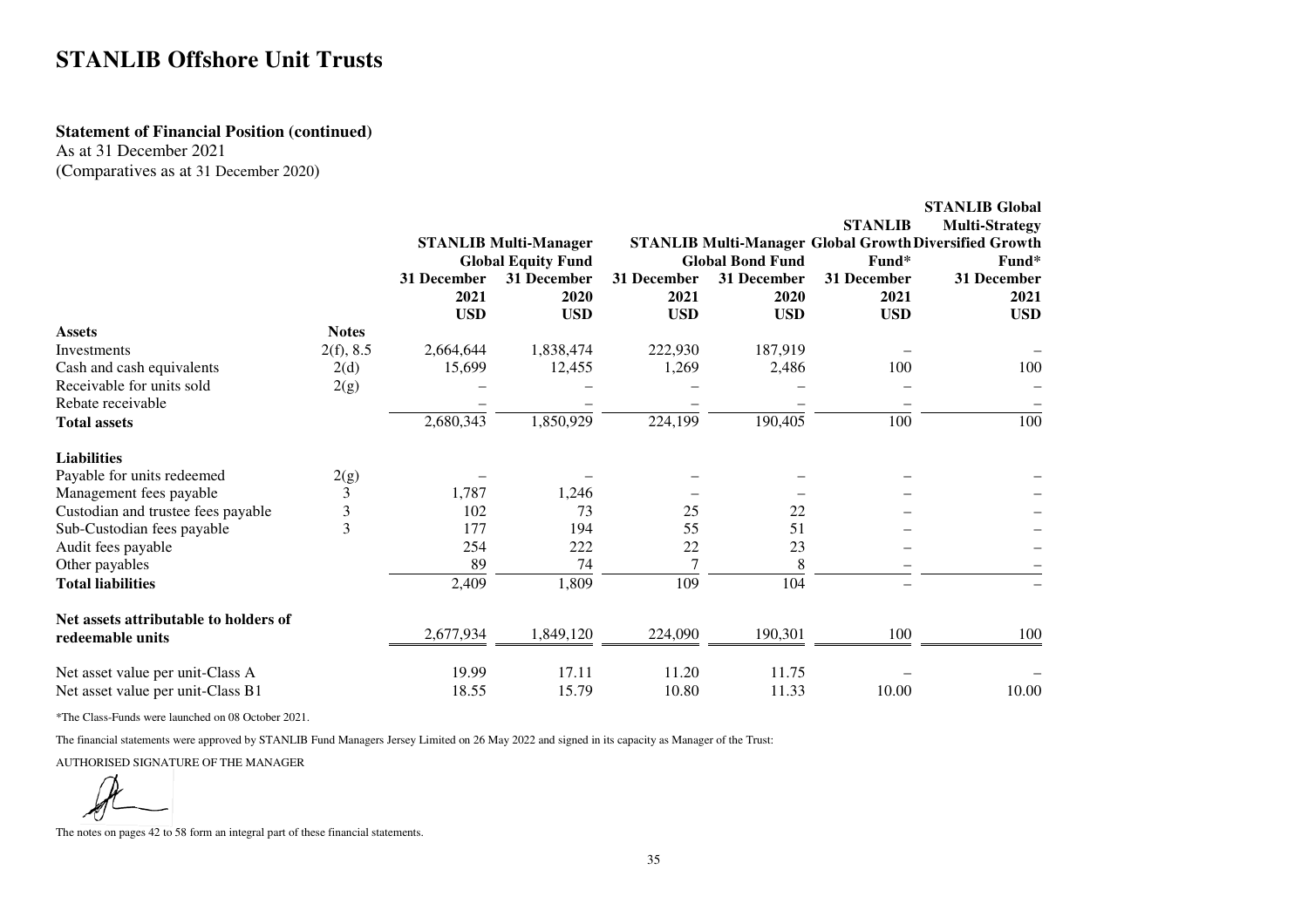## **Statement of Comprehensive Income**

For the year ended 31 December 2021 (Comparatives for the year ended 31 December 2020)

|                                             |              |             | <b>STANLIB European Equity</b> |             | <b>STANLIB Global Equity</b> |             | <b>STANLIB Offshore America</b> |             | <b>STANLIB Global Emerging</b> |  |
|---------------------------------------------|--------------|-------------|--------------------------------|-------------|------------------------------|-------------|---------------------------------|-------------|--------------------------------|--|
|                                             |              |             | Fund                           |             | <b>Fund</b>                  |             | Fund                            |             | <b>Markets Fund</b>            |  |
|                                             |              | 31 December | 31 December                    | 31 December | 31 December                  | 31 December | 31 December                     | 31 December | 31 December                    |  |
|                                             |              | 2021        | 2020                           | 2021        | 2020                         | 2021        | 2020                            | 2021        | 2020                           |  |
|                                             |              | <b>EUR</b>  | <b>EUR</b>                     | <b>USD</b>  | <b>USD</b>                   | <b>USD</b>  | <b>USD</b>                      | <b>USD</b>  | <b>USD</b>                     |  |
| <b>Income</b>                               | <b>Notes</b> |             |                                |             |                              |             |                                 |             |                                |  |
| Deposit interest                            | 2(b)         | 3,900       |                                | 4,717       | 781                          |             | 43                              | 2,107       | 44                             |  |
| Investment fund fee rebate                  | 3            |             |                                |             |                              | 89,501      | 70,780                          |             |                                |  |
| Net gain/(loss) on financial assets at fair |              |             |                                |             |                              |             |                                 |             |                                |  |
| value through profit or loss                | $2(h)$ ,4    | 11,083,104  | 1,763,953                      | 20,226,818  | 24,829,350                   | 2,792,556   | 333,530                         | (1,503,786) | 4,330,562                      |  |
| Total net gain/(loss)                       |              | 11,087,004  | 1,763,953                      | 20,231,535  | 24,830,131                   | 2,882,064   | 404,353                         | (1,501,679) | 4,330,606                      |  |
| <b>Expenses</b>                             |              |             |                                |             |                              |             |                                 |             |                                |  |
| Management fees                             | 3            | 525,136     | 439,814                        | 1,525,085   | 1,110,890                    | 179,722     | 141,190                         | 194,452     | 143,709                        |  |
| Custodian and trustee fees                  | 3            | 20,390      | 18,961                         | 54,544      | 48,745                       | 6,176       | 5,336                           | 8,743       | 6,449                          |  |
| Sub-custodian fees                          | 3            | 6,954       | 7,465                          | 24,097      | 21,425                       | 2,325       | 2,161                           | 4,754       | 3,789                          |  |
| Audit fees                                  |              | 4,828       | 5,123                          | 17,391      | 15,101                       | 1,428       | 1,438                           | 2,091       | 1,675                          |  |
| <b>Sundry Expenses</b>                      |              | 6,388       | 6,309                          | 23,122      | 19,263                       | 1,917       | 1,778                           | 2,706       | 2,185                          |  |
| <b>Total operating expenses</b>             |              | 563,696     | 477,672                        | 1,644,239   | 1,215,424                    | 191,568     | 151,903                         | 212,746     | 157,807                        |  |
| Net income/(expense) before finance         |              |             |                                |             |                              |             |                                 |             |                                |  |
| costs                                       |              | 10,523,308  | 1,286,281                      | 18,587,296  | 23,614,707                   | 2,690,496   | 252,450                         | (1,714,425) | 4,172,799                      |  |
| <b>Finance Costs:</b>                       |              |             |                                |             |                              |             |                                 |             |                                |  |
| <b>Bank</b> interest                        |              | (1, 337)    | (1, 145)                       | (1,577)     |                              |             |                                 | (167)       |                                |  |
| <b>Total finance costs</b>                  |              | (1, 337)    | (1, 145)                       | (1,577)     |                              |             | $\overline{\phantom{a}}$        | (167)       |                                |  |
| Increase/(Decrease) in net assets           |              |             |                                |             |                              |             |                                 |             |                                |  |
| attributable to holders of redeemable       |              |             |                                |             |                              |             |                                 |             |                                |  |
| units from investment activities            |              | 10,521,971  | 1,285,136                      | 18,585,719  | 23,614,707                   | 2,690,496   | 252,450                         | (1,714,592) | 4,172,799                      |  |

All of the above are from continuing operations. There are no recognized gains or losses for the year other than those set out in the Statement of Comprehensive Income. There are no differences between the results above an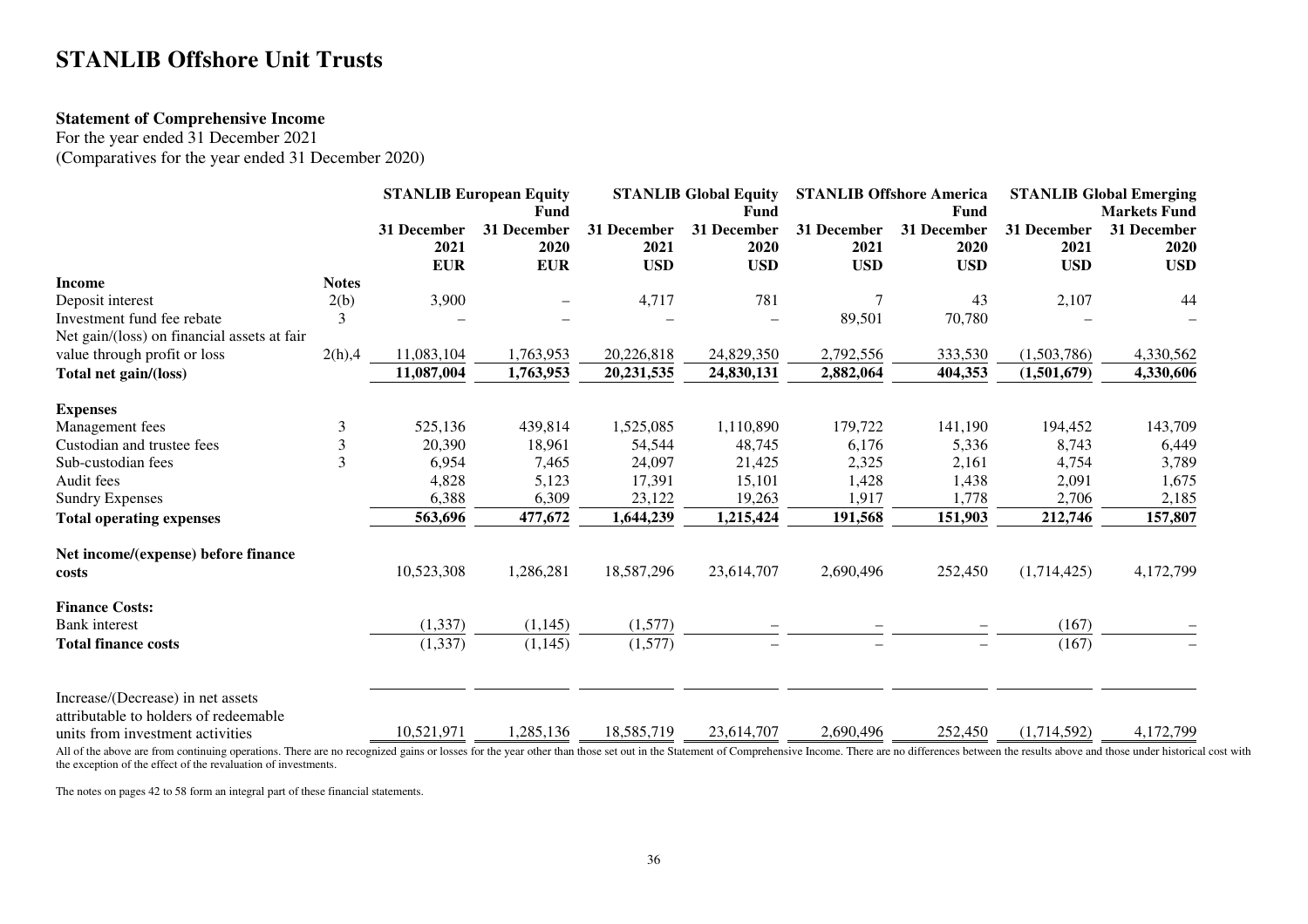## **Statement of Comprehensive Income (continued)**

For the year ended 31 December 2021

(Comparatives for the year ended 31 December 2020)

|                | <b>STANLIB Global Bond</b><br>Fund |                                   | <b>STANLIB Euro Cash</b><br>Fund  |                                   | <b>STANLIB Sterling Cash</b><br>Fund |                                   | <b>STANLIB US Dollar Cash</b><br>Fund |                                   |
|----------------|------------------------------------|-----------------------------------|-----------------------------------|-----------------------------------|--------------------------------------|-----------------------------------|---------------------------------------|-----------------------------------|
|                | 31 December<br>2021<br><b>USD</b>  | 31 December<br>2020<br><b>USD</b> | 31 December<br>2021<br><b>EUR</b> | 31 December<br>2020<br><b>EUR</b> | 31 December<br>2021<br><b>GBP</b>    | 31 December<br>2020<br><b>GBP</b> | 31 December<br>2021<br><b>USD</b>     | 31 December<br>2020<br><b>USD</b> |
| <b>Notes</b>   |                                    |                                   |                                   |                                   |                                      |                                   |                                       |                                   |
| 2(b)           | 3,705                              | 183                               |                                   |                                   |                                      | 12                                | 9                                     | 65                                |
| 3              |                                    |                                   |                                   |                                   |                                      |                                   |                                       |                                   |
|                |                                    |                                   |                                   |                                   |                                      |                                   |                                       |                                   |
| $2(h)$ ,4      | (436,082)                          | 1,033,044                         | (19,500)                          | (16, 667)                         | 103                                  | 6,884                             | 2,656                                 | 55,335                            |
|                | (432, 377)                         | 1,033,227                         | (19,500)                          | (16, 667)                         | 104                                  | 6,896                             | 2,665                                 | 55,400                            |
|                |                                    |                                   |                                   |                                   |                                      |                                   |                                       |                                   |
| 3              | 60,605                             |                                   | 15,345                            | 15,705                            | 13,725                               | 14,853                            | 41,735                                | 48,765                            |
| $\mathfrak{Z}$ | 4,053                              | 3,623                             | 1,452                             | 1,607                             | 1,298                                | 1,519                             | 3,976                                 | 5,045                             |
| $\overline{3}$ | 2,964                              | 6,279                             | 942                               | 1,019                             | 911                                  | 896                               | 2,543                                 | 3,779                             |
|                | 987                                | 957                               | 356                               | 436                               | 317                                  | 411                               | 990                                   | 1,396                             |
|                | 1,247                              | 1,218                             | 448                               | 534                               | 399                                  | 506                               | 1,218                                 | 1,658                             |
|                | 69,856                             | 65,267                            | 18,543                            | 19,301                            | 16,650                               | 18,185                            | 50,462                                | 60,643                            |
|                |                                    |                                   |                                   |                                   |                                      |                                   |                                       |                                   |
|                | (502, 233)                         | 967,960                           | (38,043)                          | (35,968)                          | (16, 546)                            | (11,289)                          | (47, 797)                             | (5,243)                           |
|                |                                    |                                   |                                   |                                   |                                      |                                   |                                       |                                   |
|                | (159)                              | (21)                              |                                   |                                   |                                      |                                   |                                       | (5)                               |
|                | (159)                              | (21)                              | (25)                              | (22)                              |                                      |                                   |                                       | $\overline{(5)}$                  |
|                |                                    |                                   |                                   |                                   |                                      |                                   |                                       | (5,248)                           |
|                |                                    | (502, 392)                        | 53,190<br>967,939                 | (25)<br>(38,068)                  | (22)<br>(35,990)                     | (16, 546)                         | (11,289)                              | (47,797)                          |

All of the above are from continuing operations. There are no recognized gains or losses for the year other than those set out in the Statement of Comprehensive Income. There are no differences between the results above an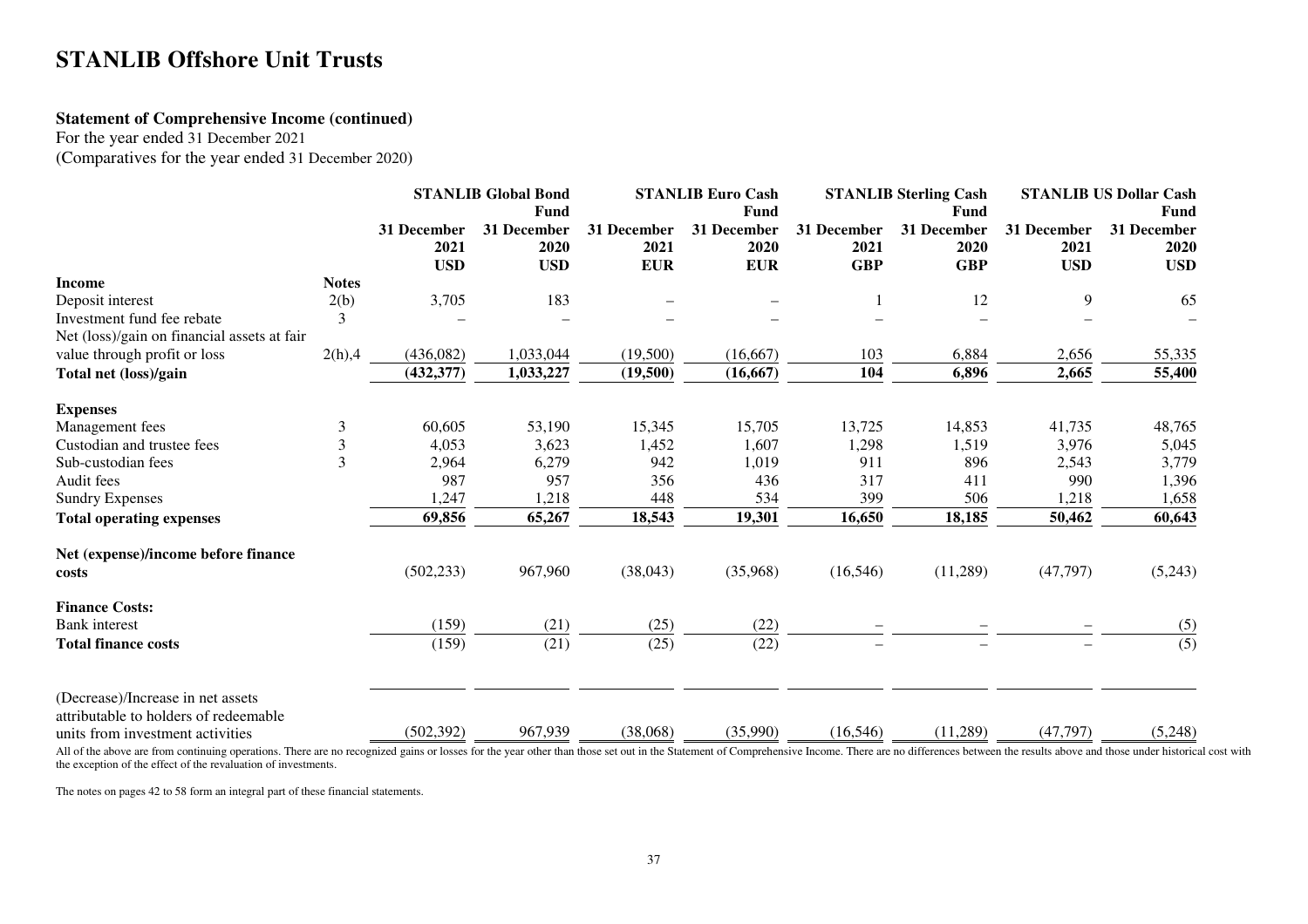## **Statement of Comprehensive Income (continued)**

For the year ended year 31 December 2021

(Comparatives for the year ended 31 December 2020)

|                                                                                                                |                |                                   | <b>STANLIB Global Aggressive</b><br>Fund |                                   | <b>STANLIB Global Balanced</b><br>Fund |                                   | <b>STANLIB Global Balanced</b><br><b>Cautious Fund</b> |                                   | <b>STANLIB Global Property</b><br>Fund |  |
|----------------------------------------------------------------------------------------------------------------|----------------|-----------------------------------|------------------------------------------|-----------------------------------|----------------------------------------|-----------------------------------|--------------------------------------------------------|-----------------------------------|----------------------------------------|--|
|                                                                                                                |                | 31 December<br>2021<br><b>USD</b> | 31 December<br>2020<br><b>USD</b>        | 31 December<br>2021<br><b>USD</b> | 31 December<br>2020<br><b>USD</b>      | 31 December<br>2021<br><b>USD</b> | 31 December<br>2020<br><b>USD</b>                      | 31 December<br>2021<br><b>USD</b> | 31 December<br>2020<br><b>USD</b>      |  |
| <b>Income</b>                                                                                                  | <b>Notes</b>   |                                   |                                          |                                   |                                        |                                   |                                                        |                                   |                                        |  |
| Deposit interest                                                                                               | 2(b)           | 1,203                             | 116                                      | 5,314                             | 735                                    | 6,011                             | 448                                                    | 4,716                             | 606                                    |  |
| Investment fund fee rebate                                                                                     | 3              |                                   |                                          |                                   |                                        |                                   |                                                        |                                   |                                        |  |
| Net gain/(loss) on financial assets at fair                                                                    |                |                                   |                                          |                                   |                                        |                                   |                                                        |                                   |                                        |  |
| value through profit or loss                                                                                   | $2(h)$ ,4      | 749,297                           | 1,015,634                                | 11,651,321                        | 14,034,430                             | 2,246,761                         | 4,730,461                                              | 8,980,565                         | (4,162,783)                            |  |
| Total net gain/(loss)                                                                                          |                | 750,500                           | 1,015,750                                | 11,656,635                        | 14,035,165                             | 2,252,772                         | 4,730,909                                              | 8,985,281                         | (4,162,177)                            |  |
| <b>Expenses</b>                                                                                                |                |                                   |                                          |                                   |                                        |                                   |                                                        |                                   |                                        |  |
| Management fees                                                                                                | 3              | 79,048                            | 65,953                                   | 1,177,715                         | 886,515                                | 504,018                           | 372,591                                                | 289,524                           | 301,540                                |  |
| Custodian and trustee fees                                                                                     | $\mathfrak{Z}$ | 2,731                             | 2,484                                    | 46,924                            | 41,385                                 | 25,585                            | 19,636                                                 | 15,882                            | 17,491                                 |  |
| Sub-custodian fees                                                                                             | 3              | 932                               | 1,625                                    | 19,456                            | 19,092                                 | 10,434                            | 13,778                                                 | 6,347                             | 11,541                                 |  |
| Audit fees                                                                                                     |                | 641                               | 664                                      | 13,523                            | 12,035                                 | 6,122                             | 5,173                                                  | 3,736                             | 4,788                                  |  |
| <b>Sundry Expenses</b>                                                                                         |                | 846                               | 830                                      | 18,051                            | 15,250                                 | 8,100                             | 6,608                                                  | 4,902                             | 5,785                                  |  |
| <b>Total operating expenses</b>                                                                                |                | 84,198                            | 71,556                                   | 1,275,669                         | 974,277                                | 554,259                           | 417,786                                                | 320,391                           | 341,145                                |  |
| Net income/(expense) before finance<br>costs                                                                   |                | 666,302                           | 944,194                                  | 10,380,966                        | 13,060,888                             | 1,698,513                         | 4,313,123                                              | 8,664,890                         | (4,503,322)                            |  |
| <b>Finance Costs:</b>                                                                                          |                |                                   |                                          |                                   |                                        |                                   |                                                        |                                   |                                        |  |
| <b>Bank</b> interest                                                                                           |                | (4)                               |                                          | (2,658)                           | (24)                                   | (1,269)                           | (95)                                                   | (16)                              |                                        |  |
| <b>Total finance costs</b>                                                                                     |                | (4)                               | $\overline{\phantom{0}}$                 | (2,658)                           | (24)                                   | (1,269)                           | (95)                                                   | (16)                              |                                        |  |
| Increase/(Decrease) in net assets<br>attributable to holders of redeemable<br>units from investment activities |                | 666,298                           | 944,194                                  | 10,378,308                        | 13,060,864                             | 1,697,244                         | 4,313,028                                              | 8,664,874                         | (4,503,322)                            |  |

All of the above are from continuing operations. There are no recognized gains or losses for the year other than those set out in the Statement of Comprehensive Income. There are no differences between the results above an the exception of the effect of the revaluation of investments.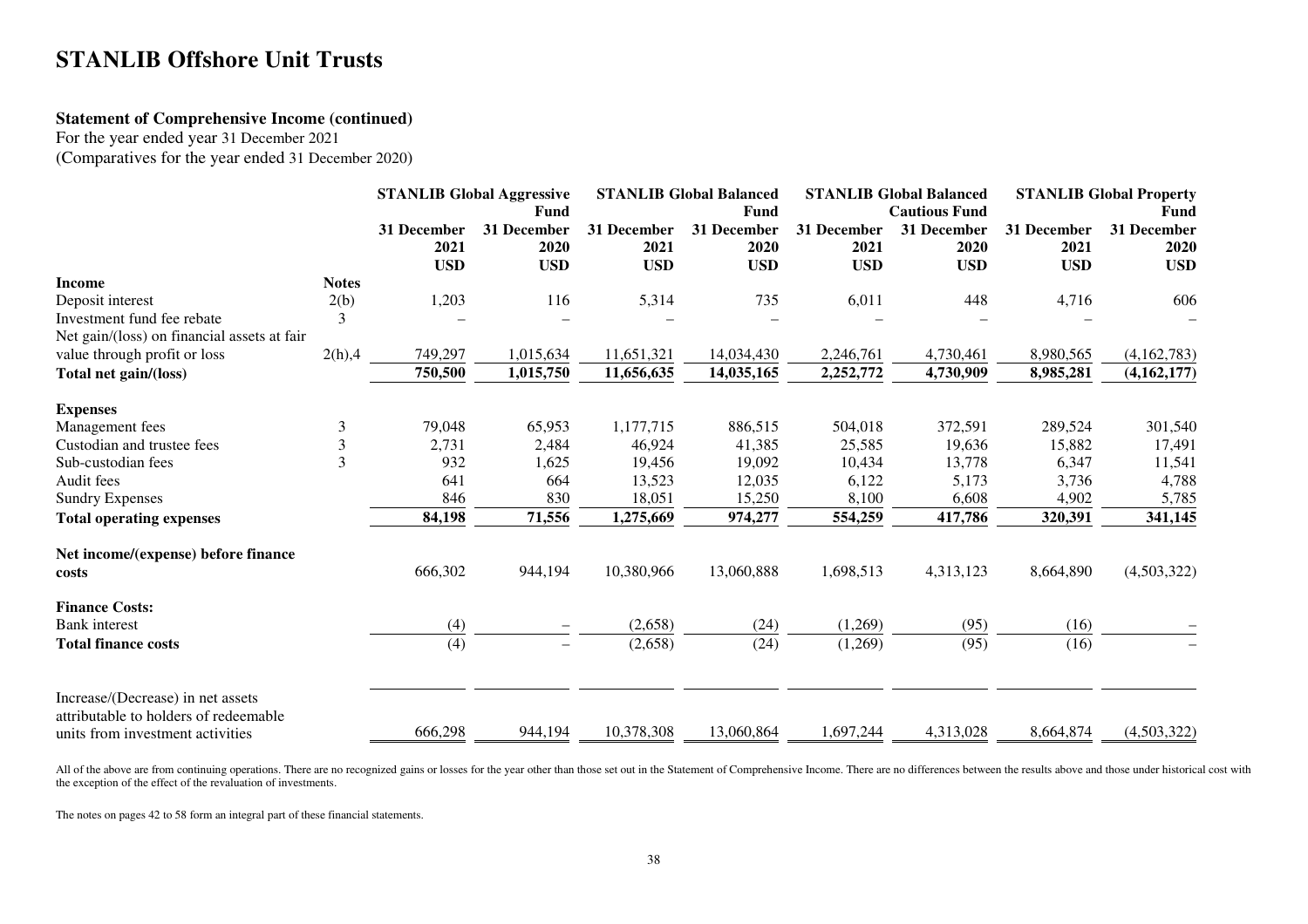## **Statement of Comprehensive Income (continued)**

For the year ended 31 December 2021(Comparatives for the year ended 31 December 2020)

|                                                                            |              |                                   | <b>STANLIB Multi-Manager</b><br><b>Global Equity Fund</b> |                                   | <b>STANLIB Multi-Manager</b><br><b>Global Bond Fund</b> | <b>STANLIB</b><br><b>Global Growth</b><br>Fund* | <b>STANLIB Global</b><br><b>Multi-Strategy</b><br><b>Diversified Growth</b><br>Fund* |
|----------------------------------------------------------------------------|--------------|-----------------------------------|-----------------------------------------------------------|-----------------------------------|---------------------------------------------------------|-------------------------------------------------|--------------------------------------------------------------------------------------|
|                                                                            |              | 31 December<br>2021<br><b>USD</b> | 31 December<br>2020<br><b>USD</b>                         | 31 December<br>2021<br><b>USD</b> | 31 December<br>2020<br><b>USD</b>                       | 31 December<br>2021<br><b>USD</b>               | 31 December<br>2021<br><b>USD</b>                                                    |
| Income                                                                     | <b>Notes</b> |                                   |                                                           |                                   |                                                         |                                                 |                                                                                      |
| Deposit interest                                                           | 2(b)         | 3,100                             | 8                                                         |                                   |                                                         |                                                 |                                                                                      |
| Investment fund fee rebate                                                 | 3            |                                   |                                                           |                                   |                                                         |                                                 |                                                                                      |
| Net gain/(loss) on financial assets at                                     |              |                                   |                                                           |                                   |                                                         |                                                 |                                                                                      |
| fair value through profit or loss                                          | $2(h)$ ,4    | 359,871                           | 157,089                                                   | (8,989)                           | 19,139                                                  |                                                 |                                                                                      |
| Total net gain/(loss)                                                      |              | 362,971                           | 157,097                                                   | (8,989)                           | 19,139                                                  |                                                 |                                                                                      |
| <b>Expenses</b>                                                            |              |                                   |                                                           |                                   |                                                         |                                                 |                                                                                      |
| Management fees                                                            | 3            | 19,154                            | 13,831                                                    |                                   |                                                         |                                                 |                                                                                      |
| Custodian and trustee fees                                                 | 3            | 1,114                             | 840                                                       | 94                                | 85                                                      |                                                 |                                                                                      |
| Sub-custodian fees                                                         | 3            | 864                               | 2,934                                                     | 196                               | 165                                                     |                                                 |                                                                                      |
| Audit fees                                                                 |              | 254                               | 222                                                       | 22                                | 23                                                      |                                                 |                                                                                      |
| <b>Sundry Expenses</b>                                                     |              | 346                               | 283                                                       | 29                                | 27                                                      |                                                 |                                                                                      |
| <b>Total operating expenses</b>                                            |              | 21,732                            | 18,110                                                    | 341                               | 300                                                     |                                                 |                                                                                      |
| Net income/(expense) before                                                |              |                                   |                                                           |                                   |                                                         |                                                 |                                                                                      |
| finance costs                                                              |              | 341,239                           | 138,987                                                   | (9,330)                           | 18,839                                                  |                                                 |                                                                                      |
| <b>Finance Costs:</b>                                                      |              |                                   |                                                           |                                   |                                                         |                                                 |                                                                                      |
| <b>Bank</b> interest                                                       |              | (40)                              | (17)                                                      | (2)                               |                                                         |                                                 |                                                                                      |
| <b>Total finance costs</b>                                                 |              | (40)                              | (17)                                                      | (2)                               |                                                         |                                                 |                                                                                      |
| Increase/(Decrease) in net assets<br>attributable to holders of redeemable |              |                                   |                                                           |                                   |                                                         |                                                 |                                                                                      |
| units from investment activities                                           |              | 341,199                           | 138,970                                                   | (9, 332)                          | 18,839                                                  |                                                 |                                                                                      |
|                                                                            |              |                                   |                                                           |                                   |                                                         |                                                 |                                                                                      |

\*The Class-Funds were launched on 08 October 2021.

All of the above are from continuing operations. There are no recognized gains or losses for the year other than those set out in the Statement of Comprehensive Income. There are no differences between the results above an the exception of the effect of the revaluation of investments.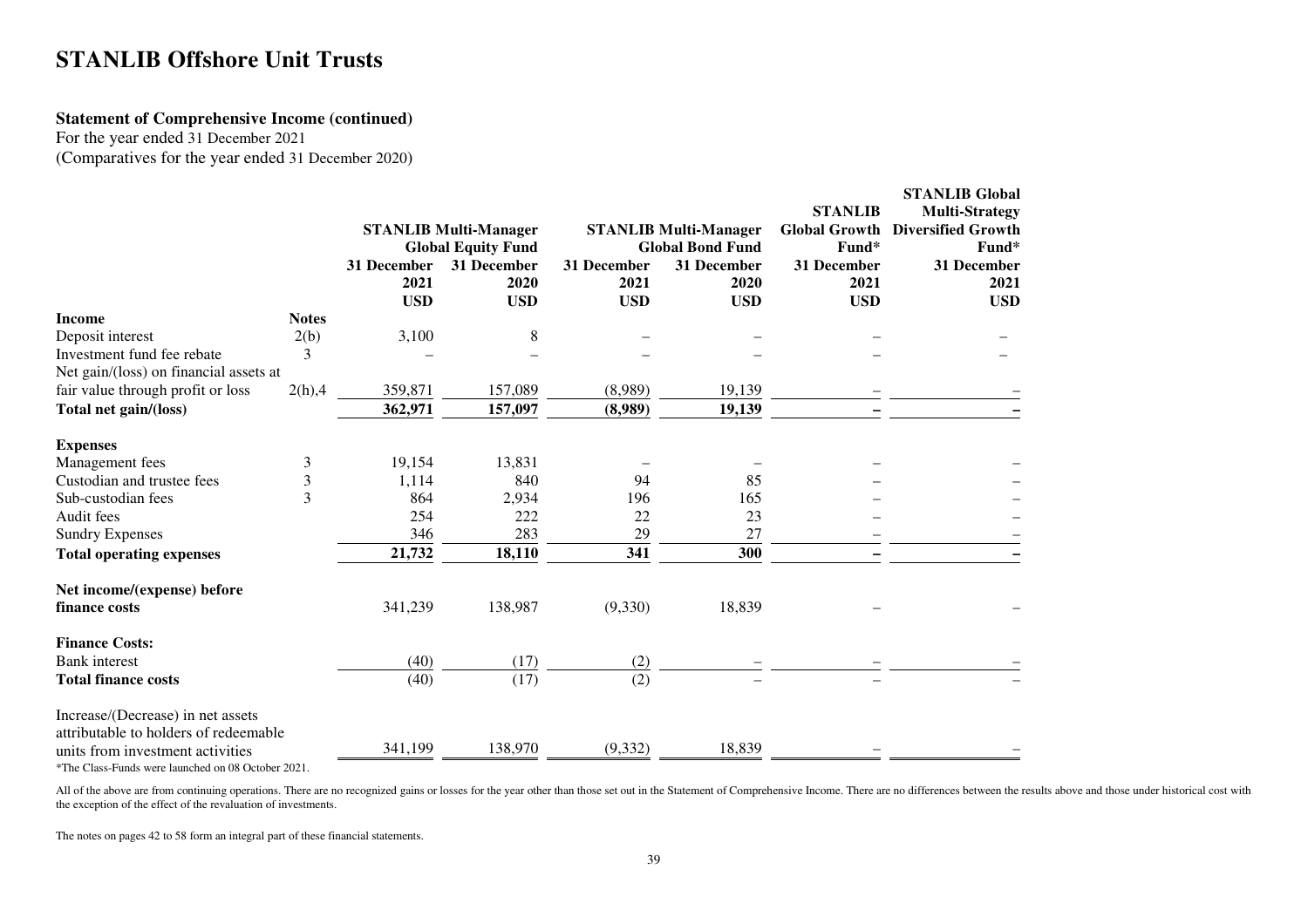## **Statement of Changes in Net Assets Attributable to Holders of Redeemable Units**

For the year ended 31 December 2021

(Comparatives for the year ended 31 December 2020)

|                                                                                                                              | <b>STANLIB European Equity</b><br>Fund |                                   | <b>STANLIB Global Equity</b><br>Fund |                                   | <b>STANLIB Offshore America</b><br>Fund  |                                      | <b>STANLIB Global Emerging</b><br><b>Markets Fund</b> |                                       |
|------------------------------------------------------------------------------------------------------------------------------|----------------------------------------|-----------------------------------|--------------------------------------|-----------------------------------|------------------------------------------|--------------------------------------|-------------------------------------------------------|---------------------------------------|
|                                                                                                                              | 31 December<br>2021<br><b>EUR</b>      | 31 December<br>2020<br><b>EUR</b> | 31 December<br>2021<br><b>USD</b>    | 31 December<br>2020<br><b>USD</b> | 31 December<br>2021<br><b>USD</b>        | 31 December<br>2020<br><b>USD</b>    | 31 December<br>2021<br><b>USD</b>                     | 31 December<br>2020<br><b>USD</b>     |
| Net assets attributable to holders of<br>redeemable units at the start of the year                                           | 39,358,492                             | 41,072,288                        | 140,709,183                          | 108,412,410                       | 11,656,945                               | 12,005,322                           | 17,260,847                                            | 12,640,567                            |
| Proceeds from the issue of units                                                                                             | 2,088,282                              | 761,917                           | 28,676,401                           | 17,677,534                        | 850,578                                  | 44,806                               | 4,193,305                                             | 981,690                               |
| Payments on the redemption of units<br>Increase/(Decrease) in net assets attributable<br>to holders of redeemable units from | (3,075,819)                            | (3,760,849)                       | (13,779,726)                         | (8,995,468)                       | (432, 931)                               | (645, 633)                           | (2,621,172)                                           | (534,209)                             |
| investment activities                                                                                                        | 10,521,971                             | 1,285,136                         | 18,585,719                           | 23,614,707                        | 2,690,496                                | 252,450                              | (1,714,592)                                           | 4,172,799                             |
| Net assets attributable to holders of<br>redeemable units at the end of the year                                             | 48,892,926                             | 39,358,492                        | 174, 191, 577                        | 140,709,183                       | 14,765,088                               | 11,656,945                           | 17,118,388                                            | 17,260,847                            |
|                                                                                                                              | <b>STANLIB Global Bond</b>             |                                   |                                      | <b>STANLIB Euro Cash</b><br>Fund  |                                          |                                      |                                                       |                                       |
|                                                                                                                              |                                        | Fund                              |                                      |                                   |                                          | <b>STANLIB Sterling Cash</b><br>Fund |                                                       | <b>STANLIB US Dollar Cash</b><br>Fund |
|                                                                                                                              | 31 December<br>2021<br><b>USD</b>      | 31 December<br>2020<br><b>USD</b> | 31 December<br>2021<br><b>EUR</b>    | 31 December<br>2020<br><b>EUR</b> | <b>31 December</b><br>2021<br><b>GBP</b> | 31 December<br>2020<br><b>GBP</b>    | <b>31 December</b><br>2021<br><b>USD</b>              | 31 December<br>2020<br><b>USD</b>     |
| Net assets attributable to holders of<br>redeemable units at the start of the year                                           | 8,861,897                              | 6,652,033                         | 3,348,021                            | 3,074,286                         | 3,029,063                                | 2,819,071                            | 9,389,403                                             | 9,112,943                             |
| Proceeds from the issue of units                                                                                             | 1,815,191                              | 2,900,232                         | 53,881                               | 605,837                           | 264,437                                  | 484,760                              | 1,133,068                                             | 4,560,639                             |
| Payments on the redemption of units                                                                                          | (1,908,332)                            | (1,658,307)                       | (534, 463)                           | (296, 112)                        | (595, 139)                               | (263, 479)                           | (3,137,439)                                           | (4,278,931)                           |
| (Decrease)/Increase in net assets attributable<br>to holders of redeemable units from                                        |                                        |                                   |                                      |                                   |                                          |                                      |                                                       |                                       |
| investment activities<br>Net assets attributable to holders of                                                               | (502, 392)                             | 967,939                           | (38,068)                             | (35,990)                          | (16, 546)                                | (11,289)                             | (47, 797)                                             | (5,248)                               |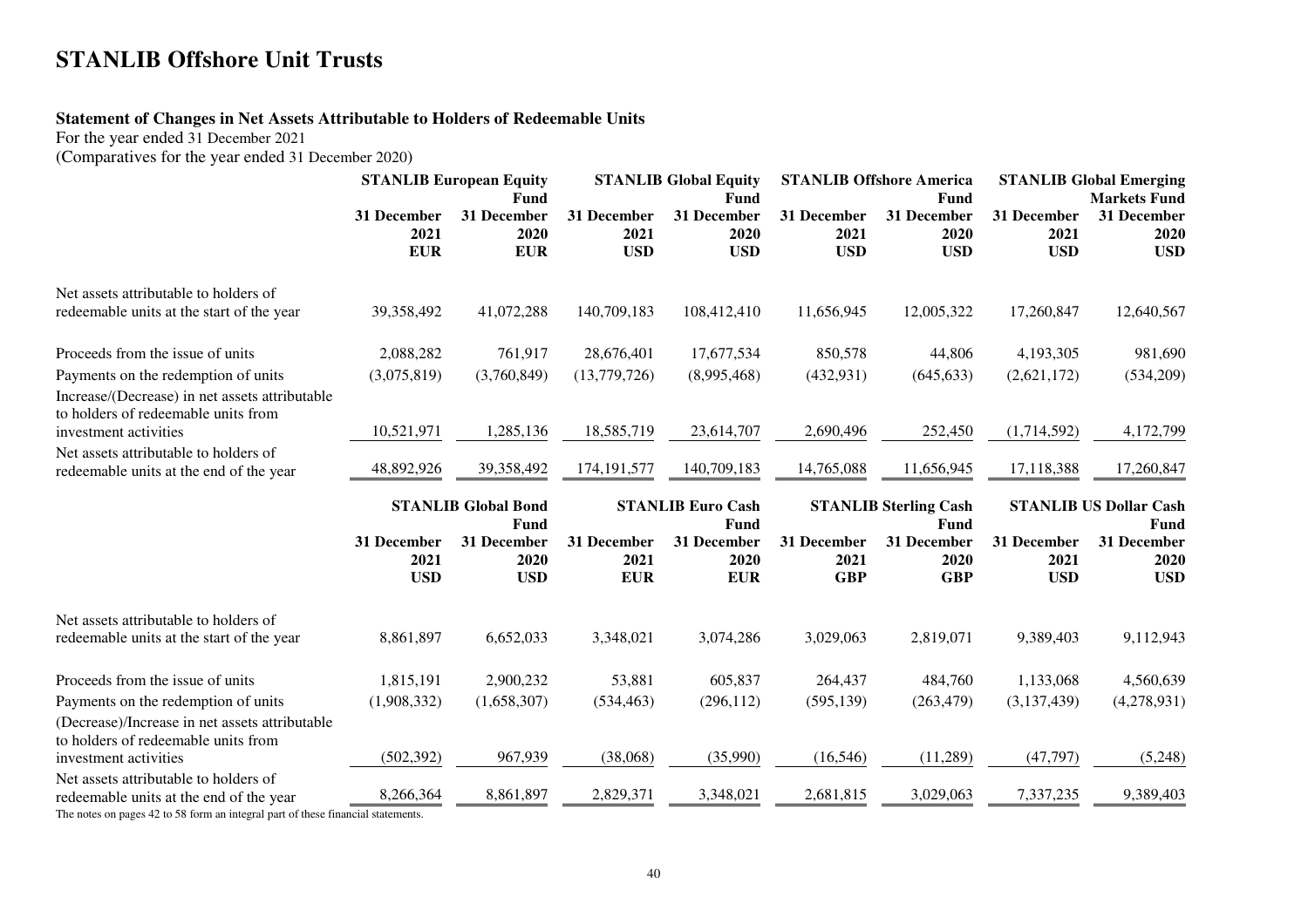## **Statement of Changes in Net Assets Attributable to Holders of Redeemable Units (continued)**

For the year ended 31 December 2021

(Comparatives for the year ended 31 December 2020)

|                                                                                                                                        | <b>STANLIB Global Aggressive</b><br>Fund |                                   | <b>STANLIB Global Balanced</b><br>Fund     |                                   | <b>STANLIB Global Balanced</b><br><b>Cautious Fund</b> |                                         | <b>STANLIB Global Property</b><br>Fund |                                   |
|----------------------------------------------------------------------------------------------------------------------------------------|------------------------------------------|-----------------------------------|--------------------------------------------|-----------------------------------|--------------------------------------------------------|-----------------------------------------|----------------------------------------|-----------------------------------|
|                                                                                                                                        | 31 December<br>2021<br><b>USD</b>        | 31 December<br>2020<br><b>USD</b> | 31 December<br>2021<br><b>USD</b>          | 31 December<br>2020<br><b>USD</b> | 31 December<br>2021<br><b>USD</b>                      | 31 December<br>2020<br><b>USD</b>       | 31 December<br>2021<br><b>USD</b>      | 31 December<br>2020<br><b>USD</b> |
| Net assets attributable to holders of<br>redeemable units at the start of the year                                                     | 5,538,099                                | 4,996,517                         | 109,465,680                                | 85,671,351                        | 49,603,690                                             | 35,353,840                              | 32,339,049                             | 41,108,877                        |
|                                                                                                                                        |                                          |                                   |                                            |                                   |                                                        |                                         |                                        |                                   |
| Proceeds from the issue of units                                                                                                       | 137,086                                  | 25,032                            | 32,336,316                                 | 19,138,139                        | 17,685,438                                             | 13,676,950                              | 2,473,806                              | 2,693,735                         |
| Payments on the redemption of units                                                                                                    | (320, 593)                               | (427, 644)                        | (11,256,468)                               | (8,404,674)                       | (7,094,730)                                            | (3,740,128)                             | (5,281,666)                            | (6,960,241)                       |
| Increase/(Decrease) in net assets attributable                                                                                         |                                          |                                   |                                            |                                   |                                                        |                                         |                                        |                                   |
| to holders of redeemable units from<br>investment activities                                                                           | 666,298                                  | 944,194                           | 10,378,308                                 | 13,060,864                        | 1,697,244                                              | 4,313,028                               | 8,664,874                              | (4,503,322)                       |
| Net assets attributable to holders of                                                                                                  |                                          |                                   |                                            |                                   |                                                        |                                         |                                        |                                   |
| redeemable units at the end of the year                                                                                                | 6,020,890                                | 5,538,099                         | 140,923,836                                | 109,465,680                       | 61,891,642                                             | 49,603,690                              | 38,196,063                             | 32,339,049                        |
|                                                                                                                                        |                                          |                                   |                                            |                                   |                                                        | <b>STANLIB</b>                          |                                        |                                   |
|                                                                                                                                        |                                          |                                   |                                            |                                   |                                                        | Global<br><b>STANLIB Multi-Strategy</b> |                                        |                                   |
|                                                                                                                                        | <b>STANLIB Multi-Manager</b>             |                                   | <b>STANLIB Multi-Manager Global Growth</b> |                                   |                                                        | <b>Diversified</b>                      |                                        |                                   |
|                                                                                                                                        |                                          | <b>Global Equity Fund</b>         |                                            | <b>Global Bond Fund</b>           |                                                        | Fund* Growth Fund*                      |                                        |                                   |
|                                                                                                                                        | 31 December<br>2021                      | 31 December<br>2020               | 31 December<br>2021                        | 31 December<br>2020               | 31 December<br>2021                                    | 31 December<br>2021                     |                                        |                                   |
|                                                                                                                                        | <b>USD</b>                               | <b>USD</b>                        | <b>USD</b>                                 | <b>USD</b>                        | <b>USD</b>                                             | <b>USD</b>                              |                                        |                                   |
| Net assets attributable to holders of                                                                                                  |                                          |                                   |                                            |                                   |                                                        |                                         |                                        |                                   |
| redeemable units at the start of the year                                                                                              | 1,849,120                                | 1,951,324                         | 190,301                                    | 133,340                           |                                                        |                                         |                                        |                                   |
| Proceeds from the issue of units                                                                                                       | 665,888                                  | 397,745                           | 45,504                                     | 75,325                            | 100                                                    | 100                                     |                                        |                                   |
| Payments on the redemption of units                                                                                                    | (178, 273)                               | (638,919)                         | (2,383)                                    | (37,203)                          |                                                        |                                         |                                        |                                   |
| Increase/(Decrease) in net assets attributable<br>to holders of redeemable units from                                                  |                                          |                                   |                                            |                                   |                                                        |                                         |                                        |                                   |
| investment activities                                                                                                                  | 341,199                                  | 138,970                           | (9, 332)                                   | 18,839                            |                                                        |                                         |                                        |                                   |
| Net assets attributable to holders of<br>redeemable units at the end of the year<br>*The Class-Funds were launched on 08 October 2021. | 2,677,934                                | 1,849,120                         | 224,090                                    | 190,301                           | 100                                                    | 100                                     |                                        |                                   |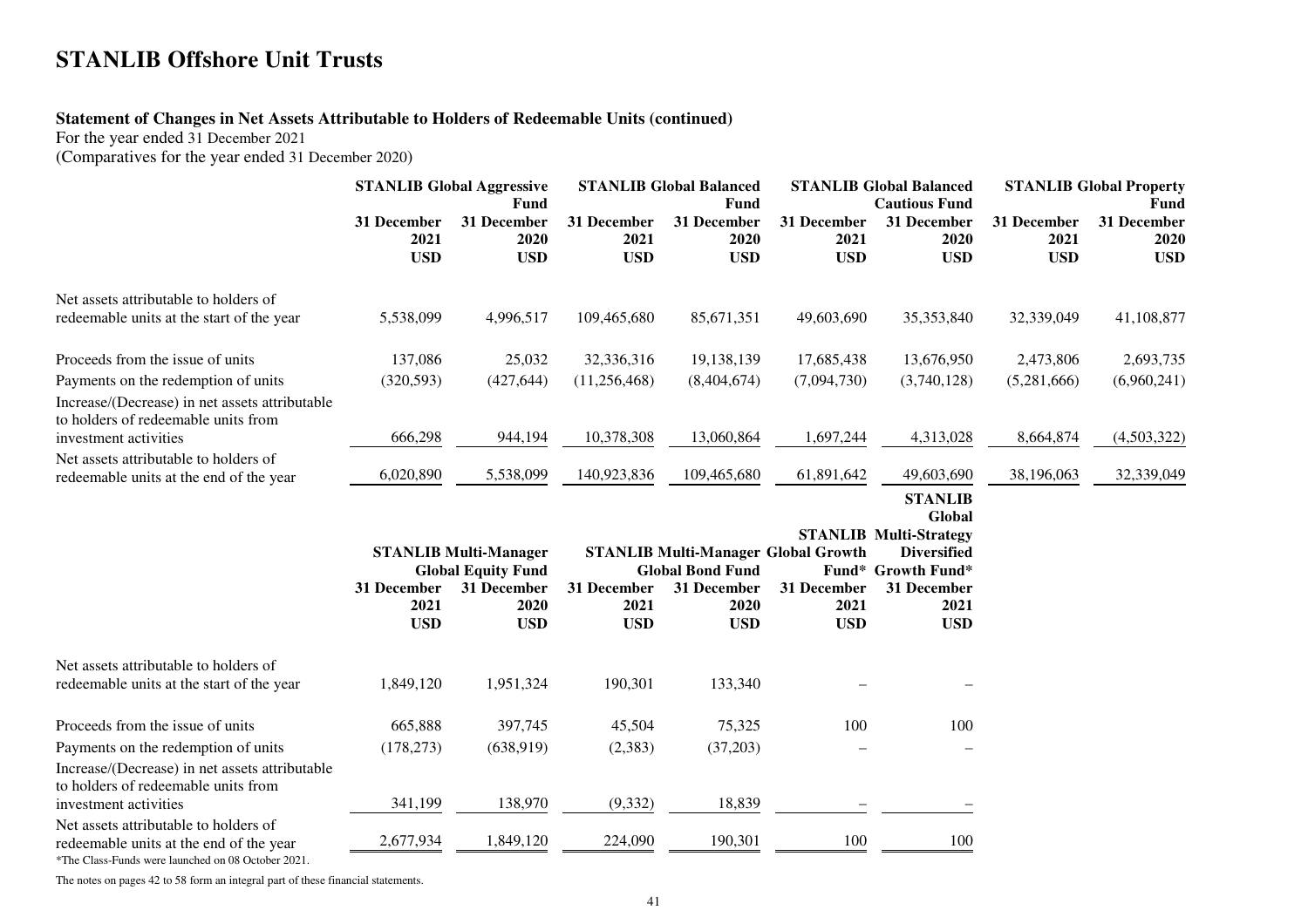#### **Notes to the Financial statements**

#### **1. Incorporation**

STANLIB Offshore Unit Trusts (the "Trust") was constituted in Jersey on 2 May 1997.

The principal accounting policies applied in the preparation of these financial statements are set out below. These policies have been consistently applied to the years presented unless otherwise stated. These financial statements have been prepared on a going concern basis under the historical cost convention as modified by the measurement at fair value of investments in accordance with applicable United Kingdom Generally Accepted Accounting Practice ("UK GAAP") including Financial Reporting Standard 102 "The Financial Reporting Standard applicable in the United Kingdom and Republic of Ireland" ("FRS 102"). The Trust holds a fund certificate issued pursuant to the Collective Investment Funds (Jersey) Law 1988 and is regulated by the Jersey Financial Services Commission ("JFSC") as an unclassified fund. A summary of the more important accounting policies is set out below.

STANLIB European Equity Fund, STANLIB Global Equity Fund, STANLIB Offshore America Fund, STANLIB Global Emerging Markets Fund, STANLIB Global Bond Fund, STANLIB Euro Cash Fund, STANLIB Sterling Cash Fund, STANLIB US Dollar Cash Fund, STANLIB Global Aggressive Fund, STANLIB Global Balanced Fund, STANLIB Global Balanced Cautious Fund, STANLIB Global Property Fund, STANLIB Multi-Manager Global Equity Fund, STANLIB Multi-Manager Global Bond Fund, STANLIB Global Growth Fund and STANLIB Global Multi-Strategy Diversified Growth Fund are covered in this set of financial statements.

STANLIB Offshore Unit Trusts launched the below Class Funds in December 2018. Whilst these Class Funds are part of the STANLIB Offshore Unit Trusts, they have a separate financial statements brochure under the name Standard Bank Global Goalstandard Fund of Funds.

| <b>Class Name</b>                                | <b>Currency</b> | Launch Date |
|--------------------------------------------------|-----------------|-------------|
| Standard Bank Global GoalConserver Fund of Funds | (USD)           | 11-Dec-2018 |
| Standard Bank Global GoalConserver Fund of Funds | (GBP)           | 24-Dec-2018 |
| Standard Bank Global GoalBuilder Fund of Funds   | (USD)           | 11-Dec-2018 |
| Standard Bank Global GoalBuilder Fund of Funds   | (GBP)           | 24-Dec-2018 |
| Standard Bank Global GoalAdvancer Fund of Funds  | (USD)           | 11-Dec-2018 |
| Standard Bank Global GoalAdvancer Fund of Funds  | (GBP)           | 24-Dec-2018 |

### **2. Accounting Policies**

#### **a. Basis of Accounting**

These audited annual financial statements for the year ended 31 December 2021 have been prepared in accordance with FRS 102 as issued by the Financial Reporting Council (''FRC").

The information required by FRS 102, to be included in a single statement for the reporting period displaying all items of income and expenses recognised during the period including those items recognised in determining profit or loss and items of other comprehensive income and a Reconciliation of Movements in Shareholders' Funds is, in the opinion of the directors, contained in the Statements of Comprehensive Income and Statements of Changes in Net Assets Attributable to Holders of Redeemable Units on pages 36 to 41 relate to continuing activities.

The Class Funds have availed of the exemption available to open-ended investment funds under Section 7 "Statement of Cash Flows" of FRS 102 (Section 7.1a (c)), not to prepare a cash flow statement on the basis that substantially all of the Trust's investments are highly liquid and carried at fair value, and the Trust provides Statements of Changes in Net Assets Attributable to Holders of Redeemable Units.

#### **b. Income**

Dividends on investments are credited to investment income on the ex–dividend date. Dividends are shown gross of withholding tax deducted at source. Withholding tax is reported separately as a taxation charge in the Statement of Comprehensive Income. Bond interest income is accounted for on an effective yield basis. All other income is accounted for on an accruals basis.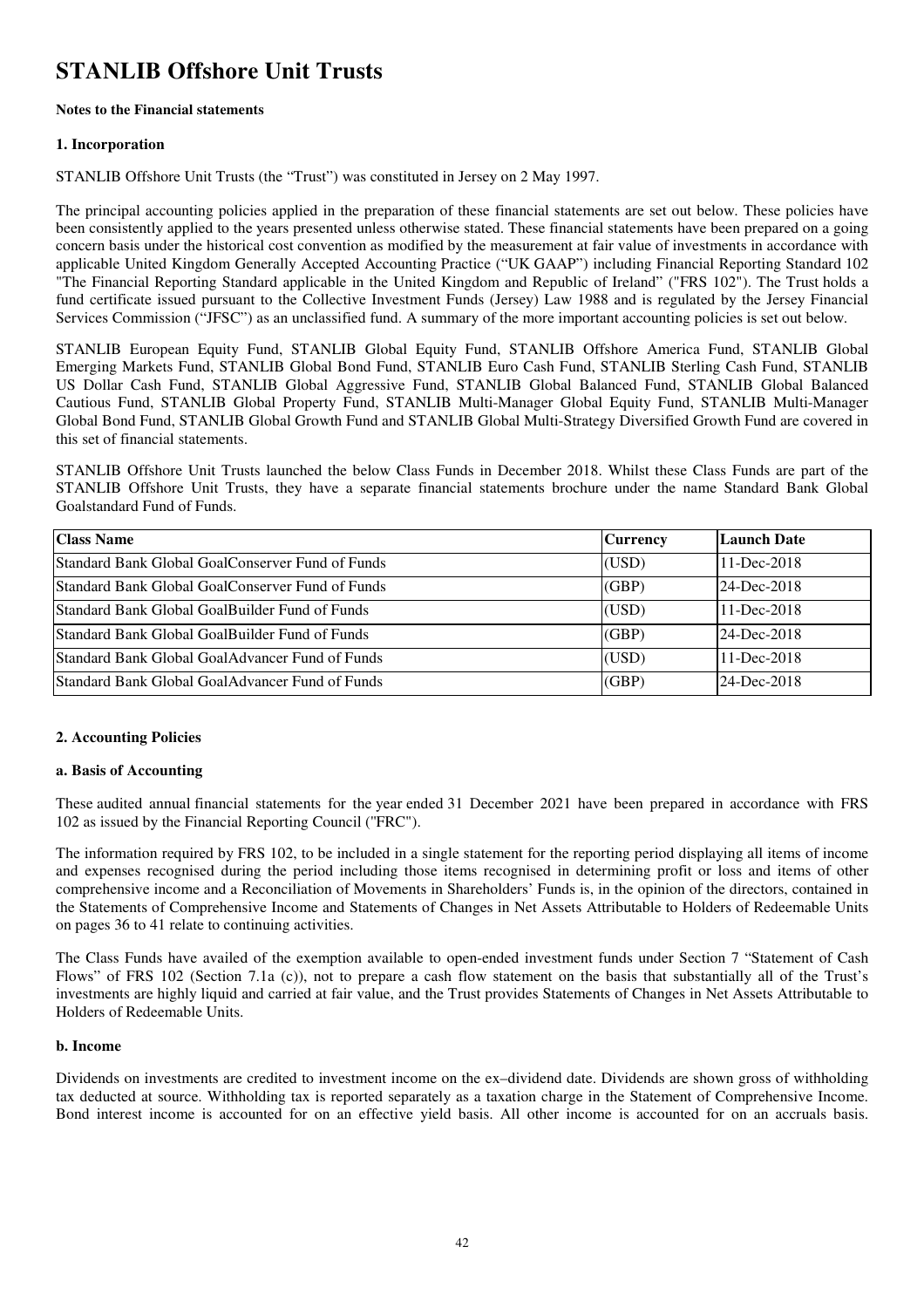#### **Notes to the Financial Statements (continued)**

#### **2. Accounting Policies (continued)**

#### **c. Expenses**

The Class Funds are responsible for its own operating expenses, including audit and legal fees and charges incurred on the acquisition and realisation of investments. Such operating expenses will be borne by the Class Funds as the Managers shall determine, and usually pro rata in proportion to their net asset values if not clearly attributable to a specific Class Fund. The level of general costs and expenses to be borne by unit holders will be affected by the performance of investments held by the Class Fund.

The expenses of introducing new Class Funds will be charged to the relevant unit class as provided for in the fund rules.

All expenses, including operating expenses, custodian fees and management fees are accounted for on an accruals basis.

#### **d. Cash and cash equivalents**

Cash is valued at cost, which approximates fair value.

Cash comprises of cash on hand and demand deposits.

Cash is held in accounts at The Bank of New York Mellon SA/NV London branch which allows the Class Funds instant access to their accounts.

#### **e. Foreign currency**

The Trust's financial statements are measured using the currency of the primary economic environment in which it operates (the "functional currency"). The functional and reporting currency of all the Class Funds is USD except for; the STANLIB European Equity Fund and STANLIB Euro Cash Fund which have a functional and reporting currency of EUR; and the STANLIB Sterling Cash Fund which has a functional and reporting currency of GBP.

Foreign currency transactions are translated into the currency of the Class Fund at the rates of exchange ruling on the transaction date. Foreign currency balances are translated into the base currency of the Class Fund at the rate ruling on the Statements of Financial Position date. Gains and losses on translation are recognised in the Statements of Comprehensive Income.

#### **f. Investments**

On initial application of FRS 102, in accounting for all of its financial instruments, an entity is required to apply either (a) the full requirements of Sections 11 "Basic Financial Instruments" and Section 12 "Other Financial Instruments Issues" of FRS 102, (b) the recognition and measurement provisions of International Accounting Standards ("IAS") 39 "Financial Instruments: Recognition and Measurement" ("IAS 39") as adopted for use in the European Union and the disclosure requirements of Sections 11 and 12, or (c) the recognition and measurement provisions of International Financial Reporting Standards ("IFRS") 9 "Financial Instruments" ("IFRS 9") and the disclosure requirements of Sections 11 and 12. The Trust has elected to apply the full requirements of Section 11 and Section 12 of FRS 102.

Investments are recognised at cost on the trade date, being the date on which the Class Fund commits to purchase the investment and becomes party to the contractual provisions of the securities. Transaction costs are recognised as part of the consideration and capitalised in the purchase cost.

Subsequent to initial recognition, Investments held are valued at Net Asset Value per unit. Financial liabilities are valued at offer price. Gains and losses on sales of investments are calculated on a First-In, First Out ("FIFO") basis and are recognised within net realised gain or loss on investments in the Statements of Comprehensive Income in the period in which the Class Fund commits to dispose of the securities.

Investments are derecognised when the Class Fund becomes party to contractual provisions of the securities that give rise to transfer of substantial rights and obligations arising from the securities.

#### **g. Issue and Redemption of units**

Units may be issued at the issue price and redeemed at the redemption price on the Island of Jersey at the prices calculated in accordance with the Trust Instrument and based on the value of the underlying investments held and are classified as financial **liabilities**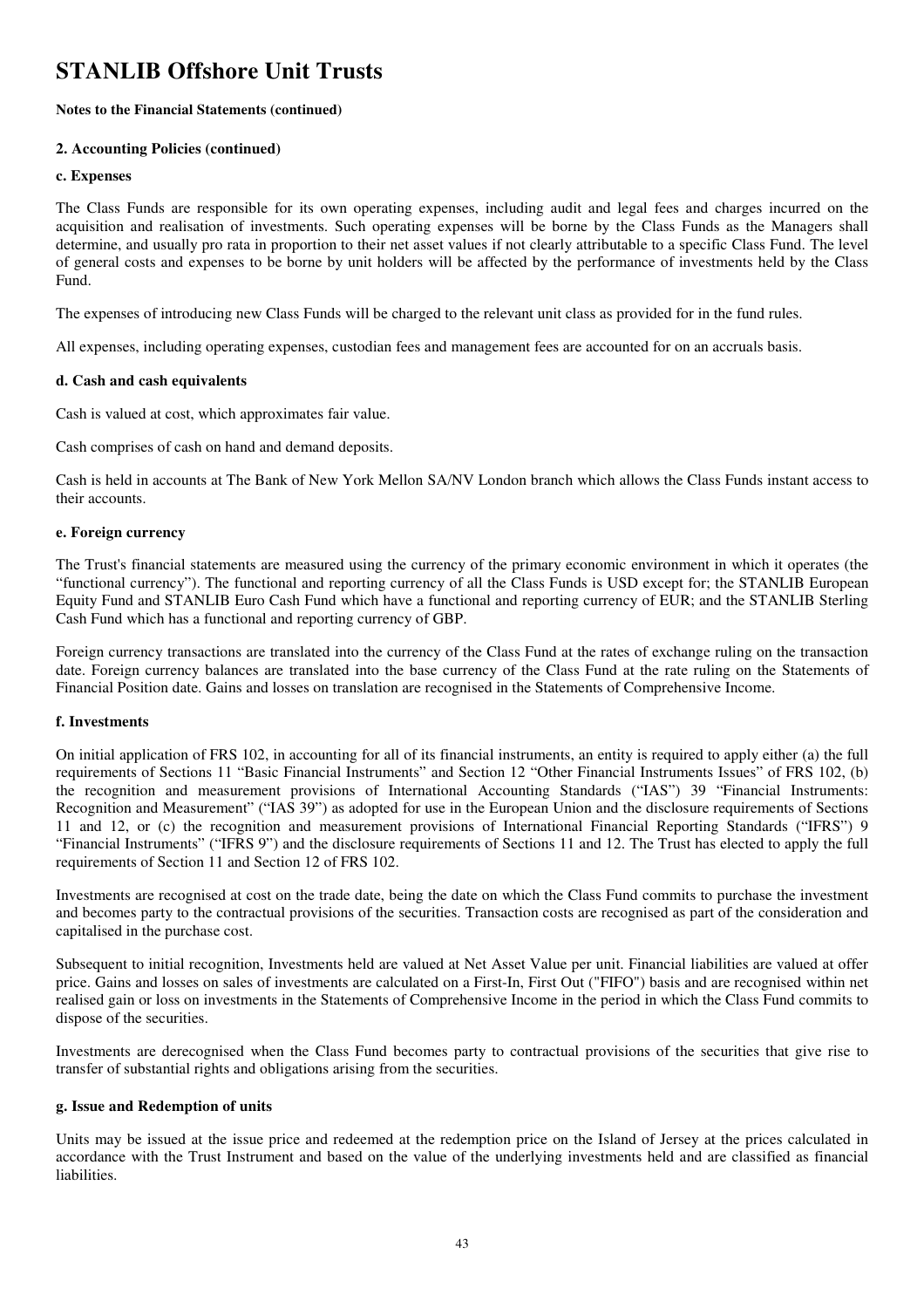#### **Notes to the Financial Statements (continued)**

#### **2. Accounting Policies (continued)**

#### **h. Net gains/(losses) on financial assets at fair value through profit or loss**

This item includes changes in the fair value of financial assets held for trading and excludes interest and dividend income and expenses. Unrealised gains and losses comprise changes in the fair value of financial instruments for the year.

#### **i. Withholding taxes**

In some jurisdictions investment income is subject to withholding tax deducted at the source of the income. Withholding tax is a generic term used for the amount of withholding tax deducted at the source of the income. Withholding tax is disclosed separately as a tax charge from the gross investment income in the Statements of Comprehensive Income.

#### **j. Distribution policy**

The Class Funds' policy is to not distribute any income on its participating units.

#### **3. Fees, expenses and rebate income**

The fees of STANLIB Fund Managers Jersey Limited (the "Manager") and Apex Financial Services (Corporate) Limited (the "Trustee and Custodian") are calculated as a percentage of the daily net asset value of each Class Fund and paid monthly in arrears.

The Manager and Trustee currently charge rates for the different Class Funds that are less than the maximum permitted by the Prospectus. The specified maximum rate for the Trustee and Manager is 3%. Three months' notice to Unitholders is required before the rates currently charged may be increased.

The Trustee has agreed to charge the following rates:

1) Trustee Fee: US\$ 60,000 per annum for the Trust

2) The fees of the Custodian shall be calculated as follows, subject to an overall minimum fee of US\$50,000 per annum (the "Minimum Fee")

- i) 0.035% per annum on any and all amounts up to US\$50 million of the Net Asset Value of that Class Fund;
- ii) 0.025% per annum on any and all amounts above US\$50 million of the Net Asset Value of that Class Fund but only up to US\$100 million;
- iii) 0.010% per annum on any and all amounts above US\$100 million of the Net Asset Value of that Class Fund but only up to US\$500 million; and
- iv) 0.005% per annum on any and all amounts above US\$500 million of the Net Asset Value of each Class Fund.

Such fees shall accrue daily and shall be payable by monthly payments in arrears becoming due on the first business day of each month in respect of the preceding month. The Minimum Fee shall increase in accordance with the Jersey Retail Price Index applicable on each anniversary of the agreement by virtue of which such fees were agreed.

The Trustee shall be entitled to charge the Trust on a time-spent basis for any work undertaken by it (including extraordinary visits to service providers) deemed by the Trustee (acting reasonably) to be necessary as a result of any breaches of the constitutional documents or prospectus of the Trust.

The Custodian is also entitled to be reimbursed out of the Class Funds for charges and transaction fees levied on it by any subcustodian (including The Bank of New York Mellon SA/NV) which shall be at rates which have been negotiated on an arm's length basis or are otherwise on commercial terms. Sub-custodians may apply global transaction and safekeeping fees based on individual country fees together with non-resident alien and reporting fees in respect of, respectively, income paid by USA incorporated companies and certain US beneficial owner accounts held with the sub-custodian. The Custodian is entitled to be reimbursed out of the Class Funds for out-of-pocket expenses, and any sub-custodian fees (which will be at normal commercial rates).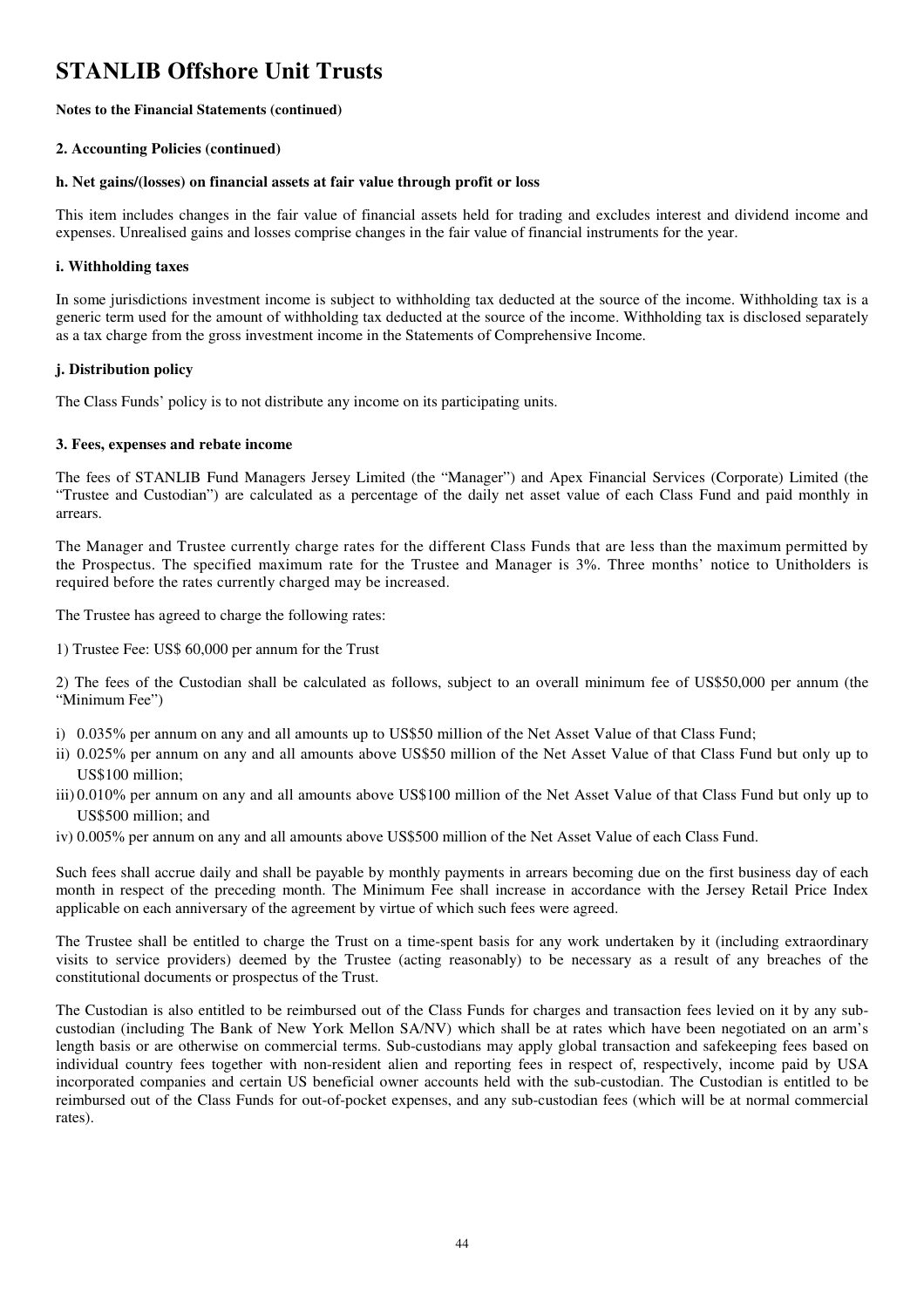#### **Notes to the Financial Statements (continued)**

#### **3. Fees, expenses and rebate income (continued)**

The Management fee rates of the Class Funds as at 31 December 2021 and 31 December 2020 are as follows:

| <b>Class Funds</b>                                       | As at 31          | As at $31$        |
|----------------------------------------------------------|-------------------|-------------------|
|                                                          | <b>December</b>   | <b>December</b>   |
|                                                          | 2021              | 2020              |
|                                                          | <b>Management</b> | <b>Management</b> |
|                                                          | fees $%$          | fees %            |
| STANLIB European Equity Fund A                           | 1.20              | 1.20              |
| <b>STANLIB European Equity Fund B1</b>                   | 0.70              | 0.70              |
| <b>STANLIB European Equity Fund B2</b>                   | 0.40              | 0.40              |
| <b>STANLIB Global Equity Fund A</b>                      | 1.10              | 1.10              |
| STANLIB Global Equity Fund B1                            | 0.50              | 0.50              |
| <b>STANLIB Global Equity Fund B2</b>                     | 0.20              | 0.20              |
| <b>STANLIB Offshore America Fund</b>                     | 1.35              | 1.35              |
| STANLIB Global Emerging Markets Fund A                   | 1.20              | 1.20              |
| STANLIB Global Emerging Markets Fund B1                  | 0.60              | 0.60              |
| <b>STANLIB Global Emerging Markets Fund B2</b>           | 0.40              | 0.40              |
| <b>STANLIB Global Bond Fund A</b>                        | 0.90              | 0.90              |
| <b>STANLIB Global Bond Fund B1</b>                       | 0.30              | 0.30              |
| <b>STANLIB Global Bond Fund B2</b>                       | 0.10              | 0.10              |
| <b>STANLIB Euro Cash Fund</b>                            | 0.50              | 0.50              |
| <b>STANLIB Sterling Cash Fund</b>                        | 0.50              | 0.50              |
| STANLIB US Dollar Cash Fund                              | 0.50              | 0.50              |
| <b>STANLIB Global Aggressive Fund</b>                    | 1.35              | 1.35              |
| <b>STANLIB Global Balanced Fund A</b>                    | 1.10              | 1.10              |
| <b>STANLIB Global Balanced Fund B1</b>                   | 0.50              | 0.50              |
| STANLIB Global Balanced Cautious Fund A                  | 1.10              | 1.10              |
| <b>STANLIB Global Balanced Cautious Fund B1</b>          | 0.50              | 0.50              |
| <b>STANLIB Global Property Fund A</b>                    | 1.10              | 1.10              |
| <b>STANLIB Global Property Fund B1</b>                   | 0.40              | 0.40              |
| <b>STANLIB Global Property Fund B2</b>                   | 0.20              | 0.20              |
| STANLIB Multi-Manager Global Equity Fund A               | 0.90              | 0.90              |
| STANLIB Multi-Manager Global Equity Fund B1              | 0.40              | 0.40              |
| STANLIB Multi-Manager Global Bond Fund A                 |                   |                   |
| STANLIB Multi-Manager Global Bond Fund B1                |                   |                   |
| STANLIB Global Growth Fund B1                            |                   |                   |
| STANLIB Global Multi-Strategy Diversified Growth Fund B1 |                   |                   |

The Class Funds also charged other notable expenses as described in the prospectus. These include, audit fees, safe custody and transaction charges, legal fees, registrar fees and publication printing fees.

The costs described above do not include the costs suffered by the underlying funds. Management fees on STANLIB Multi-Manager Global Bond Fund, STANLIB Global Growth Fund and STANLIB Multi-Strategy Diversified Growth Fund were waived in 2021.

Some Class Funds are entitled to investment fund rebates which are received based on the value of investments in the Class Fund's portfolio. For the reporting year rebates were received on the STANLIB Offshore America Fund as detailed in the Statement of Comprehensive Income.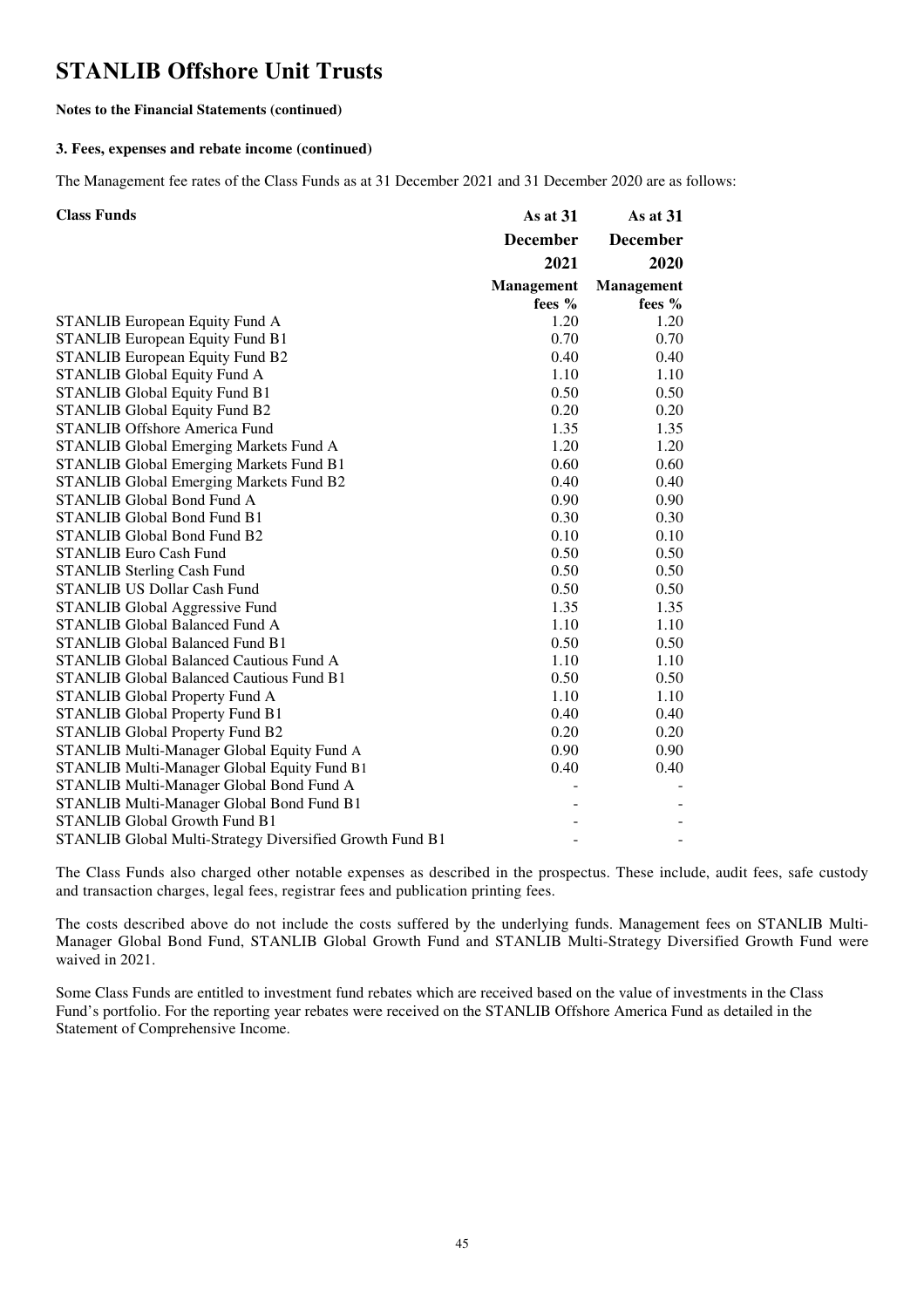#### **Notes to the Financial Statements (continued)**

#### **4. Net gains or losses on financial assets at fair value through profit or loss**

(Comparatives are for the year ended 31 December 2020)

|                                                          | <b>STANLIB European Equity</b><br>Fund |                                   | <b>STANLIB Global Equity</b><br>Fund |                                   |                                   | <b>STANLIB Offshore America</b><br>Fund | <b>STANLIB Global Emerging</b><br><b>Markets Fund</b> |                                          |
|----------------------------------------------------------|----------------------------------------|-----------------------------------|--------------------------------------|-----------------------------------|-----------------------------------|-----------------------------------------|-------------------------------------------------------|------------------------------------------|
|                                                          | 31 December<br>2021<br><b>EUR</b>      | 31 December<br>2020<br><b>EUR</b> | 31 December<br>2021<br><b>USD</b>    | 31 December<br>2020<br><b>USD</b> | 31 December<br>2021<br><b>USD</b> | 31 December<br>2020<br><b>USD</b>       | 31 December<br>2021<br><b>USD</b>                     | 31 December<br><b>2020</b><br><b>USD</b> |
| <b>Non-derivative securities:</b>                        |                                        |                                   |                                      |                                   |                                   |                                         |                                                       |                                          |
| Net realised gain on investments                         | 717,857                                | 222,155                           | 2.222.414                            | 2,567,299                         | 291,723                           | 348,461                                 | 805,312                                               | 32,302                                   |
| Net movement in unrealised gain/(loss) on<br>investments | 10.365.247                             | 1,541,798                         | 18,004,404                           | 22, 262, 051                      | 2,500,833                         | (14, 931)                               | (2,309,098)                                           | 4,298,260                                |
| Net capital gain/(loss)                                  | 1,083,104                              | ,763,953                          | 20,226,818                           | 24,829,350                        | 2,792,556                         | 333,530                                 | (1,503,786)                                           | 4,330,562                                |

|                                           | <b>STANLIB Global Bond</b> |             | <b>STANLIB Euro Cash</b> |             |             | <b>STANLIB Sterling Cash</b> | <b>STANLIB US Dollar Cash</b> |             |
|-------------------------------------------|----------------------------|-------------|--------------------------|-------------|-------------|------------------------------|-------------------------------|-------------|
|                                           |                            | Fund        |                          | Fund        |             | Fund                         | Fund                          |             |
|                                           | 31 December                | 31 December | 31 December              | 31 December | 31 December | 31 December                  | 31 December                   | 31 December |
|                                           | 2021                       | <b>2020</b> | 2021                     | 2020        | 2021        | <b>2020</b>                  | 2021                          | 2020        |
|                                           | <b>USD</b>                 | <b>USD</b>  | <b>EUR</b>               | <b>EUR</b>  | <b>GBP</b>  | <b>GBP</b>                   | <b>USD</b>                    | <b>USD</b>  |
| <b>Non-derivative securities:</b>         |                            |             |                          |             |             |                              |                               |             |
| Net realised gain/(loss) on investments   | 222,785                    | 64,278      | (12, 339)                | (3,838)     | 12,834      | 7,739                        | 83.493                        | 261,780     |
| Net movement in unrealised (loss)/gain on |                            |             |                          |             |             |                              |                               |             |
| investments                               | (658, 867)                 | 968.766     | (7,161)                  | (12,829)    | (12, 731)   | (855)                        | (80, 837)                     | (206, 445)  |
| Net capital (loss)/gain                   | (436,082)                  | 1,033,044   | (19,500)                 | (16, 667)   | 103         | 6,884                        | 2,656                         | 55,335      |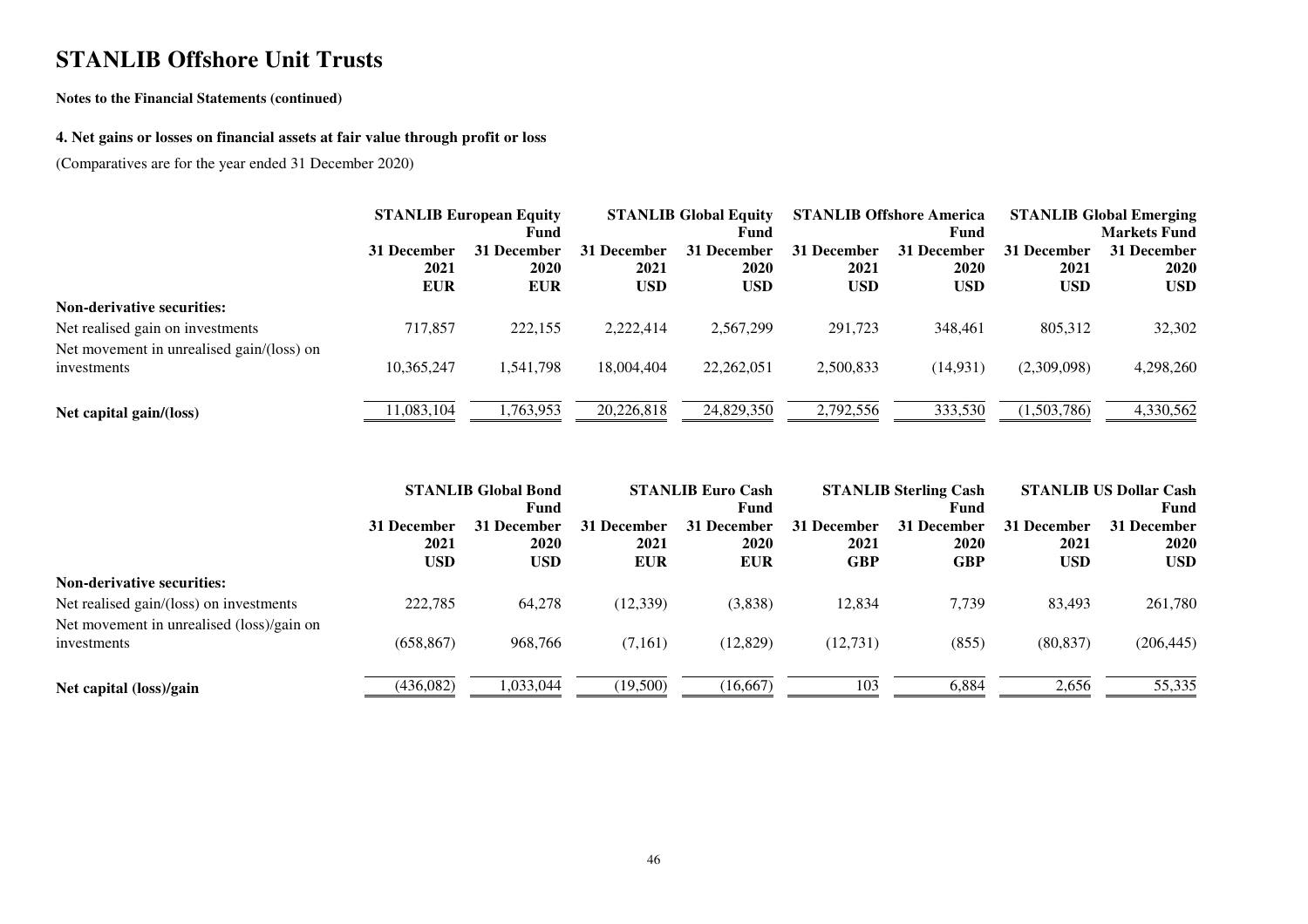#### **Notes to the Financial Statements (continued)**

#### **4. Net gains or losses on financial assets at fair value through profit or loss (continued)**

|                                                          |                                   | <b>STANLIB Global Aggressive</b><br>Fund |                                   | <b>STANLIB Global Balanced</b><br>Fund   |                                   | <b>STANLIB Global Balanced</b><br><b>Cautious Fund</b> | <b>STANLIB Global Property</b><br>Fund |                                   |  |
|----------------------------------------------------------|-----------------------------------|------------------------------------------|-----------------------------------|------------------------------------------|-----------------------------------|--------------------------------------------------------|----------------------------------------|-----------------------------------|--|
|                                                          | 31 December<br>2021<br><b>USD</b> | 31 December<br><b>2020</b><br><b>USD</b> | 31 December<br>2021<br><b>USD</b> | 31 December<br><b>2020</b><br><b>USD</b> | 31 December<br>2021<br><b>USD</b> | 31 December<br><b>2020</b><br><b>USD</b>               | 31 December<br>2021<br><b>USD</b>      | 31 December<br>2020<br><b>USD</b> |  |
| <b>Non-derivative securities:</b>                        |                                   |                                          |                                   |                                          |                                   |                                                        |                                        |                                   |  |
| Net realised gain on investments                         | 234,117                           | 111.844                                  | 1,143,932                         | 763,237                                  | 572,174                           | 183,080                                                | 506,684                                | 86,087                            |  |
| Net movement in unrealised gain/(loss) on<br>investments | 515,180                           | 903,790                                  | 10.507.389                        | 13,271,193                               | 1.674.587                         | 4,547,381                                              | 8,473,881                              | (4,248,870)                       |  |
| Net capital gain/ $(\text{loss})$                        | 749,297                           | 1,015,634                                | 11,651,321                        | 14,034,430                               | 2,246,761                         | 4,730,461                                              | 8,980,565                              | (4,162,783)                       |  |

**STANLIB Global** 

|                                                                                                                                   |                                   | <b>STANLIB Multi-Manager</b><br><b>Global Equity Fund</b> |                            | <b>STANLIB Multi-Manager</b><br><b>Global Bond Fund</b> | <b>STANLIB Global Growth</b><br>Fund* | <b>Multi-Strategy</b><br><b>Diversified Growth</b><br>Fund* |
|-----------------------------------------------------------------------------------------------------------------------------------|-----------------------------------|-----------------------------------------------------------|----------------------------|---------------------------------------------------------|---------------------------------------|-------------------------------------------------------------|
|                                                                                                                                   | 31 December<br>2021<br><b>USD</b> | 31 December<br>2020<br><b>USD</b>                         | 31 December<br>2021<br>USD | 31 December<br>2020<br><b>USD</b>                       | 31 December<br>2021<br><b>USD</b>     | 31 December<br>2021<br><b>USD</b>                           |
| <b>Non-derivative securities:</b><br>Net realised gain on investments<br>Net movement in unrealised gain/(loss) on<br>investments | 47.386<br>312,485                 | 12.462<br>144,627                                         | 315<br>(9,304)             | 3,594<br>15,545                                         |                                       |                                                             |
| Net capital gain/(loss)                                                                                                           | 359,871                           | 157,089                                                   | (8,989)                    | 19,139                                                  |                                       |                                                             |

\*The Class-Funds were launched on 08 October 2021.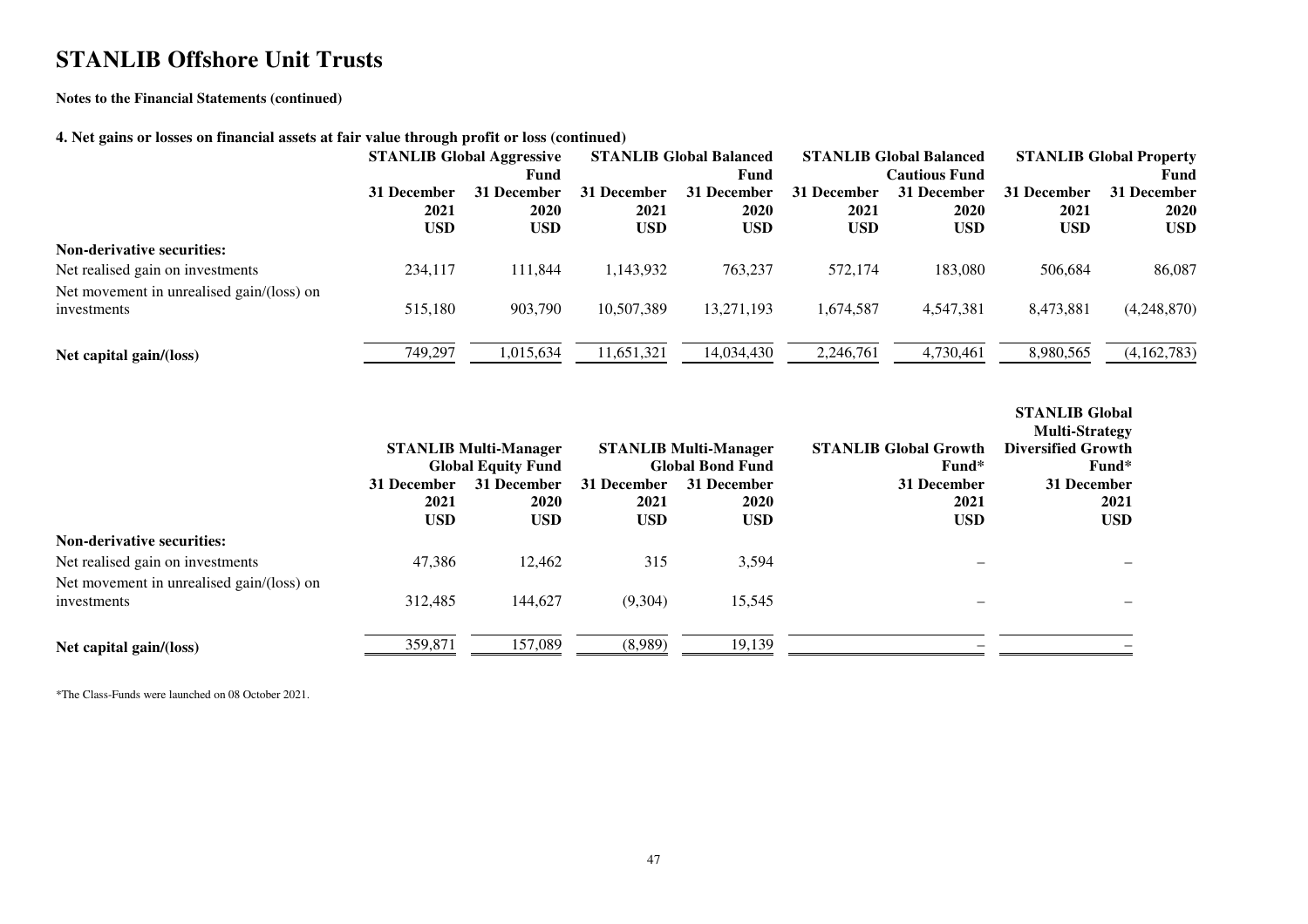#### **Notes to the Financial Statements (continued)**

#### **5. Taxation**

For the purposes of Jersey taxation, the Trust will fall under Article 123C of the Income Tax (Jersey) Law 1961, as amended, as a Jersey resident trust which is neither a "utility trust" nor a "financial services trust" and as such will be charged Jersey income tax at a rate of 0% on its income (other than on any rental income or property development profits arising in respect of Jersey property or land). The Trust will not be subject to tax in Jersey on any capital arising to it.

Under applicable foreign tax laws, withholding taxes may be deducted from interest, dividends and capital gains attributable to the Class Funds, at various rates. The Class Funds pay withholding tax on dividends, which is deducted at source. This is shown separately as a taxation charge in the Statement of Comprehensive Income. There was no withholding tax charged during the year ended 31 December 2021 or year on any of the Class Funds.

#### **6. Units in Issue**

|                                                           | Number of units<br>at 31 December<br>2020 | <b>Issued</b><br>during the<br>year | <b>Redeemed</b><br>during the<br>vear | Number of<br>units at 31<br>December 2021 |
|-----------------------------------------------------------|-------------------------------------------|-------------------------------------|---------------------------------------|-------------------------------------------|
| STANLIB European Equity Fund A                            | 1,475,588                                 | 59,401                              | (101, 684)                            | 1,433,305                                 |
| <b>STANLIB European Equity Fund B1</b>                    | 22,389                                    | 18,304                              | (1,899)                               | 38,794                                    |
| <b>STANLIB European Equity Fund B2</b>                    | 45,462                                    | 571                                 | (966)                                 | 45,067                                    |
| <b>STANLIB Global Equity Fund A</b>                       | 3,045,874                                 | 404,382                             | (307, 346)                            | 3,142,910                                 |
| <b>STANLIB Global Equity Fund B1</b>                      | 431,491                                   | 238,756                             | (25,200)                              | 645,047                                   |
| <b>STANLIB Global Equity Fund B2</b>                      | 766,662                                   | 312,252                             | (25,318)                              | 1,053,596                                 |
| <b>STANLIB Offshore America Fund</b>                      | 349,963                                   | 21,780                              | (11, 941)                             | 359,802                                   |
| STANLIB Global Emerging Markets Fund A                    | 461,730                                   | 36,028                              | (68, 576)                             | 429,182                                   |
| STANLIB Global Emerging Markets Fund B1                   | 28,330                                    | 52,963                              | (3,765)                               | 77,528                                    |
| STANLIB Global Emerging Markets Fund B2                   | 106,080                                   | 127,415                             | (14,910)                              | 218,585                                   |
| STANLIB Global Bond Fund A                                | 254,640                                   | 38,054                              | (25, 220)                             | 267,474                                   |
| STANLIB Global Bond Fund B1                               | 129,805                                   | 56,495                              | (81, 462)                             | 104,838                                   |
| <b>STANLIB Global Bond Fund B2</b>                        | 96,102                                    | 22,712                              | (31,348)                              | 87,466                                    |
| <b>STANLIB Euro Cash Fund</b>                             | 580,999                                   | 9,379                               | (93, 254)                             | 497,124                                   |
| <b>STANLIB Sterling Cash Fund</b>                         | 204,275                                   | 17,904                              | (40,229)                              | 181,950                                   |
| STANLIB US Dollar Cash Fund                               | 702,772                                   | 85,015                              | (235, 464)                            | 552,323                                   |
| <b>STANLIB Global Aggressive Fund</b>                     | 173,735                                   | 3,825                               | (9,194)                               | 168,366                                   |
| <b>STANLIB Global Balanced Fund A</b>                     | 2,978,329                                 | 387,109                             | (284, 427)                            | 3,081,011                                 |
| <b>STANLIB Global Balanced Fund B1</b>                    | 1,589,110                                 | 1,272,075                           | (171, 586)                            | 2,689,599                                 |
| <b>STANLIB Global Balanced Cautious Fund A</b>            | 1,853,944                                 | 317,379                             | (233,969)                             | 1,937,354                                 |
| <b>STANLIB Global Balanced Cautious Fund B1</b>           | 1,093,044                                 | 865,490                             | (190,796)                             | 1,767,738                                 |
| STANLIB Global Property Fund A                            | 1,459,390                                 | 49,834                              | (234, 152)                            | 1,275,072                                 |
| <b>STANLIB Global Property Fund B1</b>                    | 236,316                                   | 72,661                              | (28,664)                              | 280,313                                   |
| STANLIB Global Property Fund B2                           | 592,201                                   | 50,365                              | (77, 408)                             | 565,158                                   |
| STANLIB Multi-Manager Global Equity Fund A                | 88,907                                    | 20,650                              | (2,631)                               | 106,926                                   |
| STANLIB Multi Manager Global Equity Fund B1               | 20,765                                    | 15,308                              | (6,955)                               | 29,118                                    |
| STANLIB Multi-Manager Global Bond Fund A                  | 5,219                                     |                                     |                                       | 5,219                                     |
| STANLIB Multi Manager Global Bond Fund B1                 | 11,383                                    | 4,164                               | (215)                                 | 15,332                                    |
| STANLIB Global Growth Fund B1*                            |                                           | 10                                  |                                       | 10                                        |
| STANLIB Global Multi-Strategy Diversified Growth Fund B1* |                                           | 10                                  |                                       | 10                                        |

\*The Class-Funds were launched on 08 October 2021.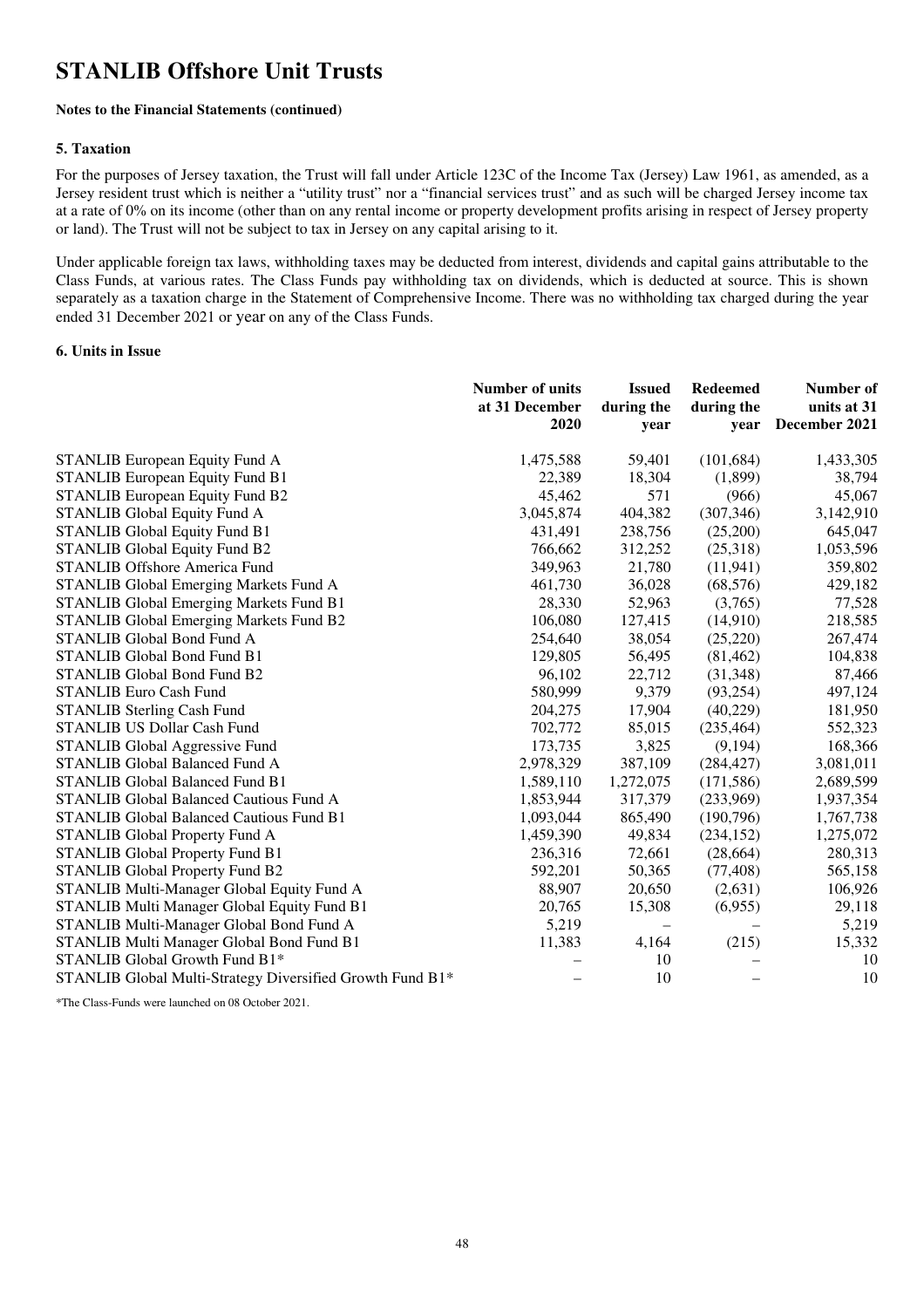#### **Notes to the Financial Statements (continued)**

#### **6. Units in Issue (continued)**

|                                                 | Number of units<br>at 31 December<br>2019 | <b>Issued</b><br>during the<br>year | <b>Redeemed</b><br>during the<br>vear | Number of<br>units at 31<br>December 2020 |
|-------------------------------------------------|-------------------------------------------|-------------------------------------|---------------------------------------|-------------------------------------------|
| STANLIB European Equity Fund A                  | 1,605,938                                 | 27,574                              | (157, 924)                            | 1,475,588                                 |
| <b>STANLIB European Equity Fund B1</b>          | 15,983                                    | 9,796                               | (3,390)                               | 22,389                                    |
| STANLIB European Equity Fund B2                 | 44,998                                    | 464                                 |                                       | 45,462                                    |
| <b>STANLIB Global Equity Fund A</b>             | 2,983,860                                 | 286,284                             | (224,270)                             | 3,045,874                                 |
| <b>STANLIB Global Equity Fund B1</b>            | 233,133                                   | 297,436                             | (99,078)                              | 431,491                                   |
| <b>STANLIB Global Equity Fund B2</b>            | 601,897                                   | 176,874                             | (12,109)                              | 766,662                                   |
| <b>STANLIB Offshore America Fund</b>            | 371,669                                   | 1,704                               | (23, 410)                             | 349,963                                   |
| STANLIB Global Emerging Markets Fund A          | 467,966                                   | 11,849                              | (18,085)                              | 461,730                                   |
| STANLIB Global Emerging Markets Fund B1         | 20,760                                    | 14,111                              | (6, 541)                              | 28,330                                    |
| STANLIB Global Emerging Markets Fund B2         | 70,656                                    | 35,706                              | (282)                                 | 106,080                                   |
| <b>STANLIB Global Bond Fund A</b>               | 259,032                                   | 27,749                              | (32, 141)                             | 254,640                                   |
| STANLIB Global Bond Fund B1                     | 36,273                                    | 163,148                             | (69, 616)                             | 129,805                                   |
| <b>STANLIB Global Bond Fund B2</b>              | 65,177                                    | 59,237                              | (28, 312)                             | 96,102                                    |
| <b>STANLIB Euro Cash Fund</b>                   | 527,434                                   | 104,693                             | (51, 128)                             | 580,999                                   |
| <b>STANLIB Sterling Cash Fund</b>               | 189,411                                   | 32,615                              | (17,751)                              | 204,275                                   |
| <b>STANLIB US Dollar Cash Fund</b>              | 681,821                                   | 340,440                             | (319, 489)                            | 702,772                                   |
| <b>STANLIB Global Aggressive Fund</b>           | 188,505                                   | 923                                 | (15,693)                              | 173,735                                   |
| <b>STANLIB Global Balanced Fund A</b>           | 2,873,727                                 | 381,376                             | (276, 774)                            | 2,978,329                                 |
| <b>STANLIB Global Balanced Fund B1</b>          | 1,033,608                                 | 659,475                             | (103, 973)                            | 1,589,110                                 |
| <b>STANLIB Global Balanced Cautious Fund A</b>  | 1,667,070                                 | 354,742                             | (167, 868)                            | 1,853,944                                 |
| <b>STANLIB Global Balanced Cautious Fund B1</b> | 566,203                                   | 603,619                             | (76, 778)                             | 1,093,044                                 |
| STANLIB Global Property Fund A                  | 1,747,942                                 | 85,834                              | (374, 386)                            | 1,459,390                                 |
| <b>STANLIB Global Property Fund B1</b>          | 256,856                                   | 21,864                              | (42, 404)                             | 236,316                                   |
| STANLIB Global Property Fund B2                 | 596,068                                   | 97,549                              | (101, 416)                            | 592,201                                   |
| STANLIB Multi-Manager Global Equity Fund A      | 109,648                                   | 13,840                              | (34,581)                              | 88,907                                    |
| STANLIB Multi Manager Global Equity Fund B1     | 24,645                                    | 15,329                              | (19,209)                              | 20,765                                    |
| STANLIB Multi-Manager Global Bond Fund A        | 4,037                                     | 4,036                               | (2,854)                               | 5,219                                     |
| STANLIB Multi Manager Global Bond Fund B1       | 8,532                                     | 3,358                               | (507)                                 | 11,383                                    |

#### **7. Related party transactions and other expenses**

 The following disclosures are made in accordance with the requirements of Section 33 "Related party disclosures" of FRS 102.

 STANLIB Fund Managers Jersey Limited (the "Manager") and STANLIB Asset Management (Pty) Ltd (the "Investment Manager") are considered to be related parties to the Trust.

 The Manager, Investment Manager and Trustee are considered related parties by virtue of their respective contractual arrangements. The fees of the Investment Manager and Administrator are paid by the Manager out of its fees. The amounts paid to the Manager and the Trustee are detailed in the Statement of Comprehensive Income. The amounts due to the Manager, Trustee and the Custodian are detailed in the Statement of Financial Position.

The Manager is also entitled to receive an initial commission fee of up to 3 % and a switch fee of up to 1% of the gross amount invested. The Manager then pays such fees on to recognised agents and does not retain any financial benefit of either initial commission or switch fees.

All transactions with related parties above are at an arm's length.

The fees incurred during the year ended 31 December 2021 and 31 December 2020 are disclosed in the Statement of Comprehensive Income with the amounts outstanding at the year end disclosed in the Statement of Financial Position.

The Class Funds held investments in other STANLIB funds during the year. These funds are under the common management of STANLIB Asset Management (Pty) Ltd, the Investment Manager. The investments were made on an arm's length basis in the ordinary course of business. Please refer to the portfolio statements on pages 59 to 65.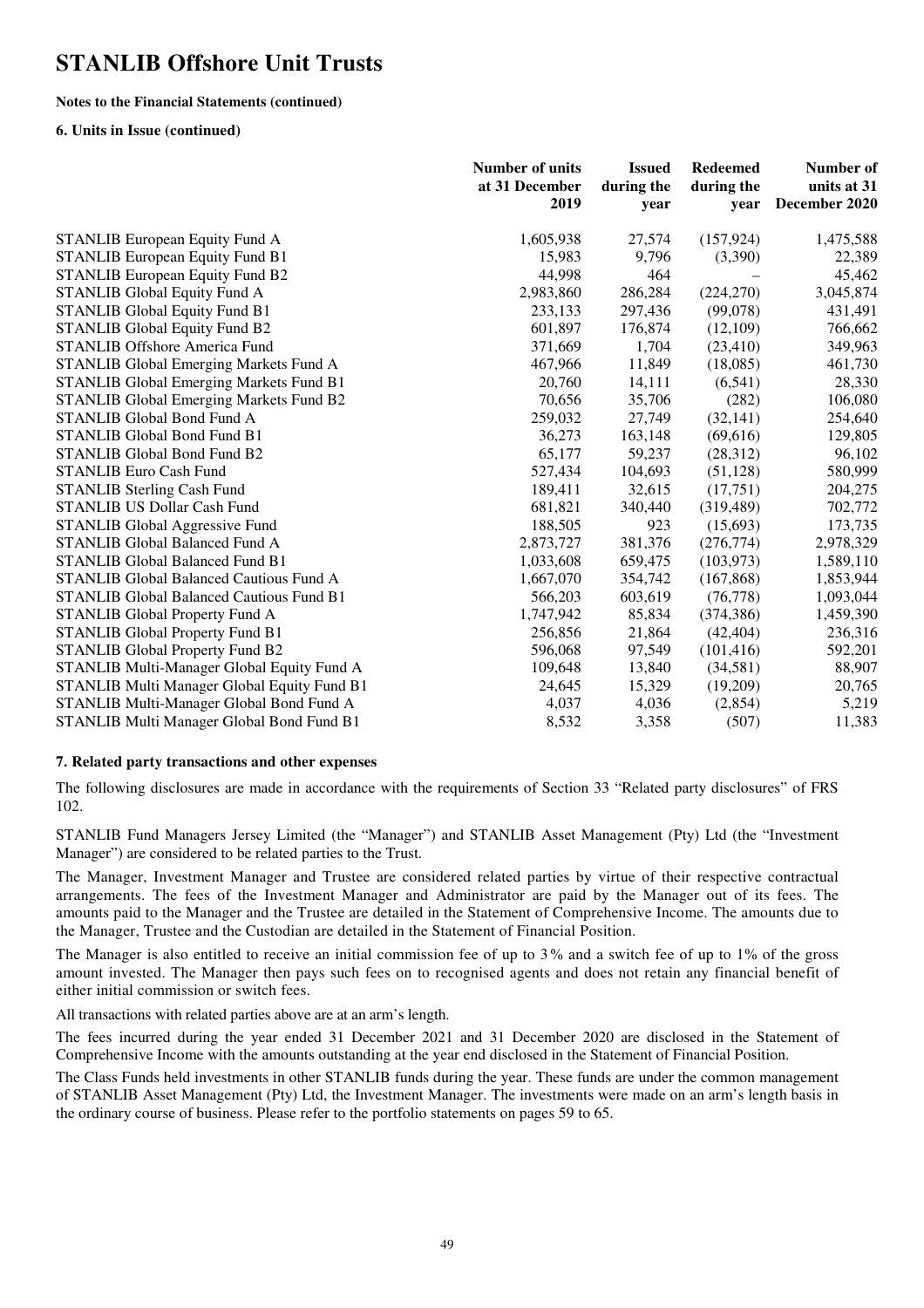#### **Notes to the Financial Statements (continued)**

#### **7. Related party transactions and other expense (continued)**

The interests of the directors of the Manager, the Manager, the Trustee and the Investment Manager in the units of the Trust as of 31 December 2021 were as follows:

| <b>Name</b>                                    | <b>Number of Units</b> | <b>Class fund</b>                              |
|------------------------------------------------|------------------------|------------------------------------------------|
| Mr DW. Van der Spuy                            | 17,270.5055            | <b>STANLIB Global Balanced Cautious Fund</b>   |
| Mr DW. Van der Spuy                            | 1,776.28               | STANLIB Multi-Manager Global Equity Fund       |
| Mr K. Grobbelaar                               | 92.2637                | <b>STANLIB Sterling Cash Fund</b>              |
| <b>STANLIB Fund Managers Jersey Limited</b> 10 |                        | <b>STANLIB Global Growth Fund</b>              |
| STANLIB Fund Managers Jersey Limited 10        |                        | STANLIB Multi-Strategy Diversified Growth Fund |

#### **8. Financial risk management**

The Class Funds are exposed to a number of financial risks arising from their investing activities. The financial risks vary for each Class Fund in line with each Class Fund's investment objectives and its related financial instruments.

The following are the key financial risks to which the Class Funds are exposed:

#### **8.1 Market risk**

Market risk is the risk that the fair value of future cash flows from financial instruments will fluctuate as a result of changes in market variables such as interest rates, foreign exchange rates and prices. The maximum exposure to market risk is limited to the carrying values of the financial instruments.

#### **8.1.1 Interest rate risk**

Interest rate risk is the risk that changes in interest rates will affect future cash flows or fair values of financial instruments.

The bond and currency Class Funds are considered to have a significant exposure to interest rate risk as they invest in funds that predominantly invest in bonds and money market instruments respectively. It is not considered that the bond and currency Class Funds are directly exposed to interest rate risk as they do not invest directly in bonds or money market instruments.

However, changes in interest rates affect the returns and net asset value of the underlying funds in which the bond and currency funds invest. Accordingly, the impact of interest rate fluctuations is reflected in the net asset value of the underlying funds and therefore considered as part of price risk.

The remaining Class Funds do not have significant exposures to interest rate risk due to their investment strategies.

All investments and cash and cash equivalents held on the class funds are interest bearing and all other assets and other liabilities relate to non-interest bearing.

#### **8.1.2 Foreign exchange risk**

Foreign exchange risk is the risk that the value of a financial instrument will fluctuate due to changes in foreign exchange rates.

Accordingly, the impact of foreign exchange rate fluctuations is reflected in the net asset value of the underlying funds and therefore considered as part of the price risk.

### **8.1.3 Price risk**

Price risk is the risk of unfavourable changes in the fair values of equities as a result of changes in the levels of equity indices and the value of individual units. The price risk exposure arises from the Class Funds' investments in equity securities, which include investments in other collective investment funds.

For bond and currency funds, price risk arises as a result of movements in the net asset value of the underlying funds in which the Class Funds invest. This is mainly driven by interest rate and foreign exchange rate fluctuations as noted in 8.1.1 and 8.1.2 above.

Equity Class Funds invest in underlying funds that predominantly invest in equity securities. The equity Class Funds are therefore considered to be significantly exposed to price risk as the movement in equity prices directly affect the returns and net asset value of the underlying funds.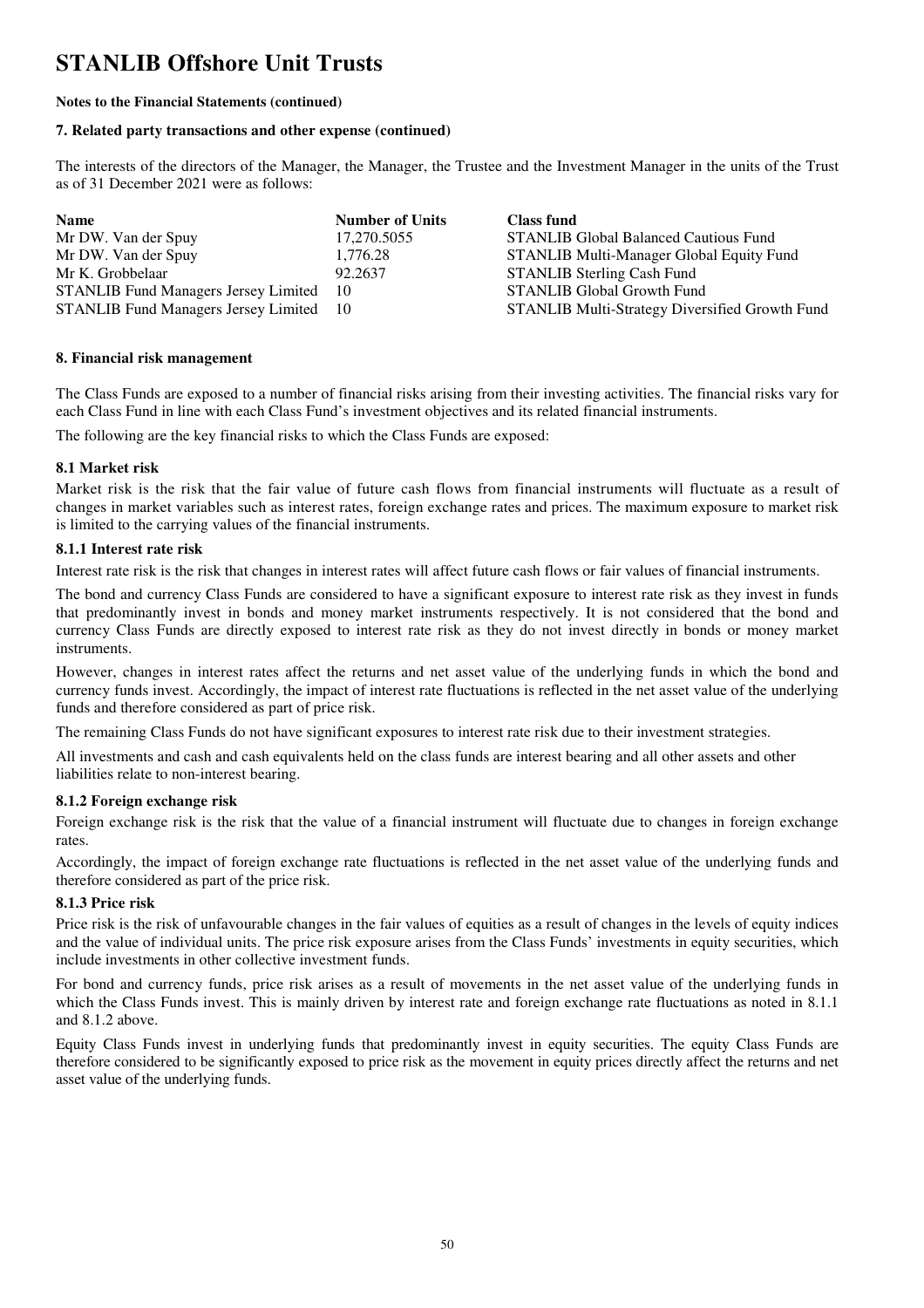#### **Notes to the Financial Statements (continued)**

#### **8. Financial risk management (continued)**

## **8.1 Market risk (continued)**

### **8.1.3 Price risk (continued)**

The table below summarises the sensitivity of the Class Funds' net assets attributable to holders of redeemable participating shares to market price movements. It shows the increase/(decrease) in the net assets attributable to holders of redeemable participating shares for the Class Funds' given a 5% movement in the underlying investment prices at year-end; all other variables remaining constant (5% is considered to be a reasonable possible change in price):

|                                                        | <b>Currency</b> | 31-Dec-21 | 31-Dec-20 |
|--------------------------------------------------------|-----------------|-----------|-----------|
|                                                        |                 | $+/-$     | $+/-$     |
| <b>STANLIB European Equity Fund</b>                    | <b>EUR</b>      | 2,429,816 | 1,962,330 |
| <b>STANLIB Global Equity Fund</b>                      | <b>USD</b>      | 8,682,861 | 7,009,907 |
| <b>STANLIB Offshore America Fund</b>                   | <b>USD</b>      | 735,302   | 578,951   |
| <b>STANLIB Global Emerging Markets Fund</b>            | <b>USD</b>      | 850,465   | 856,105   |
| <b>STANLIB Global Bond Fund</b>                        | <b>USD</b>      | 411,183   | 433,087   |
| <b>STANLIB Euro Cash Fund</b>                          | <b>EUR</b>      | 140,610   | 165,585   |
| <b>STANLIB Sterling Cash Fund</b>                      | <b>GBP</b>      | 133,827   | 149,122   |
| <b>STANLIB US Dollar Cash Fund</b>                     | <b>USD</b>      | 364,488   | 465,255   |
| STANLIB Global Aggressive Fund                         | <b>USD</b>      | 299,492   | 275,242   |
| <b>STANLIB Global Balanced Fund</b>                    | <b>USD</b>      | 6,974,897 | 5,402,074 |
| <b>STANLIB Global Balanced Cautious Fund</b>           | <b>USD</b>      | 3,082,095 | 2,445,360 |
| STANLIB Global Property Fund                           | <b>USD</b>      | 1,894,913 | 1,606,386 |
| STANLIB Multi Manager Global Equity Fund               | <b>USD</b>      | 133,232   | 91,924    |
| STANLIB Multi Manager Global Bond Fund                 | <b>USD</b>      | 11,147    | 9,396     |
| STANLIB Global Growth Fund*                            | <b>USD</b>      |           |           |
| STANLIB Global Multi-Strategy Diversified Growth Fund* | <b>USD</b>      |           |           |

\*The Class-Funds were launched on 08 October 2021. Operations had not commenced at 31 December 2021.

#### *Limitations of sensitivity analysis*

Some limitations of sensitivity analysis are:

- The models are based on historical data and cannot take account of the fact that future market price movements, correlations between markets and levels of market liquidity in conditions of market stress may bear no relations to historical patterns;
- The market price risk information is a relative estimate of risk rather than a precise and accurate number;
- The market price information represents a hypothetitcal outcome and is not intended to be predictive; and
- Future market conditions could vary significantly from those experience in the past.

#### **8.2 Liquidity risk**

Liquidity risk is the risk that the Class Funds will encounter difficulty in meeting obligations associated with financial liabilities. The Class Funds' liquidity risk mainly arises because the Unitholders may redeem their units at any time. In accordance with the Trust's prospectus, units are redeemable at the holder's option based on the respective Class Fund's net asset value per unit at the time of redemption. The Class Funds are also exposed to the risk that other financial liabilities may become due before they realise readily liquid resources from their financial assets.

If investments cannot be realised in time to meet any potential liability, the Trust is permitted to borrow up to 10 per cent of its Net Asset Value to provide short-term cash to settle redemptions. In addition, the Directors of the Manager may, at their discretion elect to restrict the total number of Units redeemed in any Class Fund on any Redemption Day to a maximum percentage of the outstanding Units in the Class Fund in accordance with the limits set down in the section of the Prospectus entitled "Deferred Redemptions", in which case all requests will be scaled down pro rata to the number of Units requested to be redeemed. The remaining balance of such Units may be redeemed on the next Redemption Day provided no such restriction is applicable.

Liquidity risk is managed primarily by requiring that the Class Funds invest in securities that are transferable and admitted to a recognised stock exchange or dealt with on another regulated market.

The total assets and liabilities held on the Class funds all fall due in less than 1 month of the year end date.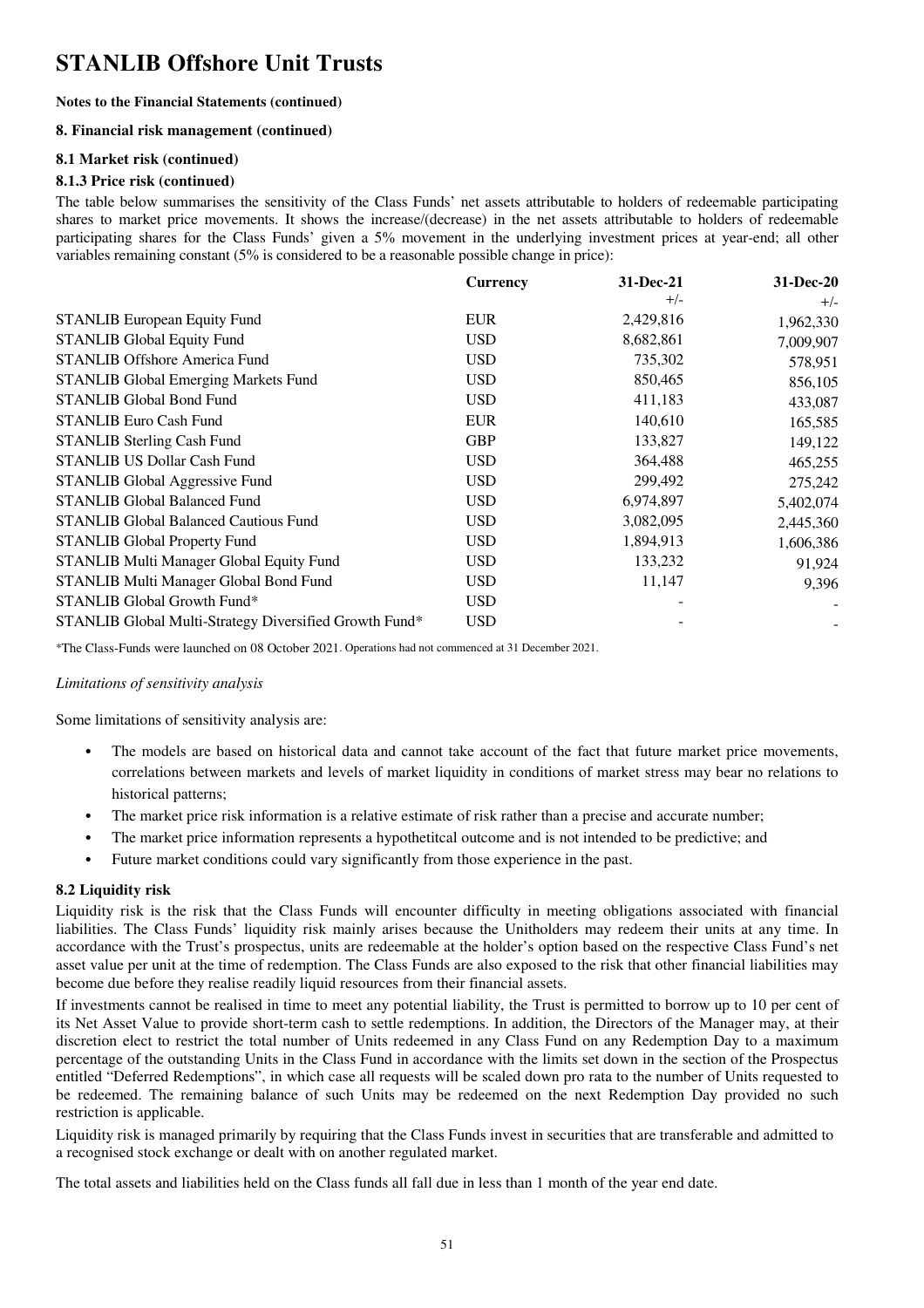#### **Notes to the Financial Statements (continued)**

#### **8. Financial risk management (continued)**

#### **8.3 Credit risk**

Credit risk is the risk that counterparty to a financial asset will fail to honour an obligation under original terms of a contract, resulting in a loss to the Class Funds. The Class Funds' credit risk arises from cash at bank and debtors.

Although the Class Funds may invest in high quality credit instruments, there can be no assurance that the institutions or securities in which a Fund invests will not be subject to credit difficulties leading to the loss of some or all of the sums invested in such institutions, securities or other instruments.

Credit risk is generally managed by setting limits of the maximum amounts that may be placed on deposit with one counterparty and setting out minimum credit ratings for counterparties with which the Class Funds deal. Generally, 90% of the assets exposed to credit risk must be with institutions with a credit rating of at least BBB by Standard & Poor's or Baa3 by Moody's or BBB by Fitch.

The Class Funds are not exposed to significant credit risk from the Custodian and Banker as all assets of the Class Funds are maintained in a segregated account, which are designated as client assets and are not co-mingled with any proprietary assets of Apex Financial Services (Corporate) Limited or The Bank of New York Mellon SA/NV.

The Custodian, Apex Financial Services (Corporate) Limited is not rated with Standard & Poor's, Moody's and Fitch.

The Sub-Custodian and Banker, The Bank of New York Mellon SA/NV has a credit rating of AA- with Standard & Poor's, Aa2 with Moody's and AA with Fitch (31 December 2020: AA- with Standard & Poor's, Aa2 with Moody's and AA with Fitch).

#### **8.4 Capital Risk Management**

The capital of the Class Funds is represented by the net assets attributable to the holder of redeemable units. The amount of net assets attributable to the holder of redeemable units can change significantly on a monthly basis, as the Class Funds are subject to monthly subscriptions and redemptions at the discretion of the unitholder. The Class Funds' objectives when managing capital is to safeguard the Class Funds' ability to continue as a going concern in order to provide returns for the unitholder and maintain a strong capital base to support the development of the investment activities of the Class Funds.

In order to maintain or adjust the capital structure, the Class Fund's policy is to perform the following:

- Monitor the level of monthly subscriptions and redemptions relative to the assets it expects to be able to liquidate within a month and adjust the amount of distributions the Class pays to the redeemable unitholder.
- Redeem and issue new units in accordance with the constitutional documents of the Class, which include the ability to restrict redemptions and require certain minimum holdings and subscriptions.

The Manager monitors capital on the basis of the value of net assets attributable to the redeemable unitholder.

#### **8.5 Fair Value Hierarchy**

The fair value of financial assets and liabilities traded in active markets (such as publicly traded derivatives and trading securities) are based on quoted market prices at the close of trading on the year end date.

An active market is a market in which transactions for the asset or liability take place with sufficient frequency and volume to provide pricing information on an ongoing basis.

A financial instrument is regarded as quoted in an active market if quoted prices are readily and regularly available from an exchange, dealer, broker, industry group, pricing service, or regulatory agency, and those prices represent actual and regularly occurring market transactions on an arm's length basis.

FRS 102 requires the Trust to classify fair value measurements using a fair value hierarchy that reflects the significance of the inputs used in making the measurements.

The carrying value less impairment provision of other receivables and payables are assumed to approximate their fair values.

The fair value hierarchy has the following levels:

- Listed prices (unadjusted) in active markets for identical assets or liabilities (level 1).
- Inputs other than listed prices included within level 1 that are observable for the asset or liability, either directly (that is, as prices) or indirectly (that is, derived from prices) (level 2).
- Inputs for the asset or liability that are not based on observable market data (that is, unobservable inputs) (level 3).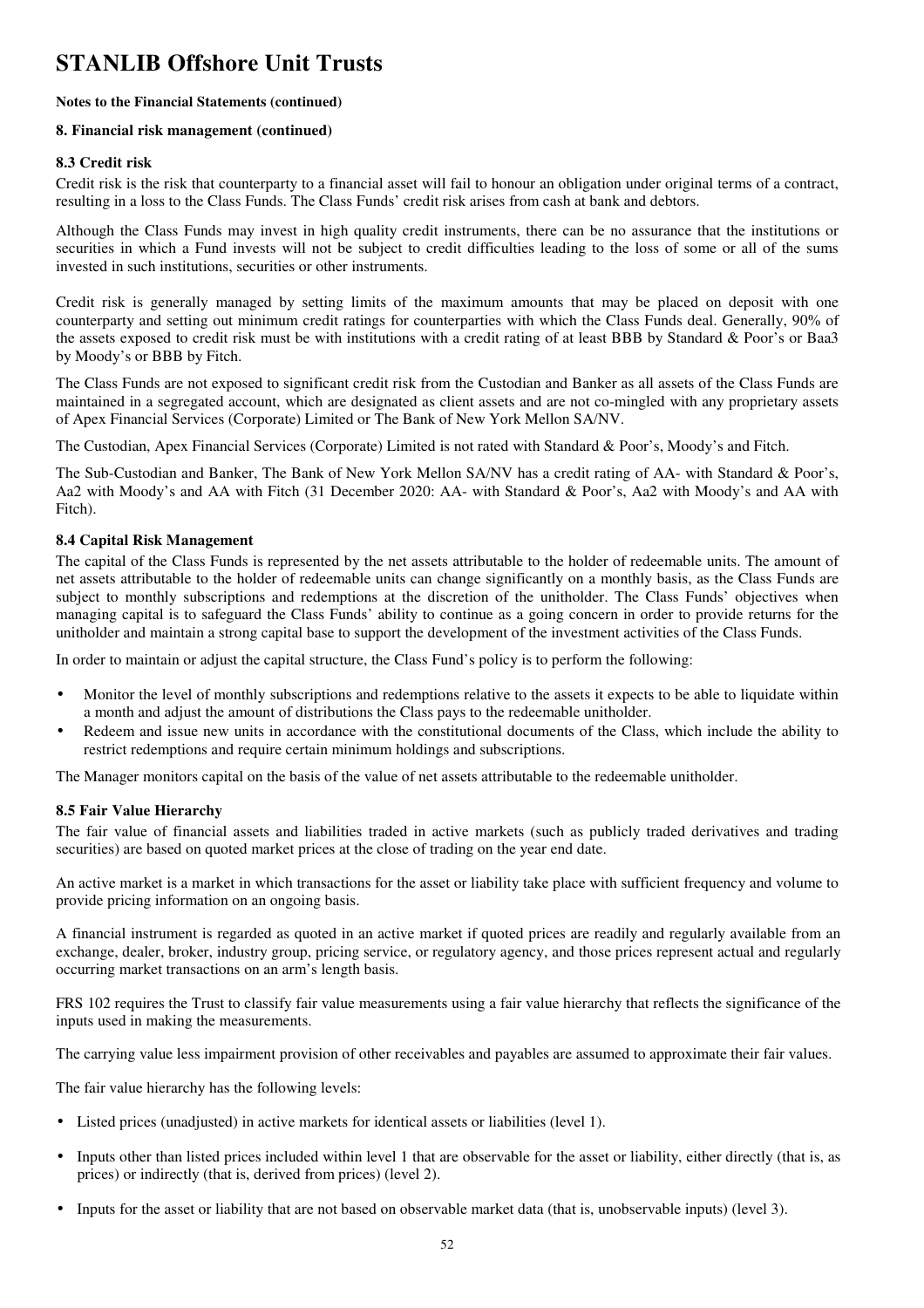#### **Notes to the Financial Statements (continued)**

#### **8. Financial risk management (continued)**

#### **8.5 Fair Value Hierarchy (continued)**

The level in the fair value hierarchy within which the fair value measurement is categorised in its entirety is determined on the basis of the lowest level input that is significant to the fair value measurement in its entirety. For this purpose, the significance of an input is assessed against the fair value measurement in its entirety. If a fair value measurement uses observable inputs that require significant adjustment based on unobservable inputs, that measurement is a level 3 measurement. Assessing the significance of a particular input to the fair value measurement in its entirety requires judgement, considering factors specific to the asset or liability.

The determination of what constitutes 'observable' requires significant judgement by the Class Fund. The Class Fund considers observable data to be that market data that is readily available, regularly distributed or updated, reliable and verifiable, not proprietary, and provided by independent sources that are actively involved in the relevant market.

The tables overleaf analyse within the fair value hierarchy the Class Fund's financial assets measured at fair value at 31 December 2021 and 31 December 2020:

| 31 December 2021                     |                          |                       |                          |                            |
|--------------------------------------|--------------------------|-----------------------|--------------------------|----------------------------|
|                                      | Level 1<br><b>EUR</b>    | Level 2<br><b>EUR</b> | Level 3<br><b>EUR</b>    | <b>Total</b><br><b>EUR</b> |
| <b>STANLIB European Equity Fund</b>  |                          |                       |                          |                            |
| <b>Collective Investment Schemes</b> | —                        | 48,596,315            | $\overline{\phantom{0}}$ | 48,596,315                 |
| <b>Total Assets</b>                  | -                        | 48,596,315            | $\equiv$                 | 48,596,315                 |
| 31 December 2020                     |                          |                       |                          |                            |
|                                      | Level 1<br><b>EUR</b>    | Level 2<br><b>EUR</b> | Level 3<br><b>EUR</b>    | <b>Total</b><br><b>EUR</b> |
| <b>STANLIB European Equity Fund</b>  |                          |                       |                          |                            |
| <b>Collective Investment Schemes</b> |                          | 39,246,609            |                          | 39,246,609                 |
| <b>Total Assets</b>                  | $\overline{\phantom{0}}$ | 39,246,609            | $\equiv$                 | 39,246,609                 |
| 31 December 2021                     |                          |                       |                          |                            |
|                                      | Level 1                  | Level 2               | Level 3                  | <b>Total</b>               |
| <b>STANLIB Global Equity Fund</b>    | <b>USD</b>               | <b>USD</b>            | <b>USD</b>               | <b>USD</b>                 |
| <b>Collective Investment Schemes</b> |                          | 173,657,215           |                          | 173,657,215                |
| <b>Total Assets</b>                  | $\overline{\phantom{0}}$ | 173,657,215           | $\equiv$                 | 173,657,215                |
| <b>31 December 2020</b>              |                          |                       |                          |                            |
|                                      | Level 1                  | Level 2               | Level 3                  | <b>Total</b>               |
| <b>STANLIB Global Equity Fund</b>    | <b>USD</b>               | <b>USD</b>            | <b>USD</b>               | <b>USD</b>                 |
| <b>Collective Investment Schemes</b> | $\overline{\phantom{0}}$ | 140,198,136           |                          | 140, 198, 136              |
| <b>Total Assets</b>                  | $\overline{\phantom{0}}$ | 140,198,136           | $\overline{\phantom{0}}$ | 140,198,136                |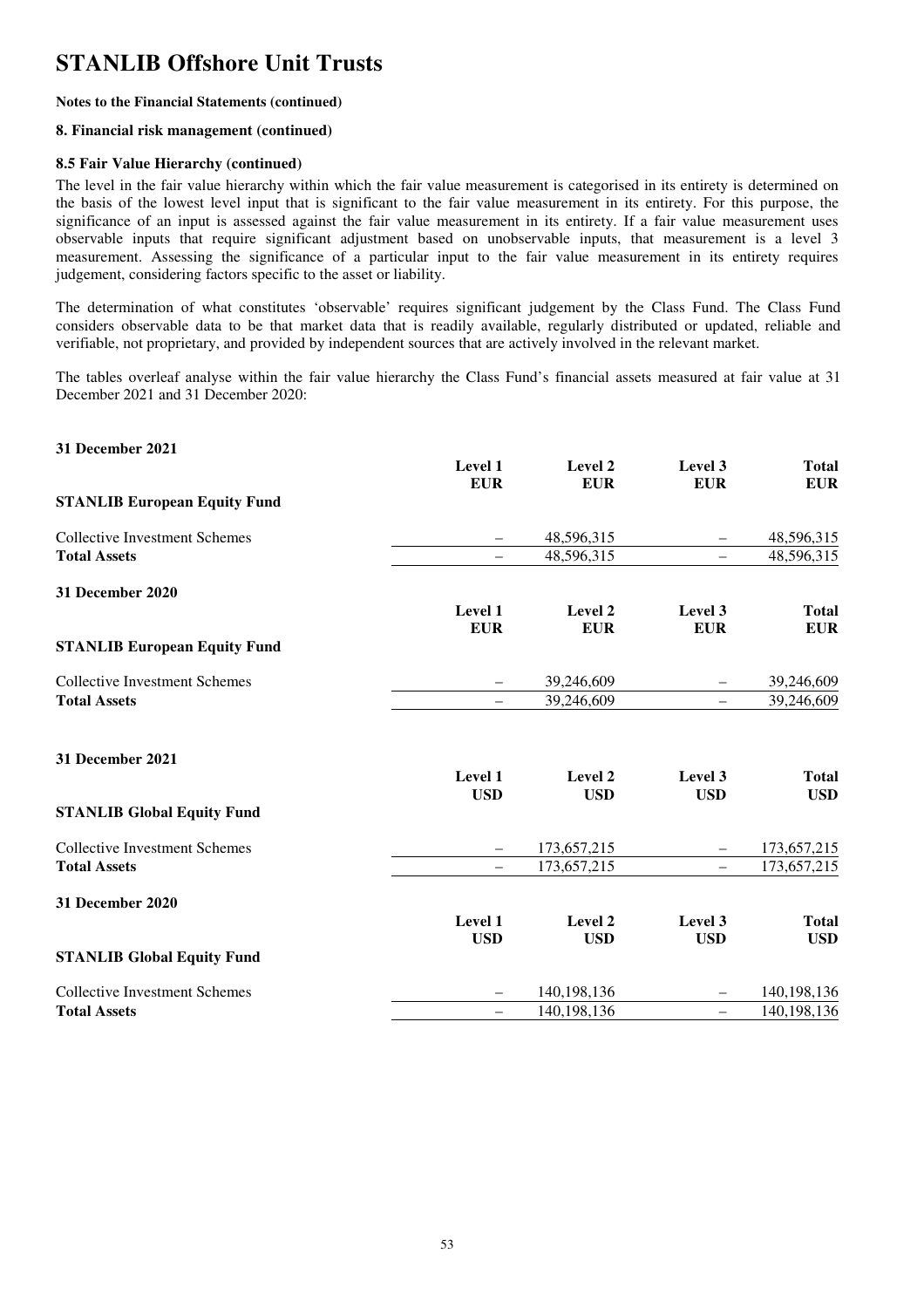## **Notes to the Financial Statements (continued)**

#### **8. Financial risk management (continued)**

### **8.5 Fair Value Hierarchy (continued)**

#### **31 December 2021**

|                                             | Level 1<br><b>USD</b>    | Level 2<br><b>USD</b> | Level 3<br><b>USD</b>    | <b>Total</b><br><b>USD</b> |
|---------------------------------------------|--------------------------|-----------------------|--------------------------|----------------------------|
| <b>STANLIB Offshore America Fund</b>        |                          |                       |                          |                            |
| <b>Collective Investment Schemes</b>        | -                        | 14,706,042            | -                        | 14,706,042                 |
| <b>Total Assets</b>                         |                          | 14,706,042            |                          | 14,706,042                 |
| 31 December 2020                            |                          |                       |                          |                            |
|                                             | Level 1                  | Level 2               | Level 3                  | <b>Total</b>               |
| <b>STANLIB Offshore America Fund</b>        | <b>USD</b>               | <b>USD</b>            | <b>USD</b>               | <b>USD</b>                 |
| <b>Collective Investment Schemes</b>        |                          | 11,579,023            |                          | 11,579,023                 |
| <b>Total Assets</b>                         |                          | 11,579,023            | L,                       | 11,579,023                 |
| 31 December 2021                            |                          |                       |                          |                            |
|                                             | Level 1                  | Level 2               | Level 3                  | <b>Total</b>               |
| <b>STANLIB Global Emerging Markets Fund</b> | <b>USD</b>               | <b>USD</b>            | <b>USD</b>               | <b>USD</b>                 |
| <b>Collective Investment Schemes</b>        |                          | 17,009,307            |                          | 17,009,307                 |
| <b>Total Assets</b>                         | $\overline{\phantom{0}}$ | 17,009,307            | $\equiv$                 | 17,009,307                 |
| 31 December 2020                            |                          |                       |                          |                            |
|                                             | Level 1                  | Level 2               | Level 3                  | <b>Total</b>               |
| <b>STANLIB Global Emerging Markets Fund</b> | <b>USD</b>               | <b>USD</b>            | <b>USD</b>               | <b>USD</b>                 |
| <b>Collective Investment Schemes</b>        |                          | 17,122,093            |                          | 17,122,093                 |
| <b>Total Assets</b>                         |                          | 17,122,093            | $\overline{\phantom{0}}$ | 17,122,093                 |
| 31 December 2021                            |                          |                       |                          |                            |
|                                             | Level 1                  | Level 2               | Level 3                  | <b>Total</b>               |
| <b>STANLIB Global Bond Fund</b>             | <b>USD</b>               | <b>USD</b>            | <b>USD</b>               | <b>USD</b>                 |
| <b>Collective Investment Schemes</b>        |                          | 8,223,657             |                          | 8,223,657                  |
| <b>Total Assets</b>                         |                          | 8,223,657             |                          | 8,223,657                  |
| 31 December 2020                            |                          |                       |                          |                            |
|                                             | Level 1<br><b>USD</b>    | Level 2<br><b>USD</b> | Level 3<br><b>USD</b>    | <b>Total</b><br><b>USD</b> |
| <b>STANLIB Global Bond Fund</b>             |                          |                       |                          |                            |
| <b>Collective Investment Schemes</b>        |                          | 8,661,747             |                          | 8,661,747                  |
| <b>Total Assets</b>                         |                          | 8,661,747             |                          | 8,661,747                  |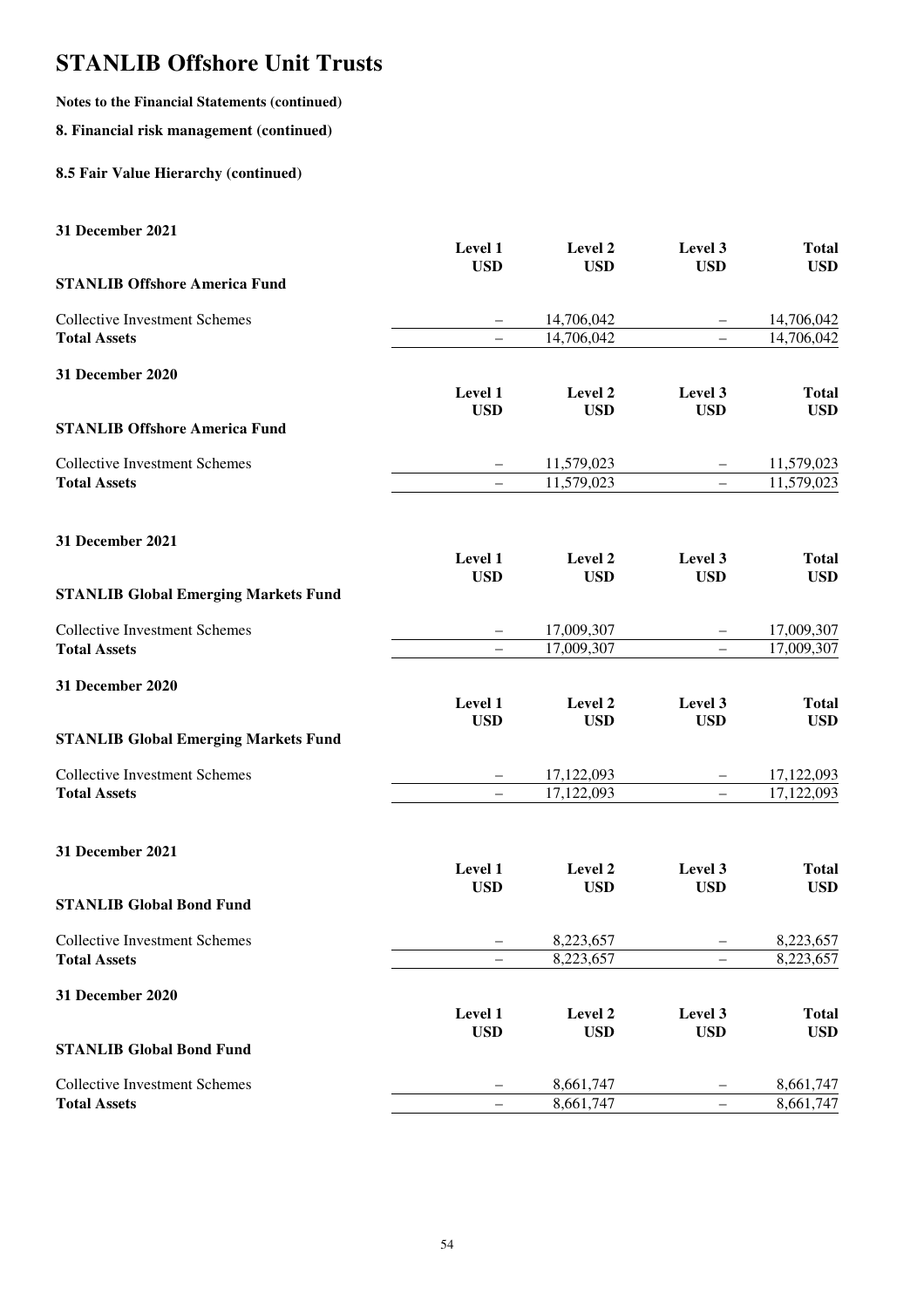### **Notes to the Financial Statements (continued)**

#### **8. Financial risk management (continued)**

### **8.5 Fair Value Hierarchy (continued)**

#### **31 December 2021**

|                                      | Level 1    | Level 2                  | Level 3                  | <b>Total</b> |
|--------------------------------------|------------|--------------------------|--------------------------|--------------|
|                                      | <b>EUR</b> | <b>EUR</b>               | <b>EUR</b>               | <b>EUR</b>   |
| <b>STANLIB Euro Cash Fund</b>        |            |                          |                          |              |
| <b>Collective Investment Schemes</b> | 2,812,191  |                          |                          | 2,812,191    |
| <b>Total Assets</b>                  | 2,812,191  | $\overline{\phantom{0}}$ | $\overline{\phantom{0}}$ | 2,812,191    |
|                                      |            |                          |                          |              |
| 31 December 2020                     |            |                          |                          |              |
|                                      | Level 1    | Level 2                  | Level 3                  | <b>Total</b> |
|                                      | <b>EUR</b> | <b>EUR</b>               | <b>EUR</b>               | <b>EUR</b>   |
| <b>STANLIB Euro Cash Fund</b>        |            |                          |                          |              |
| <b>Collective Investment Schemes</b> | 3,311,692  |                          |                          | 3,311,692    |
| <b>Total Assets</b>                  | 3,311,692  |                          |                          | 3,311,692    |
|                                      |            |                          |                          |              |
| 31 December 2021                     |            |                          |                          |              |
|                                      | Level 1    | Level 2                  | Level 3                  | <b>Total</b> |
|                                      | <b>GBP</b> | <b>GBP</b>               | <b>GBP</b>               | <b>GBP</b>   |
| <b>STANLIB Sterling Cash Fund</b>    |            |                          |                          |              |
| <b>Collective Investment Schemes</b> | 2,676,540  |                          |                          | 2,676,540    |
| <b>Total Assets</b>                  | 2,676,540  | $\overline{\phantom{0}}$ | $\equiv$                 | 2,676,540    |
|                                      |            |                          |                          |              |
| 31 December 2020                     |            |                          |                          |              |
|                                      | Level 1    | Level 2                  | Level 3                  | <b>Total</b> |
|                                      | <b>GBP</b> | <b>GBP</b>               | <b>GBP</b>               | <b>GBP</b>   |
| <b>STANLIB Sterling Cash Fund</b>    |            |                          |                          |              |
| <b>Collective Investment Schemes</b> | 2,982,437  |                          |                          | 2,982,437    |
| <b>Total Assets</b>                  | 2,982,437  |                          | $\overline{\phantom{0}}$ | 2,982,437    |
|                                      |            |                          |                          |              |
| 31 December 2021                     |            |                          |                          |              |
|                                      | Level 1    | Level 2                  | Level 3                  | <b>Total</b> |
|                                      | <b>USD</b> | <b>USD</b>               | <b>USD</b>               | <b>USD</b>   |
| <b>STANLIB US Dollar Cash Fund</b>   |            |                          |                          |              |
| <b>Collective Investment Schemes</b> | 7,289,764  |                          |                          | 7,289,764    |
| <b>Total Assets</b>                  | 7,289,764  |                          |                          | 7,289,764    |
| 31 December 2020                     |            |                          |                          |              |
|                                      | Level 1    | Level 2                  | Level 3                  | <b>Total</b> |
|                                      | <b>USD</b> | <b>USD</b>               | <b>USD</b>               | <b>USD</b>   |
| <b>STANLIB US Dollar Cash Fund</b>   |            |                          |                          |              |
| <b>Collective Investment Schemes</b> | 9,305,102  |                          |                          | 9,305,102    |
| <b>Total Assets</b>                  | 9,305,102  |                          |                          | 9,305,102    |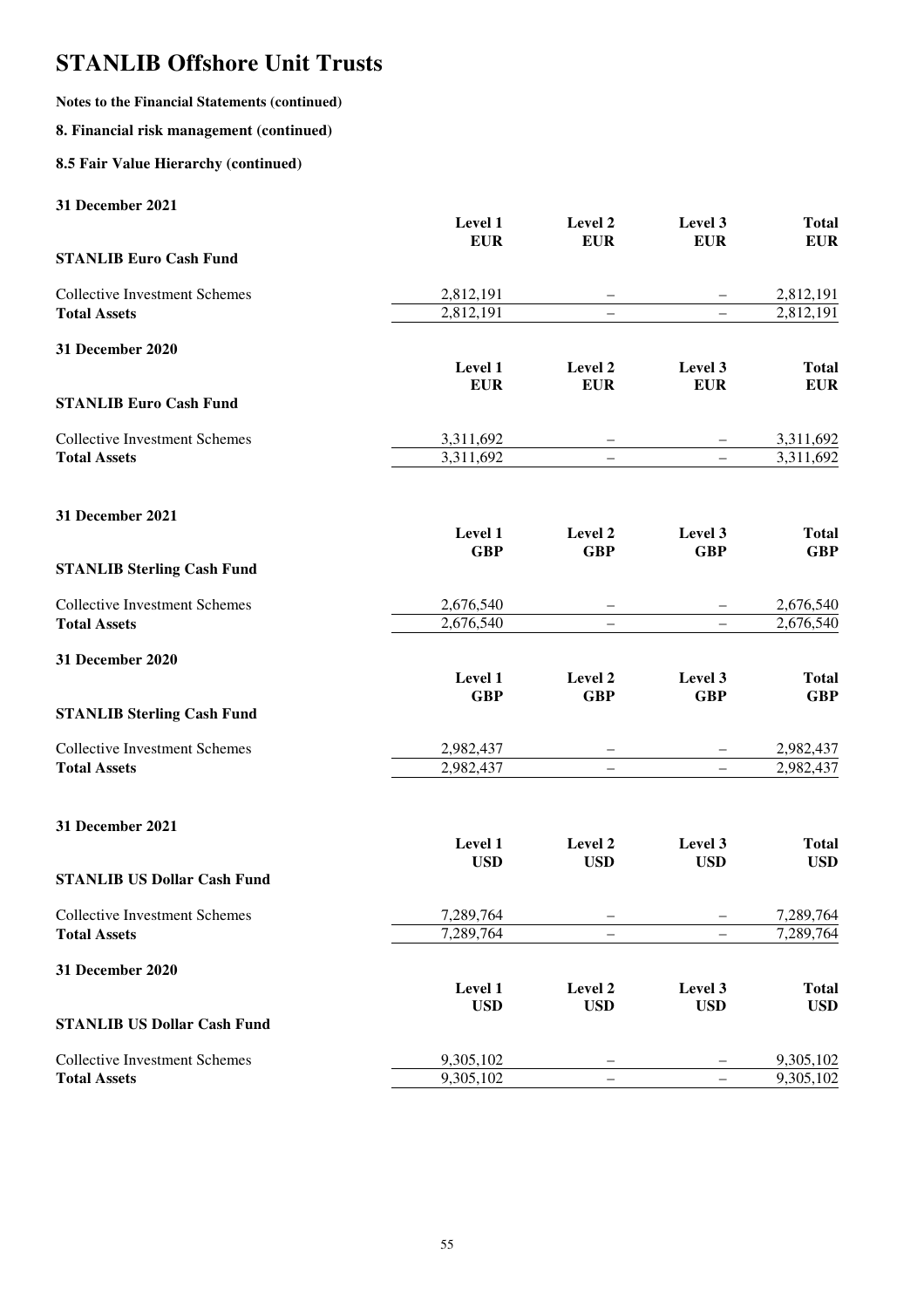## **Notes to the Financial Statements (continued)**

#### **8. Financial risk management (continued)**

### **8.5 Fair Value Hierarchy (continued)**

#### **31 December 2021**

|                                       | Level 1<br><b>USD</b> | Level 2<br><b>USD</b> | Level 3<br><b>USD</b> | <b>Total</b><br><b>USD</b> |
|---------------------------------------|-----------------------|-----------------------|-----------------------|----------------------------|
| <b>STANLIB Global Aggressive Fund</b> |                       |                       |                       |                            |
| Collective Investment Schemes         | $\qquad \qquad -$     | 5,989,843             |                       | 5,989,843                  |
| <b>Total Assets</b>                   |                       | 5,989,843             |                       | 5,989,843                  |
| 31 December 2020                      |                       |                       |                       |                            |
|                                       | Level 1               | Level 2               | Level 3               | <b>Total</b>               |
|                                       | <b>USD</b>            | <b>USD</b>            | <b>USD</b>            | <b>USD</b>                 |
| <b>STANLIB Global Aggressive Fund</b> |                       |                       |                       |                            |
| <b>Collective Investment Schemes</b>  |                       | 5,504,847             |                       | 5,504,847                  |
| <b>Total Assets</b>                   |                       | 5,504,847             |                       | 5,504,847                  |
|                                       |                       |                       |                       |                            |

| 31 December 2021                             |                          |             |                          |              |
|----------------------------------------------|--------------------------|-------------|--------------------------|--------------|
|                                              | Level 1                  | Level 2     | Level 3                  | <b>Total</b> |
|                                              | <b>USD</b>               | <b>USD</b>  | <b>USD</b>               | <b>USD</b>   |
| <b>STANLIB Global Balanced Fund</b>          |                          |             |                          |              |
| <b>Collective Investment Schemes</b>         | $\overline{\phantom{0}}$ | 139,497,933 | -                        | 139,497,933  |
| <b>Total Assets</b>                          | $\overline{\phantom{0}}$ | 139,497,933 |                          | 139,497,933  |
| 31 December 2020                             |                          |             |                          |              |
|                                              | Level 1                  | Level 2     | Level 3                  | <b>Total</b> |
|                                              | <b>USD</b>               | <b>USD</b>  | <b>USD</b>               | <b>USD</b>   |
| <b>STANLIB Global Balanced Fund</b>          |                          |             |                          |              |
| <b>Collective Investment Schemes</b>         | $\qquad \qquad -$        | 108,041,476 |                          | 108,041,476  |
| <b>Total Assets</b>                          | $\overline{\phantom{0}}$ | 108,041,476 | $\overline{\phantom{0}}$ | 108,041,476  |
| 31 December 2021                             |                          |             |                          |              |
|                                              | Level 1                  | Level 2     | Level 3                  | <b>Total</b> |
|                                              | <b>USD</b>               | <b>USD</b>  | <b>USD</b>               | <b>USD</b>   |
| <b>STANLIB Global Balanced Cautious Fund</b> |                          |             |                          |              |
| <b>Collective Investment Schemes</b>         | -                        | 61,641,893  |                          | 61,641,893   |
| <b>Total Assets</b>                          | $\overline{\phantom{0}}$ | 61,641,893  | —                        | 61,641,893   |

## **31 December 2020**

|                                              | Level 1<br><b>USD</b> | Level 2<br>USD | Level 3<br><b>USD</b>    | Total<br><b>USD</b> |
|----------------------------------------------|-----------------------|----------------|--------------------------|---------------------|
| <b>STANLIB Global Balanced Cautious Fund</b> |                       |                |                          |                     |
| Collective Investment Schemes                |                       | 48.907.196     | -                        | 48,907,196          |
| <b>Total Assets</b>                          | —                     | 48.907.196     | $\overline{\phantom{0}}$ | 48,907,196          |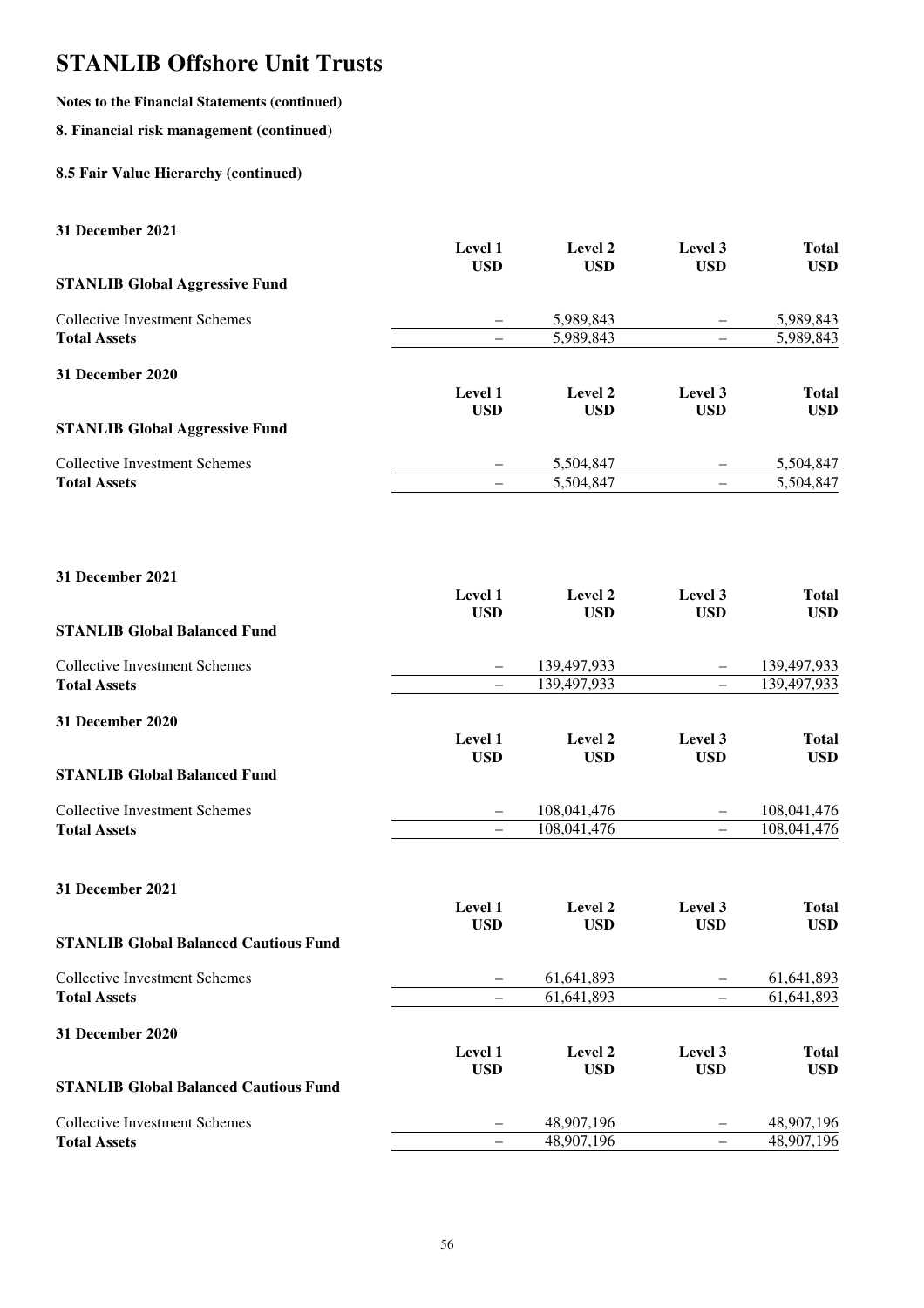## **Notes to the Financial Statements (continued)**

#### **8. Financial risk management (continued)**

### **8.5 Fair Value Hierarchy (continued)**

| 31 December 2021                                |                          |            |                          |              |
|-------------------------------------------------|--------------------------|------------|--------------------------|--------------|
|                                                 | Level 1                  | Level 2    | Level 3                  | <b>Total</b> |
| <b>STANLIB Global Property Fund</b>             | <b>USD</b>               | <b>USD</b> | <b>USD</b>               | <b>USD</b>   |
|                                                 |                          |            |                          |              |
| <b>Collective Investment Schemes</b>            |                          | 37,898,252 |                          | 37,898,252   |
| <b>Total Assets</b>                             |                          | 37,898,252 |                          | 37,898,252   |
| 31 December 2020                                |                          |            |                          |              |
|                                                 | Level 1                  | Level 2    | Level 3                  | <b>Total</b> |
|                                                 | <b>USD</b>               | <b>USD</b> | <b>USD</b>               | <b>USD</b>   |
| <b>STANLIB Global Property Fund</b>             |                          |            |                          |              |
| <b>Collective Investment Schemes</b>            |                          | 32,127,711 |                          | 32,127,711   |
| <b>Total Assets</b>                             | $\equiv$                 | 32,127,711 | $\equiv$                 | 32,127,711   |
| 31 December 2021                                |                          |            |                          |              |
|                                                 | Level 1                  | Level 2    | Level 3                  | <b>Total</b> |
|                                                 | <b>USD</b>               | <b>USD</b> | <b>USD</b>               | <b>USD</b>   |
| <b>STANLIB Multi-Manager Global Equity Fund</b> |                          |            |                          |              |
| <b>Collective Investment Schemes</b>            | —                        | 2,664,644  |                          | 2,664,644    |
| <b>Total Assets</b>                             | $-$                      | 2,664,644  | $\overline{\phantom{0}}$ | 2,664,644    |
| 31 December 2020                                |                          |            |                          |              |
|                                                 | Level 1                  | Level 2    | Level 3                  | <b>Total</b> |
|                                                 | <b>USD</b>               | <b>USD</b> | <b>USD</b>               | <b>USD</b>   |
| <b>STANLIB Multi-Manager Global Equity Fund</b> |                          |            |                          |              |
| <b>Collective Investment Schemes</b>            | $\overline{\phantom{0}}$ | 1,838,474  |                          | 1,838,474    |
| <b>Total Assets</b>                             | $\overline{\phantom{0}}$ | 1,838,474  | $\qquad \qquad -$        | 1,838,474    |

| 31 December 2021                              |                       |                       |                       |                            |
|-----------------------------------------------|-----------------------|-----------------------|-----------------------|----------------------------|
|                                               | Level 1<br><b>USD</b> | Level 2<br><b>USD</b> | Level 3<br><b>USD</b> | <b>Total</b><br><b>USD</b> |
| <b>STANLIB Multi-Manager Global Bond Fund</b> |                       |                       |                       |                            |
| Collective Investment Schemes                 | 222,930               |                       |                       | 222,930                    |
| <b>Total Assets</b>                           | 222,930               |                       |                       | 222,930                    |
| 31 December 2020                              |                       |                       |                       |                            |
|                                               | Level 1               | Level 2               | Level 3               | <b>Total</b>               |
|                                               | <b>USD</b>            | <b>USD</b>            | <b>USD</b>            | <b>USD</b>                 |
| <b>STANLIB Multi-Manager Global Bond Fund</b> |                       |                       |                       |                            |
| Collective Investment Schemes                 | 187,919               |                       |                       | 187,919                    |
| <b>Total Assets</b>                           | 187.919               |                       |                       | 187.919                    |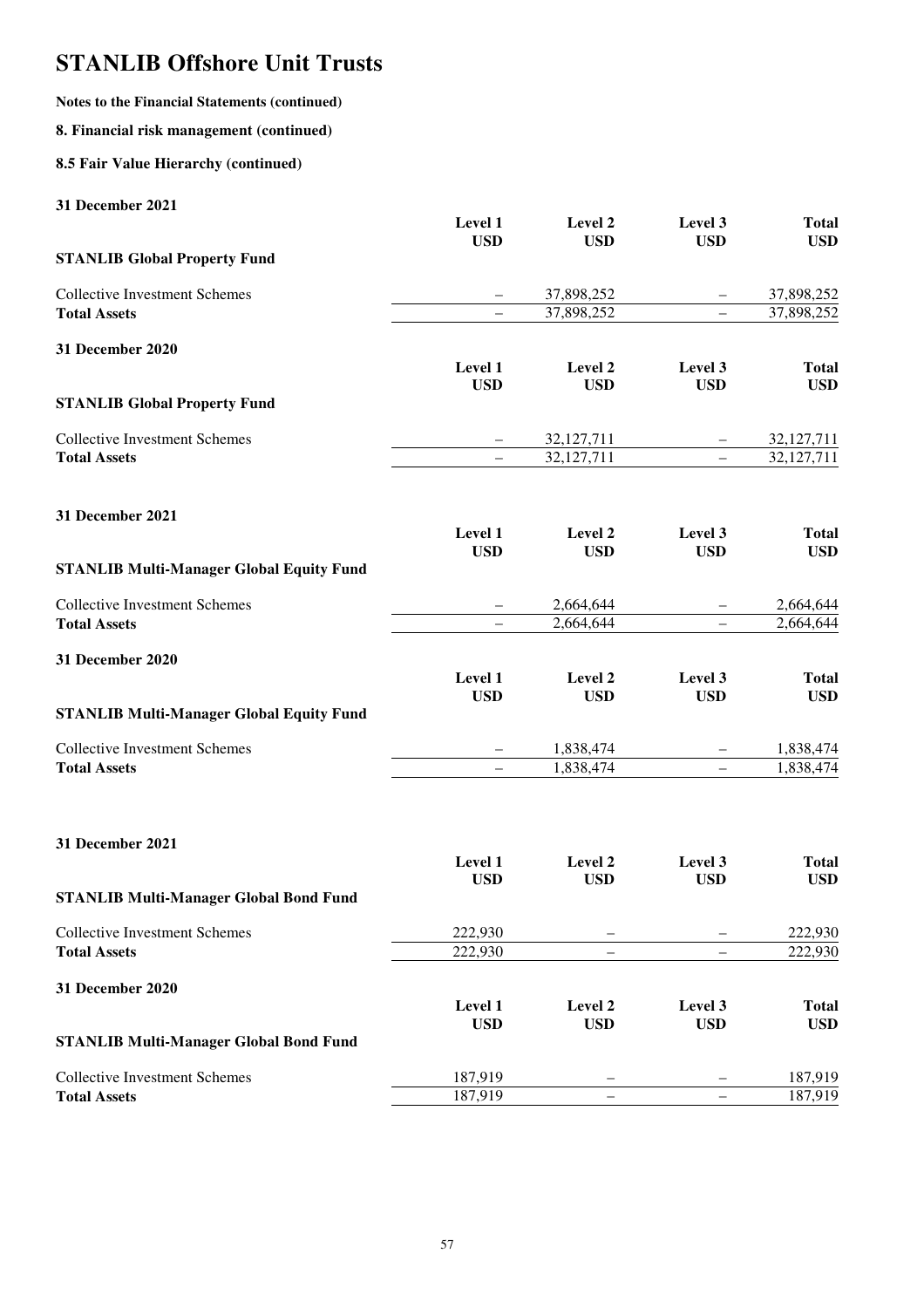#### **Notes to the Financial Statements (continued)**

#### **9. Exchange Rates**

The following closing exchange rates at 31 December 2021 and 31 December 2020 were used to translate foreign currency assets and liabilities:

| <b>USD Funds</b> | 31 December 2021 | 31 December 2020 |
|------------------|------------------|------------------|
| <b>USD/EUR</b>   | 0.87936          | 0.81729          |
| USD/GBP          | 0.73831          | 0.73156          |
| USD/JPY          | 115.15501        | 103.24500        |
| USD/ZAR          | 15.95998         | 14.68876         |
| <b>GBP</b> Funds | 31 December 2021 | 31 December 2020 |
| GBP/USD          | 1.35445          | 1.11720          |
| GBP/ZAR          | 21.61700         | 20.07880         |
| <b>EUR Funds</b> | 31 December 2021 | 31 December 2020 |
| EUR/GBP          | 0.83960          | 0.89509          |
| <b>EUR/USD</b>   | 1.13719          | 1.22355          |
| EUR/ZAR          | 18.14953         | 17.97243         |

#### **10. Significant Events during the year**

A new prospectus was issued in October 2021.

On 08 October 2021, two new Class Funds were launched under the STANLIB Offshore Unit Trusts. The new Class Funds are STANLIB Global Growth Fund & STANLIB Global Multi-Strategy Diversified Growth Fund. Operations had not commenced at 31 December 2021.

There were no other significant events during the year that require disclosure in these financial statements.

#### **11. Post statement of financial position events**

On 24 February 2022, Russia launched a military offensive against Ukraine resulting in widespread sanctions on Russia and heightened security and cyber threats. No fair value pricing was needed in the Class Funds as there is no direct holdings in Russian or Ukrainian assets however the market disruptions associated with current geopolitical events have had a global impact, and uncertainty exists as to their implications. Such disruptions can adversely affect assets of the Class Fund and thus performance of the different Class Funds. Management continues to monitor developments and evaluate its impact on the Fund and its Class Funds.

There were no other post Statement of Financial Position events up to the date of approval of the financial statements that require a disclosure.

#### **12. Approval of Financial Statements**

The financial statements were approved by the Manager on 26 May 2022.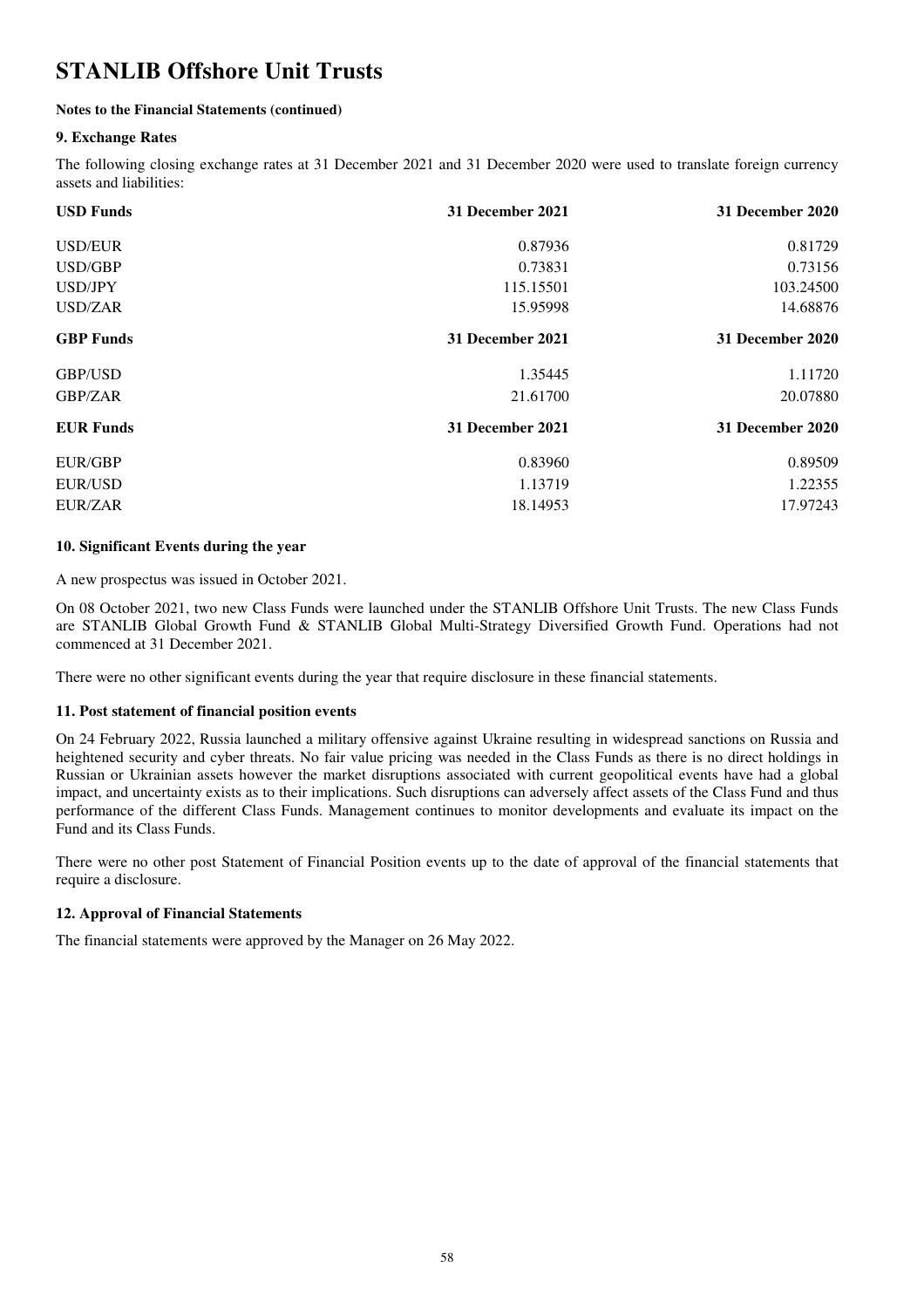#### **Portfolio Statements**

**STANLIB European Equity Fund As at 31 December 2021** 

| <b>Transferable Securities Admitted to an Official Exchange Listing</b><br>or Dealt in on Another Regulated Market                    | <b>Nominal</b><br>holding | Cost<br><b>EUR</b> | Fair<br>value<br><b>EUR</b> | $%$ of net<br>assets |
|---------------------------------------------------------------------------------------------------------------------------------------|---------------------------|--------------------|-----------------------------|----------------------|
| <b>Collective Investment Schemes</b>                                                                                                  |                           |                    |                             |                      |
| <b>Jersey</b><br>STANLIB Funds Limited - STANLIB European Equity Fund                                                                 |                           | 31,838 30,735,349  | 48,596,315                  | 99.39                |
| <b>Total Collective Investment Schemes (31 December 2020:</b><br>99.72%)                                                              |                           | 30,735,349         | 48,596,315                  | 99.39                |
| <b>Total Transferable Securities Admitted to An Official Stock</b><br><b>Exchange Listing or Dealt in on Another Regulated Market</b> |                           |                    | 48,596,315                  | 99.39                |
| Net current assets                                                                                                                    |                           |                    | 296,611                     | 0.61                 |
| Total net assets                                                                                                                      |                           |                    | 48,892,926                  | 100.00               |
| <b>STANLIB Global Equity Fund</b><br>As at 31 December 2021                                                                           |                           |                    |                             |                      |
| <b>Transferable Securities Admitted to an Official Exchange</b><br><b>Listing or Dealt in on Another Regulated Market</b>             | <b>Nominal</b><br>holding | Cost<br><b>USD</b> | Fair<br>value<br><b>USD</b> | $%$ of net<br>assets |
| <b>Collective Investment Schemes</b>                                                                                                  |                           |                    |                             |                      |
| Jersey<br>STANLIB Funds Limited - STANLIB High Alpha Global Equity<br>Fund                                                            |                           | 66,733 79,573,061  | 173,657,215                 | 99.69                |
| <b>Total Collective Investment Schemes (31 December 2020:</b><br>99.64%)                                                              |                           | 79,573,061         | 173,657,215                 | 99.69                |
| <b>Total Transferable Securities Admitted to An Official Stock</b><br><b>Exchange Listing or Dealt in on Another Regulated Market</b> |                           |                    | 173,657,215                 | 99.69                |
| Net current assets                                                                                                                    |                           |                    | 534,362                     | 0.31                 |
| Total net assets                                                                                                                      |                           |                    | 174, 191, 577               | 100.00               |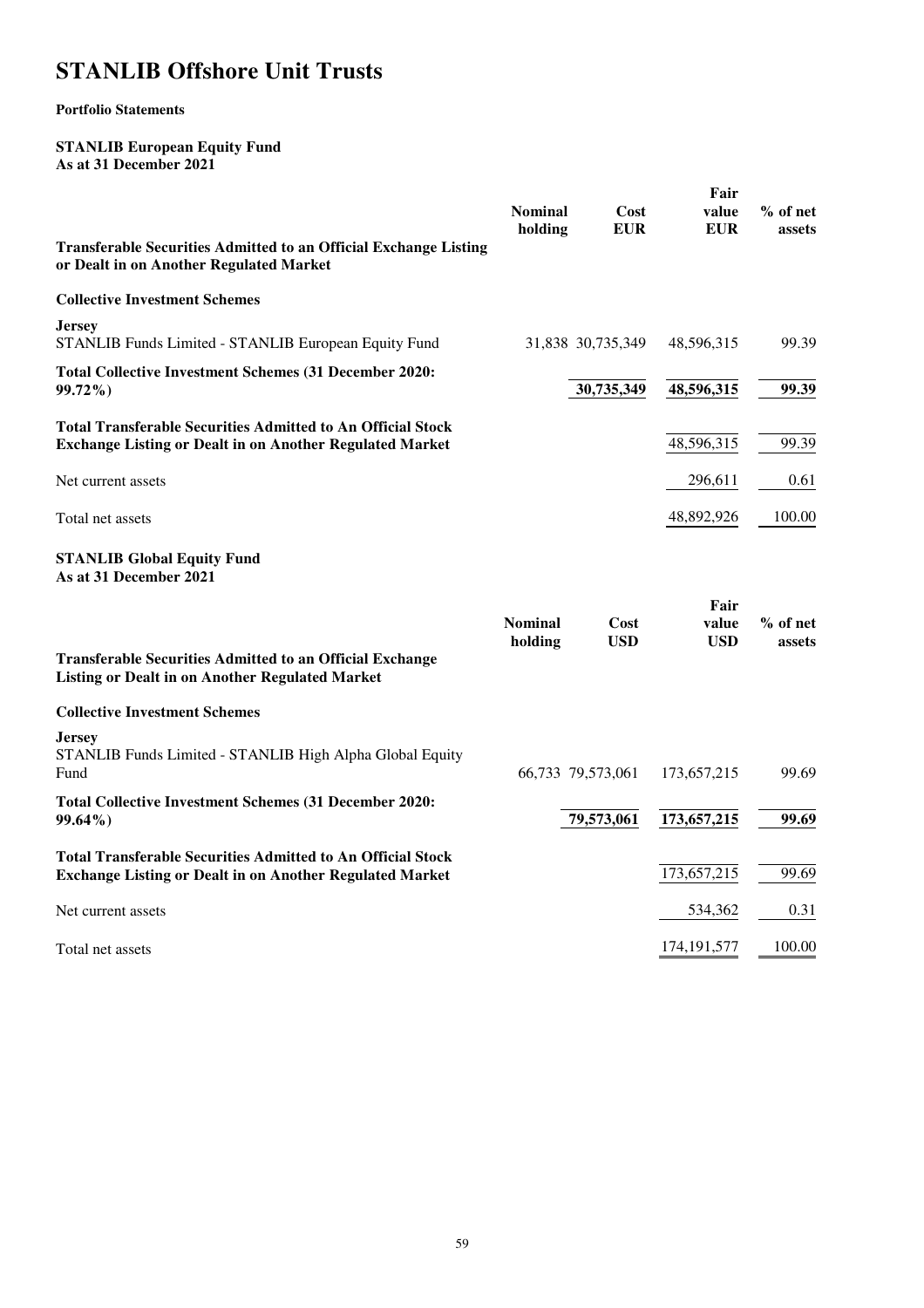### **Portfolio Statements (continued)**

### **STANLIB Offshore America Fund As at 31 December 2021**

|                                                                                                                                       | <b>Nominal</b><br>holding | Cost<br><b>USD</b> | Fair<br>value<br><b>USD</b> | $%$ of net<br>assets |
|---------------------------------------------------------------------------------------------------------------------------------------|---------------------------|--------------------|-----------------------------|----------------------|
| <b>Transferable Securities Admitted to an Official Exchange Listing</b><br>or Dealt in on Another Regulated Market                    |                           |                    |                             |                      |
| <b>Collective Investment Schemes</b>                                                                                                  |                           |                    |                             |                      |
| Luxembourg<br>Fidelity Funds - America Fund                                                                                           | 1,024,098                 | 6,583,781          | 14,706,042                  | 99.60                |
| <b>Total Collective Investment Schemes (31 December 2020:</b><br>99.33%)                                                              |                           | 6,583,781          | 14,706,042                  | 99.60                |
| <b>Total Transferable Securities Admitted to An Official Stock</b><br><b>Exchange Listing or Dealt in on Another Regulated Market</b> |                           |                    | 14,706,042                  | 99.60                |
| Net current assets                                                                                                                    |                           |                    | 59,046                      | 0.40                 |
| Total net assets                                                                                                                      |                           |                    | 14,765,088                  | 100.00               |
| <b>STANLIB Global Emerging Markets Fund</b><br>As at 31 December 2021                                                                 |                           |                    |                             |                      |
|                                                                                                                                       | <b>Nominal</b><br>holding | Cost<br><b>USD</b> | Fair<br>value<br><b>USD</b> | $%$ of net<br>assets |
| <b>Transferable Securities Admitted to an Official Exchange Listing</b><br>or Dealt in on Another Regulated Market                    |                           |                    |                             |                      |
| <b>Collective Investment Schemes</b>                                                                                                  |                           |                    |                             |                      |
| <b>Jersey</b><br>STANLIB Fund Limited - STANLIB Global Emerging Markets<br>Fund                                                       |                           | 11,174 12,904,910  | 17,009,307                  | 99.36                |
| <b>Total Collective Investment Schemes (31 December 2020:</b><br>99.20%)                                                              |                           | 12,904,910         | 17,009,307                  | 99.36                |
| <b>Total Transferable Securities Admitted to An Official Stock</b><br><b>Exchange Listing or Dealt in on Another Regulated Market</b> |                           |                    | 17,009,307                  | 99.36                |
| Net current assets                                                                                                                    |                           |                    | 109,081                     | 0.64                 |
| Total net assets                                                                                                                      |                           |                    | 17,118,388                  | 100.00               |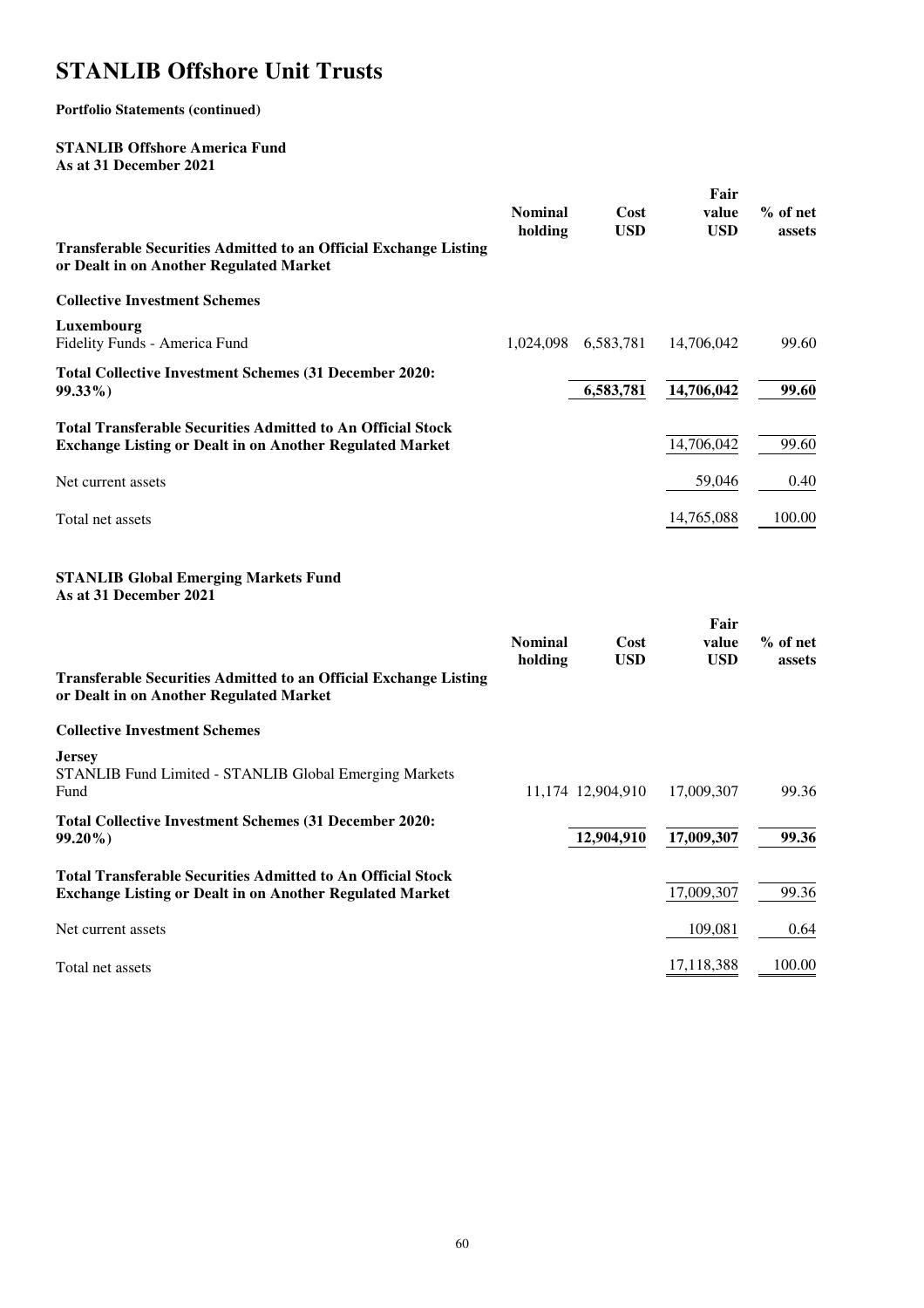### **Portfolio Statements (continued)**

### **STANLIB Global Bond Fund As at 31 December 2021**

| <b>Transferable Securities Admitted to an Official Exchange Listing</b><br>or Dealt in on Another Regulated Market                    | <b>Nominal</b><br>holding | Cost<br><b>USD</b> | Fair<br>value<br><b>USD</b> | $%$ of net<br>assets |
|---------------------------------------------------------------------------------------------------------------------------------------|---------------------------|--------------------|-----------------------------|----------------------|
| <b>Collective Investment Schemes</b>                                                                                                  |                           |                    |                             |                      |
| <b>Jersey</b><br>STANLIB Funds Limited - STANLIB Global Bond Fund                                                                     | 4.921                     | 7,429,907          | 8,223,657                   | 99.48                |
| Total Collective Investment Schemes (31 December 2020: 97.74%)                                                                        |                           | 7,429,907          | 8,223,657                   | 99.48                |
| <b>Total Transferable Securities Admitted to An Official Stock</b><br><b>Exchange Listing or Dealt in on Another Regulated Market</b> |                           |                    | 8,223,657                   | 99.48                |
| Net current assets                                                                                                                    |                           |                    | 42,707                      | 0.52                 |
| Total net assets                                                                                                                      |                           |                    | 8,266,364                   | 100.00               |
| <b>STANLIB Euro Cash Fund</b><br>As at 31 December 2021                                                                               |                           |                    | Fair                        |                      |
| <b>Transferable Securities Admitted to an Official Exchange Listing</b><br>or Dealt in on Another Regulated Market                    | Nominal<br>holding        | Cost<br><b>EUR</b> | value<br><b>EUR</b>         | $%$ of net<br>assets |
| <b>Collective Investment Schemes</b>                                                                                                  |                           |                    |                             |                      |
| <b>Ireland</b><br>Fidelity Institutional Liquidity Fund Plc - The Euro Fund                                                           | 206                       | 2,880,872          | 2,812,191                   | 99.39                |
| Total Collective Investment Schemes (31 December 2020: 98.91%)                                                                        |                           | 2,880,872          | 2,812,191                   | 99.39                |
| <b>Total Transferable Securities Admitted to An Official Stock</b><br><b>Exchange Listing or Dealt in on Another Regulated Market</b> |                           |                    | 2,812,191                   | 99.39                |
| Net current assets                                                                                                                    |                           |                    | 17,180                      | 0.61                 |
| Total net assets                                                                                                                      |                           |                    | 2,829,371                   | 100.00               |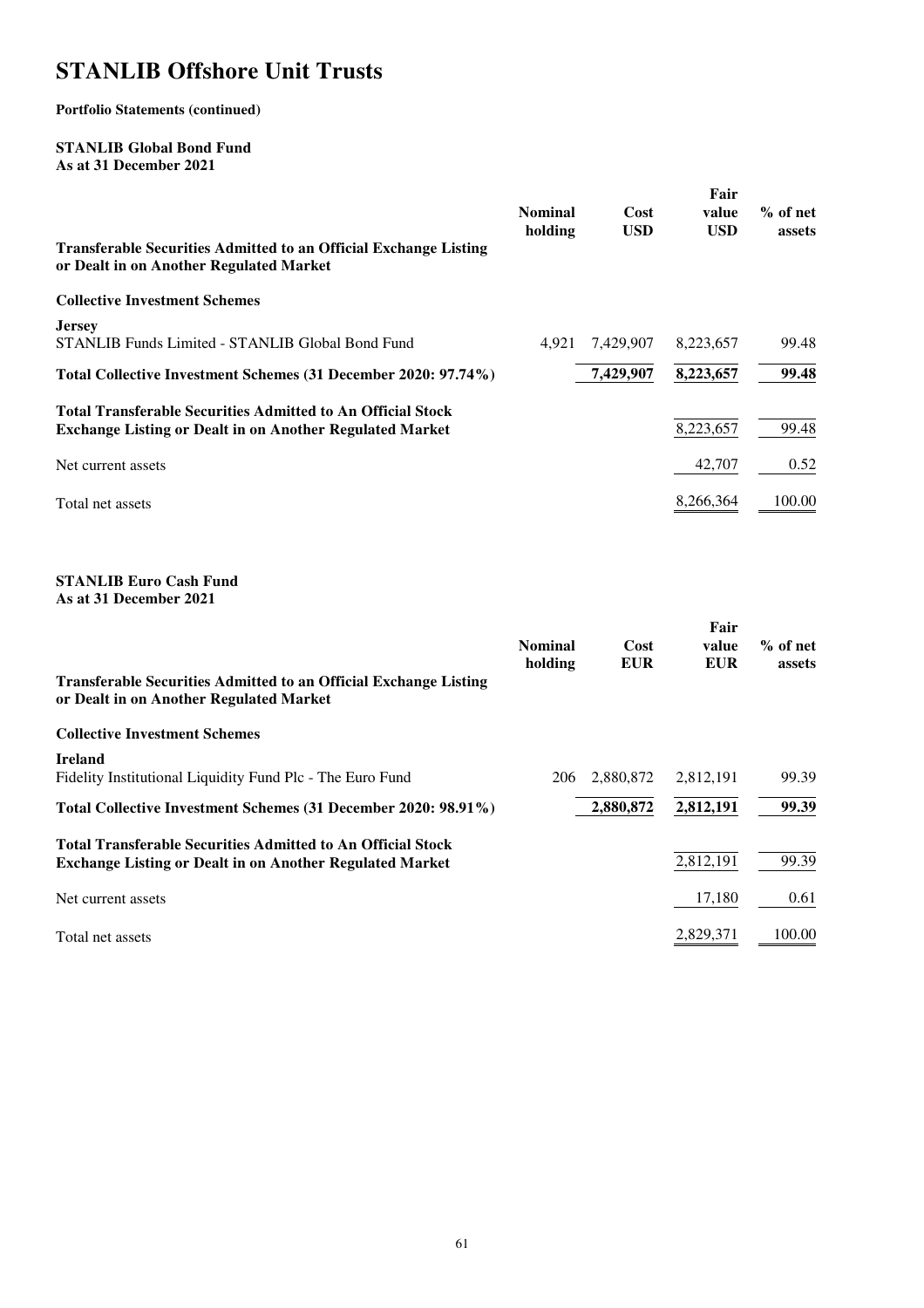**Portfolio Statements (continued)** 

#### **STANLIB Sterling Cash Fund As at 31 December 2021**

| <b>Transferable Securities Admitted to an Official Exchange Listing</b><br>or Dealt in on Another Regulated Market                    | <b>Nominal</b><br>holding | Cost<br><b>GBP</b> | Fair<br>value<br><b>GBP</b> | % of net<br>assets |
|---------------------------------------------------------------------------------------------------------------------------------------|---------------------------|--------------------|-----------------------------|--------------------|
| <b>Collective Investment Schemes</b>                                                                                                  |                           |                    |                             |                    |
| <b>Ireland</b><br>Fidelity Institutional Liquidity Fund Plc - The Sterling Fund                                                       | 128                       | 2,646,757          | 2,676,540                   | 99.80              |
| Total Collective Investment Schemes (31 December 2020: 98.46%)                                                                        |                           | 2,646,757          | 2,676,540                   | 99.80              |
| <b>Total Transferable Securities Admitted to An Official Stock</b><br><b>Exchange Listing or Dealt in on Another Regulated Market</b> |                           |                    | 2,676,540                   | 99.80              |
| Net current assets                                                                                                                    |                           |                    | 5,275                       | 0.20               |
| Total net assets                                                                                                                      |                           |                    | 2,681,815                   | 100.00             |
| <b>STANLIB US Dollar Cash Fund</b><br>As at 31 December 2021                                                                          |                           |                    |                             |                    |
| <b>Transferable Securities Admitted to an Official Exchange Listing</b><br>or Dealt in on Another Regulated Market                    | <b>Nominal</b><br>holding | Cost<br><b>USD</b> | Fair<br>value<br><b>USD</b> | % of net<br>assets |
| <b>Collective Investment Schemes</b>                                                                                                  |                           |                    |                             |                    |
| <b>Ireland</b><br>Fidelity Institutional Liquidity Fund Plc - The United States Dollar<br>Fund                                        | 401                       | 7,254,200          | 7,289,764                   | 99.35              |
| Total Collective Investment Schemes (31 December 2020: 99.10%)                                                                        |                           | 7,254,200          | 7,289,764                   | 99.35              |
| <b>Total Transferable Securities Admitted to An Official Stock</b><br><b>Exchange Listing or Dealt in on Another Regulated Market</b> |                           |                    | 7,289,764                   | 99.35              |
| Net current assets                                                                                                                    |                           |                    | 47,471                      | 0.65               |
| Total net assets                                                                                                                      |                           |                    | 7,337,235                   | 100.00             |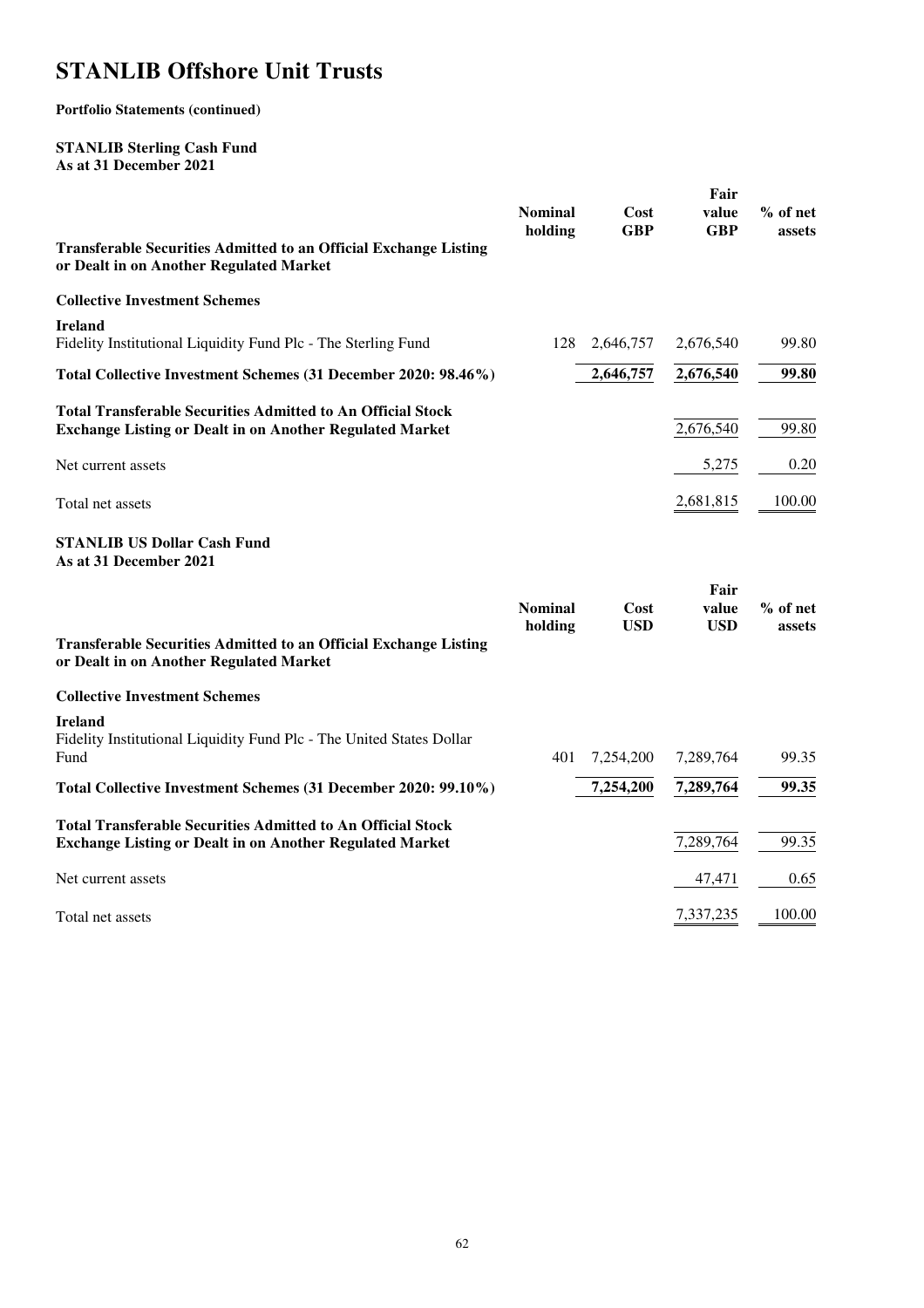**Portfolio Statements (continued)** 

#### **STANLIB Global Aggressive Fund As at 31 December 2021**

|                           |                                                                | value                                                                                                         | $%$ of net<br>assets       |
|---------------------------|----------------------------------------------------------------|---------------------------------------------------------------------------------------------------------------|----------------------------|
|                           |                                                                |                                                                                                               |                            |
|                           |                                                                |                                                                                                               |                            |
|                           |                                                                | 5,989,843                                                                                                     | 99.48                      |
|                           |                                                                | 5,989,843                                                                                                     | 99.48                      |
|                           |                                                                | 5,989,843                                                                                                     | 99.48                      |
|                           |                                                                | 31,047                                                                                                        | 0.52                       |
|                           |                                                                | 6,020,890                                                                                                     | 100.00                     |
|                           |                                                                |                                                                                                               |                            |
| <b>Nominal</b><br>holding | Cost<br><b>USD</b>                                             | Fair<br>value<br><b>USD</b>                                                                                   | % of net<br>assets         |
|                           |                                                                |                                                                                                               |                            |
|                           |                                                                | 139,497,933                                                                                                   | 98.99                      |
|                           |                                                                | 139,497,933                                                                                                   | 98.99                      |
|                           |                                                                | 139,497,933                                                                                                   | 98.99                      |
|                           |                                                                | 1,425,903                                                                                                     | 1.01                       |
|                           |                                                                | 140,923,836                                                                                                   | 100.00                     |
|                           | Total Collective Investment Schemes (31 December 2020: 99.40%) | <b>Nominal</b><br>holding<br><b>USD</b><br>2,302<br>3,546,660<br>3,546,660<br>70,637 93,305,814<br>93,305,814 | Fair<br>Cost<br><b>USD</b> |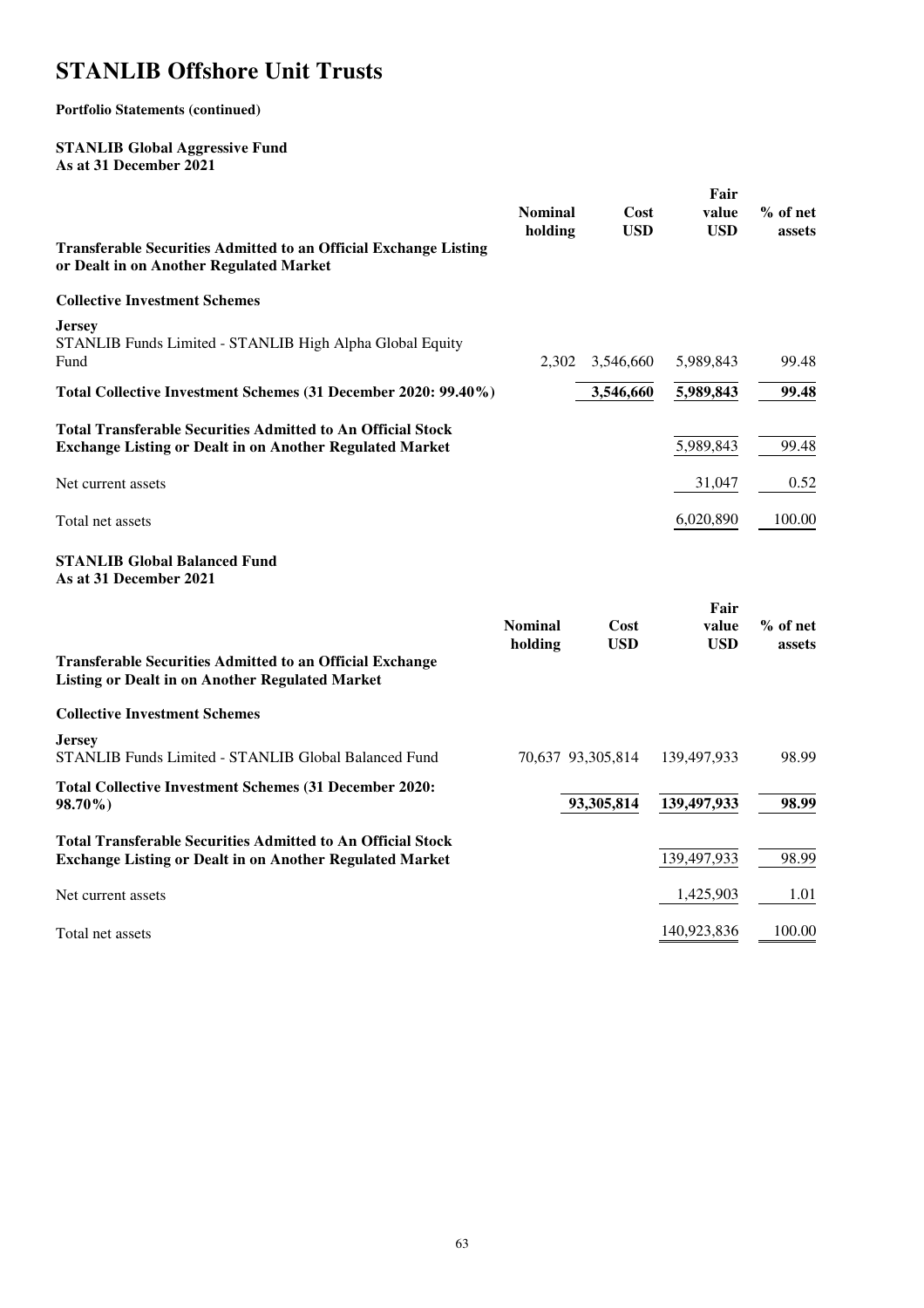### **Portfolio Statements (continued)**

#### **STANLIB Global Balanced Cautious Fund As at 31 December 2021**

|                                                                                                                                       |                           |                    | Fair                        |                      |
|---------------------------------------------------------------------------------------------------------------------------------------|---------------------------|--------------------|-----------------------------|----------------------|
|                                                                                                                                       | <b>Nominal</b><br>holding | Cost<br><b>USD</b> | value<br><b>USD</b>         | $%$ of net<br>assets |
| <b>Transferable Securities Admitted to an Official Exchange Listing</b><br>or Dealt in on Another Regulated Market                    |                           |                    |                             |                      |
| <b>Collective Investment Schemes</b>                                                                                                  |                           |                    |                             |                      |
| <b>Jersey</b><br>STANLIB Funds Limited - STANLIB Global Balanced Cautious<br>Fund                                                     |                           | 42,483 50,488,571  | 61,641,893                  | 99.60                |
| <b>Total Collective Investment Schemes (31 December 2020:</b><br>98.60%)                                                              |                           | 50,488,571         | 61,641,893                  | 99.60                |
| <b>Total Transferable Securities Admitted to An Official Stock</b><br><b>Exchange Listing or Dealt in on Another Regulated Market</b> |                           |                    | 61,641,893                  | 99.60                |
| Net current assets                                                                                                                    |                           |                    | 249,749                     | 0.40                 |
| Total net assets                                                                                                                      |                           |                    | 61,891,642                  | 100.00               |
| <b>STANLIB Global Property Fund</b><br>As at 31 December 2021                                                                         |                           |                    |                             |                      |
| <b>Transferable Securities Admitted to an Official Exchange Listing</b><br>or Dealt in on Another Regulated Market                    | <b>Nominal</b><br>holding | Cost<br><b>USD</b> | Fair<br>value<br><b>USD</b> | $%$ of net<br>assets |
| <b>Collective Investment Schemes</b>                                                                                                  |                           |                    |                             |                      |
| <b>Jersey</b><br>STANLIB Funds Limited - STANLIB Global Property Fund                                                                 |                           | 11,585 27,934,726  | 37,898,252                  | 99.22                |
| <b>Total Collective Investment Schemes (31 December 2020:</b><br>99.35%)                                                              |                           | 27,934,726         | 37,898,252                  | 99.22                |
| <b>Total Transferable Securities Admitted to An Official Stock</b><br><b>Exchange Listing or Dealt in on Another Regulated Market</b> |                           |                    | 37,898,252                  | 99.22                |
| Net current assets                                                                                                                    |                           |                    | 297,811                     | 0.78                 |
| Total net assets                                                                                                                      |                           |                    | 38,196,063                  | 100.00               |
|                                                                                                                                       |                           |                    |                             |                      |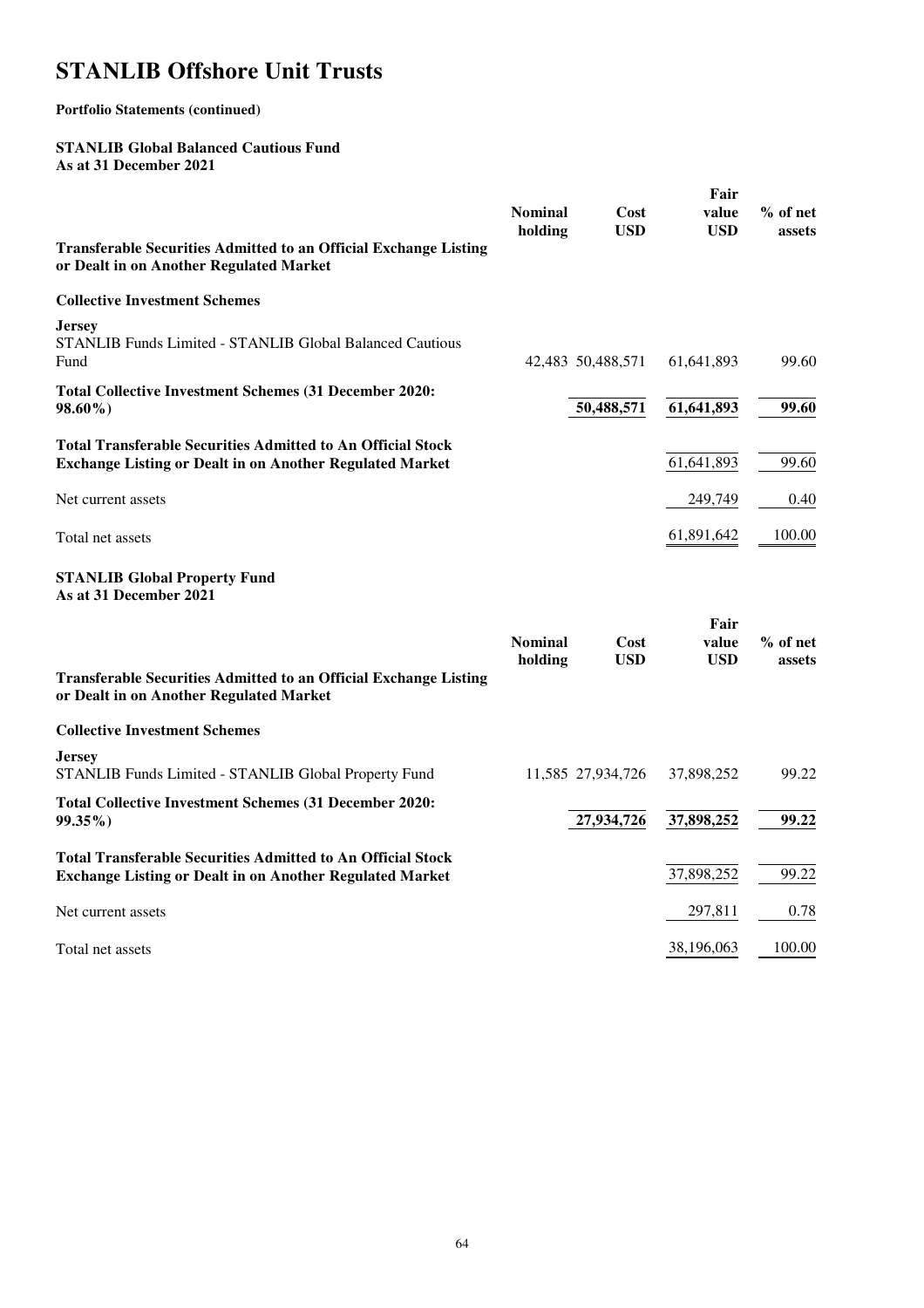### **Portfolio Statements (continued)**

#### **STANLIB Multi-Manager Global Equity Fund As at 31 December 2021**

|                                                                                                                                       | Fair                      |                    |                     |                    |
|---------------------------------------------------------------------------------------------------------------------------------------|---------------------------|--------------------|---------------------|--------------------|
|                                                                                                                                       | <b>Nominal</b><br>holding | Cost<br><b>USD</b> | value<br><b>USD</b> | % of net<br>assets |
| <b>Transferable Securities Admitted to an Official Exchange Listing</b><br>or Dealt in on Another Regulated Market                    |                           |                    |                     |                    |
| <b>Collective Investment Schemes</b>                                                                                                  |                           |                    |                     |                    |
| Jersey<br>STANLIB Funds Limited - STANLIB Multi-Manager Global Equity<br>Fund                                                         | 574                       | 1,933,744          | 2,664,644           | 99.50              |
| Total Collective Investment Schemes (31 December 2020: 99.42%)                                                                        |                           | 1,933,744          | 2,664,644           | 99.50              |
| <b>Total Transferable Securities Admitted to An Official Stock</b><br><b>Exchange Listing or Dealt in on Another Regulated Market</b> |                           |                    | 2,664,644           | 99.50              |
| Net current assets                                                                                                                    |                           |                    | 13,290              | 0.50               |
| Total net assets                                                                                                                      |                           |                    | 2,677,934           | 100.00             |
| <b>STANLIB Multi-Manager Global Bond Fund</b><br>As at 31 December 2021                                                               |                           |                    |                     |                    |
|                                                                                                                                       | <b>Nominal</b>            | Cost               | Fair<br>value       | % of net           |
| <b>Transferable Securities Admitted to an Official Exchange Listing</b><br>or Dealt in on Another Regulated Market                    | holding                   | <b>USD</b>         | <b>USD</b>          | assets             |
| <b>Collective Investment Schemes</b>                                                                                                  |                           |                    |                     |                    |
| <b>Jersey</b><br>STANLIB Funds Limited - STANLIB Multi-Manager Global Bond<br>Fund                                                    | 98                        | 209,142            | 222,930             | 99.48              |
| Total Collective Investment Schemes (31 December 2020: 98.75%)                                                                        |                           | 209,142            | 222,930             | 99.48              |
| <b>Total Transferable Securities Admitted to An Official Stock</b><br><b>Exchange Listing or Dealt in on Another Regulated Market</b> |                           |                    | 222,930             | 99.48              |
| Net current assets                                                                                                                    |                           |                    | 1,160               | 0.52               |
| Total net assets                                                                                                                      |                           |                    | 224,090             | 100.00             |
|                                                                                                                                       |                           |                    |                     |                    |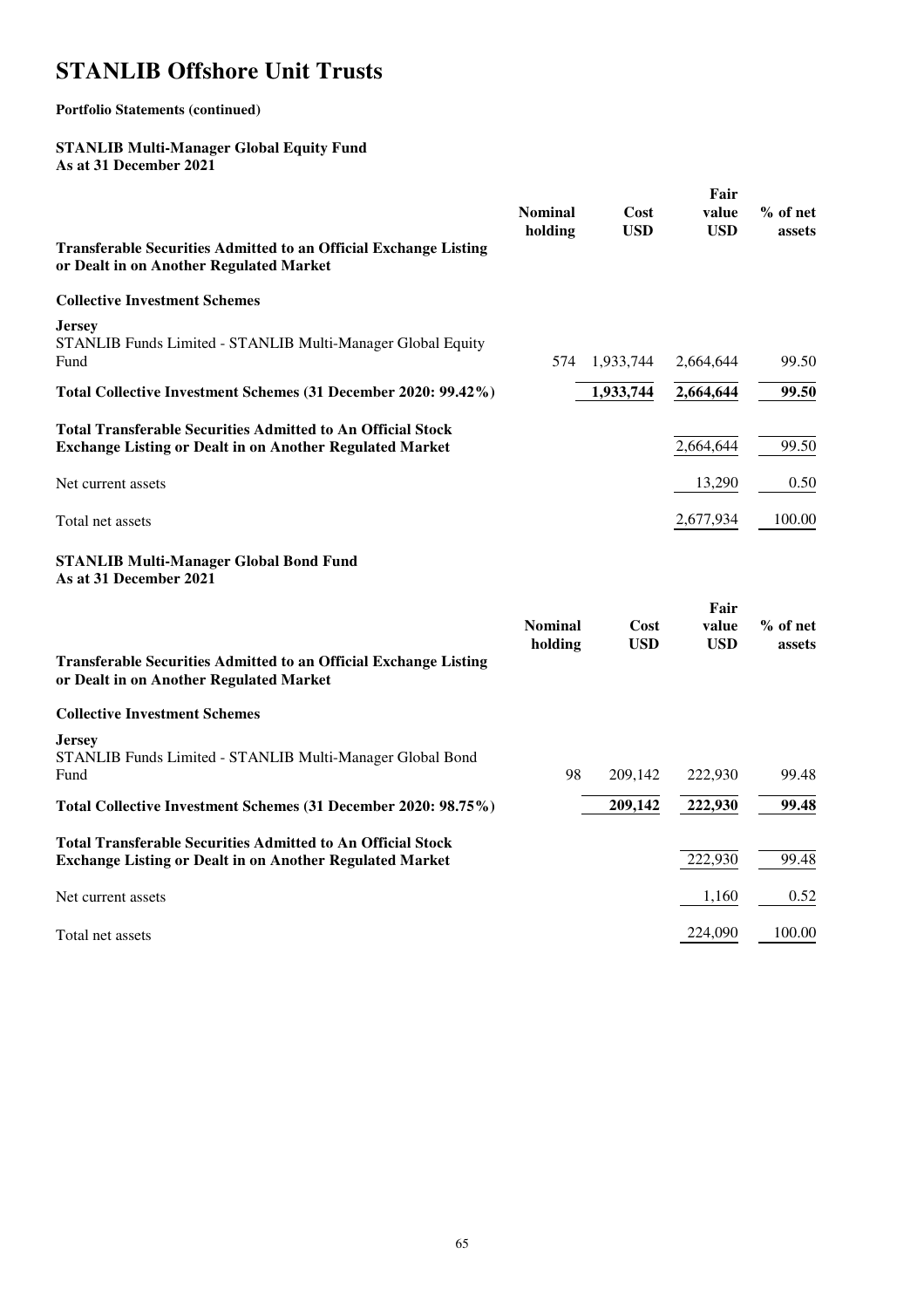#### **Other Information (Unaudited)**

#### **Total Expense Ratio**

The Total Expense Ratio ("TER") is calculated and disclosed as per the guidelines issued by the Investment Management Association. The ratio expresses the sum of all costs charged on an ongoing basis to each Class Fund's assets (operating expenses) taken retrospectively as a percentage of each Class Fund's average net assets. For clarity, when the fund is investing in other funds, the ongoing costs of these funds are not incorporated in the calculation of the TER.

|                                                          | 31 December 2021 | 31 December 2020 |
|----------------------------------------------------------|------------------|------------------|
| <b>STANLIB European Equity Fund A</b>                    | 1.29%            | 1.30%            |
| <b>STANLIB European Equity Fund B1</b>                   | 0.79%            | 0.80%            |
| <b>STANLIB European Equity Fund B2</b>                   | 0.49%            | 0.50%            |
| STANLIB Global Equity Fund A                             | 1.17%            | 1.19%            |
| STANLIB Global Equity Fund B1                            | 0.57%            | 0.59%            |
| <b>STANLIB Global Equity Fund B2</b>                     | 0.27%            | 0.29%            |
| <b>STANLIB Offshore America Fund</b>                     | $0.77\%$         | 0.78%            |
| STANLIB Global Emerging Markets Fund A                   | 1.30%            | 1.31%            |
| STANLIB Global Emerging Markets Fund B1                  | 0.70%            | 0.71%            |
| <b>STANLIB Global Emerging Markets Fund B2</b>           | 0.50%            | 0.51%            |
| <b>STANLIB Global Bond Fund A</b>                        | 1.01%            | 1.07%            |
| <b>STANLIB Global Bond Fund B1</b>                       | 0.41%            | 0.47%            |
| <b>STANLIB Global Bond Fund B2</b>                       | 0.21%            | 0.27%            |
| <b>STANLIB Euro Cash Fund</b>                            | 0.60%            | 0.62%            |
| <b>STANLIB Sterling Cash Fund</b>                        | 0.61%            | 0.61%            |
| <b>STANLIB US Dollar Cash Fund</b>                       | 0.60%            | 0.62%            |
| STANLIB Global Aggressive Fund                           | 1.44%            | 1.47%            |
| <b>STANLIB Global Balanced Fund A</b>                    | 1.18%            | 1.20%            |
| <b>STANLIB Global Balanced Fund B1</b>                   | 0.58%            | 0.60%            |
| <b>STANLIB Global Balanced Cautious Fund A</b>           | 1.19%            | 1.22%            |
| <b>STANLIB Global Balanced Cautious Fund B1</b>          | 0.59%            | 0.62%            |
| STANLIB Global Property Fund A                           | 1.19%            | 1.22%            |
| <b>STANLIB Global Property Fund B1</b>                   | 0.49%            | 0.52%            |
| STANLIB Global Property Fund B2                          | 0.29%            | 0.32%            |
| STANLIB Multi-Manager Global Equity Fund A               | 1.01%            | 1.16%            |
| STANLIB Multi-Manager Global Equity Fund B1              | 0.50%            | 0.65%            |
| STANLIB Multi-Manager Global Bond Fund A                 | 0.17%            | 0.18%            |
| STANLIB Multi-Manager Global Bond Fund B1                | 0.17%            | 0.18%            |
| <b>STANLIB Global Growth Fund B1</b>                     |                  |                  |
| STANLIB Global Multi-Strategy Diversified Growth Fund B1 |                  |                  |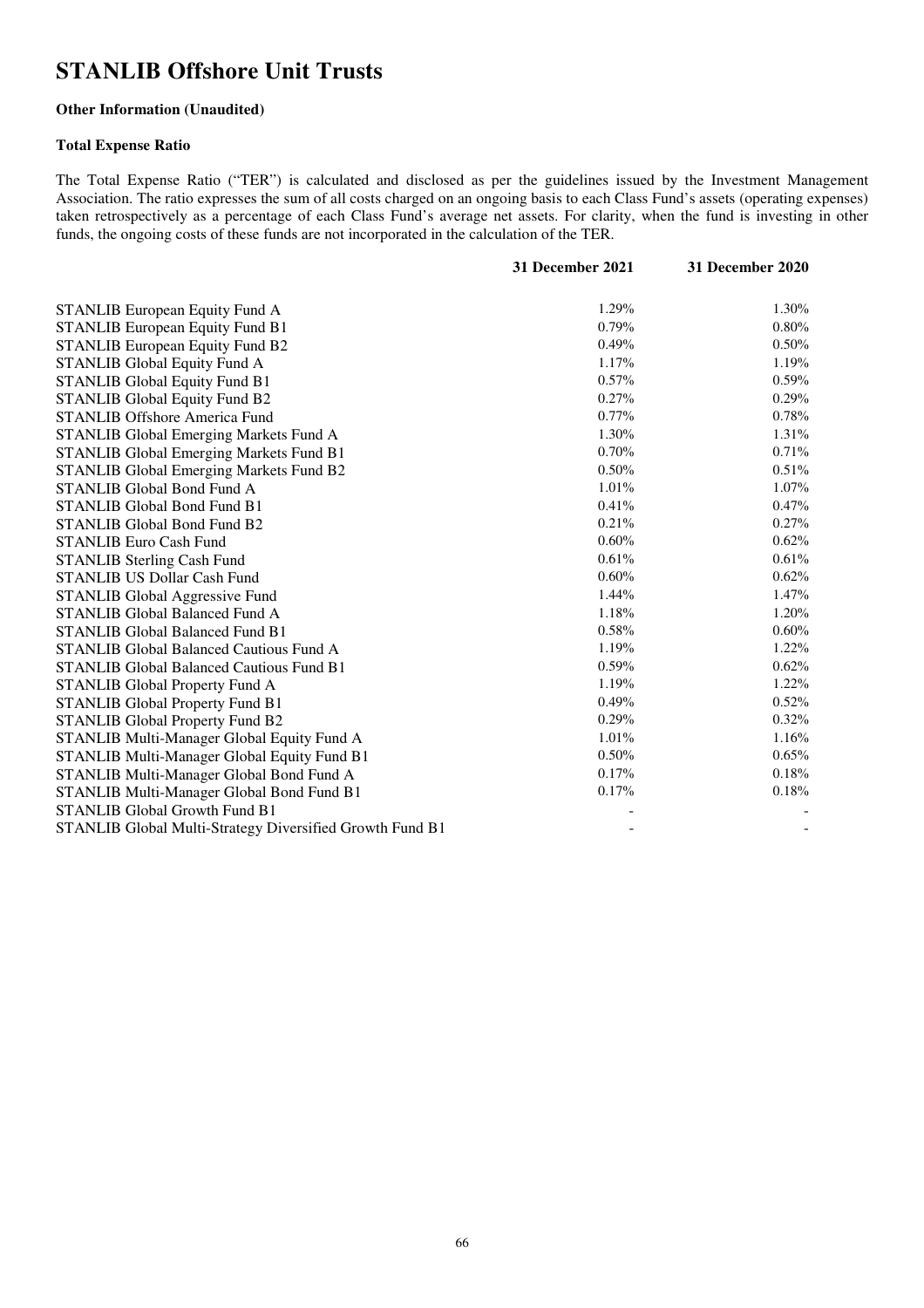### **Other Information (Unaudited) (continued)**

### **Portfolio Transaction Costs**

| <b>STANLIB European Equity Fund</b><br>Analysis of total purchase costs | 31 December | 31 December |
|-------------------------------------------------------------------------|-------------|-------------|
|                                                                         | 2021        | 2020        |
|                                                                         | <b>EUR</b>  | <b>EUR</b>  |
| Gross purchases during the year                                         | 930,000     |             |
| Total purchase transaction costs                                        |             |             |
| Net purchases total                                                     | 930,000     |             |
| Analysis of total sales costs                                           |             |             |
| Gross sales during the year                                             | 2,665,000   | 3,449,000   |
| Total sales transaction costs                                           |             |             |
| Net sales total                                                         | 2,665,000   | 3,449,000   |
| <b>STANLIB Global Equity Fund</b>                                       |             |             |
| Analysis of total purchase costs                                        | 31 December | 31 December |
|                                                                         | 2021        | 2020        |
|                                                                         | <b>USD</b>  | <b>USD</b>  |
| Gross purchases during the year                                         | 16,347,000  | 10,275,000  |
| Total purchase transaction costs                                        | (40)        |             |
| Net purchases total                                                     | 16,346,960  | 10,275,000  |
| Analysis of total sales costs                                           |             |             |
| Gross sales during the year                                             | 3,115,000   | 4,165,000   |
| Total sales transaction costs                                           |             |             |
| Net sales total                                                         | 3,115,000   | 4,165,000   |
| <b>STANLIB Offshore America Fund</b>                                    |             |             |
| Analysis of total purchase costs                                        | 31 December | 31 December |
|                                                                         | 2021        | 2020        |
|                                                                         | <b>USD</b>  | <b>USD</b>  |
| Gross purchases during the year                                         | 805,000     |             |
| Total purchase transaction costs                                        |             |             |
| Net purchases total                                                     | 805,000     |             |
| Analysis of total sales costs                                           |             |             |
| Gross sales during the year                                             | 470,000     | 693,000     |
| Total sales transaction costs                                           |             |             |
| Net sales total                                                         | 470,000     | 693,000     |
| <b>STANLIB Global Emerging Markets Fund</b>                             |             |             |
| Analysis of total purchase costs                                        | 31 December | 31 December |
|                                                                         | 2021        | 2020        |
|                                                                         | <b>USD</b>  | <b>USD</b>  |
| Gross purchases during the year                                         | 3,356,000   | 415,000     |
| Total purchase transaction costs                                        |             |             |
| Net purchases total                                                     | 3,356,000   | 415,000     |
| Analysis of total sales costs                                           |             |             |
| Gross sales during the year                                             | 1,965,000   | 205,000     |
| Total sales transaction costs                                           |             |             |
| Net sales total                                                         | 1,965,000   | 205,000     |
|                                                                         |             |             |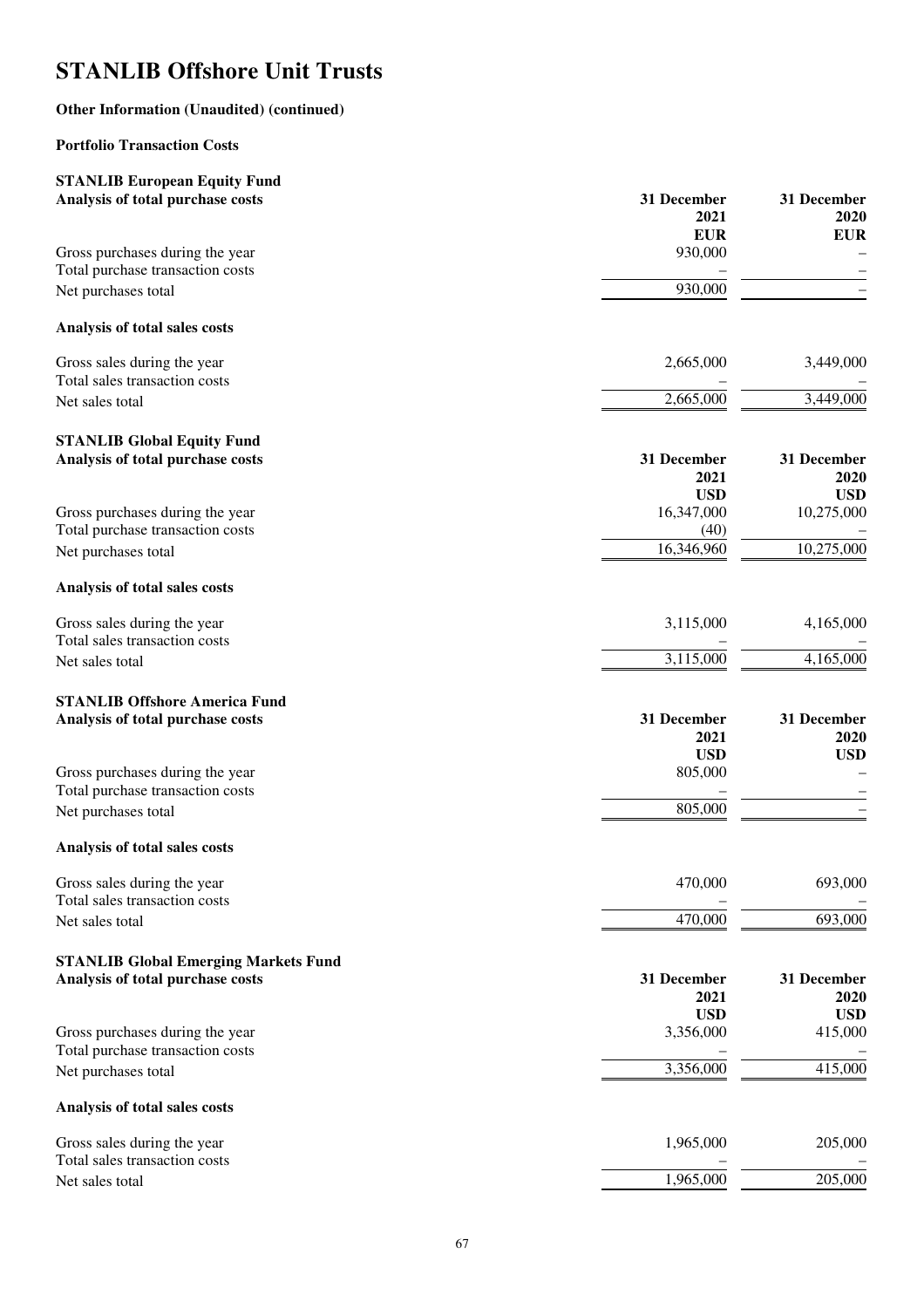#### **Other Information (Unaudited) (continued) STANLIB Clobal B.**

| STANLIB GIODAI BONG FUNG<br>Analysis of total purchase costs           | 31 December<br>2021     | 31 December<br>2020     |
|------------------------------------------------------------------------|-------------------------|-------------------------|
| Gross purchases during the year                                        | <b>USD</b><br>1,378,000 | <b>USD</b><br>1,989,600 |
| Total purchase transaction costs<br>Net purchases total                | 1,378,000               | 1,989,600               |
| Analysis of total sales costs                                          |                         |                         |
| Gross sales during the year<br>Total sales transaction costs           | 1,380,000               | 955,000                 |
| Net sales total                                                        | 1,380,000               | 955,000                 |
| <b>STANLIB Euro Cash Fund</b><br>Analysis of total purchase costs      | 31 December<br>2021     | 31 December<br>2020     |
| Gross purchases during the year                                        | <b>EUR</b><br>70,000    | <b>EUR</b><br>423,000   |
| Total purchase transaction costs<br>Net purchases total                | 70,000                  | 423,000                 |
| Analysis of total sales costs                                          |                         |                         |
| Gross sales during the year<br>Total sales transaction costs           | 480,000                 | 203,000                 |
| Net sales total                                                        | 480,000                 | 203,000                 |
| <b>STANLIB Sterling Cash Fund</b><br>Analysis of total purchase costs  | 31 December             | 31 December             |
|                                                                        | 2021<br><b>GBP</b>      | 2020<br><b>GBP</b>      |
| Gross purchases during the year<br>Total purchase transaction costs    | 209,000                 | 402,000                 |
| Net purchases total                                                    | 209,000                 | 402,000                 |
| Analysis of total sales costs                                          |                         |                         |
| Gross sales during the year<br>Total sales transaction costs           | 515,000                 | 217,500                 |
| Net sales total                                                        | 515,000                 | 217,500                 |
| <b>STANLIB US Dollar Cash Fund</b><br>Analysis of total purchase costs | 31 December<br>2021     | 31 December<br>2020     |
| Gross purchases during the year<br>Total purchase transaction costs    | <b>USD</b><br>335,000   | <b>USD</b><br>4,443,000 |
| Net purchases total                                                    | 335,000                 | 4,443,000               |
| Analysis of total sales costs                                          |                         |                         |
| Gross sales during the year<br>Total sales transaction costs           | 2,353,001               | 4,226,000               |
| Net sales total                                                        | 2,353,001               | 4,226,000               |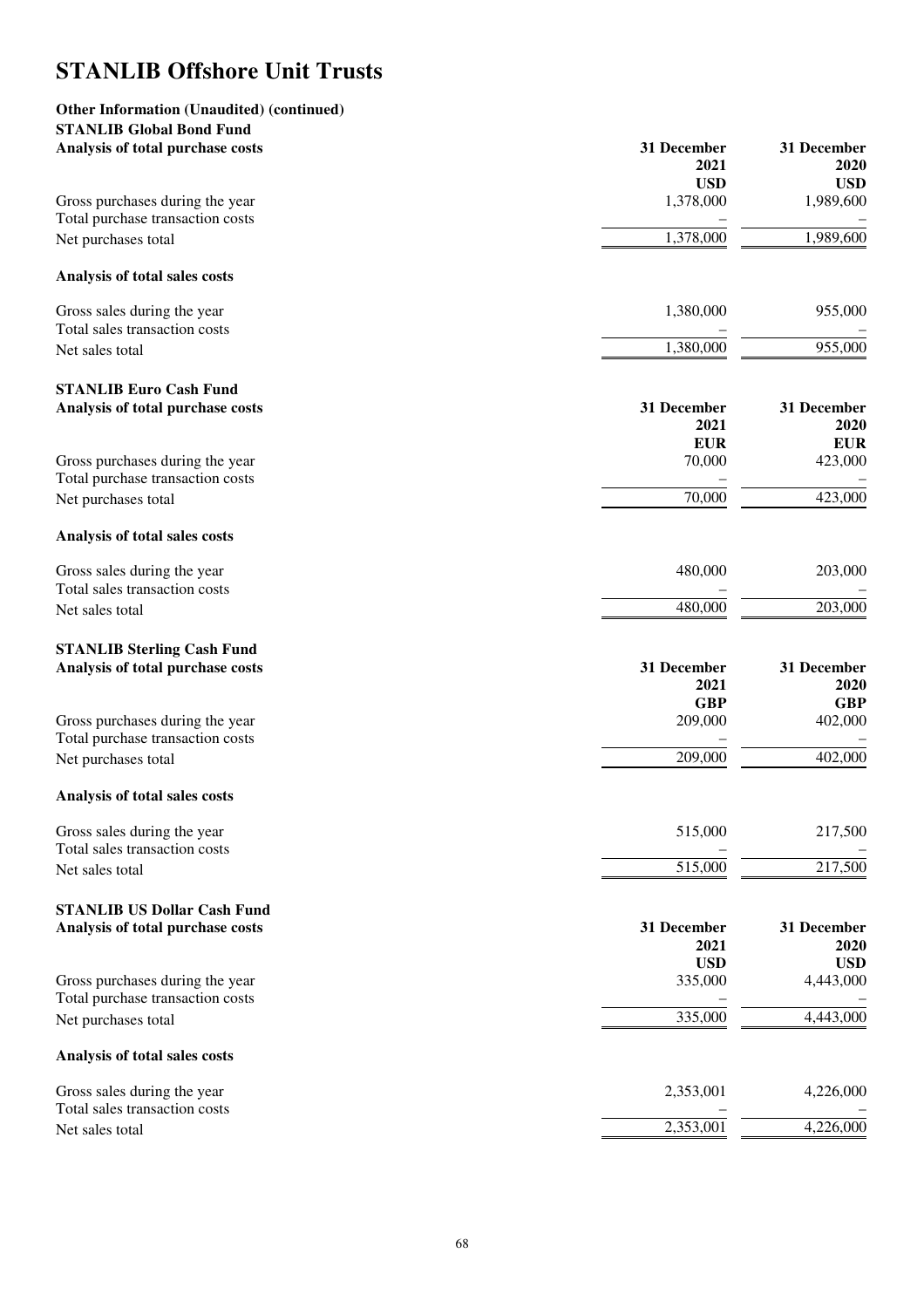#### **Other Information (Unaudited) (continued) STANLIB Global Aggressive Fund**

| STANLIB GIODAI Aggressive Fund<br>Analysis of total purchase costs | 31 December<br>2021 | 31 December<br>2020 |
|--------------------------------------------------------------------|---------------------|---------------------|
|                                                                    | <b>USD</b>          | <b>USD</b>          |
| Gross purchases during the year                                    | 328,000             |                     |
| Total purchase transaction costs                                   | 328,000             |                     |
| Net purchases total                                                |                     |                     |
| Analysis of total sales costs                                      |                     |                     |
| Gross sales during the year                                        | 590,000             | 480,000             |
| Total sales transaction costs                                      |                     |                     |
| Net sales total                                                    | 590,000             | 480,000             |
| <b>STANLIB Global Balanced Fund</b>                                |                     |                     |
| Analysis of total purchase costs                                   | 31 December         | 31 December         |
|                                                                    | 2021                | 2020                |
|                                                                    | <b>USD</b>          | <b>USD</b>          |
| Gross purchases during the year                                    | 22,435,500          | 11,506,900          |
| Total purchase transaction costs                                   | (40)                |                     |
| Net purchases total                                                | 22,435,460          | 11,506,900          |
| Analysis of total sales costs                                      |                     |                     |
| Gross sales during the year                                        | 2,630,000           | 2,460,000           |
| Total sales transaction costs                                      |                     |                     |
| Net sales total                                                    | 2,630,000           | 2,460,000           |
| <b>STANLIB Global Balanced Cautious Fund</b>                       |                     |                     |
| Analysis of total purchase costs                                   | 31 December         | 31 December         |
|                                                                    | 2021                | 2020                |
|                                                                    | <b>USD</b>          | <b>USD</b>          |
| Gross purchases during the year                                    | 12,558,000          | 10,919,500          |
| Total purchase transaction costs                                   |                     |                     |
| Net purchases total                                                | 12,558,000          | 10,919,500          |
| Analysis of total sales costs                                      |                     |                     |
|                                                                    |                     |                     |
| Gross sales during the year                                        | 2,070,000           | 1,870,000           |
| Total sales transaction costs                                      | 2,070,000           | 1,870,000           |
| Net sales total                                                    |                     |                     |
| <b>STANLIB Global Property Fund</b>                                |                     |                     |
| Analysis of total purchase costs                                   | 31 December         | 31 December         |
|                                                                    | 2021                | 2020                |
|                                                                    | <b>USD</b>          | <b>USD</b>          |
| Gross purchases during the year                                    | 465,000             | 875,000             |
| Total purchase transaction costs                                   |                     |                     |
| Net purchases total                                                | 465,000             | 875,000             |
| Analysis of total sales costs                                      |                     |                     |
| Gross sales during the year                                        | 3,675,000           | 5,475,000           |
| Total sales transaction costs                                      |                     |                     |
| Net sales total                                                    | 3,675,000           | 5,475,000           |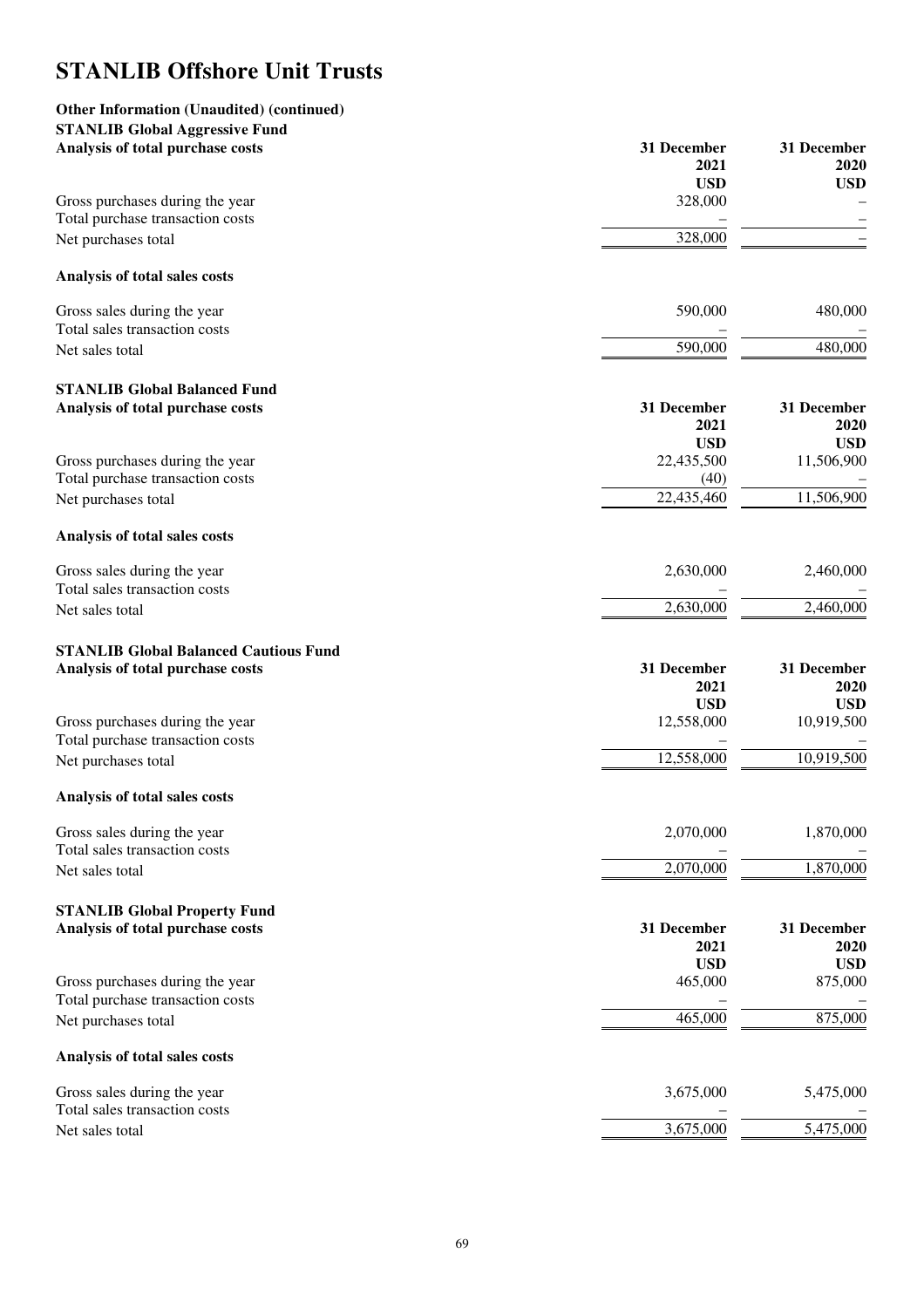## **Other Information (Unaudited) (continued) STANLIB Multi-Manager Global Equity Fund**

| Analysis of total purchase costs              | 31 December           | 31 December           |
|-----------------------------------------------|-----------------------|-----------------------|
|                                               | 2021                  | 2020                  |
| Gross purchases during the year               | <b>USD</b><br>594,300 | <b>USD</b><br>411,900 |
| Total purchase transaction costs              |                       |                       |
| Net purchases total                           | 594,300               | 411,900               |
| Analysis of total sales costs                 |                       |                       |
| Gross sales during the year                   | 128,000               | 673,500               |
| Total sales transaction costs                 |                       |                       |
| Net sales total                               | 128,000               | 673,500               |
| <b>STANLIB Multi-Manager Global Bond Fund</b> |                       |                       |
| Analysis of total purchase costs              | 31 December           | 31 December           |
|                                               | 2021                  | 2020                  |
|                                               | <b>USD</b>            | <b>USD</b>            |
| Gross purchases during the year               | 46,500                | 73,950                |
| Total purchase transaction costs              |                       |                       |
| Net purchases total                           | 46,500                | 73,950                |
| Analysis of total sales costs                 |                       |                       |
| Gross sales during the year                   | 2,500                 | 37,250                |
| Total sales transaction costs                 |                       |                       |
| Net sales total                               | 2,500                 | 37,250                |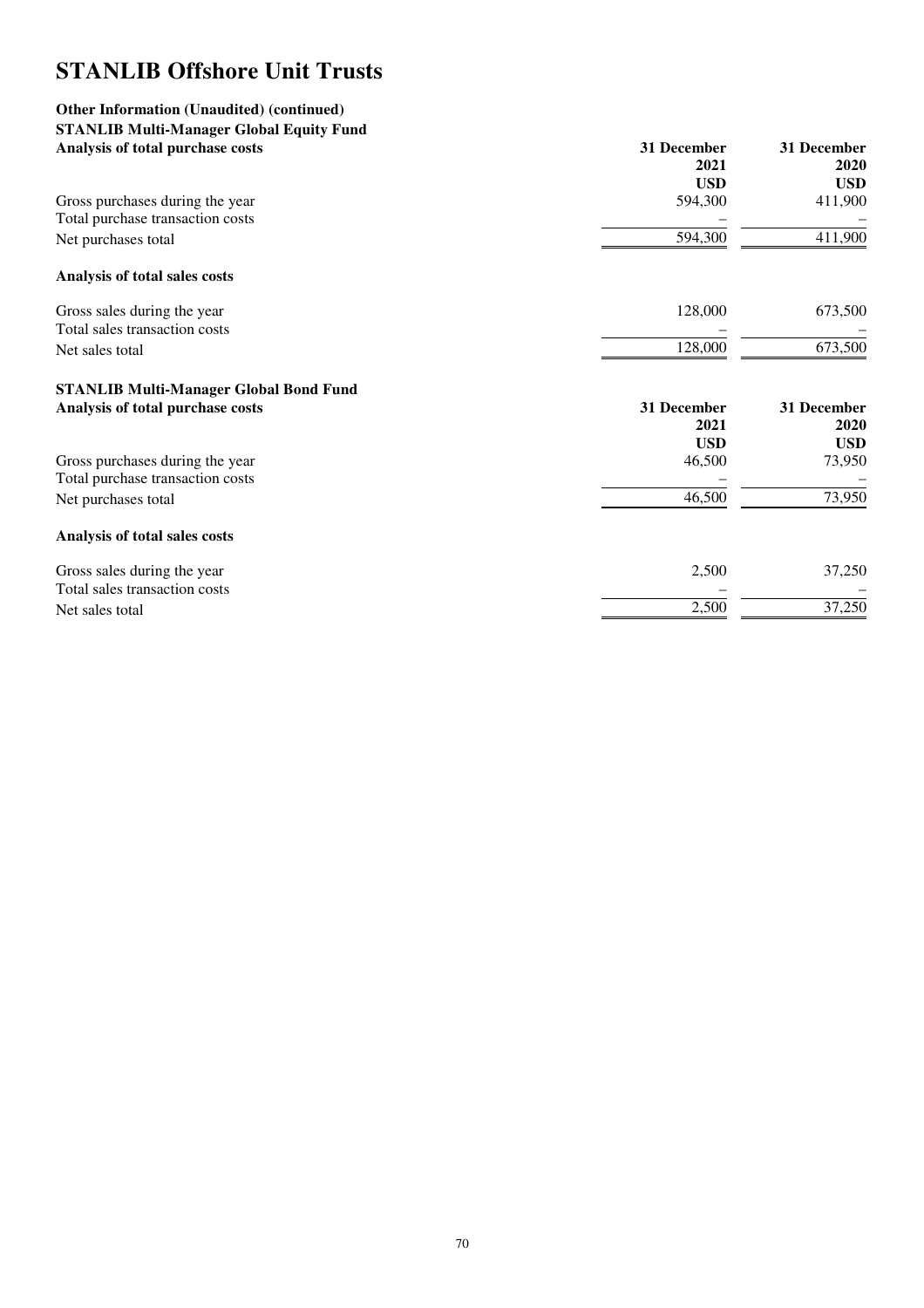#### **Fund Statistics (Unaudited) (continued)**

|                                                           | Net asset                  |                    |                          |                      |                      |
|-----------------------------------------------------------|----------------------------|--------------------|--------------------------|----------------------|----------------------|
|                                                           | <b>Net Asset</b>           | value per          | % change in              | <b>Highest</b>       | Lowest               |
|                                                           | <b>Value</b><br><b>EUR</b> | unit<br><b>EUR</b> | <b>Period</b>            | price*<br><b>EUR</b> | price*<br><b>EUR</b> |
| <b>STANLIB European Equity Fund A</b><br>31 December 2008 |                            | 10.04              |                          | 19.70                | 9.67                 |
|                                                           | 28,545,465                 |                    | $\overline{\phantom{0}}$ |                      |                      |
| 31 December 2009                                          | 33,645,315                 | 12.84              | 27.89                    | 12.95                | 8.28                 |
| 31 December 2010                                          | 34,008,300                 | 14.41              | 12.23                    | 14.68                | 11.91                |
| 31 December 2011                                          | 32,805,407                 | 12.85              | (10.83)                  | 15.12                | 11.12                |
| 31 December 2012                                          | 33, 191, 751               | 15.57              | 21.17                    | 15.63                | 11.12                |
| 31 December 2013                                          | 35,262,560                 | 18.46              | 18.56                    | 18.46                | 15.57                |
| 31 December 2014                                          | 48,853,814                 | 19.45              | 5.36                     | 19.81                | 17.41                |
| 31 December 2015                                          | 61,454,616                 | 21.98              | 13.01                    | 24.15                | 19.05                |
| 31 December 2016                                          | 49,571,559                 | 20.93              | (4.78)                   | 21.60                | 18.23                |
| 31 December 2017                                          | 53,311,033                 | 22.80              | 8.93                     | 23.58                | 20.85                |
| 31 December 2018                                          | 32,797,235                 | 19.17              | (15.92)                  | 23.94                | 18.73                |
| 31 December 2019                                          | 40,298,312                 | 25.09              | 30.88                    | 25.32                | 18.90                |
| 31 December 2020                                          | 38,458,458                 | 26.06              | 3.87                     | 26.42                | 17.24                |
| 31 December 2021                                          | 47,472,685                 | 33.12              | 27.09                    | 33.22                | 25.66                |
| <b>STANLIB European Equity Fund B1</b>                    | <b>EUR</b>                 | <b>EUR</b>         |                          | <b>EUR</b>           | <b>EUR</b>           |
| 31 December 2016                                          | 8,843,896                  | 10.34              |                          | 10.34                | 9.03                 |
| 31 December 2017                                          | 5,179,854                  | 11.32              | 9.48                     | 11.69                | 10.30                |
| 31 December 2018                                          | 785,336                    | 9.57               | (15.46)                  | 11.89                | 9.34                 |
| 31 December 2019                                          | 201,101                    | 12.58              | 31.45                    | 12.70                | 9.43                 |
| 31 December 2020                                          | 294,056                    | 13.13              | 4.37                     | 13.26                | 8.65                 |
| 31 December 2021                                          | 650,717                    | 16.77              | 27.72                    | 16.82                | 12.93                |
| <b>STANLIB European Equity Fund B2</b>                    | <b>EUR</b>                 | <b>EUR</b>         |                          | <b>EUR</b>           | <b>EUR</b>           |
| 31 December 2016                                          | 126,295                    | 10.37              |                          | 10.37                | 9.46                 |
| 31 December 2017                                          | 439,116                    | 11.38              | 9.74                     | 11.76                | 10.33                |
| 31 December 2018                                          | 491,655                    | 9.65               | (15.20)                  | 11.98                | 9.43                 |
| 31 December 2019                                          | 572,875                    | 12.73              | 31.92                    | 12.85                | 9.51                 |
| 31 December 2020                                          | 605,978                    | 13.33              | 4.71                     | 13.42                | 8.76                 |
| 31 December 2021                                          | 769,524                    | 17.08              | 28.13                    | 17.12                | 13.13                |
| <b>STANLIB Global Equity Fund A</b>                       | <b>USD</b>                 | <b>USD</b>         |                          | <b>USD</b>           | <b>USD</b>           |
| 31 December 2008                                          | 27,542,367                 | 10.56              |                          | 20.27                | 8.81                 |
| 31 December 2009                                          | 33,432,086                 | 13.97              | 32.29                    | 14.02                | 8.25                 |
| 31 December 2010                                          | 34,853,781                 | 15.85              | 13.46                    | 15.86                | 12.46                |
| 31 December 2011                                          | 41,830,842                 | 14.45              | (8.83)                   | 18.16                | 13.38                |
| 31 December 2012                                          | 40,148,505                 | 15.92              | 10.17                    | 16.19                | 14.30                |
| 31 December 2013                                          | 50,275,080                 | 20.03              | 25.82                    | 20.11                | 15.92                |
| 31 December 2014                                          | 52,467,624                 | 20.17              | 0.70                     | 20.90                | 18.62                |
| 31 December 2015                                          |                            |                    | 2.28                     |                      |                      |
|                                                           | 55,413,992                 | 20.63              |                          | 21.61                | 18.88                |
| 31 December 2016                                          | 60,565,979                 | 20.73              | 0.48                     | 21.54                | 17.98                |
| 31 December 2017                                          | 81,290,805                 | 27.05              | 30.49                    | 27.07                | 20.83                |
| 31 December 2018                                          | 71,113,367                 | 23.72              | (12.31)                  | 29.04                | 22.60                |
| 31 December 2019                                          | 94,825,937                 | 31.78              | 33.98                    | 31.91                | 23.32                |
| 31 December 2020                                          | 116,763,915                | 38.34              | 20.64                    | 38.34                | 23.15                |
| 31 December 2021                                          | 135,595,083                | 43.14              | 12.52                    | 44.25                | 37.69                |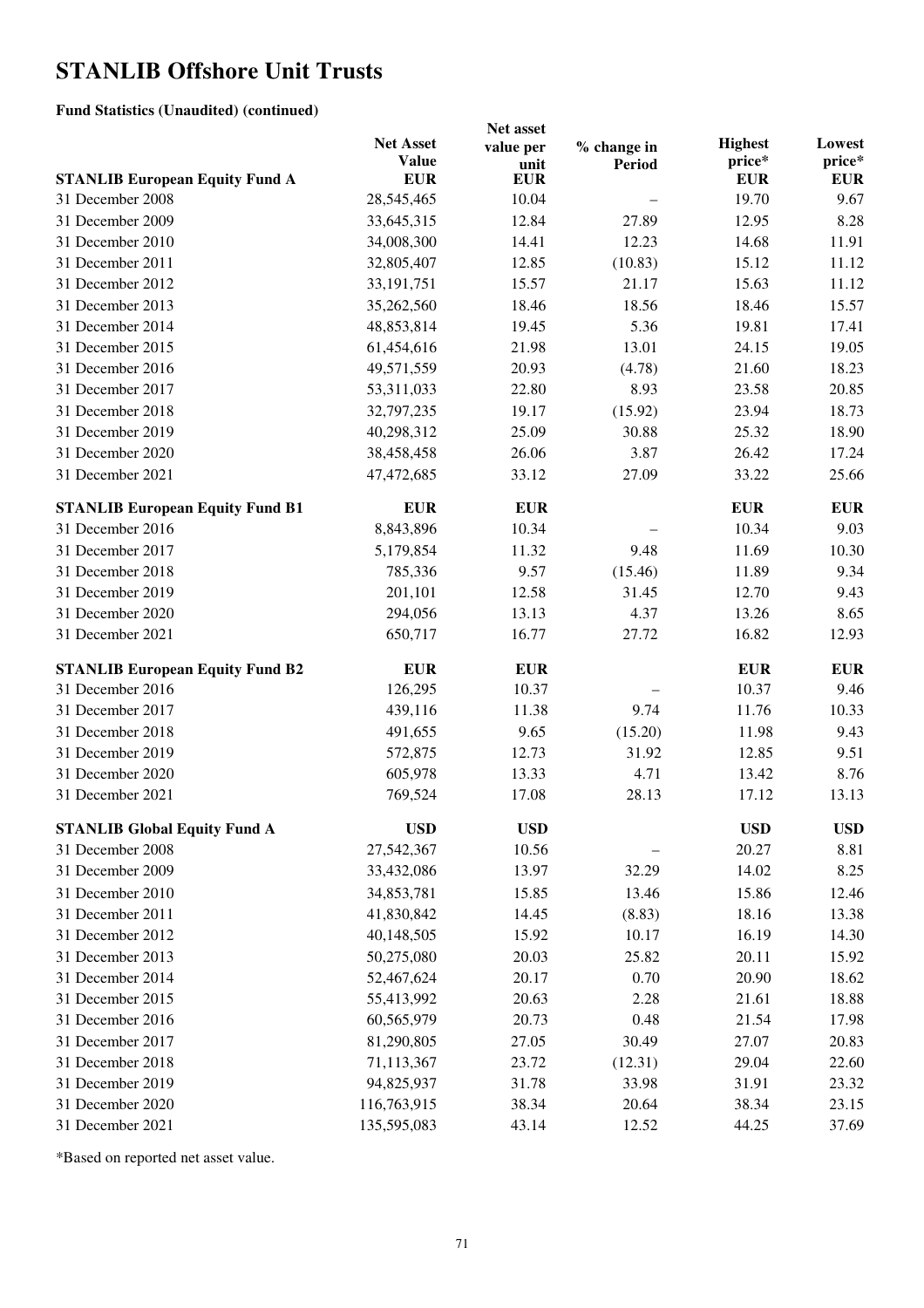#### **Fund Statistics (Unaudited) (continued)**

| <b>STANLIB Global Equity Fund B1</b> | <b>Net Asset</b><br><b>Value</b><br><b>USD</b> | Net asset<br>value per<br>unit<br><b>USD</b> | % change in<br><b>Period</b> | <b>Highest</b><br>price*<br><b>USD</b> | Lowest<br>price*<br><b>USD</b> |
|--------------------------------------|------------------------------------------------|----------------------------------------------|------------------------------|----------------------------------------|--------------------------------|
| 31 December 2016                     | 181,089                                        | 11.38                                        |                              | 11.81                                  | 10.11                          |
| 31 December 2017                     | 769,132                                        | 14.94                                        | 31.28                        | 14.95                                  | 11.44                          |
| 31 December 2018                     | 1,409,099                                      | 13.18                                        | (11.78)                      | 16.05                                  | 12.56                          |
| 31 December 2019                     | 4,141,629                                      | 17.77                                        | 34.83                        | 17.84                                  | 12.96                          |
| 31 December 2020                     | 9,302,317                                      | 21.56                                        | 21.33                        | 21.56                                  | 12.96                          |
| 31 December 2021                     | 15,744,609                                     | 24.41                                        | 13.22                        | 24.99                                  | 21.20                          |
| <b>STANLIB Global Equity Fund B2</b> | <b>USD</b>                                     | <b>USD</b>                                   |                              | <b>USD</b>                             | <b>USD</b>                     |
| 31 December 2016                     | 55,309                                         | 9.96                                         |                              | 10.32                                  | 9.69                           |
| 31 December 2017                     | 4,420,118                                      | 13.12                                        | 31.73                        | 13.13                                  | 10.01                          |
| 31 December 2018                     | 5,004,532                                      | 11.61                                        | (11.51)                      | 14.09                                  | 11.06                          |
| 31 December 2019                     | 9,444,844                                      | 15.69                                        | 35.14                        | 15.76                                  | 11.41                          |
| 31 December 2020                     | 14,642,951                                     | 19.10                                        | 21.73                        | 19.10                                  | 11.45                          |
| 31 December 2021                     | 22,851,885                                     | 21.69                                        | 13.56                        | 22.18                                  | 18.79                          |
| <b>STANLIB Offshore America Fund</b> | <b>USD</b>                                     | <b>USD</b>                                   |                              | <b>USD</b>                             | <b>USD</b>                     |
| 31 December 2008                     | 4,112,082                                      | 10.48                                        |                              | 18.87                                  | 8.58                           |
| 31 December 2009                     | 5,417,225                                      | 14.58                                        | 39.12                        | 14.61                                  | 8.39                           |
| 31 December 2010                     | 5,774,035                                      | 16.21                                        | 11.18                        | 16.24                                  | 12.83                          |
| 31 December 2011                     | 6,194,902                                      | 15.45                                        | (4.69)                       | 17.45                                  | 13.62                          |
| 31 December 2012                     | 7,107,689                                      | 17.70                                        | 14.56                        | 18.19                                  | 15.55                          |
| 31 December 2013                     | 10,659,820                                     | 23.39                                        | 32.15                        | 23.39                                  | 17.70                          |
| 31 December 2014                     | 14,446,345                                     | 27.04                                        | 15.60                        | 27.13                                  | 22.51                          |
| 31 December 2015                     | 12,964,886                                     | 27.05                                        | 0.04                         | 28.28                                  | 24.93                          |
| 31 December 2016                     | 13,678,689                                     | 29.33                                        | 8.43                         | 29.72                                  | 23.90                          |
| 31 December 2017                     | 13,952,496                                     | 31.82                                        | 8.49                         | 31.82                                  | 29.13                          |
| 31 December 2018                     | 11,590,817                                     | 29.40                                        | (7.61)                       | 33.98                                  | 28.34                          |
| 31 December 2019                     | 12,005,322                                     | 32.30                                        | 9.86                         | 32.89                                  | 29.37                          |
| 31 December 2020                     | 11,656,945                                     | 33.31                                        | 3.13                         | 33.31                                  | 21.73                          |
| 31 December 2021                     | 14,765,088                                     | 41.04                                        | 23.21                        | 41.27                                  | 33.05                          |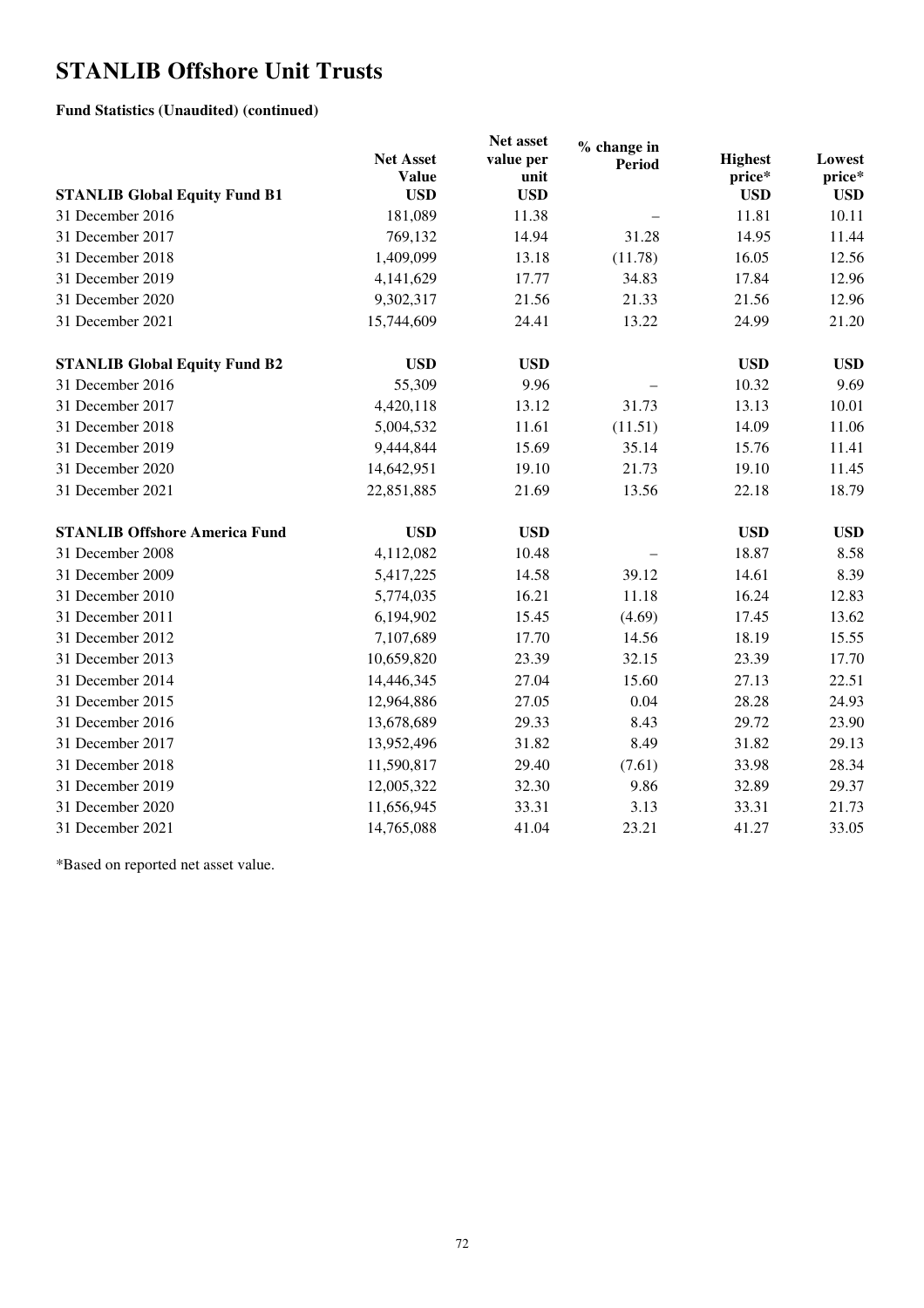#### **Fund Statistics (Unaudited) (continued)**

|                                        | Net asset        |            |               |                |            |
|----------------------------------------|------------------|------------|---------------|----------------|------------|
|                                        | <b>Net Asset</b> | value per  | % change in   | <b>Highest</b> | Lowest     |
|                                        | <b>Value</b>     | unit       | <b>Period</b> | price*         | price*     |
| <b>STANLIB Global Emerging Markets</b> | <b>USD</b>       | <b>USD</b> |               | <b>USD</b>     | <b>USD</b> |
| <b>Fund A</b><br>31 December 2008      | 7,529,483        | 11.15      |               | 18.92          | 9.08       |
| 31 December 2009                       |                  | 18.82      |               | 22.75          | 9.31       |
|                                        | 13,748,098       |            | 68.79         |                |            |
| 31 December 2010                       | 19,744,790       | 22.52      | 19.66         | 24.53          | 16.46      |
| 31 December 2011                       | 16,713,842       | 18.50      | (17.85)       | 14.23          | 16.50      |
| 31 December 2012                       | 18,600,470       | 21.81      | 17.89         | 21.18          | 18.57      |
| 31 December 2013                       | 16,585,140       | 22.54      | 3.35          | 22.75          | 19.32      |
| 31 December 2014                       | 15,453,768       | 22.17      | (1.64)        | 25.17          | 20.72      |
| 31 December 2015                       | 11,741,447       | 18.43      | (16.87)       | 24.28          | 17.96      |
| 31 December 2016                       | 10,930,660       | 19.26      | 4.50          | 21.46          | 16.61      |
| 31 December 2017                       | 13,279,911       | 25.24      | 31.05         | 25.32          | 19.35      |
| 31 December 2018                       | 9,213,200        | 18.84      | (25.36)       | 26.12          | 18.06      |
| 31 December 2019                       | 11,529,805       | 24.64      | 30.79         | 24.75          | 18.47      |
| 31 December 2020                       | 15,079,364       | 32.66      | 32.55         | 32.66          | 16.42      |
| 31 December 2021                       | 12,724,445       | 29.65      | (9.22)        | 37.23          | 28.29      |
| <b>STANLIB Global Emerging Markets</b> | <b>USD</b>       | <b>USD</b> |               | <b>USD</b>     | <b>USD</b> |
| <b>Fund B1</b>                         |                  |            |               |                |            |
| 31 December 2016                       | 464              | 9.28       |               | 10.33          | 9.03       |
| 31 December 2017                       | 61,356           | 12.24      | 31.90         | 12.27          | 9.33       |
| 31 December 2018                       | 192,075          | 9.19       | (24.92)       | 12.67          | 8.80       |
| 31 December 2019                       | 251,082          | 12.09      | 31.56         | 12.15          | 9.01       |
| 31 December 2020                       | 456,904          | 16.13      | 33.42         | 16.13          | 8.07       |
| 31 December 2021                       | 1,141,943        | 14.73      | (8.68)        | 18.40          | 14.05      |
| <b>STANLIB Global Emerging Markets</b> | <b>USD</b>       | <b>USD</b> |               | <b>USD</b>     | <b>USD</b> |
| Fund B <sub>2</sub>                    |                  |            |               |                |            |
| 31 December 2016                       | 138,174          | 9.29       |               | 10.33          | 9.03       |
| 31 December 2017                       | 1,086,538        | 12.27      | 32.08         | 12.29          | 9.33       |
| 31 December 2018                       | 517,344          | 9.23       | (24.78)       | 12.70          | 8.83       |
| 31 December 2019                       | 859,680          | 12.17      | 31.85         | 12.22          | 9.05       |
| 31 December 2020                       | 1,724,579        | 16.26      | 33.61         | 16.26          | 8.13       |
| 31 December 2021                       | 3,252,000        | 14.88      | (8.49)        | 18.55          | 14.19      |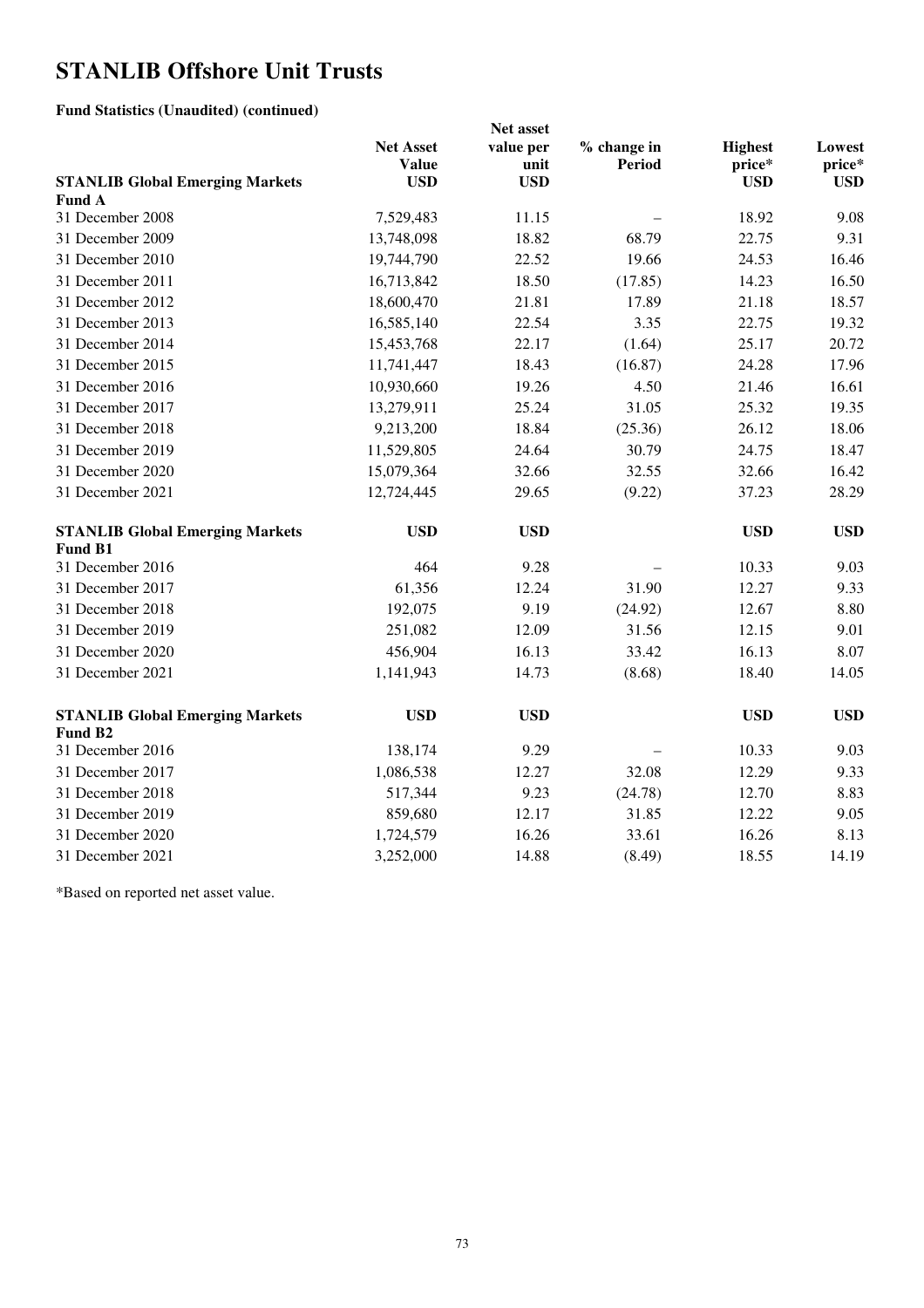#### **Fund Statistics (Unaudited) (continued)**

|                                    | <b>Net Asset</b> | value per  | % change in   | <b>Highest</b> | Lowest     |
|------------------------------------|------------------|------------|---------------|----------------|------------|
|                                    | <b>Value</b>     | unit       | <b>Period</b> | price*         | price*     |
| <b>STANLIB Global Bond Fund A</b>  | <b>USD</b>       | <b>USD</b> |               | <b>USD</b>     | <b>USD</b> |
| 31 December 2008                   | 2,753,425        | 14.34      |               | 16.49          | 13.47      |
| 31 December 2009                   | 2,371,282        | 16.70      | 16.46         | 17.01          | 13.17      |
| 31 December 2010                   | 2,450,613        | 18.32      | 9.70          | 18.85          | 16.62      |
| 31 December 2011                   | 9,514,254        | 19.84      | 8.30          | 20.04          | 18.08      |
| 31 December 2012                   | 14,055,603       | 21.56      | 8.67          | 21.56          | 20.35      |
| 31 December 2013                   | 12,695,524       | 20.47      | (5.06)        | 21.62          | 20.32      |
| 31 December 2014                   | 9,027,746        | 20.76      | 1.42          | 21.68          | 20.39      |
| 31 December 2015                   | 6,372,875        | 18.57      | (10.55)       | 21.28          | 18.49      |
| 31 December 2016                   | 6,030,179        | 19.17      | 3.23          | 20.84          | 18.28      |
| 31 December 2017                   | 5,595,785        | 21.02      | 9.65          | 21.62          | 19.00      |
| 31 December 2018                   | 5,016,632        | 19.92      | (5.23)        | 21.97          | 19.41      |
| 31 December 2019                   | 5,559,511        | 21.46      | 7.73          | 21.46          | 19.92      |
| 31 December 2020                   | 6,124,251        | 24.05      | 12.07         | 24.05          | 17.94      |
| 31 December 2021                   | 6,056,237        | 22.64      | (5.86)        | 24.01          | 22.33      |
| <b>STANLIB Global Bond Fund B1</b> | <b>USD</b>       | <b>USD</b> |               | <b>USD</b>     | <b>USD</b> |
| 31 December 2016                   | 29,103           | 9.37       |               | 10.17          | 9.27       |
| 31 December 2017                   | 61,237           | 10.34      | 10.35         | 10.61          | 9.29       |
| 31 December 2018                   | 256,452          | 9.86       | (4.64)        | 10.82          | 9.60       |
| 31 December 2019                   | 387,580          | 10.69      | 8.42          | 10.68          | 9.86       |
| 31 December 2020                   | 1,563,549        | 12.05      | 12.72         | 12.05          | 8.94       |
| 31 December 2021                   | 1,196,026        | 11.41      | (5.31)        | 12.06          | 11.24      |
| <b>STANLIB Global Bond Fund B2</b> | <b>USD</b>       | <b>USD</b> |               | <b>USD</b>     | <b>USD</b> |
| 31 December 2016                   | 19,764           | 9.43       |               | 10.22          | 9.33       |
| 31 December 2017                   | 76,415           | 10.42      | 10.50         | 10.69          | 9.35       |
| 31 December 2018                   | 607,153          | 9.96       | (4.41)        | 10.91          | 9.70       |
| 31 December 2019                   | 704,942          | 10.82      | 8.63          | 10.82          | 9.96       |
| 31 December 2020                   | 1,174,097        | 12.22      | 12.94         | 12.22          | 9.06       |
| 31 December 2021                   | 1,014,101        | 11.59      | (5.16)        | 12.24          | 11.42      |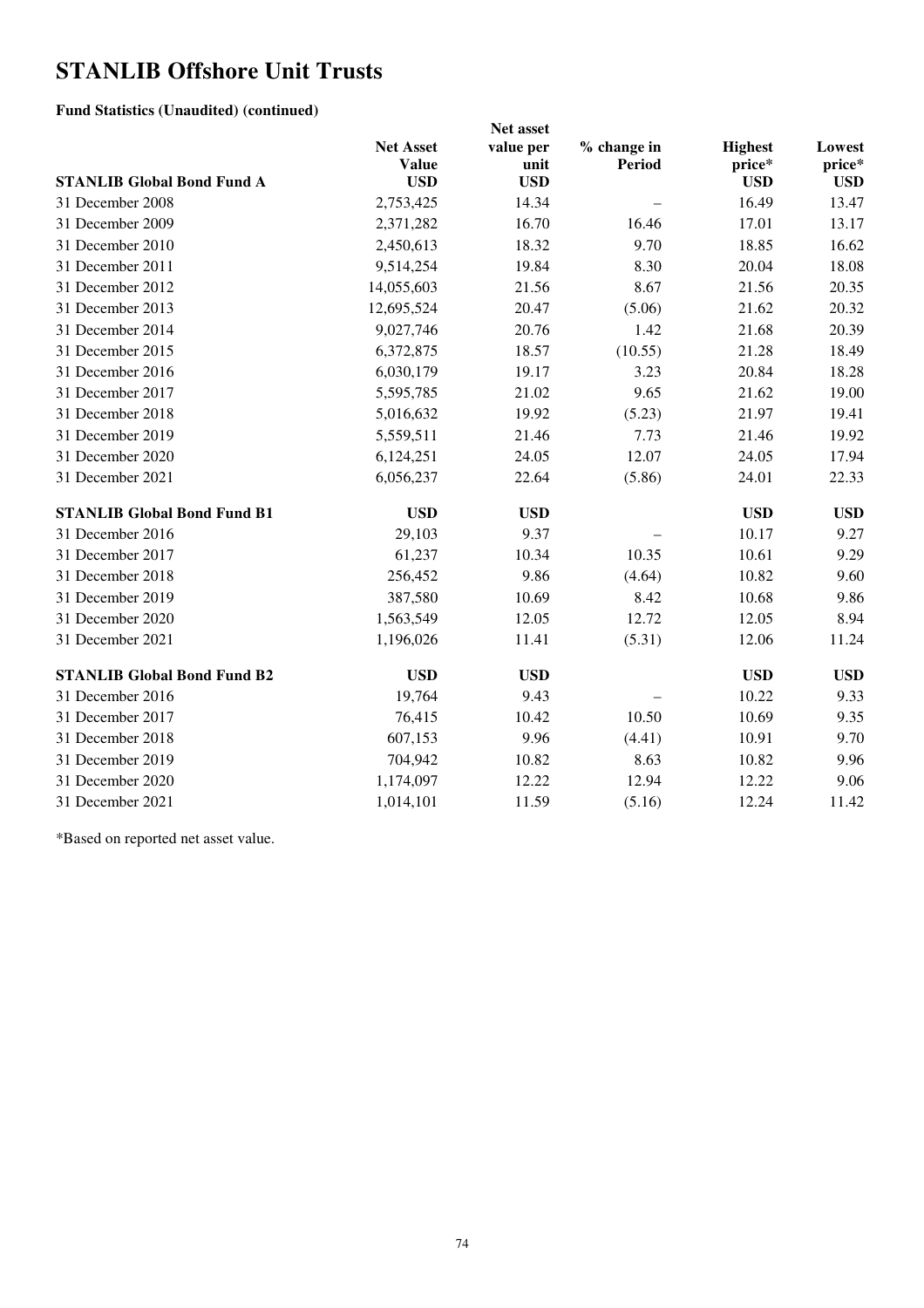#### **Fund Statistics (Unaudited) (continued)**

|                                                       | Net asset                        |                   |                       |                          |                  |  |
|-------------------------------------------------------|----------------------------------|-------------------|-----------------------|--------------------------|------------------|--|
|                                                       | <b>Net Asset</b><br><b>Value</b> | value per<br>unit | % change in<br>Period | <b>Highest</b><br>price* | Lowest<br>price* |  |
| <b>STANLIB Euro Cash Fund</b>                         | <b>EUR</b>                       | <b>EUR</b>        |                       | <b>EUR</b>               | <b>EUR</b>       |  |
| 31 December 2008                                      | 12,920,184                       | 6.37              |                       | 6.37                     | 6.17             |  |
| 31 December 2009                                      | 12,323,798                       | 6.37              |                       | 6.38                     | 6.37             |  |
| 31 December 2010                                      | 8,969,191                        | 6.32              | (0.78)                | 6.38                     | 6.32             |  |
| 31 December 2011                                      | 7,397,676                        | 6.27              | (0.79)                | 6.32                     | 6.27             |  |
| 31 December 2012                                      | 5,744,342                        | 6.22              | (0.80)                | 6.27                     | 6.22             |  |
| 31 December 2013                                      | 4,624,026                        | 6.16              | (0.96)                | 6.22                     | 6.16             |  |
| 31 December 2014                                      | 4,322,221                        | 6.12              | (0.65)                | 6.16                     | 6.12             |  |
| 31 December 2015                                      | 4,700,272                        | 6.08              | (0.65)                | 6.12                     | 6.08             |  |
| 31 December 2016                                      | 4,015,270                        | 6.02              | (0.99)                | 6.08                     | 6.02             |  |
| 31 December 2017                                      | 3,721,364                        | 5.96              | (1.00)                | 6.02                     | 5.96             |  |
| 31 December 2018                                      | 3,244,728                        | 5.89              | (1.17)                | 5.96                     | 5.89             |  |
| 31 December 2019                                      | 3,074,286                        | 5.83              | (1.02)                | 5.89                     | 5.83             |  |
| 31 December 2020                                      | 3,348,021                        | 5.76              | (1.20)                | 5.83                     | 5.76             |  |
| 31 December 2021                                      | 2,829,371                        | 5.69              | (1.22)                | 5.76                     | 5.69             |  |
|                                                       | <b>GBP</b>                       | <b>GBP</b>        |                       | <b>GBP</b>               | <b>GBP</b>       |  |
| <b>STANLIB Sterling Cash Fund</b><br>31 December 2008 |                                  | 15.50             |                       |                          |                  |  |
|                                                       | 11,968,798                       |                   |                       | 15.50                    | 14.89            |  |
| 31 December 2009                                      | 10,651,255                       | 15.50             |                       | 15.52                    | 15.50            |  |
| 31 December 2010                                      | 8,657,173                        | 15.39             | (0.71)                | 15.50                    | 15.41            |  |
| 31 December 2011                                      | 7,058,743                        | 15.28             | (0.71)                | 15.41                    | 15.28            |  |
| 31 December 2012                                      | 5,731,890                        | 15.19             | (0.59)                | 15.28                    | 15.19            |  |
| 31 December 2013                                      | 4,164,667                        | 15.10             | (0.59)                | 15.19                    | 15.10            |  |
| 31 December 2014                                      | 3,367,894                        | 15.04             | (0.40)                | 15.10                    | 15.04            |  |
| 31 December 2015                                      | 3,163,626                        | 15.01             | (0.20)                | 15.04                    | 15.01            |  |
| 31 December 2016                                      | 3,178,650                        | 14.97             | (0.27)                | 15.01                    | 14.97            |  |
| 31 December 2017                                      | 3,435,342                        | 14.90             | (0.47)                | 14.97                    | 14.90            |  |
| 31 December 2018                                      | 2,985,120                        | 14.88             | (0.13)                | 14.90                    | 14.88            |  |
| 31 December 2019                                      | 2,819,071                        | 14.88             |                       | 14.89                    | 14.88            |  |
| 31 December 2020                                      | 3,029,063                        | 14.83             | (0.34)                | 14.89                    | 14.83            |  |
| 31 December 2021                                      | 2,681,815                        | 14.74             | (0.61)                | 14.83                    | 14.74            |  |
| <b>STANLIB US Dollar Cash Fund</b>                    | <b>USD</b>                       | <b>USD</b>        |                       | <b>USD</b>               | <b>USD</b>       |  |
| 31 December 2008                                      | 14,945,130                       | 13.55             |                       | 13.55                    | 13.32            |  |
| 31 December 2009                                      | 12,834,108                       | 13.52             | (0.22)                | 13.55                    | 13.53            |  |
| 31 December 2010                                      | 11,280,194                       | 13.42             | (0.74)                | 13.53                    | 13.42            |  |
| 31 December 2011                                      | 9,528,782                        | 13.30             | (0.89)                | 13.41                    | 13.30            |  |
| 31 December 2012                                      | 7,855,391                        | 13.20             | (0.75)                | 13.30                    | 13.30            |  |
| 31 December 2013                                      | 6,752,335                        | 13.08             | (0.91)                | 13.20                    | 13.08            |  |
| 31 December 2014                                      | 5,939,905                        | 12.99             | (0.69)                | 13.08                    | 12.99            |  |
| 31 December 2015                                      | 6,835,445                        | 12.93             | (0.46)                | 12.99                    | 12.93            |  |
| 31 December 2016                                      | 6,431,880                        | 12.92             | (0.08)                | 12.93                    | 12.92            |  |
| 31 December 2017                                      | 6,388,117                        | 12.98             | 0.46                  | 12.98                    | 12.92            |  |
| 31 December 2018                                      | 7,002,196                        | 13.15             | 1.31                  | 13.15                    | 12.98            |  |
| 31 December 2019                                      | 9,112,943                        | 13.37             | 1.67                  | 13.37                    | 13.15            |  |
| 31 December 2020                                      | 9,389,403                        | 13.36             | (0.07)                | 13.41                    | 13.36            |  |
| 31 December 2021                                      | 7,337,235                        | 13.28             | (0.60)                | 13.36                    | 13.28            |  |
|                                                       |                                  |                   |                       |                          |                  |  |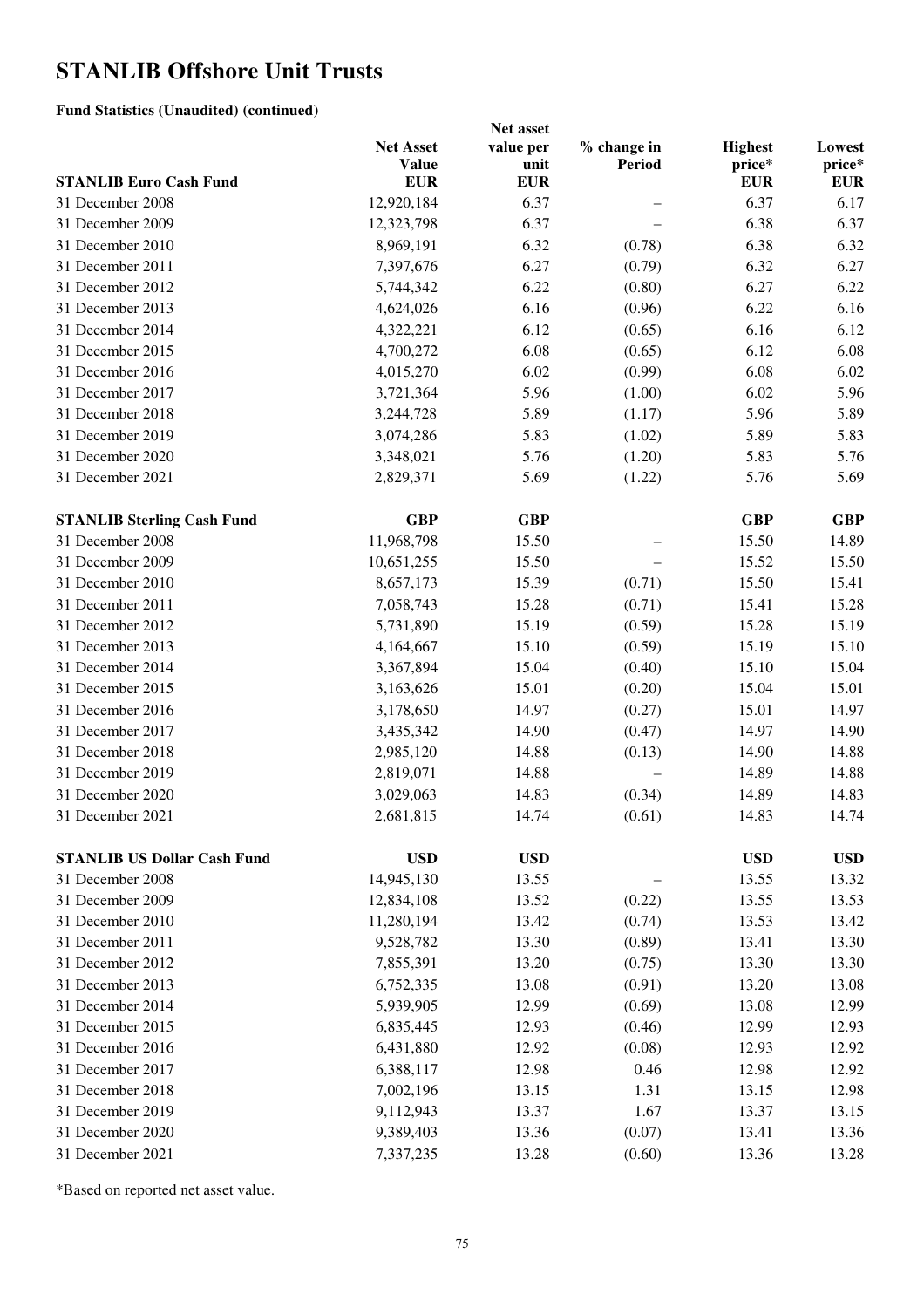#### **Fund Statistics (Unaudited) (continued)**

|                                        | <b>Net Asset</b> | Net asset<br>value per | % change in | <b>Highest</b> | Lowest     |
|----------------------------------------|------------------|------------------------|-------------|----------------|------------|
|                                        | <b>Value</b>     | unit                   | Period      | price*         | price*     |
| <b>STANLIB Global Aggressive Fund</b>  | <b>USD</b>       | <b>USD</b>             |             | <b>USD</b>     | <b>USD</b> |
| 31 December 2008                       | 4,592,187        | 10.79                  |             | 19.33          | 9.11       |
| 31 December 2009                       | 6,149,474        | 14.08                  | 30.49       | 14.17          | 8.55       |
| 31 December 2010                       | 6,976,739        | 15.55                  | 10.44       | 15.60          | 12.71      |
| 31 December 2011                       | 6,081,079        | 13.62                  | (12.41)     | 16.50          | 12.63      |
| 31 December 2012                       | 6,107,836        | 15.59                  | 14.46       | 15.71          | 13.75      |
| 31 December 2013                       | 6,265,285        | 17.96                  | 15.20       | 17.96          | 15.59      |
| 31 December 2014                       | 5,929,003        | 18.21                  | 1.39        | 18.90          | 17.15      |
| 31 December 2015                       | 5,017,472        | 18.13                  | (0.44)      | 19.74          | 17.04      |
| 31 December 2016                       | 4,378,064        | 18.08                  | (0.28)      | 18.90          | 15.79      |
| 31 December 2017                       | 4,750,109        | 22.72                  | 25.66       | 22.72          | 18.08      |
| 31 December 2018                       | 4,181,497        | 19.93                  | (12.28)     | 24.24          | 19.00      |
| 31 December 2019                       | 4,996,517        | 26.51                  | 33.02       | 26.62          | 19.60      |
| 31 December 2020                       | 5,538,099        | 31.88                  | 20.26       | 31.88          | 19.31      |
| 31 December 2021                       | 6,020,890        | 35.76                  | 12.17       | 36.72          | 31.33      |
| <b>STANLIB Global Balanced Fund A</b>  | <b>USD</b>       |                        |             | <b>USD</b>     |            |
|                                        |                  | <b>USD</b>             |             |                | <b>USD</b> |
| 31 December 2008                       | 31,926,882       | 11.92                  |             | 18.60          | 10.46      |
| 31 December 2009                       | 38,799,195       | 15.07                  | 26.43       | 15.22          | 10.02      |
| 31 December 2010                       | 41,048,020       | 16.34                  | 8.43        | 16.53          | 13.65      |
| 31 December 2011                       | 36,154,339       | 15.01                  | (8.14)      | 17.42          | 14.00      |
| 31 December 2012                       | 38,823,045       | 16.99                  | 13.19       | 17.42          | 17.11      |
| 31 December 2013                       | 41,382,377       | 18.74                  | 10.30       | 18.74          | 16.84      |
| 31 December 2014                       | 45,086,542       | 18.72                  | (0.11)      | 19.45          | 18.06      |
| 31 December 2015                       | 46,500,829       | 18.62                  | (0.53)      | 19.26          | 17.62      |
| 31 December 2016                       | 48,046,706       | 18.49                  | (0.70)      | 19.47          | 16.98      |
| 31 December 2017                       | 61,704,516       | 22.29                  | 20.55       | 22.29          | 18.51      |
| 31 December 2018                       | 58,021,643       | 20.27                  | (9.06)      | 23.42          | 19.64      |
| 31 December 2019                       | 71,795,064       | 24.98                  | 23.24       | 25.02          | 20.06      |
| 31 December 2020                       | 84,959,968       | 28.53                  | 14.21       | 28.53          | 19.50      |
| 31 December 2021                       | 95,557,314       | 31.01                  | 8.69        | 31.66          | 28.10      |
| <b>STANLIB Global Balanced Fund B1</b> | <b>USD</b>       | <b>USD</b>             |             | <b>USD</b>     | <b>USD</b> |
| 31 December 2016                       | 573,327          | 9.76                   |             | 10.25          | 9.62       |
| 31 December 2017                       | 2,597,230        | 11.83                  | 21.21       | 11.83          | 9.77       |
| 31 December 2018                       | 7,473,939        | 10.83                  | (8.45)      | 12.44          | 10.49      |
| 31 December 2019                       | 13,876,287       | 13.43                  | 24.01       | 13.45          | 10.71      |
| 31 December 2020                       | 24,505,712       | 15.42                  | 14.82       | 15.42          | 10.49      |
| 31 December 2021                       | 45,366,522       | 16.87                  | 9.40        | 17.18          | 15.21      |
|                                        |                  |                        |             |                |            |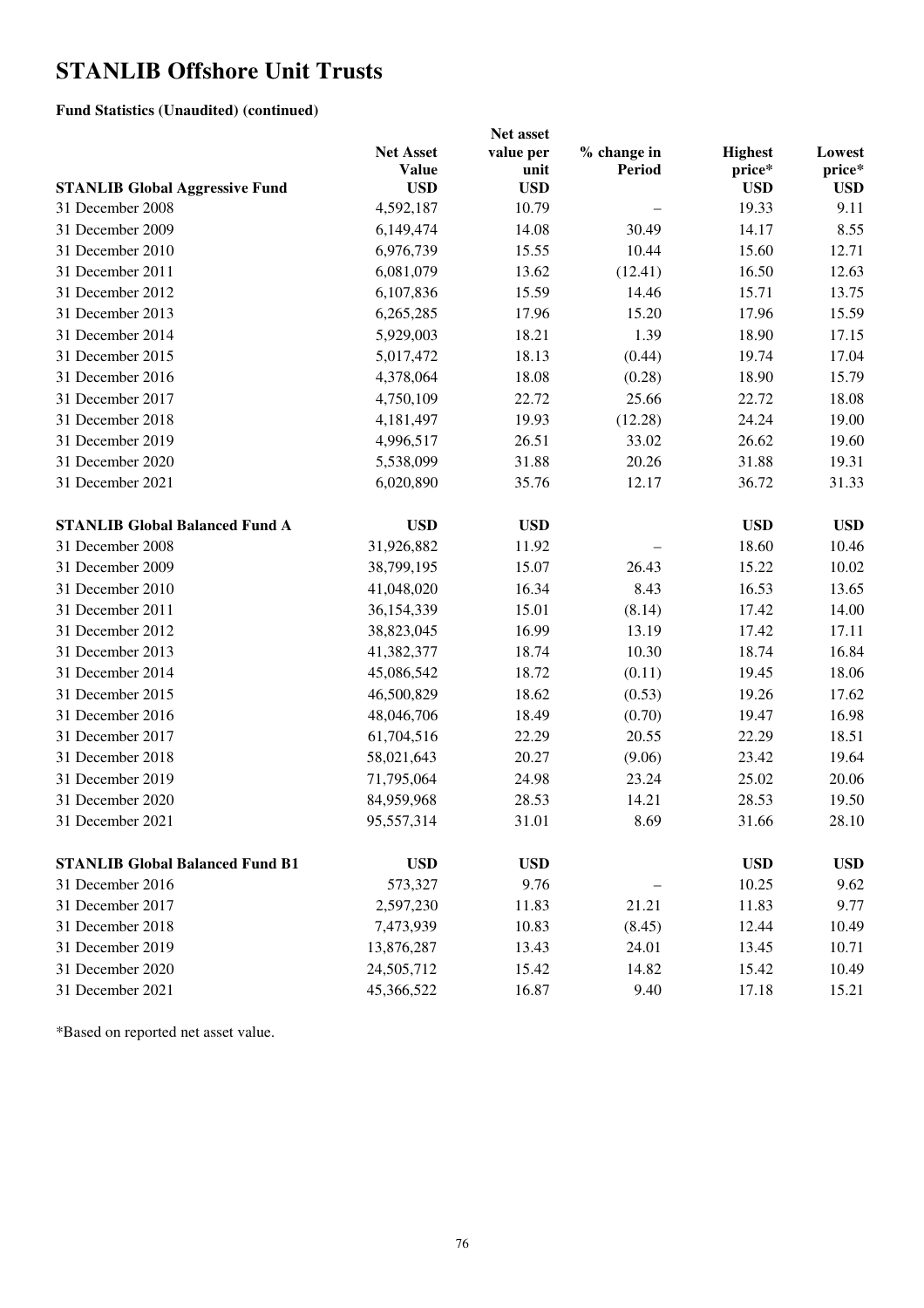#### **Fund Statistics (Unaudited) (continued)**

|                                                           | Net asset                        |                   |                              |                          |                  |  |
|-----------------------------------------------------------|----------------------------------|-------------------|------------------------------|--------------------------|------------------|--|
|                                                           | <b>Net Asset</b><br><b>Value</b> | value per<br>unit | % change in<br><b>Period</b> | <b>Highest</b><br>price* | Lowest<br>price* |  |
| <b>STANLIB Global Balanced Cautious</b><br><b>Fund A</b>  | <b>USD</b>                       | <b>USD</b>        |                              | <b>USD</b>               | <b>USD</b>       |  |
| 31 December 2008                                          | 22,004,386                       | 11.40             |                              | 16.59                    | 10.25            |  |
| 31 December 2009                                          | 28,443,416                       | 13.99             | 22.72                        | 14.38                    | 9.66             |  |
| 31 December 2010                                          | 28,357,548                       | 14.51             | 3.72                         | 14.85                    | 12.71            |  |
| 31 December 2011                                          | 24,913,542                       | 13.61             | (6.20)                       | 15.19                    | 13.11            |  |
| 31 December 2012                                          | 23,071,826                       | 14.72             | 8.16                         | 14.79                    | 13.54            |  |
| 31 December 2013                                          | 23, 235, 393                     | 15.46             | 5.03                         | 15.47                    | 14.43            |  |
| 31 December 2014                                          | 22,416,645                       | 15.03             | (2.78)                       | 15.88                    | 14.97            |  |
| 31 December 2015                                          | 22,275,193                       | 14.58             | (2.99)                       | 15.13                    | 14.27            |  |
| 31 December 2016                                          | 22, 251, 367                     | 14.30             | (1.92)                       | 15.19                    | 13.90            |  |
| 31 December 2017                                          | 25, 205, 143                     | 16.14             | 12.87                        | 16.14                    | 14.26            |  |
| 31 December 2018                                          | 24,006,384                       | 15.13             | (6.26)                       | 16.67                    | 14.86            |  |
| 31 December 2019                                          | 28,698,925                       | 17.22             | 13.81                        | 17.22                    | 15.06            |  |
| 31 December 2020                                          | 35,306,322                       | 19.04             | 10.57                        | 19.04                    | 14.80            |  |
| 31 December 2021                                          | 37,958,949                       | 19.59             | 2.89                         | 20.03                    | 18.57            |  |
|                                                           |                                  |                   |                              |                          |                  |  |
| <b>STANLIB Global Balanced Cautious</b><br><b>Fund B1</b> | <b>USD</b>                       | <b>USD</b>        |                              | <b>USD</b>               | <b>USD</b>       |  |
| 31 December 2016                                          | 687,146                          | 9.59              |                              | 10.17                    | 9.50             |  |
| 31 December 2017                                          | 1,751,196                        | 10.89             | 13.56                        | 10.89                    | 9.56             |  |
| 31 December 2018                                          | 2,943,786                        | 10.27             | (5.69)                       | 11.25                    | 10.09            |  |
| 31 December 2019                                          | 6,654,915                        | 11.75             | 14.41                        | 11.75                    | 10.22            |  |
| 31 December 2020                                          | 14,297,368                       | 13.08             | 11.32                        | 13.08                    | 10.12            |  |
| 31 December 2021                                          | 23,932,693                       | 13.54             | 3.52                         | 13.81                    | 12.77            |  |
| <b>STANLIB Global Property Fund A</b>                     | <b>USD</b>                       | <b>USD</b>        |                              | <b>USD</b>               | <b>USD</b>       |  |
| 31 December 2010                                          | 494,511                          | 11.18             | 11.80                        | 11.18                    | 3.70             |  |
| 31 December 2011                                          | 1,001,318                        | 11.03             | (1.34)                       | 12.35                    | 4.18             |  |
| 31 December 2012                                          | 2,585,306                        | 13.47             | 22.12                        | 13.49                    | 12.01            |  |
| 31 December 2013                                          | 9,077,301                        | 13.00             | (3.49)                       | 14.84                    | 12.76            |  |
| 31 December 2014                                          | 12,078,922                       | 15.31             | 17.77                        | 15.49                    | 12.93            |  |
| 31 December 2015                                          | 21,045,514                       | 15.46             | 0.98                         | 16.48                    | 14.23            |  |
| 31 December 2016                                          | 32,416,012                       | 15.28             | (1.16)                       | 17.01                    | 14.11            |  |
| 31 December 2017                                          | 32,920,875                       | 16.17             | 5.82                         | 16.25                    | 14.83            |  |
| 31 December 2018                                          | 26,631,343                       | 15.10             | (6.62)                       | 16.53                    | 14.68            |  |
| 31 December 2019                                          | 30,833,063                       | 17.64             | 16.82                        | 18.27                    | 14.83            |  |
| 31 December 2020                                          | 23,258,027                       | 15.94             | (9.64)                       | 18.70                    | 11.04            |  |
| 31 December 2021                                          | 26,130,650                       | 20.49             | 28.54                        | 20.49                    | 15.40            |  |
|                                                           |                                  |                   |                              |                          |                  |  |
| <b>STANLIB Global Property Fund B1</b>                    | <b>USD</b>                       | <b>USD</b>        |                              | <b>USD</b>               | <b>USD</b>       |  |
| 31 December 2016                                          | 1,895,543                        | 10.87             |                              | 12.07                    | 10.00            |  |
| 31 December 2017                                          | 2,590,484                        | 11.58             | 6.53                         | 11.64                    | 10.57            |  |
| 31 December 2018                                          | 2,654,682                        | 10.90             | (5.87)                       | 11.90                    | 10.53            |  |
| 31 December 2019                                          | 3,292,296                        | 12.82             | 17.61                        | 13.26                    | 10.70            |  |
| 31 December 2020                                          | 2,755,864                        | 11.66             | (9.05)                       | 13.60                    | 8.04             |  |
| 31 December 2021                                          | 4,233,093                        | 15.10             | 29.50                        | 15.10                    | 11.27            |  |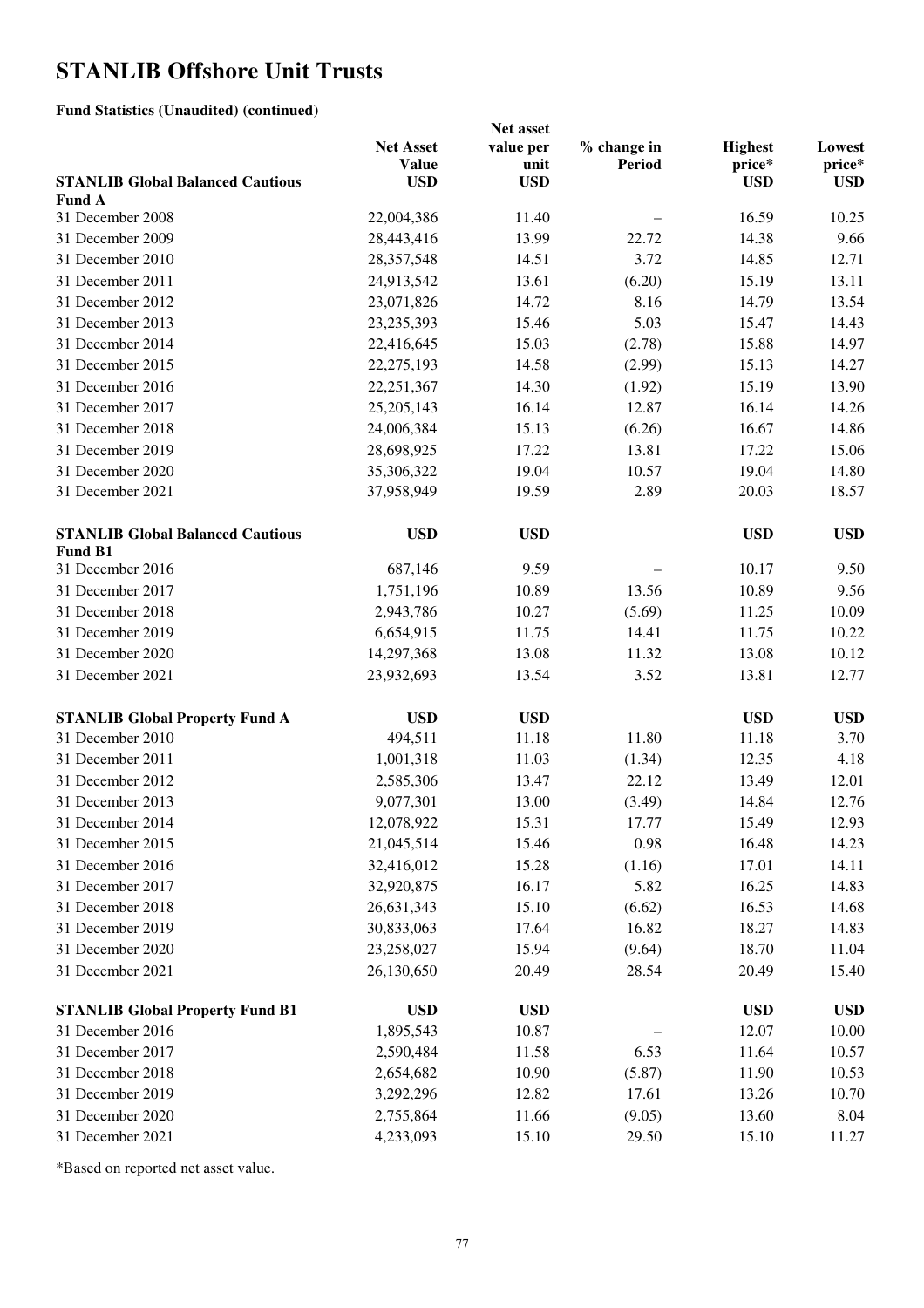**Fund Statistics (Unaudited) (continued)** 

|                                                                      | Net asset                        |                   |                       |                          |                  |
|----------------------------------------------------------------------|----------------------------------|-------------------|-----------------------|--------------------------|------------------|
|                                                                      | <b>Net Asset</b><br><b>Value</b> | value per<br>unit | % change in<br>Period | <b>Highest</b><br>price* | Lowest<br>price* |
| <b>STANLIB Global Property Fund B2</b>                               | <b>USD</b>                       | <b>USD</b>        |                       | <b>USD</b>               | <b>USD</b>       |
| 31 December 2016                                                     | 1,665,076                        | 9.88              |                       | 10.96                    | 9.34             |
| 31 December 2017                                                     | 4,332,214                        | 10.55             | 6.78                  | 10.59                    | 9.61             |
| 31 December 2018                                                     | 4,454,227                        | 9.94              | (5.78)                | 10.85                    | 9.59             |
| 31 December 2019                                                     | 6,983,518                        | 11.72             | 17.91                 | 12.11                    | 9.76             |
| 31 December 2020                                                     | 6,325,158                        | 10.68             | (8.87)                | 12.44                    | 7.35             |
| 31 December 2021                                                     | 7,832,320                        | 13.86             | 29.78                 | 13.86                    | 10.32            |
| <b>STANLIB Multi-Manager Global</b><br><b>Equity Fund A</b>          | <b>USD</b>                       | <b>USD</b>        |                       | <b>USD</b>               | <b>USD</b>       |
| 31 December 2016                                                     | 14,217                           | 10.94             |                       | 11.27                    | 9.76             |
| 31 December 2017                                                     | 963,936                          | 13.17             | 20.38                 | 13.18                    | 10.99            |
| 31 December 2018                                                     | 1,178,564                        | 11.80             | (10.40)               | 14.15                    | 11.36            |
| 31 December 2019                                                     | 1,617,409                        | 14.75             | 25.00                 | 14.79                    | 11.62            |
| 31 December 2020                                                     | 1,521,154                        | 17.11             | 16.00                 | 17.11                    | 9.85             |
| 31 December 2021                                                     | 2,137,825                        | 19.99             | 16.83                 | 20.32                    | 17.02            |
| <b>STANLIB Multi-Manager Global</b><br><b>Equity Fund B1</b>         | <b>USD</b>                       | <b>USD</b>        |                       | <b>USD</b>               | <b>USD</b>       |
| 31 December 2016                                                     | 497                              | 9.94              |                       | 10.24                    | 9.48             |
| 31 December 2017                                                     | 262,319                          | 11.97             | 20.42                 | 11.98                    | 9.99             |
| 31 December 2018                                                     | 257,978                          | 10.78             | (9.94)                | 12.87                    | 10.38            |
| 31 December 2019                                                     | 333,915                          | 13.55             | 25.70                 | 13.59                    | 10.62            |
| 31 December 2020                                                     | 327,966                          | 15.79             | 16.53                 | 15.79                    | 9.06             |
| 31 December 2021                                                     | 540,109                          | 18.55             | 17.48                 | 18.84                    | 15.72            |
| <b>STANLIB Multi-Manager Global</b><br><b>Bond Fund A</b>            | <b>USD</b>                       | <b>USD</b>        |                       | <b>USD</b>               | <b>USD</b>       |
| 31 December 2016                                                     | 485                              | 9.71              |                       | 10.57                    | 9.59             |
| 31 December 2017                                                     | 11,443                           | 10.48             | 7.93                  | 10.64                    | 9.64             |
| 31 December 2018                                                     | 40,868                           | 10.12             | (3.44)                | 10.75                    | 9.90             |
| 31 December 2019                                                     | 43,895                           | 10.87             | 7.41                  | 10.87                    | 10.12            |
| 31 December 2020                                                     | 61,329                           | 11.75             | 8.10                  | 11.75                    | 9.58             |
| 31 December 2021                                                     | 58,470                           | 11.20             | (4.68)                | 10.68                    | 11.35            |
| <b>STANLIB Multi-Manager Global</b><br><b>Bond Fund B1</b>           | <b>USD</b>                       | <b>USD</b>        |                       | <b>USD</b>               | <b>USD</b>       |
| 31 December 2016                                                     | 467                              | 9.35              |                       | 10.11                    | 9.23             |
| 31 December 2017                                                     | 1,009                            | 10.11             | 8.13                  | 10.25                    | 9.28             |
| 31 December 2018                                                     | 16,015                           | 9.76              | (3.46)                | 10.37                    | 9.55             |
| 31 December 2019                                                     | 89,445                           | 10.48             | 7.38                  | 10.48                    | 9.76             |
| 31 December 2020                                                     | 128,972                          | 11.33             | 8.11                  | 11.33                    | 9.24             |
| 31 December 2021                                                     | 165,620                          | 10.80             | (4.68)                | 11.77                    | 11.08            |
| <b>STANLIB Global Growth Fund B1**</b>                               | <b>USD</b>                       | <b>USD</b>        |                       | <b>USD</b>               | <b>USD</b>       |
| 31 December 2021                                                     | 100                              | 10.00             |                       | 10.00                    | 10.00            |
| <b>STANLIB Global Multi-Strategy</b><br>Diversified Growth Fund B1** | <b>USD</b>                       | <b>USD</b>        |                       | <b>USD</b>               | <b>USD</b>       |
| 31 December 2021                                                     | 100                              | 10.00             |                       | 10.00                    | 10.00            |

\*Based on reported net asset value.

\*\*The Class Funds were launched on 08 October 2021.